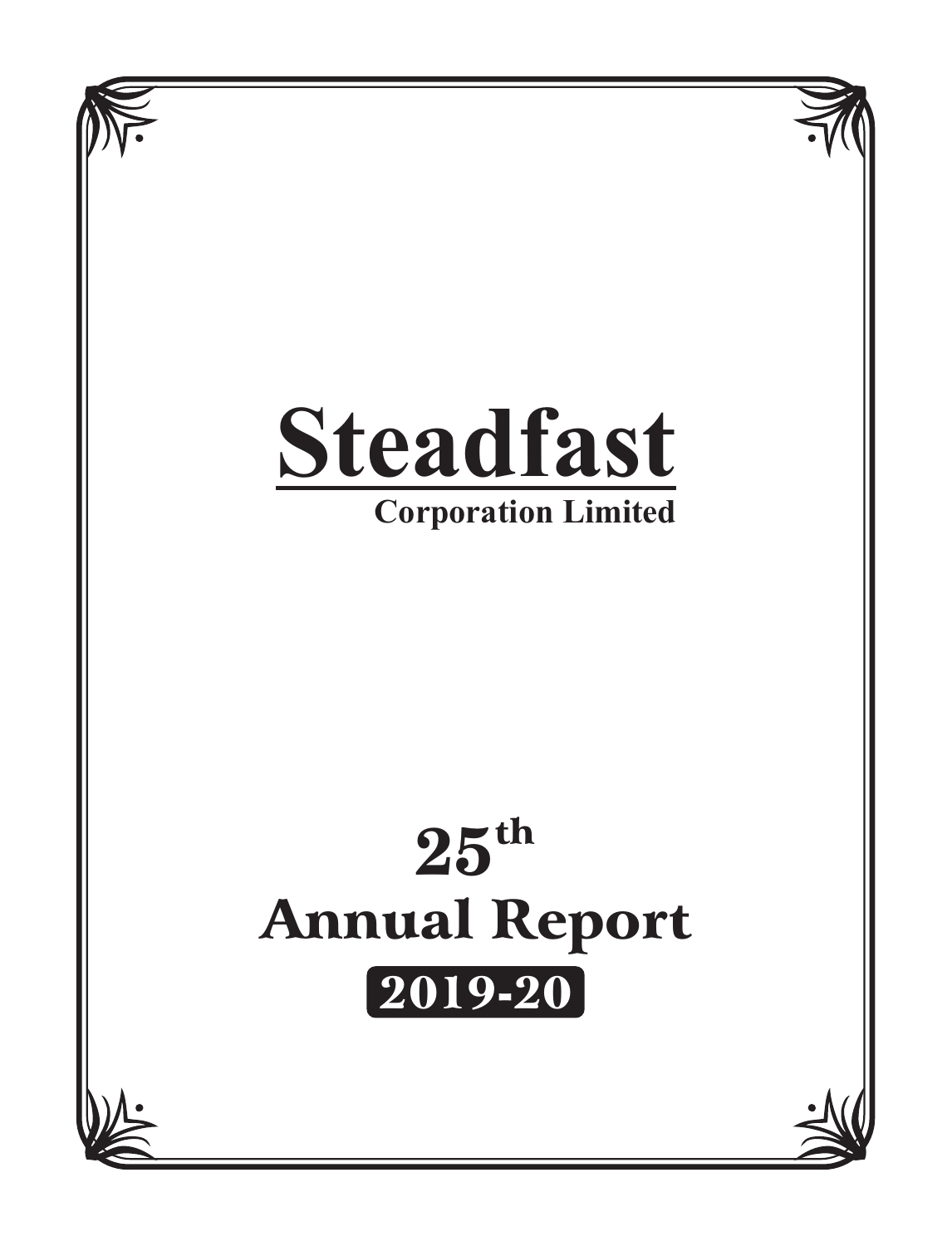## **BOARD OF DIRECTORS:**

| Sri.K. Vivek Reddy   | <b>Managing Director</b> |
|----------------------|--------------------------|
| Sri.P. Satyanarayana | Non - Executive Director |
| Sri.M. Rithwik Reddy | Independent Director     |
| Smt. V. Anjana Devi  | Independent Director     |

#### **Chief Financial Officer:**

Mr. S. Yedukondalu

#### **Company Secretary & Compliance Officer:**

Mr. B. Srinivasarao

### **STATUTORY AUDITORS:**

#### **Ramasamy Koteswara Rao & Co LLP.,** Chartered Accountants Sri Ramchandra Arcade, #8-2-293/82/JIII/573/M/1F, Road No.82, Jubilee Hills,Hyderabad – 500033

#### **SECRETARIAL AUDITORS :**

## **V. BhaskaraRao and Co.,**

#### **Company Secretaries**

6-2-1085/B, Flat No. 105,BadamSohana Apartments, Rajbhavan Road, Somajiguda,Hyderabad - 500 082, Telangana.

#### **BANKERS:**

Corporation Bank, Jubilee Hills Branch, Hyderabad Allahabad Bank, Jubilee Hills Branch, Hyderabad. UCO Bank, Abids Branch, Hyderabad

#### **REGISTRARS & SHARE TRANSFER AGENT (PHYSICAL & DEMAT):**

XL SOFTECH SYSTEMS LTD 3, Sagar Society, Road No.2, Banjara Hills, Hyderabad - 500 034. Telangana Tele Phone No: 91-40-23545913, 23545914

#### **REGISTERED OFFICE:**

H.No. 8-2-293/82/J/B-60, Journlist Colony, Jubilee Hills, Hyderabad, Telangana- 500033. Tele Phone No.040- 23559550, CIN: L74999TG1995PLC037139 Email: steadfastcorp@gmail.com Website: www.steadfastcorp.in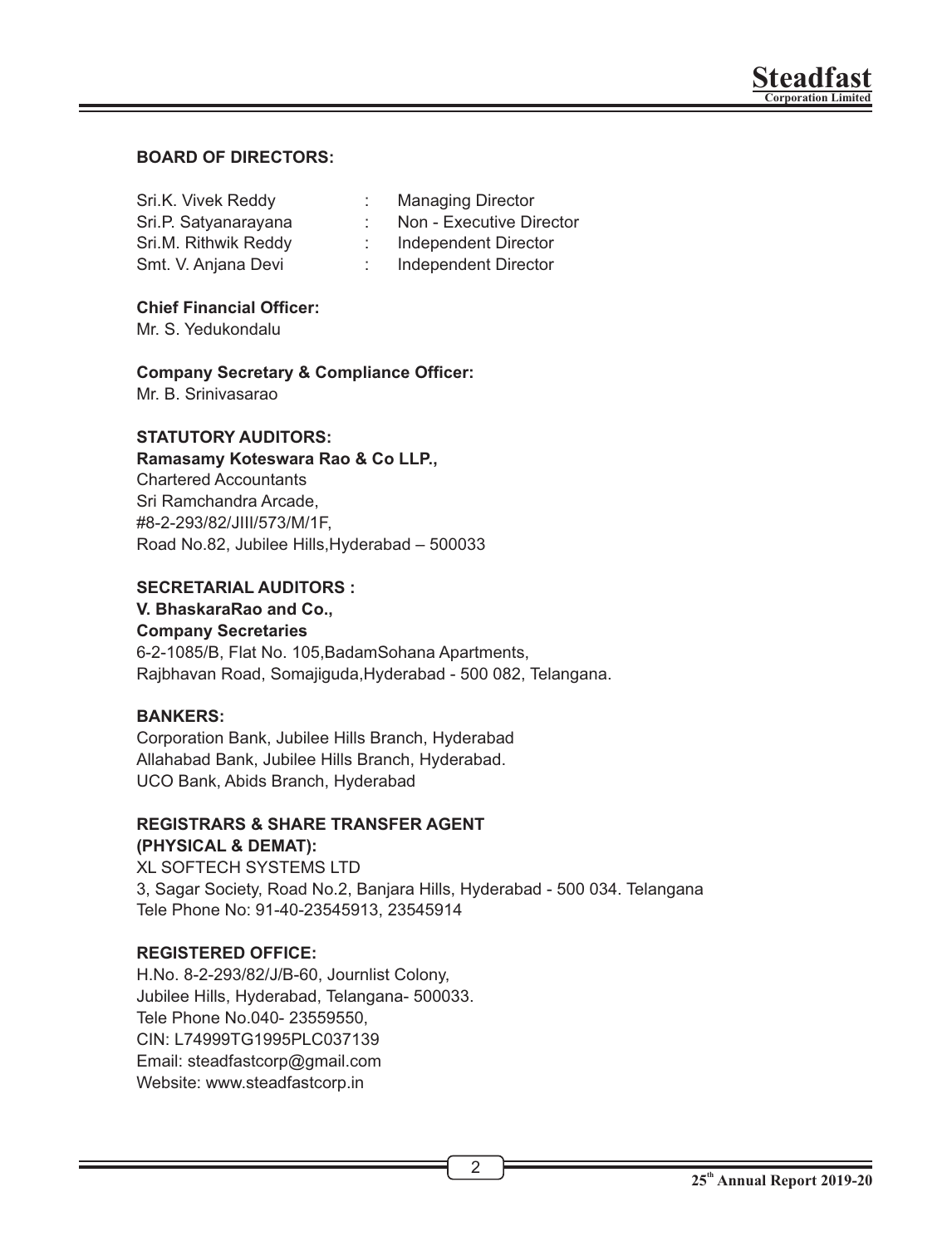## **NOTICE**

**Notice is here by given that the Twenty Fifth Annual General Meeting of members of Steadfast Corporation Limited will be held on Wednesday the 30th day of September, 2020 at 10.00 A.M. through Video Conferencing (VC)/Other Audio-Visual Means(OAVM) to transact the following items of business:**

#### **ORDINARY BUSINESS:**

- **1.** To receive, consider and adopt the audited Standalone & Consolidated Financial Statements of the Company for the year ended 31st March, 2020 including Balance Sheet as on 31st March, 2020 and the Statement of Profit and Loss for the year ended 31st March, 2020 along with the Report of Board of Directors and Auditors thereon.
- 2. To appoint a Director in place of Sri Potluri Satyanarayana (DIN: 02183914), who retires by rotation and being eligible, offers himself for re-appointment.

#### **SPECIAL BUSINESS:**

#### **3. To appoint Mr. Rithwik Reddy Muskuas Independent Director**

#### To consider, and if thought fit, to pass with or without modification, the following Resolution as **Special Resolution:**

"**RESOLVED THAT** pursuant to Sec.149, 152 read with Schedule IV and all other applicable provisions of the Companies Act, 2013 and the Companies (Appointment and Qualifications of Directors) Rules, 2014  $(including any statutory modification(s) or re-enactment thereof for the time being in force) and SEBI$ (Listing Obligations and Disclosure Requirements) Regulations, 2015 as amended from time to time, and other applicable provisions if any, **Mr. Rithwik Reddy Musku** (DIN:05120343), who was appointed by the Board of Directors as an Additional Director of the Company with effect from February 13, 2020 and who holds office up to the date of this Annual General Meeting of the Company in terms of Section 161(1) of the Act and the Articles of Association of the Company, being eligible for appointment and in respect of whom the Company has received a notice in writing from a Member under Section 160(1) of the Act proposing his candidature for the office of Director of the company, be and is hereby appointed as an Independent Director of Company to hold office for a term of five consecutive years commencing from  $13<sup>th</sup>$  February 2020 and not liable to retire by rotation."

#### **4. Re-appointment of Dr. Keesara Vivek Reddy (DIN:07907507) Managing Director of the Company:**

#### To consider and if thought fit, to pass with or without modification(s), the following resolution as a **Special Resolution:**

**"RESOLVED THAT** pursuant to the provisions of Sections 196, 197, 203 and any other applicable provisions of the Companies Act, 2013 and the rules made thereunder (including any statutory modification(s) or re-enactment thereof for the time being in force) read with Schedule V to the Companies Act, 2013, consent of Members of the Company be and is hereby accorded for the reappointment of **Dr.Keesara Vivek Reddy** (DIN 07907507) as Managing Director of the Company for further period of 3 years with effect from 13<sup>th</sup> August, 2020, at a monthly remuneration of **Rs.1,00,000/**including other perquisites, if any as per the Rules of the Company and liable to retire by rotation."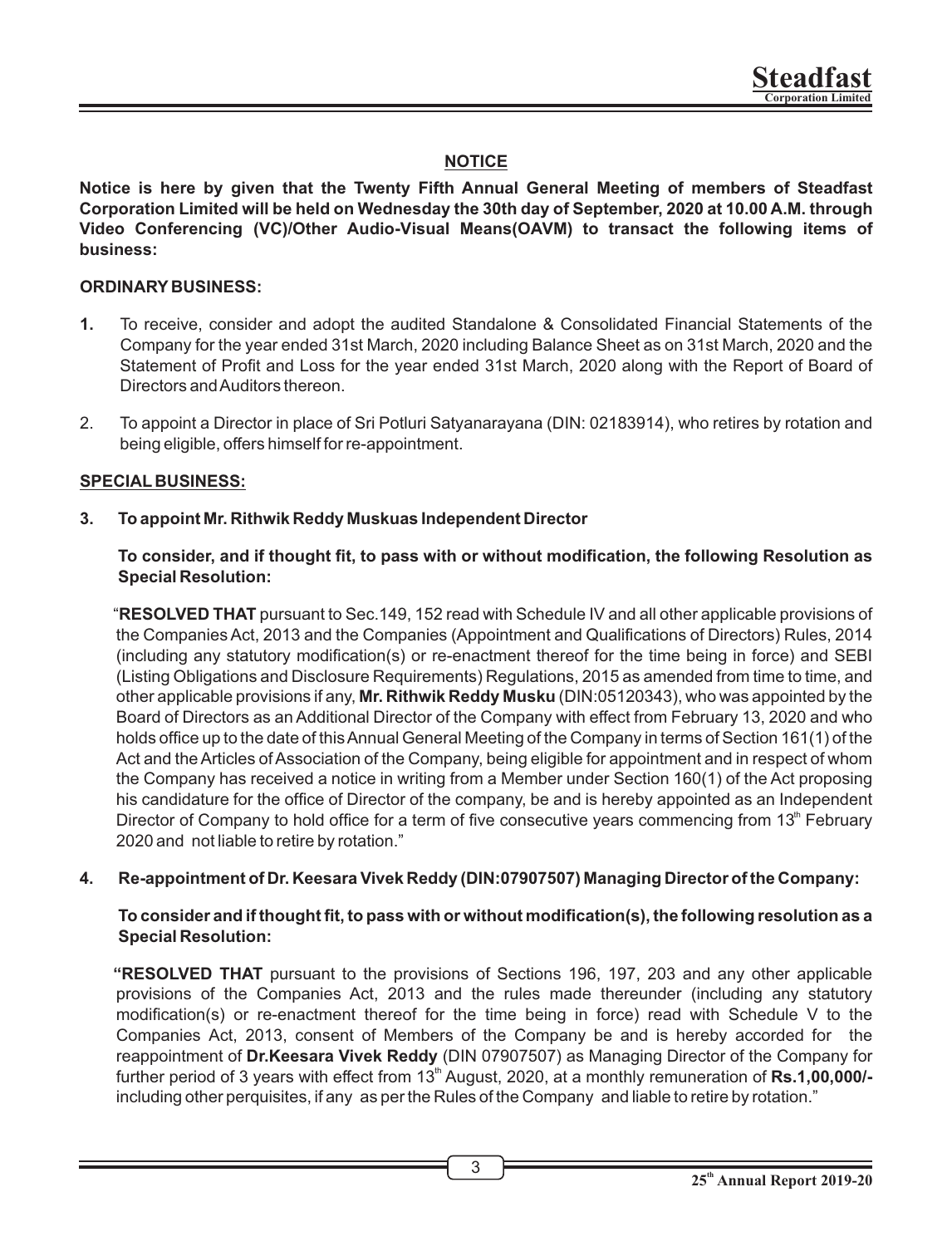**"RESOLVED FURTHER THAT** in pursuance of the provisions of section 197(11)read with Schedule V of the Companies Act, 2013 where in any financial year the Company incurs Loss or its profits are inadequate, the salary, perquisites and allowances per month as specified above be paid as minimum remuneration subject to the limits specified under Section II of Part II of Schedule V of the Companies Act, 2013 (including any statutory modification(s) or re-enactment(s)thereof, for the time being in force) or such other limits as may be prescribed by the Government from time to time as minimum remuneration".

**"RESOLVED FURTHER THAT** the duties of the Managing director shall be the overall supervision of the functioning of the company, handling day to day affairs of the Company, appointment and termination of services of employees, regularly reporting to the Board on the activities of the Company and to perform all other duties that the board may delegate to the Managing director from time to time."

**"RESOLVED FURTHER THAT** the Board of Directors be and is hereby authorized to do all such acts, deeds and things and execute all such documents, instruments and writings as may be required to give effect to the afore said resolution"

**5.** To consider and if thought fit, to pass with or without modification(s), the following resolution as **an Ordinary Resolution:** 

**"RESOLVED THAT** pursuant to the provisions of Section 188 and other applicable provisions of the Companies Act, 2013 ("the Act") read with the Companies (Meetings of Board and its Powers) Rules, 2014 and Regulation 23 of the Securities and Exchange Board of India (Listing Obligations and Disclosure Requirements) Regulations, 2015, ("the Listing Regulations") (including any statutory modification(s) or re-enactment(s) thereof, for the time being in force) and subject to such other approvals, consents, permissions and sanctions of other authorities as may be necessary, consent of the Members of the Company be and is hereby accorded to the Board of Directors of the Company (hereinafter referred to as "the Board" which term shall be deemed to include any Committee of the Board), to ratify/approve all existing contracts/arrangements/ agreements/transactions and to enter into new/ further contracts/ arrangements/ agreements/ transactions (including any modifications, alterations, amendments or renewal thereto), in the ordinary course of business and on arm's length basis with **V.H.S. Healthcare, Partnership Firm** being 'Related Parties' within the meaning of the Act and the Listing Regulations, as more particularly enumerated in the explanatory statement to the Notice and on such terms and conditions as may be agreed between the Company and V.H.S. Healthcare, **Partnership Firm."** 

**"RESOLVED FURTHER THAT** the Board be and is hereby authorized to do all such acts, deeds, matters and things and execute all such deeds, documents and writings, on an ongoing basis, as may be necessary, proper or expedient for the purpose of giving effect to the above resolution."

> **By Order of the Board For Steadfast Corporation Limited**

> > **Sd/- B. Srinivasarao Company Secretary**

**Place:** Hyderabad **Date:**13.08.2020

4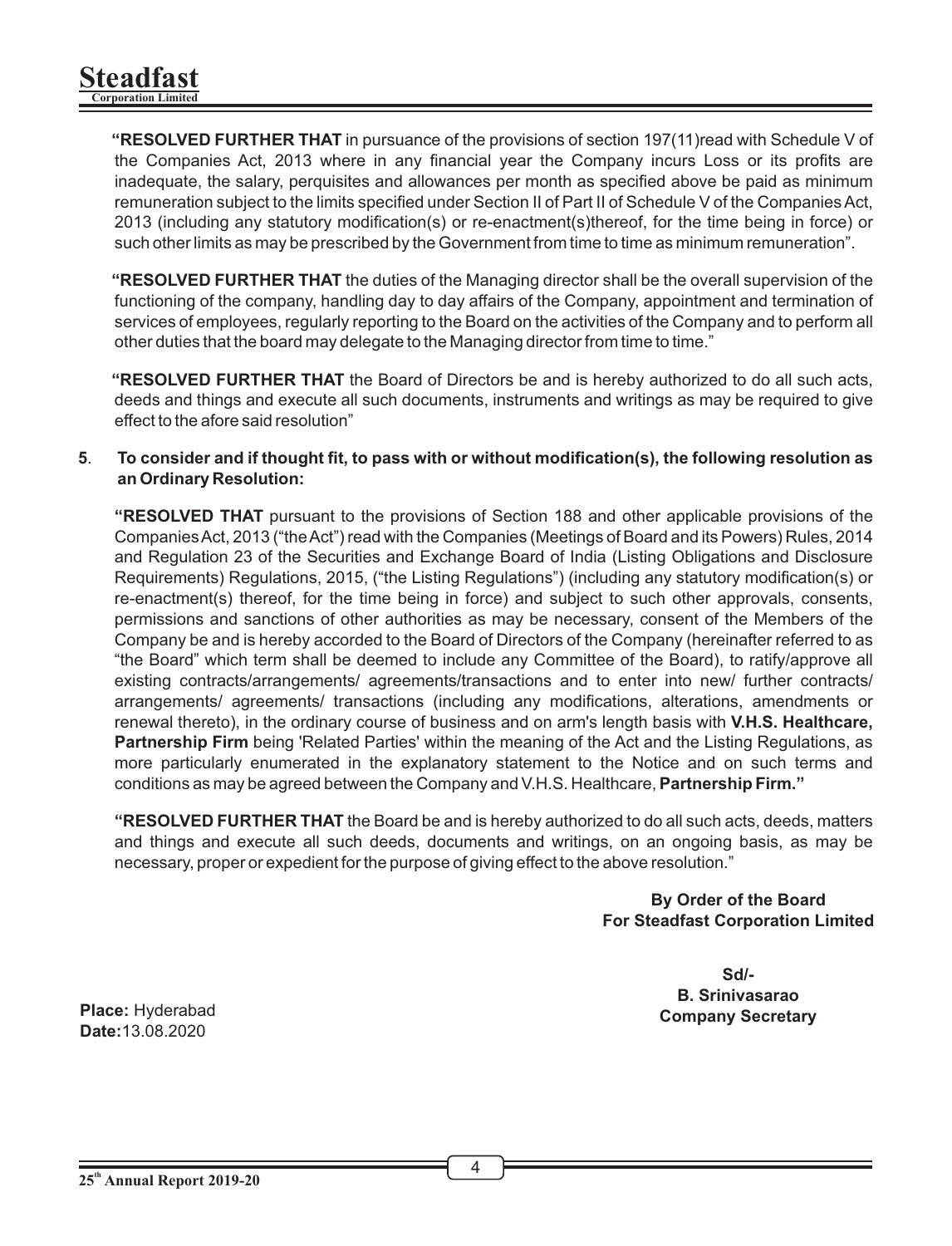#### **NOTES:**

- 1) In view of the continuing Covid-19 pandemic, the Ministry of Corporate Affairs ("MCA") has vide its circular dated May 5, 2020 read with circulars dated April 8, 2020 and April 13, 2020 (collectively referred to as "MCA Circulars") permitted the holding of the Annual General Meeting ("AGM") through Video Conferencing ("VC") / Other Audio- Visual Means ("OAVM"), without the physical presence of the Members at a common venue. In compliance with the provisions of the Companies Act, 2013 ("Act"), SEBI (Listing Obligations and Disclosure Requirements) Regulations, 2015 ("the Listing Regulations") and MCACirculars, the AGM of the Company is being held through VC / OAVM.
- 2) Pursuant to the provisions of the Act, a Member entitled to attend and vote at the AGM is entitled to appoint a proxy to attend and vote on his/her behalf and the proxy need not be a Member of the Company. Since this AGM is being proposed to be held pursuant to the said MCA Circulars through VC / OAVM, physical attendance of Members has been dispensed with. Accordingly, the facility for appointment of proxies by the Members will not be available for the AGM and hence the Attendance Slip and Proxy Form are not attached to this Notice.
- 3) The Explanatory Statement pursuant to Sec.102 of the Companies Act, 2013 which sets out details relating to Special Business to be transacted at the meeting is annexed hereto.
- 4) In case you are holding the Company's shares in dematerialized form, please contact your depository participant and give suitable instructions to update your bank details in your demat account and to notify any changes with respect to their addresses, email id, ECS mandate etc.

In case you are holding Company's shares in physical form, please inform Company's RTA viz. M/s. XL Softech Systems Limited, 3, Sagar Society, Road No.2, Banjara Hills, Hyderabad - 500034 by enclosing a photocopy of blank cancelled cheque of your bank account, address and email ID's.

- 5) The Share Transfer Register and the **Register of Members** of the Company will remain closed from **23-09-2020 to 30-09-2020** (both days inclusive).
- 6) As per Regulation 40 of the Listing Regulations, as amended, securities of listed companies can be transferred only in dematerialized form with effect from April 1, 2019, except in case of request received for transmission or transposition of securities. In view of this and to eliminate all risks associated with physical shares and for ease of portfolio management, members holding shares in physical form are requested to consider converting their holdings to dematerialized form. M/s. XL Softech Systems Limited, 3, Sagar Society, Road No.2, Banjara Hills, Hyderabad - 500034 are the Registrar & Share Transfer Agents (RTA) of the Company. All communications in respect of share transfers, dematerialization and change in the address of the members may be communicated to the RTA. The Company's ISIN for its equity shares is INE089B01013.
- 7) Members holding shares in the same name under different Ledger Folios are requested to apply for consolidation of such Folios and send the relevant share certicates to the RTA/Company.
- 8) Corporate members intending to send their authorised representatives to attend the meeting are requested to send to the company a certified copy of the Board resolution authorising their representative to attend and vote on their behalf at the meeting.
- 9) Members who hold shares in physical form can nominate a person in respect of all the shares held by them singly or jointly. Members who hold shares in single name are advised, in their own interest to avail the nomination facility. Members holding shares in dematerialized form may contact their respective depository participant(s) for recording nomination in respect of their shares.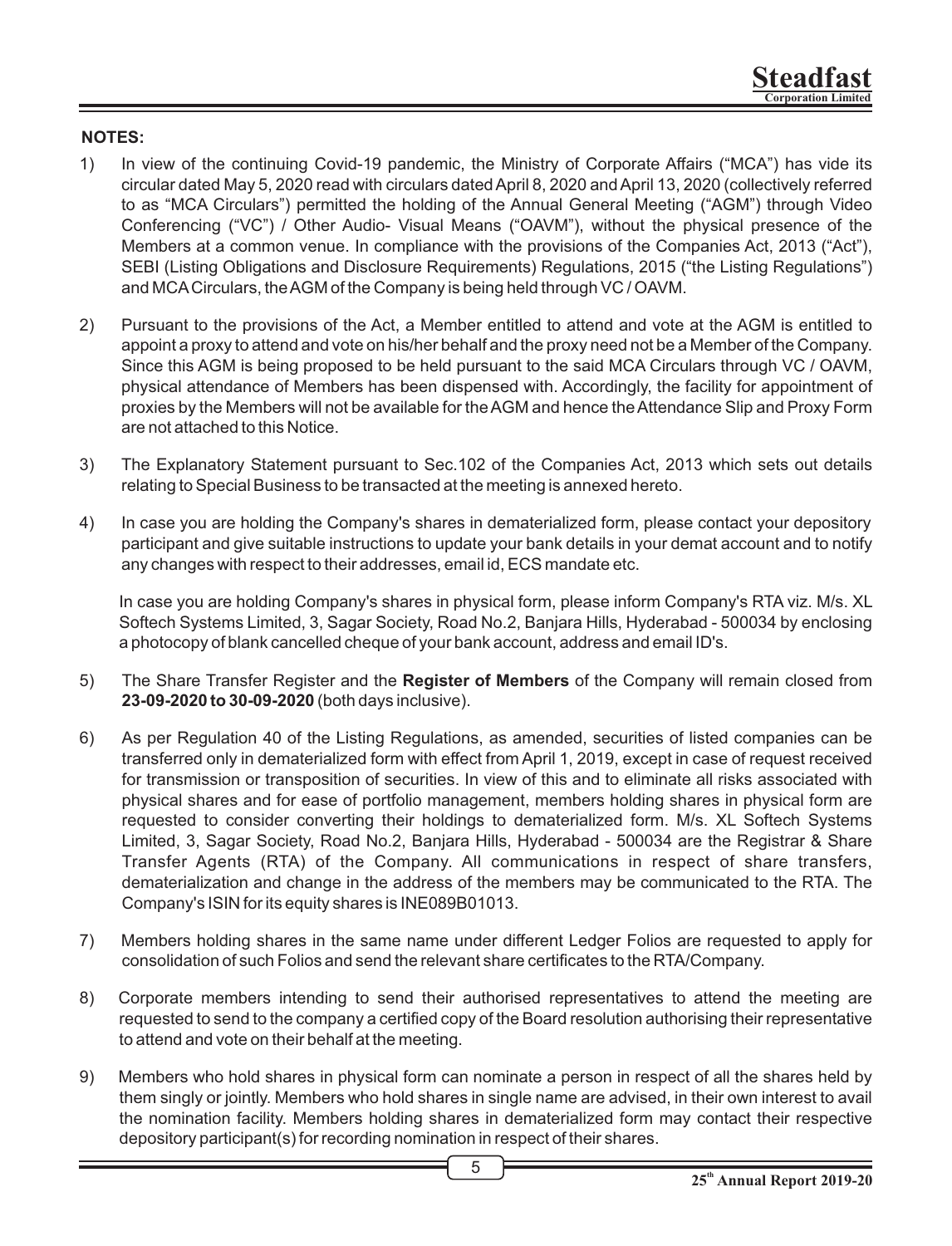#### **10) Transfer of Unclaimed/Unpaid amounts to the Investor Education and Protection Fund (IEPF):**

Generally the dividends not encashed or remaining unclaimed for a period of 7 (seven) years from the date of transfer to the Company's Unpaid Dividend Account, shall be transferred to the Investor Education and Protection Fund ("IEPF") established by the Central Government. Further, pursuant to the provisions of Section 124 of the Act read with the Investor Education and Protection Fund Authority (Accounting, Audit, Transfer and Refund) Rules, 2016 ('IEPF Rules') as amended from time to time, all shares on which dividend has not been paid or claimed for seven consecutive years or more shall be transferred to IEPF Authority as notified by the Ministry of Corporate Affairs.

And hence Members who have not yet encashed the dividend warrants from Company's Unpaid Dividend Account, in respect of dividend declared for the financial year ended 31st March 2017, are requested to forward their claims to the Company's Registrar and Share Transfer Agents without any further delay. It is in Members' interest to claim any un-encashed dividends and for future, opt for Electronic Clearing Service, so that dividends paid by the Company are credited to the Members' account on time.

It may be noted that once the unclaimed dividend is transferred to IEPF as above, no claim shall rest with the Company in respect of such amount. The details of the unclaimed dividends are available on the Company's website at www.steadfastcorp.in and on the website of Ministry of Corporate Affairs at www.mca.gov.in. Members are requested to contact the Company's Registrar and Share Transfer Agent or the Company to claim the unclaimed/unpaid dividends.

- 11) Members seeking any information or clarification on the accounts are requested to send their queries to the Company, in writing, at least one week before the date of the meeting. Replies will be provided in respect of such written queries at the meeting.
- 12) Pursuant to the directions/notifications of Securities and Exchange Board of India (SEBI) and Depositories, the demat account holders can operate their accounts if they had already provided Income Tax Permanent Account Number either at the time of opening of the account or at any time subsequently. In case they have not furnished the Income Tax Permanent Account Number to the Depository Participants, such demat account holders are requested to contact their DPs with a photocopy of the PAN Card (with original PAN Card for verification), so that the frozen demat accounts would be available for operation and further consequences of non-compliance with the aforesaid directives would be obviated. SEBI, vide Circular ref.no.MRD/Dop/Cir-05/2009 dated May 20, 2009 made it mandatory to have PAN particulars for registration of physical share transfer requests. Based on the directive contained in the said circulars, all share transfer requests are therefore to be accompanied with PAN details. Members holding shares in physical form can submit their PAN details to the Company / RTA.
- 13) Members may also note that the Notice of the 25th Annual General Meeting is available on the Company's website: www.steadfastcorp.in. All documents referred to in the accompanying Notice and the Statement pursuant to Section 102(1) of the Companies Act, 2013 shall be open for inspection in electronic mode by the Members by writing an e-mail to the Company Secretary at steadfastcorp@gmail.com.

In compliance with the aforesaid MCA Circulars and SEBI Circular dated May 12, 2020, Notice of the AGM along with Annual Report 2019-20 is being sent only through electronic mode to those Members whose e-mail addresses are registered with the Company / Depository Participants. Members may note that the Notice and the Annual Report 2019-20 will also be available on the Company's website at www. Steadfastcorp.in, on the website of the Stock Exchange i.e. Metropolitan stock exchange of India Limited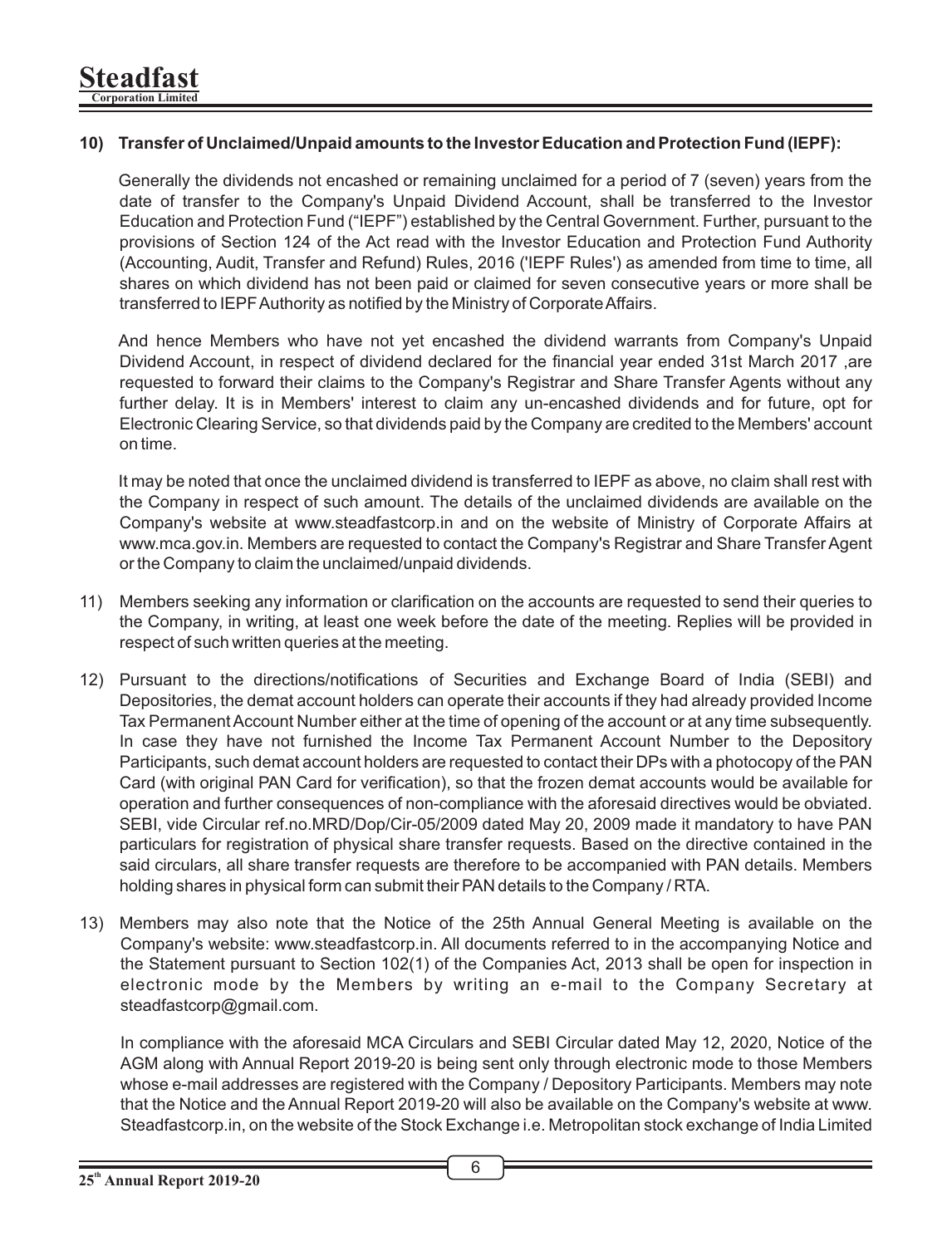(MSEI) at www.msei.in, and on the website of CDSL www.evotingindia.com. To support 'Green Initiative', members who have not registered their email addresses are requested to register the same with the Company's Registrar and Share Transfer Agent/ their Depository Participants in respect of shares held in physical/electronic mode, respectively.

- 14) Members attending the AGM through VC / OAVM shall be counted for the purpose of reckoning the quorum under Section 103 of the Act.
- 15) Since the AGM will be held through VC/OAVM, the Route Map is not annexed to the Notice.
- 16) Additional information pursuant to Regulation 36 of SEBI (Listing Obligations and Disclosure Requirements) Regulations, 2015 and pursuant to Secretarial Standards on general meetings, information in respect of the Directors seeking appointment/re-appointment at the Annual General Meeting is furnished in the annexure and forms part of the notice. The Directors have furnished the requisite consent / declaration for their appointment / re-appointment.
- 17) Retirement of Directors by rotation: Mr. P. Satyanarayana, Non-Executive Director of the Company, retire by rotation at the ensuing AGM and, being eligible, offer himself for re-appointment.

The Board of Directors recommends there-appointment of P. Satyanarayana, Non-Executive Director, whose office is liable to retire by rotation

- 18) Members holding Shares in physical form may write to the Company/Registrar & Share Transfer Agents (RTA) for any change in their address and bank mandates; members having shares in electronic form may inform the same to their depository participants immediately.
- . 19) The notice of Annual General Meeting will be sent to the members, whose names appears in the Register **th** of members / depositories as at closing hours of business on Friday the **28 August, 2020.**
- 20) Process and manner for members opting for e-voting are as under: The Company is offering e-voting facility to its members enabling them to cast their votes electronically. The Company has signed an agreement with M/s Central Depository Services (India) Limited (CDSL) for facilitating e-voting to enable the shareholders to cast their votes electronically pursuant to Rule 20 of Companies (Management and Administration) Rules, 2014 and Regulation 44 of SEBI (LODR) Regulations 2015.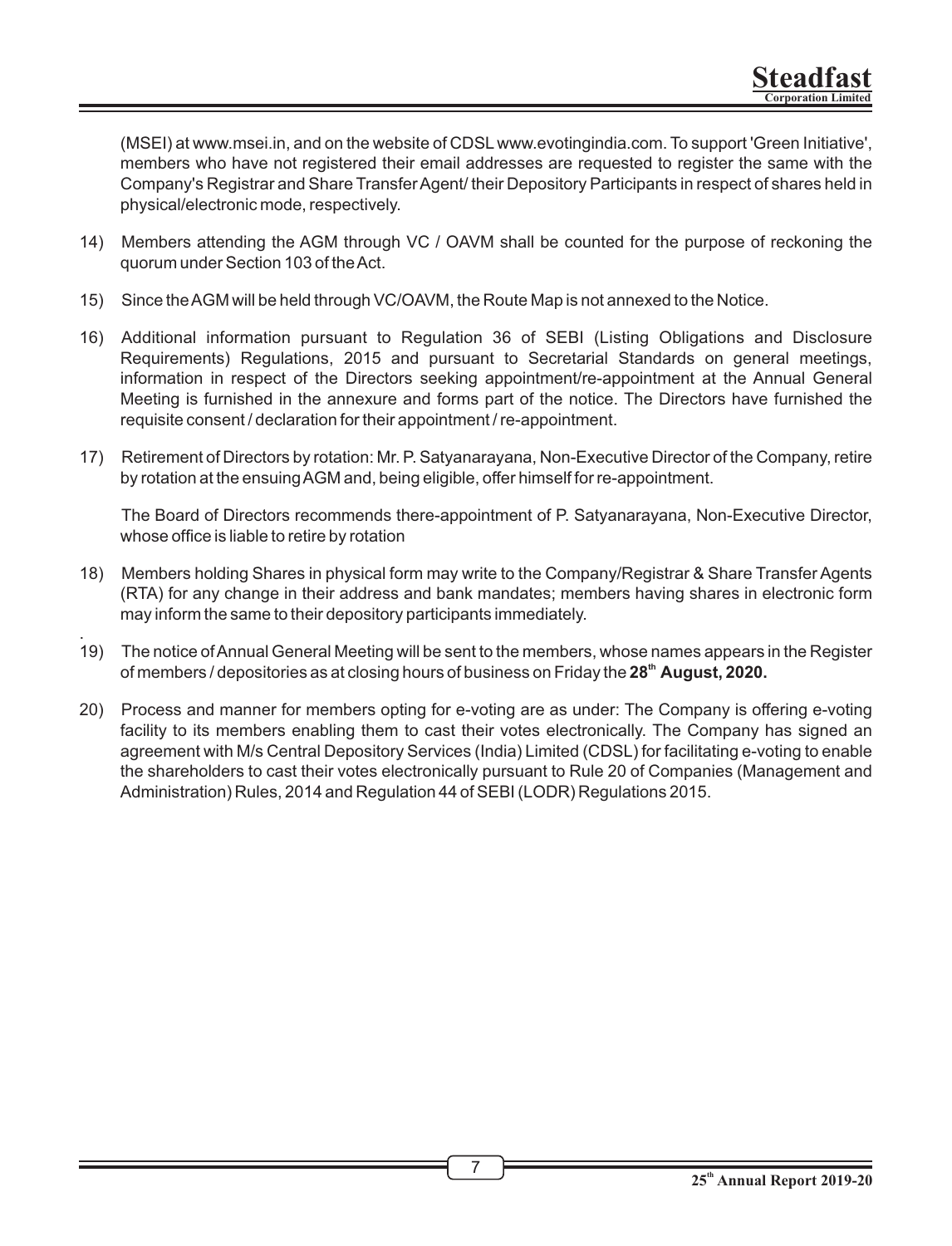## **E-VOTING**

## **CDSLe-Voting System – For Remote e-voting and e-voting during AGM**

- 1. As you are aware, in view of the situation arising due to COVID-19 global pandemic, the general meetings of the companies shall be conducted as per the guidelines issued by the Ministry of Corporate Affairs (MCA) vide Circular No. 14/2020 dated April 8, 2020, Circular No.17/2020 dated April 13, 2020 and Circular No. 20/2020 dated May 05, 2020. The forthcoming AGM will thus be held through video conferencing (VC) or other audio visual means (OAVM). Hence, Members can attend and participate in the ensuing AGM through VC/OAVM.
- 2. Pursuant to the provisions of Section 108 of the Companies Act, 2013 read with Rule 20 of the Companies (Management and Administration) Rules, 2014 (as amended) and Regulation 44 of SEBI (Listing Obligations & Disclosure Requirements) Regulations 2015 (as amended), and MCA Circulars dated April 08, 2020, April 13, 2020 and May 05, 2020 the Company is providing facility of remote evoting to its Members in respect of the business to be transacted at the AGM. For this purpose, the Company has entered into an agreement with Central Depository Services (India) Limited (CDSL) for facilitating voting through electronic means, as the authorized e-Voting's agency. The facility of casting votes by a member using remote e-voting as well as the e-voting system on the date of the AGM will be provided by CDSL.
- 3. The Members can join the AGM in the VC/OAVM mode 30 minutes before and after the scheduled time of the commencement of the Meeting by following the procedure mentioned in the Notice. The facility of participation at the AGM through VC/OAVM will be made available to atleast 1000 members on first come first served basis. This will not include large Shareholders (Shareholders holding 2% or more shareholding), Promoters, Institutional Investors, Directors, Key Managerial Personnel, the Chairpersons of the Audit Committee, Nomination and Remuneration Committee and Stakeholders Relationship Committee, Auditors etc. who are allowed to attend the AGM without restriction on account of first come first served basis.
- 4. Pursuant to MCA Circular No. 14/2020 dated April 08, 2020, the facility to appoint proxy to attend and cast vote for the members is not available for this AGM. However, in pursuance of Section 112 and Section 113 of the Companies Act, 2013, representatives of the members such as the President of India or the Governor of a State or body corporate can attend the AGM through VC/OAVM and cast their votes through e-voting.
- 5. In line with the Ministry of Corporate Affairs (MCA) Circular No. 17/2020 dated April 13, 2020, the Notice calling the AGM is being uploaded on the website of the Company at www.steadfastcorp.in. The Notice can also be accessed from the websites of the Stock Exchange i.e. Metropolitan stock exchange of India Limited (MSEI) at www.msei.in. The AGM Notice is also hosted on the website of CDSL (agency for providing the e-Voting facility and e-voting system during the AGM) i.e. www.evotingindia.com
- 6. The AGM is being convened through VC/OAVM in compliance with applicable provisions of the Companies Act, 2013 read with MCA Circular No. 14/2020 dated April 8, 2020 and MCA Circular No. 17/2020 dated April 13, 2020 and MCACircular No. 20/2020 dated May 05, 2020.

#### **INSTRUCTIONS FOR SHAREHOLDERS FOR REMOTE E-VOTING:**

I) The e-voting period begins on **27th September, 2020 at 9.00 AM and ends on 29th September, 2020 at 5.00 PM**. During this period shareholders' of the Company, holding shares either in physical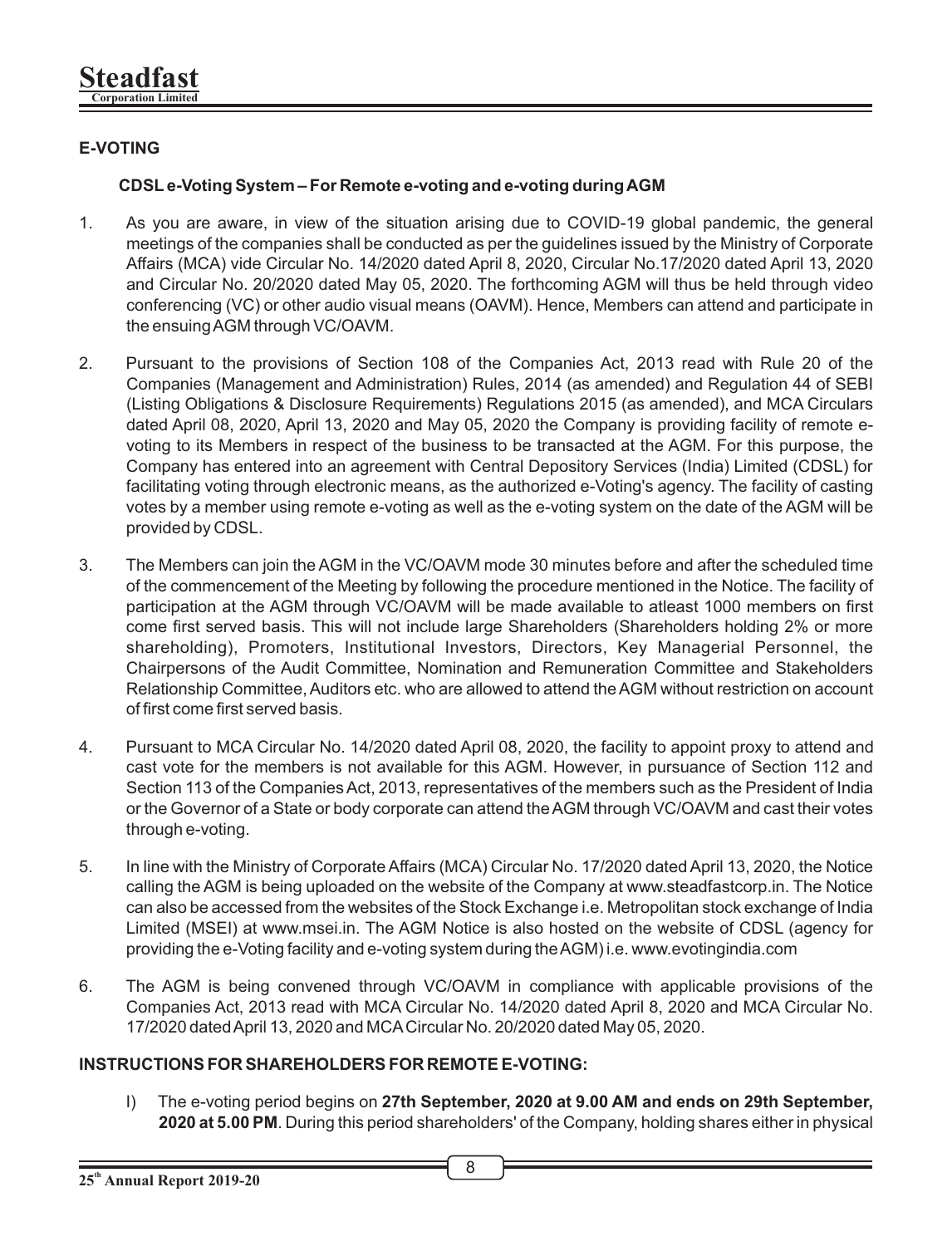**th** form or in dematerialized form, as on the **cut-off date of 25 September, 2020,** may cast their vote electronically. The e-voting module shall be disabled by CDSL for voting thereafter.

- (ii) The shareholders should log on to the e-voting website www.evotingindia.com during the voting period.
- (iii) Click on "Shareholders" tab.
- (iv) Now, select the "Steadfast Corporation Limited" from the drop down menu and click on "SUBMIT"
- (v) Now enter your User ID
	- a. For CDSL: 16 digits beneficiary ID,
	- b. For NSDL: 8 Character DPID followed by 8 Digits Client ID,
	- c. Members holding shares in Physical Form should enter Folio Number registered with the Company.
- (vi) Next enter the Image Verification as displayed and Click on Login.
- (vii) If you are holding shares in demat form and had logged on to www.evotingindia.com and voted on an earlier voting of any company, then your existing password is to be used.
- (viii) If you are a first time user follow the steps given below:

|                  | For Members holding shares in Demat Form and Physical Form                                                                                                                                                                                                                                  |  |
|------------------|---------------------------------------------------------------------------------------------------------------------------------------------------------------------------------------------------------------------------------------------------------------------------------------------|--|
| <b>PAN</b>       | Enter your 10 digit alpha-numeric *PAN issued by Income Tax Department (Applicable for both<br>demat shareholders as well as physical shareholders)                                                                                                                                         |  |
|                  | Members who have not updated their PAN with the Company/Depository Participant are<br>٠<br>requested to use the first two letters of their name and the 8 digits of the sequence<br>number in the PAN field.                                                                                |  |
|                  | In case the sequence number is less than 8 digits enter the applicable number of 0's<br>$\bullet$<br>before the number after the first two characters of the name in CAPITAL letters. Eg. If your<br>name is Ramesh Kumar with sequence number 1 then enter RA00000001 in the PAN<br>field. |  |
| <b>DOB</b>       | Enter the Date of Birth as recorded in your demat account or in the company records for the<br>said demat account or folio in dd/mm/yyyy format.                                                                                                                                            |  |
| Dividend<br>Bank | Enter the Dividend Bank Details as recorded in your demat account or in the company records<br>for the said demat account or folio.                                                                                                                                                         |  |
| <b>Details</b>   | Please enter the DOB or Dividend Bank Details in order to login. If the details are not<br>٠<br>recorded with the depository or company please enter the member id / folio number in the<br>Dividend Bank details field as mentioned in instruction (iv).                                   |  |

- xi) After entering these details appropriately, click on "SUBMIT" tab.
- x) Members holding shares in physical form will then directly reach the Company selection screen. However, members holding shares in demat form will now reach 'Password Creation' menu wherein they are required to mandatorily enter their login password in the new password field. Kindly note that this password is to be also used by the demat holders for voting for resolutions of any other company on which they are eligible to vote, provided that company opts for e-voting through CDSL platform. It is strongly recommended not to share your password with any other person and take utmost care to keep your password confidential.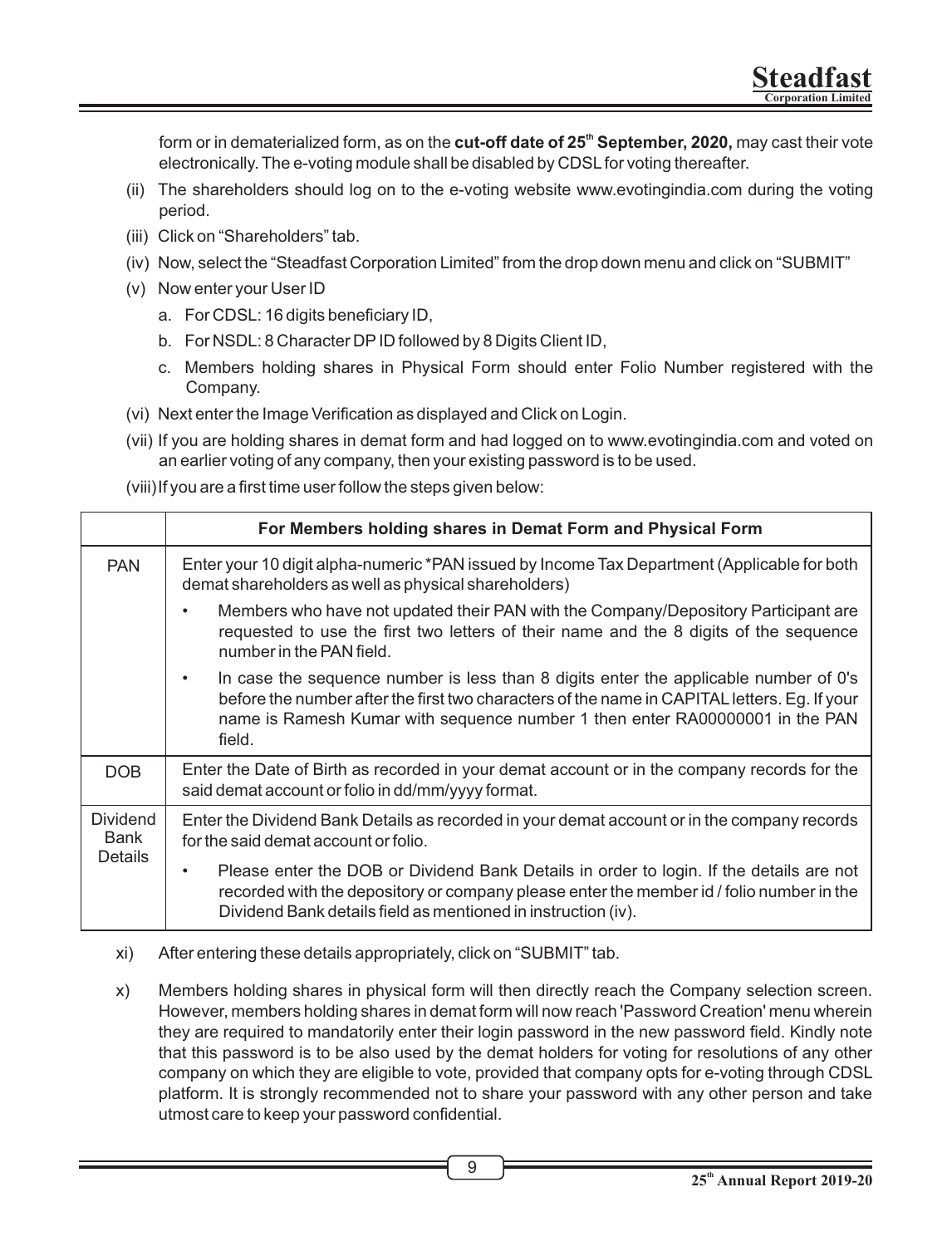- xi) For Members holding shares in physical form, the details can be used only for e-voting on the resolutions contained in this Notice.
- xii) Click on the EVSN for the **STEADFAST CORPORATION LIMITED** on which you choose to vote.
- xiii) On the voting page, you will see "RESOLUTION DESCRIPTION" and against the same the option "YES/NO" for voting. Select the option YES or NO as desired. The option YES implies that you assent to the Resolution and option NO implies that you dissent to the Resolution.
- xiv) Click on the "RESOLUTIONS FILE LINK" if you wish to view the entire Resolution details.
- xv) After selecting the resolution you have decided to vote on, click on "SUBMIT". A confirmation box will be displayed. If you wish to confirm your vote, click on "OK", else to change your vote, click on "CANCEL" and accordingly modify your vote.
- xvi) Once you "CONFIRM" your vote on the resolution, you will not be allowed to modify your vote.
- xvii) You can also take out print of the voting done by you by clicking on "Click here to print" option on the Voting page.
- xviii) If Demat account holder has forgotten the same password then enter the User ID and the image verification code and click on Forgot Password & enter the details as prompted by the system.
- xix) Shareholders can also cast their vote using CDSL's mobile app "m-Voting". The m-Voting app can be downloaded from respective Store. Please follow the instructions as prompted by the mobile app while Remote Voting on your mobile.
- (xx) Note for Non Individual Shareholders and Custodians
	- Non-Individual shareholders (i.e. other than Individuals, HUF, NRI etc.) and Custodians are required to log on to www.evotingindia.com and register themselves in the "Corporates" module.
	- A scanned copy of the Registration Form bearing the stamp and sign of the entity should be emailed to helpdesk.evoting@cdslindia.com.
	- After receiving the login details a Compliance User should be created using the admin login and password. The Compliance User would be able to link the account(s) for which they wish to vote on.
	- The list of accounts linked in the login should be mailed to helpdesk.evoting@cdslindia.com and on approval of the accounts they would be able to cast their vote.
	- Ascanned copy of the Board Resolution and Power of Attorney (POA) which they have issued in favour of the custodian, if any, should be uploaded in PDF format in the system for the scrutinizer to verify the same.
	- Alternatively, non individual shareholders are required to send the relevant Board Resolution/ Authority letter etc. together with attested specimen signature of the duly authorized signatory who are authorized to vote, to the Scrutinizer and to the Company at the email address viz; stedafastcorp@gmail.com, if they have voted from individual tab & not uploaded same in the CDSLe-voting system for the scrutinizer to verify the same.

In case you have any queries or issues regarding e-voting, you may refer the Frequently Asked Questions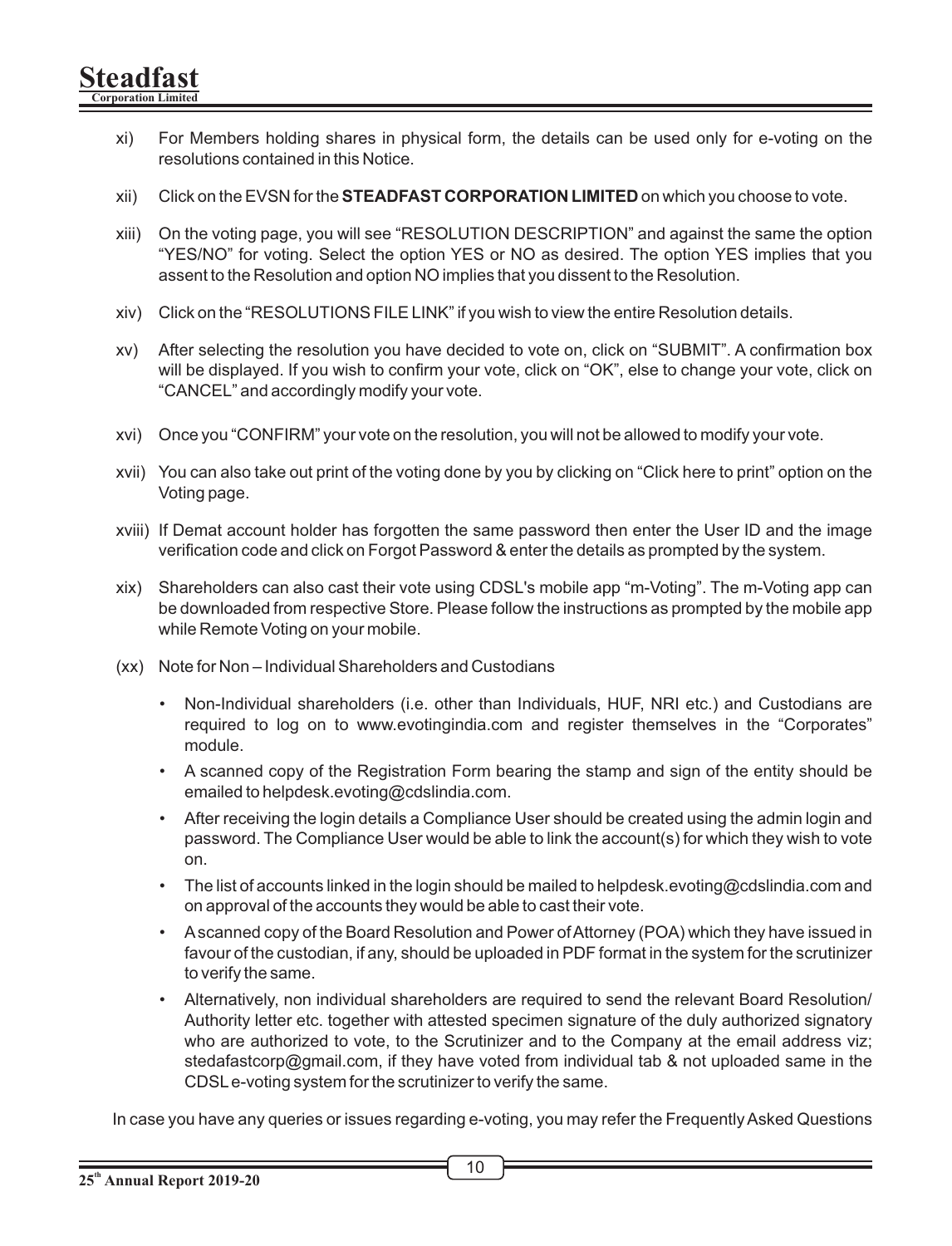("FAQs") and e-voting manual available at www.evotingindia.com, under help section or write an email to helpdesk.evoting@cdslindia.com or call 1800225533.

All grievances connected with the facility for voting by electronic means may be addressed to Mr. Rakesh Dalvi, Manager, (CDSL,) Central Depository Services (India) Limited, A Wing, 25th Floor, Marathon Futurex, Mafatlal Mill Compounds, N M Joshi Marg, Lower Parel (East), Mumbai - 400013 or send an email to helpdesk.evoting@cdslindia.com or call 1800225533.

- 21) Resolution (s) passed by the members through remote e-voting and voting at the AGM through electronic mode are deemed to have passed as if they have been passed at the AGM.
- 22) Sri V. Bhaskara Rao, Practicing Company Secretary, Address: V. Bhaskara Rao& Co, Company Secretaries, 6-2-1085/B, Flat No.105, Badam Sohana Apartments, Raj Bhavan Road, Somajiguda, Hyderabad 500 082, Mail Id: bhaskararaoandco@gmail.com, has been appointed as a Scrutinizer to scrutinize the remote e-voting and during AGM in a fair and transparent manner.

The Scrutinizer after scrutinizing the votes cast at the meeting and through remote e-voting within 48 hours of conclusion of the meeting makes a consolidated Scrutinizer's Report and submits the same to Chairman.

The voting result will be announced by the Chairman or any other person authorized by him within two days of the AGM.

23) The results declared along with Scrutinizer's Report(s) will be available on the website of the Company, i.e., www.steadfastcorp.in and CDSL website: www.evotingindia.com within two (2) days of passing of the resolutions and communications of the same to Metropolitan Stock Exchange of India Limited and website of the Company i.e. www.stedafastcorp.in.

#### **PROCESS FOR THOSE SHAREHOLDERS WHOSE EMAIL ADDRESSES ARE NOT REGISTERED WITH THE DEPOSITORIES FOR OBTAINING LOGIN CREDENTIALS FOR E-VOTING ON THE RESOLUTIONS PROPOSED IN THIS NOTICE:**

- 1. For Physical shareholders- please provide necessary details like Folio No., Name of shareholder, scanned copy of the share certificate (front and back), PAN (self attested scanned copy of PAN card), AADHAAR (self attested scanned copy of Aadhaar Card) by email to the Company Secretary at steadfastcorp@gmail.com.
- 2. For Demat shareholders -, please provide Demat account details (CDSL-16 digit beneficiary ID or NSDL-16 digit DPID + CLID), Name, client master or copy of Consolidated Account statement, PAN (self attested scanned copy of PAN card), AADHAAR (self attested scanned copy of Aadhaar Card) to the Company Secretary at steadfastcorp@gmail.com.
- 3. The Company Secretary shall co-ordinate with CDSL and provide the login credentials to the above mentioned shareholders.

### **INSTRUCTIONS FOR SHAREHOLDERS ATTENDING THE AGM THROUGH VC/OAVM:**

1. Shareholder will be provided facility to attend the AGM through VC/OAVM through the CDSL e-Voting system. Shareholders may access the same at https://www.evotingindia.com under shareholders/ members login by using the remote e-voting credentials. The link for VC/OAVM will be available in shareholder/members login where the EVSN of Company will be displayed.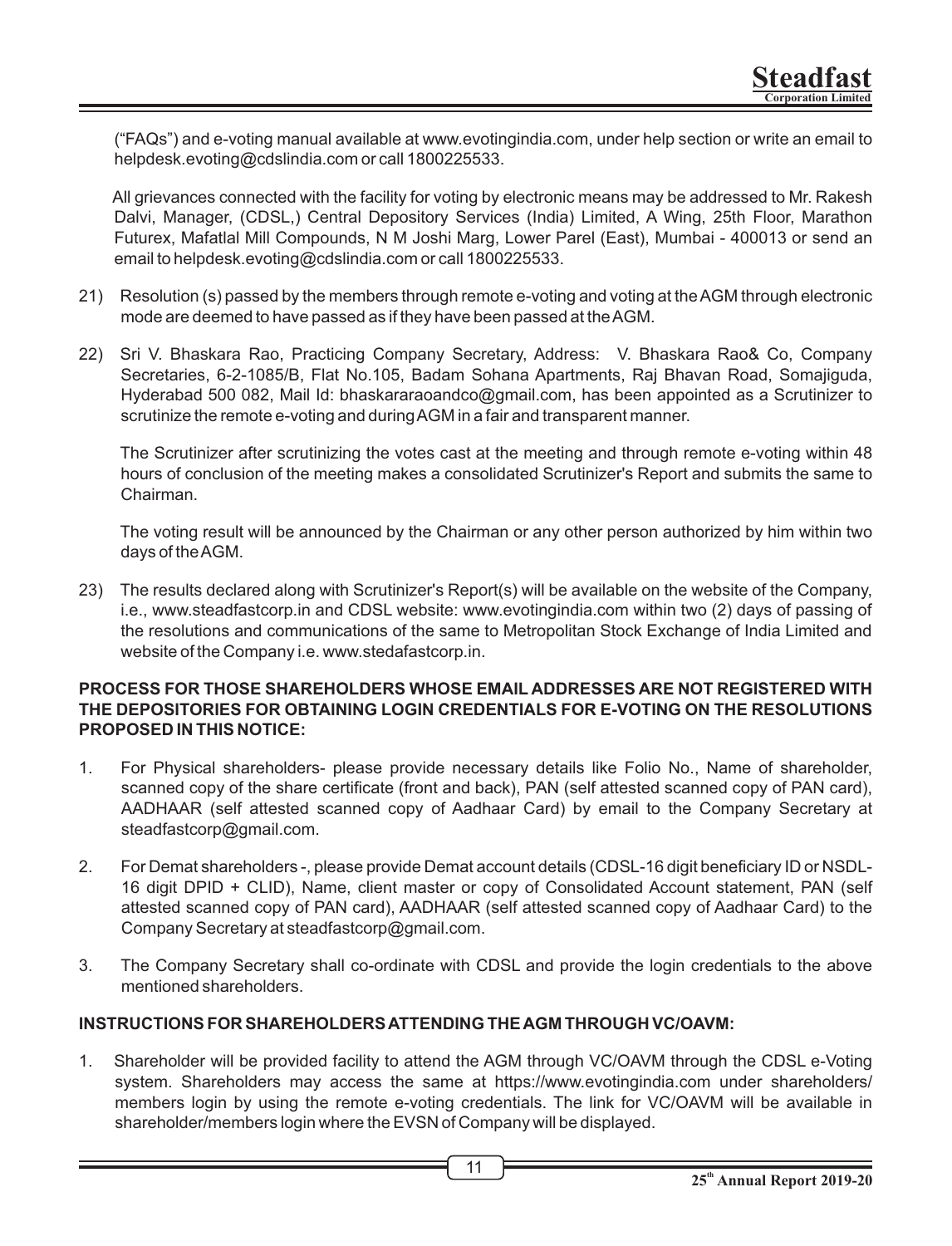## **Steadfast Corporation Limited**

- 2. Shareholders are advised to join the Meeting through Laptops / IPads for better experience.
- 3. Further, shareholders will be required to allow camera and use internet with a good speed to avoid any disturbance during the meeting.
- 4. Please note that participants connecting from mobile devices or Tablets or through Laptop connecting via mobile hotspot may experience audio/video loss due to fluctuation in their respective network. It is therefore recommended to use stable Wi-Fi or LAN Connection to mitigate any kind of aforesaid glitches.
- 5. Shareholders who would like to express their views/ask questions during the meeting may register themselves as a speaker by sending their request in advance, i.e., from September 21, 2020 (9.00 a.m. IST) to September 26, 2020 (5.00 p.m. IST), mentioning their name, demat account number/folio number, email id, mobile number at steadfastcorp@gmail.com. The shareholders who do not wish to speak during the AGM but have queries may send their queries in advance, i.e., from September 21, 2020 (9.00 a.m. IST) to September 26, 2020 (5.00 p.m. IST),mentioning their name, demat account number/folio number, email id, mobile number at steadfastcorp@gmail.com. These queries will be replied suitably by the Company vide email.
- 6. Those shareholders who have registered themselves as a speaker will only be allowed to express their views/ask questions during the meeting. The Company reserves the right to restrict the number of speakers depending on the availability of time during the AGM.

#### **INSTRUCTIONS FOR SHAREHOLDERS FOR E-VOTING DURING THE AGM:**

- 1. The procedure for e-Voting on the day of the AGM is same as the instructions mentioned above for Remote e-voting.
- 2. Only those shareholders, who are present in the AGM through VC/OAVM facility and have not casted their vote on the resolutions through remote e-Voting and are otherwise not barred from doing so, shall be eligible to vote through e-voting system available during the AGM.
- 3. If any votes are cast by the shareholders through the e-voting available during the AGM and if the same shareholders have not participated in the meeting through VC/OAVM facility , then the votes cast by such shareholders shall be considered invalid as the facility of e-voting during the meeting is available only to the shareholders attending the meeting.
- 4. Shareholders who have voted through Remote e-voting will be eligible to attend the AGM. However, they will not be eligible to vote at the AGM.

#### **Explanatory Statement in respect of Special Business: (Pursuant to Sec.102 of the Companies Act, 2013)**

#### **Item No.3:**

#### **To Appoint Mr. Rithwik Reddy Musku (DIN:05120343)as Independent Director:**

The Board of Directors of the Company appointed, Mr. Rithwik Reddy Musku as an Additional Director of the Company with effect from 13.02.2020, pursuant to the provisions of Section 161(1) of the Companies Act, 2013 ("Act") and the Articles of Association of the Company.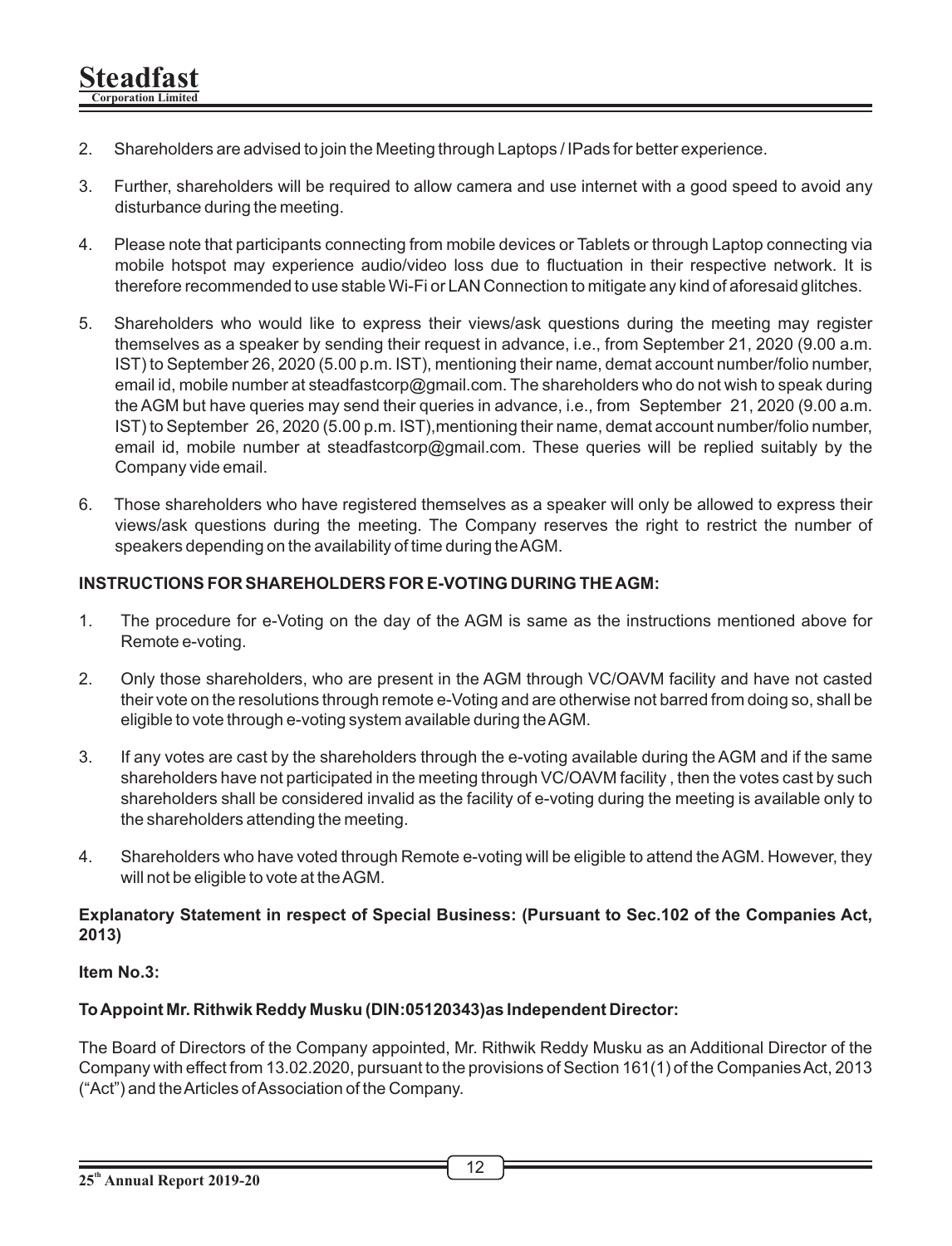In terms of the provisions of Section 161(1) of the Act, Mr. Rithwik Reddy Musku will hold office up to the date of the ensuing Annual General Meeting. The Company has received a notice in writing from a member along with the deposit of requisite amount under Section 160(1) of the Act proposing the candidature of Mr. Rithwik Reddy Musku for the office of Independent Director of the Company. Mr.Rithwik Reddy Musku is not disqualified from being appointed as a Director in terms of Section 164 of the Act and has given his consent to act as a Director. The Company has received a declaration from Mr. Rithwik Reddy Musku that he meets with the criteria of independence as prescribed under sub-section (6) of Section 149 of the Act and SEBI Listing Regulations. The resolution seeks the approval of members for the appointment of Mr. Rithwik Reddy Musku as an Independent Director of the company up to February 12, 2025 pursuant to Section 149 and other applicable provisions of the Act and Rules made there under. He is not liable to retire by rotation.

In the opinion of the Board, Sri Mr. Rithwik Reddy Musku fulfils the conditions for his appointment as an Independent Director as specified in the Act and SEBI Listing Regulations. Mr. Rithwik Reddy Musku is independent of the management and possesses appropriate skills, experience and knowledge.

Brief Resume: Mr.Rithwik Reddy Muskuh as done his Graduation. Keeping in view her expertise and knowledge, it will be in the interest of the Company that Mr. Rithwik Reddy Musku is appointed as an Independent Director of the Company.

Mr. Rithwik Reddy Musku does not hold by himself or for any other person on a beneficial basis, any shares in the Company. The Board considers that his association would be of immense benefit to the Company and it is desirable to continue to avail services of Mr. Rithwik Reddy Musku as an Independent Director. Accordingly, the Board recommends the said resolution for the approval of the shareholders. Copy of the draft letter for appointment of Mr. Rithwik Reddy Musku as an Independent Director setting out the terms and conditions is available for inspection by members at the registered office of the Company.

Except Mr. Rithwik Reddy Musku being an appointee, none of the Directors and Key Managerial Personnel of the Company and their relatives is concerned or interested, financial or otherwise, in the resolution set out at Item No.3. This Explanatory Statement may also be regarded as a disclosure Regulation 27 of SEBI (Listing obligations and disclosure Requirements) Regulations, 2015.

The Board recommends the Special Resolution set out at Item No. 3 of the Notice for approval by the members.

#### **Item No.4**

The Board of Directors, based on the recommendation of the Nomination and Remuneration Committee, in their Meeting held on 13th August, 2020 reappointed Dr. Keesara Vivek Reddy as the Managing Director of the Company for further period of 3 years with effect from 13th August 2020. Pursuant to the provisions of Section 196, 197 read with Schedule V of the Companies Act, 2013 any such reappointment shall be subject to the approval of members in their General Meeting. Hence the resolution is recommended for your consideration and approval.

#### **I. Remuneration:**

- 1) Basic Salary: Rs. 1,00,000/- (Rupees One Lac) per month including the basic salary, he shall be entitled to the following perquisites and facilities:
- i. The company's contributions to provident fund, superannuation fund or annuity funds hall be payable in accordance with the rules and regulations of the company.
- ii. Gratuity shall be payable in accordance with the rules and regulations of the company.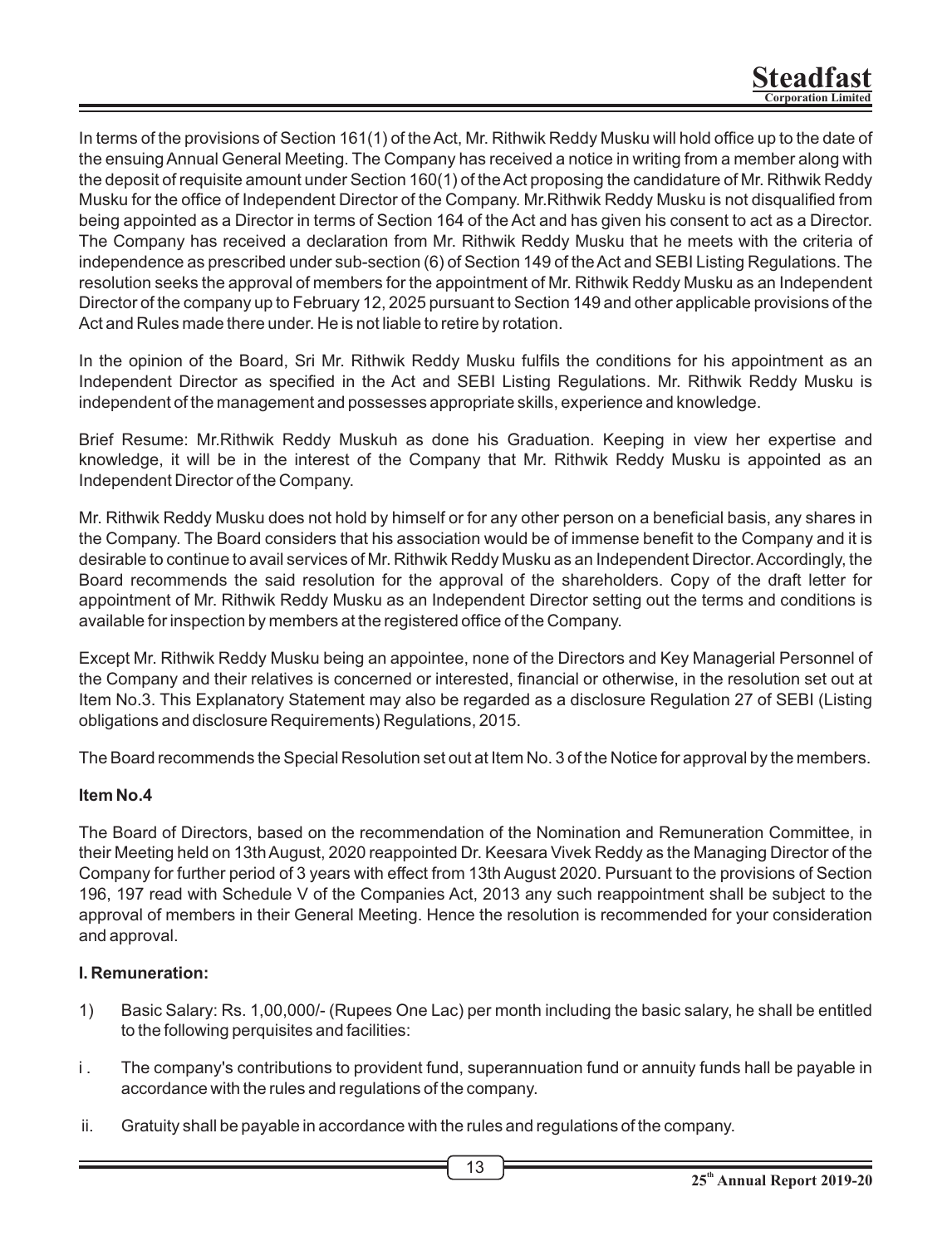#### **Steadfast Corporation Limite**

- iii. He is eligible for Leave Encashment. Such Contributions / Gratuity/ Encashment shall not be included in the computation of the ceiling on perquisites to the extent these either singly or put together are exempt under the Income Tax act, 1961.
- iv. Reimbursement of expenses: Reimbursement of reasonable entertainment and other expenses actually and properly incurred in connection with the business of the company.

#### **II. Other Conditions:**

- a) As long as Dr. Keesara Vivek Reddy functions as the Managing Director of the Company, no sitting fees will be paid to him for attending the meetings of the Board of Directors or Committees thereof.
- b) Dr. Keesara Vivek Reddy is not related to any other Director of the Company. He is concerned or interested in the resolution proposed as Item No.4 of the accompanying Notice.
- c) The Board considers it desirable that the Company should avail his services as Managing Director, in terms of Item No.4 of the accompanying Notice, and recommends the same for acceptance by the Members of the Company.

The appointment requires the approval of the members of the Company by way of a Special Resolution in terms of the applicable provisions of section 196, 197 read with Section II of Part II of Schedule V of the Companies Act, 2013.

Abrief profile of Dr. Keesara Vivek Reddy is provided at Annexure-A of this notice:

Details of directorships and other details of Dr. Keesara Vivek Reddy required as per Regulation 36 of the Listing Regulations and Secretarial Standards issued by the Institute of Company Secretaries of India are furnished as annexure-Ato this Notice.

The statement containing information as required under Section II of Part II of Schedule V of the Companies Act, 2013, to the extent applicable, is given here under:

#### **A. General Information:**

- 1) Nature of Industry The Company is engaged in the business of Construction &Infrastructure and other Diversified related activities.
- 2) In case of new Companies, expected date of commencement of activities as perproject approved by  $f$ inancial institutions appearing in the prospectus  $- N.A$
- 3) Financial Performance based on given indicators –

| <b>Financial Parameters</b>                                       | 2017-2018   | 2018-2019    | 2019-2020     |
|-------------------------------------------------------------------|-------------|--------------|---------------|
| Turnover                                                          | 1,05,53,008 | 1,26,74,302  | 1,32,89,724   |
| Net Profit as computed as per the provisions<br>of Companies Act. | (1,038,649) | 1,19,428     | 3,41,052      |
| Net profit as per Statement of Profit and Loss.                   | 6,574       | (7, 30, 171) | (14, 37, 254) |
| Amount of dividend paid                                           | Nil         | Nil          | Nil           |
| Rate of dividend declared                                         | <b>NA</b>   | <b>NA</b>    | <b>NA</b>     |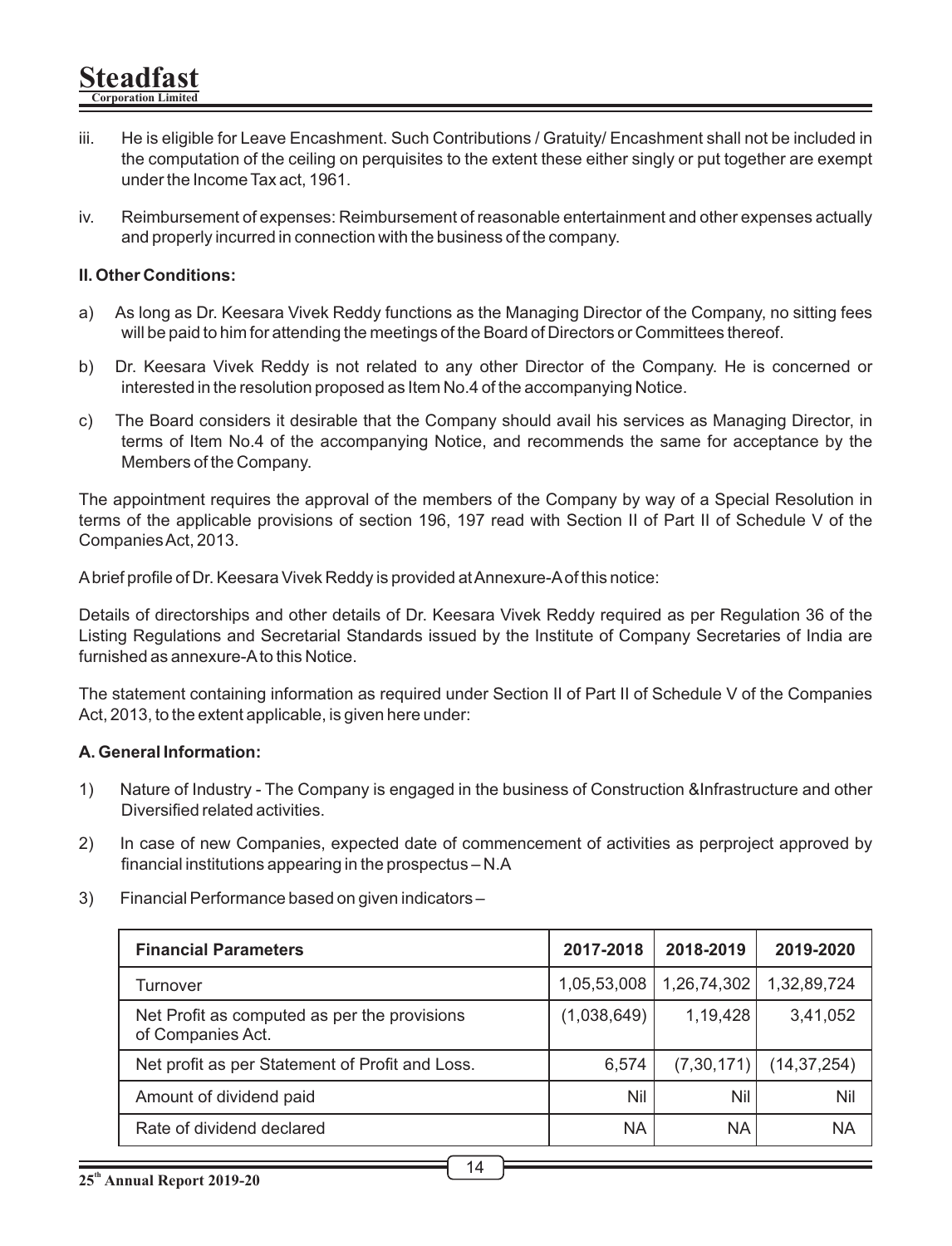4) Foreign Investments or Collaborators, if any- NIL.

#### **B. Information about the Appointee:**

- (1) Background details : Dr. Keesara Vivek Reddy holds a degree in MBBS and also Doctor of medicine in Radiodiagnosis, He was expert in Hospital management and Health care Management services more than 5 years.
- (2) Past remuneration- 1,00,000/-
- (3) Recognition or Awards:- NIL
- $(4)$  Job profile and his suitability:

Dr. Keesara Vivek Reddy is entrusted with substantial powers of the management of the Company subject to the superintendence, control and direction of the Board of Directors, the provisions of Memorandum and Articles of Association, regulations made by the Company in General Meetings and the restrictions imposed by the Companies Act, 2013, and shall do all in his power to promote, develop and extend the business of the Company. His experience of the past 9 years will help the company to grow and prosper. He is well educated and young entrepreneur as he is not only experienced in Hospital management and Health care services but also well versed of entire operations of the Company. The challenging business environment requires review of operations, monitoring and decision making on day-to-day basis besides strategic guidance and advice on ongoing basis for modernization, and expansion/diversification activities in which the Company would be immensely benefited by his matured and timely advice.

- (5) Remuneration Proposed: Please refer to details given herein above and forming a part of explanatory statement to the proposed resolution.
- (6) Comparative remuneration profile with respect to industry, size of the Company, profile of the position and person: The executive remuneration in the industry is on the rise. The Remuneration Committee constituted by the Board perused remuneration of managerial personnel in the Health Care Services and other companies comparable with the size of the Company, industry benchmark in general, and accorded due cognizance to all these factors before approving the remuneration as proposed herein above. Considering professional qualifications, background, experience and competence of Dr. Keesara Vivek Reddy and the responsibility shouldered by him, the terms of remuneration are considered to be fair, just and reasonable.
- (7) Pecuniary relationship directly or indirectly with the Company or relationship with the managerial personnel, if any :– Nil

#### **III. OTHER INFORMATION:**

(1) Reasons of loss or inadequate profits:

Since financial year 2012-13 only the company has resumed its operations in providing construction and infrastructure facilities and due to down trend in the industry as a whole, the company has inadequate profits.

(2) Steps taken or proposed to be taken for improvement:

In order to mitigate the hardships caused by the reasons mentioned above, the Company initiates the steps for improvement of its business in construction and infrastructure and also by entering new business activity of Health care management services.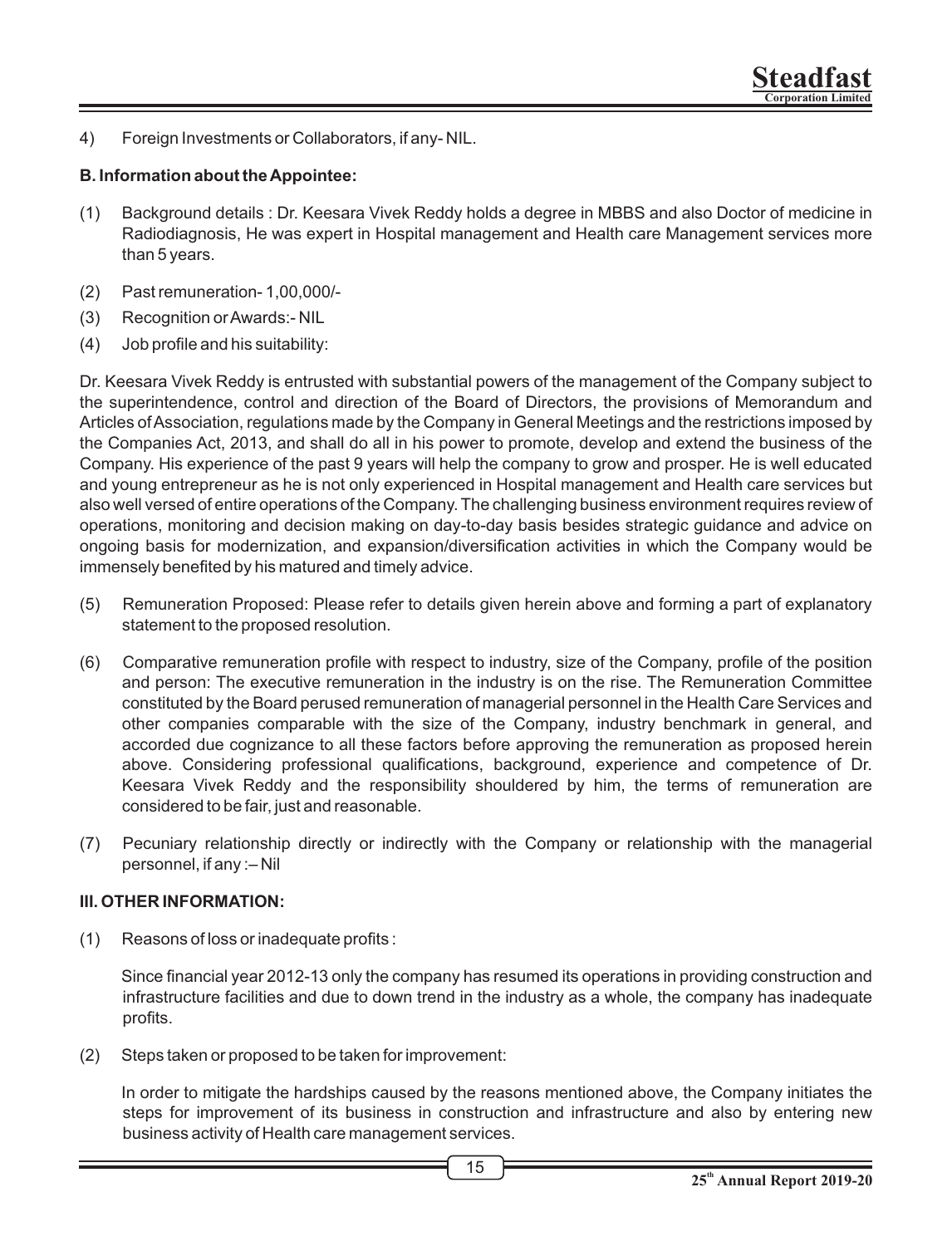(3) Expected increase in productivity and profits in measurable terms:

In addition to steps proposed to be taken for improvement, key focus areas would be profit maximization, conservation of cash, operational efficiencies, cost and working capital containment. Barring unforeseen circumstances, the overall outlook for the current financial year 2020-21 seems to be positive and the management is optimistic of achieving improvements in the Company's performance. However, it is extremely difficult in present scenario to predict profits in measurable terms but the above initiatives are expected to improve productivity and profitability.

Keeping in view the professional qualifications, rich & varied experience and managerial skills of Dr. Keesara Vivek Reddy, the Board of Directors recommends the passing of the proposed resolution as a Special Resolution in compliance with the applicable provisions of the Companies Act, 2013.

As per the provisions of the Companies Act, 2013 it requires the consent of the members by way of Special Resolution for reappointing Dr. Keesara Vivek Reddy as a managing director of the company, Therefore the Board commends your approval for the said resolution.

Except Dr. K.Vivek Reddy being an appointee, none of the Directors and Key Managerial Personnel of the Company and their relatives is concerned or interested, financial or otherwise, in the resolution set out at Item No. 4. This Explanatory Statement may also be regarded as a disclosure Regulation 27 of SEBI (Listing obligations and disclosure Requirements) Regulations, 2015.

### **Item No. 5:**

Pursuant to the provisions of Section 188 of the Companies Act, 2013 ("the Act"), read with the Companies (Meetings of Board and its Powers) Rules, 2014 ('Rules'), the Company is required to obtain consent of the Board of Directors and prior approval of the members by way of ordinary resolution, in case certain transactions with related parties exceeds such sum as is specified in the said Rules. The aforesaid provisions are not applicable in respect of transactions which are in the ordinary course of business and on arm's length basis.

However, pursuant to Regulation 23 of the Securities and Exchange Board of India (Listing Obligations and Disclosure Requirements) Regulations, 2015 (the 'Listing Regulations'), approval of the members through ordinary resolution is required for all material related party transactions, even if they are entered into in the ordinary course of business and on arm's length basis. For this purpose, a transaction is considered material, if the transaction/transactions to be entered into individually or taken together with previous transactions during a Financial Year exceed 10% of the annual consolidated turnover of the Company, as per the last audited financial statements of the Company.

All the Related Party Transactions entered into by the Company are on arm's length basis and in the ordinary course of business and approval of the Audit Committee / Board is obtained, wherever required.

The Company has existing arrangements with **V.H.S. Healthcare**, which is in the ordinary course of business and at arm's length basis. However, the estimated value of transaction (existing and proposed) is likely to exceed 10% (in respect of arrangements with **V.H.S. Healthcare**) of the annual consolidated turnover of the Company for the financial year ended on March 31, 2020 and may exceed the materiality threshold as prescribed under Regulation 23 of the Listing Regulations. Thus, these transactions would require the approval of the Members by way of Ordinary Resolution. The above entity is 'Related Party' as per definition under Section 2(76) of the Companies Act, 2013.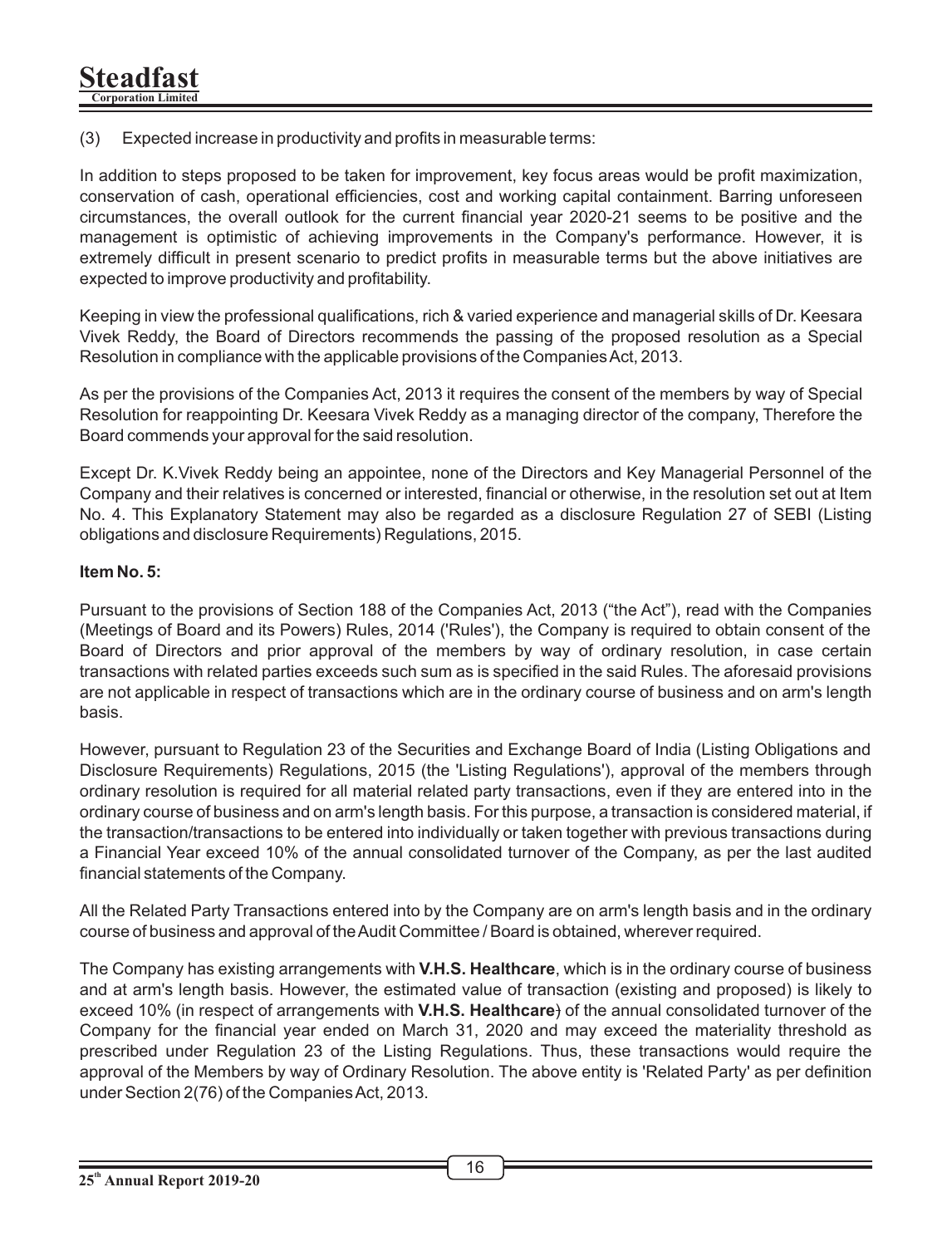Approval of the Members is sought to ratify/approve all existing contracts/ arrangements/ agreements/ transactions with the aforesaid parties. Further, the approval is also sought to enable the Board for entering into new/further contracts/ arrangements/ agreements/ transactions (including any modifications, alterations, amendments or renewal thereto) with the aforesaid parties subject to the limits mentioned in the table below:

| Sr.<br>No.   | Name<br>of the<br>Related<br>Party      | Nature<br>of Relati-<br>onship                                                                            | Duration<br>of<br>Cont-<br>ract/<br>Arran-<br>gement | Salient<br>Features of Contract /<br>Arrangement                                                                                                                                                                                                                                                                                                                                                                                                                                                                                                                                                                                                                                                                                                                                                                                                                                                      | Date of<br>Approval<br>of the<br>Board/<br>Audit<br>Committeel | Value of<br>Transaction<br>for the<br>on March<br>31, 2020 | Maximum<br>Value/<br>limit<br>year ended of Contract /<br>Arrang-<br>ement |
|--------------|-----------------------------------------|-----------------------------------------------------------------------------------------------------------|------------------------------------------------------|-------------------------------------------------------------------------------------------------------------------------------------------------------------------------------------------------------------------------------------------------------------------------------------------------------------------------------------------------------------------------------------------------------------------------------------------------------------------------------------------------------------------------------------------------------------------------------------------------------------------------------------------------------------------------------------------------------------------------------------------------------------------------------------------------------------------------------------------------------------------------------------------------------|----------------------------------------------------------------|------------------------------------------------------------|----------------------------------------------------------------------------|
| $\mathbf{1}$ | $\overline{2}$                          | 3                                                                                                         | $\overline{4}$                                       | 5                                                                                                                                                                                                                                                                                                                                                                                                                                                                                                                                                                                                                                                                                                                                                                                                                                                                                                     | 6                                                              | $\overline{7}$                                             | 8                                                                          |
| $\mathbf{1}$ | V.H.S.<br>Health<br>care,<br><b>PSF</b> | Being<br>the 55%<br>share in<br>partners<br>hip firrm<br>is held<br>by the<br>company<br>(Subsidi<br>ary) | From<br>time<br>to<br>time                           | 1. The company Steadfast<br>Corporation Limited is a partner in<br>the partnership firm and holds<br>55% of share and the company has<br>invested surplus funds in the<br>partnership firm to run the<br>diagnostic centre at tandur village,<br>Vkarabad.<br>2. The aforesaid investment (55%)<br>does not fall under Sec.188/Reg<br>23 of LODR, Since V.H.S.<br>Healthcare, PSF was not the<br>related party at the time of<br>investment, for which the board of<br>directors vide their meeting held on<br>03.08.2019, has given the<br>approval for an investment of not<br>exceeding Rs.2.10 Crs, the same<br>was invested in PSF in different<br>trenches within the approved<br>Limit.As such now being the<br>related party the proposed<br>investment exceeding the 10% of<br>consolidated<br>the<br>annual<br>turnover of the Company for the<br>financial year ended on March 31,<br>2020 | 13.08.2020<br>(Board/<br>Audit<br>Commi-<br>ttee)              | Rs.<br>2.095 cr                                            | Proposed<br>investment<br>limit is<br><b>Rs.2.5cr</b>                      |

None of the Directors and Key Managerial Personnel of the Company and their relatives is concerned or interested, financial or otherwise, in the resolution set out at Item No. 5. Therefore the Board commends your approval for the said resolution

## **By Order of the Board For M/s. Steadfast Corporation Limited**

**Place:** Hyderabad **Date:** 13.08.2020

**Sd/- B. Srinvasarao Company Secretary**

17

**25th Annual Report 2019-20**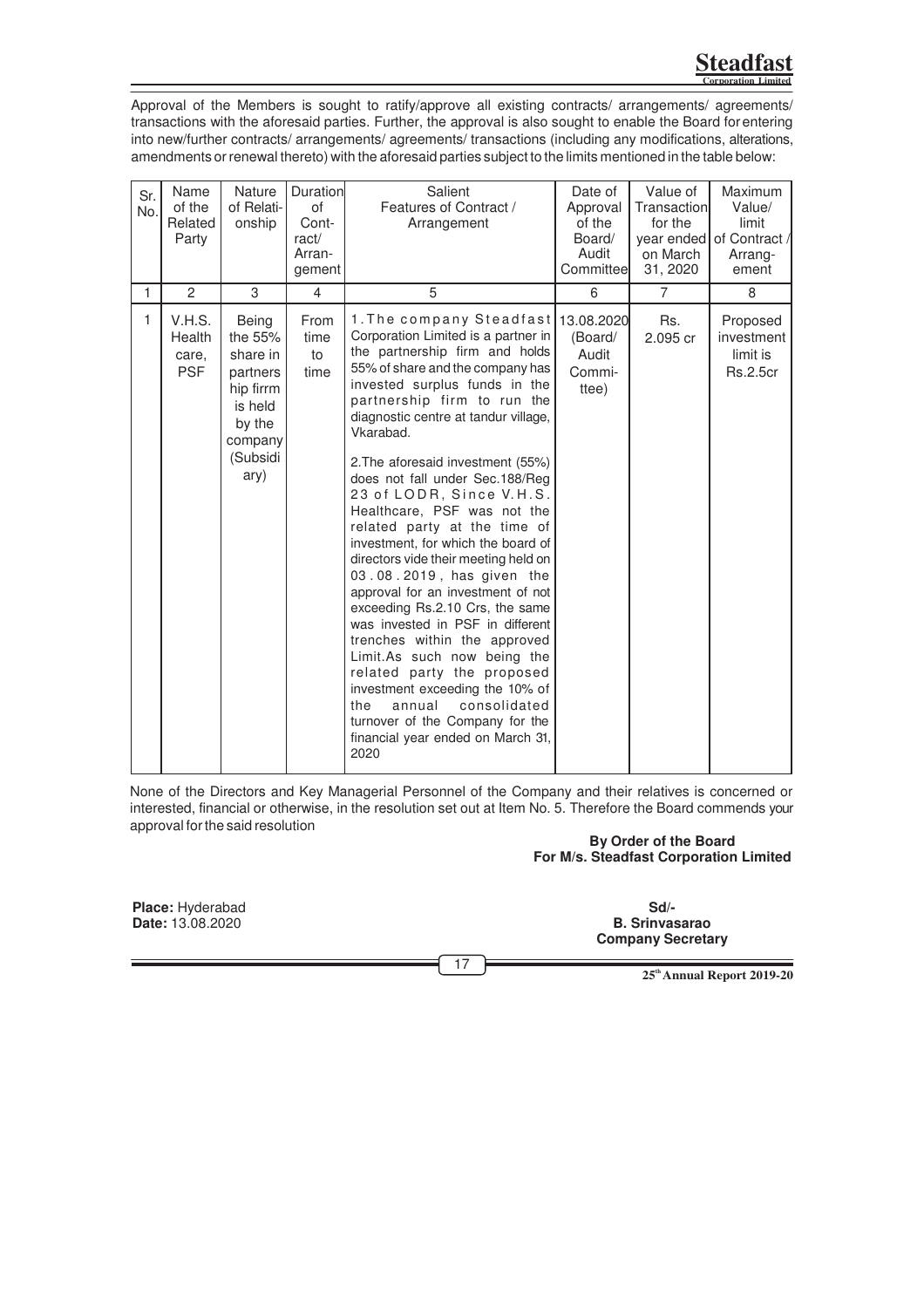**Steadfast Corporation Limited**

## **ANNEXURE - A**

Details of Directors seeking appointment/ re-appointment at the Annual General Meeting scheduled to be held on 30<sup>th</sup> September, 2020. (Pursuant to Regulation 36 of SEBI (Listing obligations and disclosure Requirements) Regulations, 2015)

| <b>Name of the Director</b>                                                                                                    | Dr. Keesara Vivek Reddy                                                                               | Mr. P. Satyanarayana                                                                                | <b>Rithwik Reddy Musku</b> |
|--------------------------------------------------------------------------------------------------------------------------------|-------------------------------------------------------------------------------------------------------|-----------------------------------------------------------------------------------------------------|----------------------------|
| Date of Birth                                                                                                                  | 13/09/1985                                                                                            | 30.04.1952                                                                                          | 09/11/1986                 |
| Date of Appointment                                                                                                            | 14/08/2017                                                                                            | 02.07.2013                                                                                          | 13.02.2020                 |
| Relationship<br>with Directors                                                                                                 | None                                                                                                  | None                                                                                                | None                       |
| Expertise in specific<br>functional area                                                                                       | Has 9 years' experience<br>in the field of management<br>and administration of<br>Health care service | Mr. Satyanaryana<br>has completed his<br>graduation in<br>Commerce<br>and subsequently<br>completed | Finance & Accounts         |
| Qualification                                                                                                                  | M.B.B.S 8 M.D<br>(Radio diagnosis)                                                                    | M.Com                                                                                               | B.B.A                      |
| Board Membership of<br>other companies as on<br>August 14, 2020@                                                               | <b>NIL</b>                                                                                            | $\mathbf{1}$                                                                                        | $\overline{2}$             |
| Chairman/Member of<br>the Committee of the<br>Board of Directors as<br>on August 14, 2020                                      | <b>NIL</b>                                                                                            | 4                                                                                                   | $\overline{4}$             |
| Chairman/Member of<br>the Committee of<br>Directors of other<br>companies in which<br>heis a director as on<br>August 14, 2020 | <b>NIL</b>                                                                                            | <b>NIL</b>                                                                                          | <b>NIL</b>                 |
| a) Audit Committee                                                                                                             | <b>NIL</b>                                                                                            | <b>NIL</b>                                                                                          | <b>NIL</b>                 |
| b) Stakeholders'<br>Relationship Committee                                                                                     | <b>NIL</b>                                                                                            | <b>NIL</b>                                                                                          | <b>NIL</b>                 |
| c) Nomination and<br>Remuneration<br>Committee                                                                                 | <b>NIL</b>                                                                                            | <b>NIL</b>                                                                                          | <b>NIL</b>                 |
| Number of shares held<br>in the Company as on<br>August 14, 2020                                                               | <b>NIL</b>                                                                                            | <b>NIL</b>                                                                                          | <b>NIL</b>                 |

**Note:** @ This does not include position in foreign companies, and position in companies under Section 8 of the Companies Act, 2013.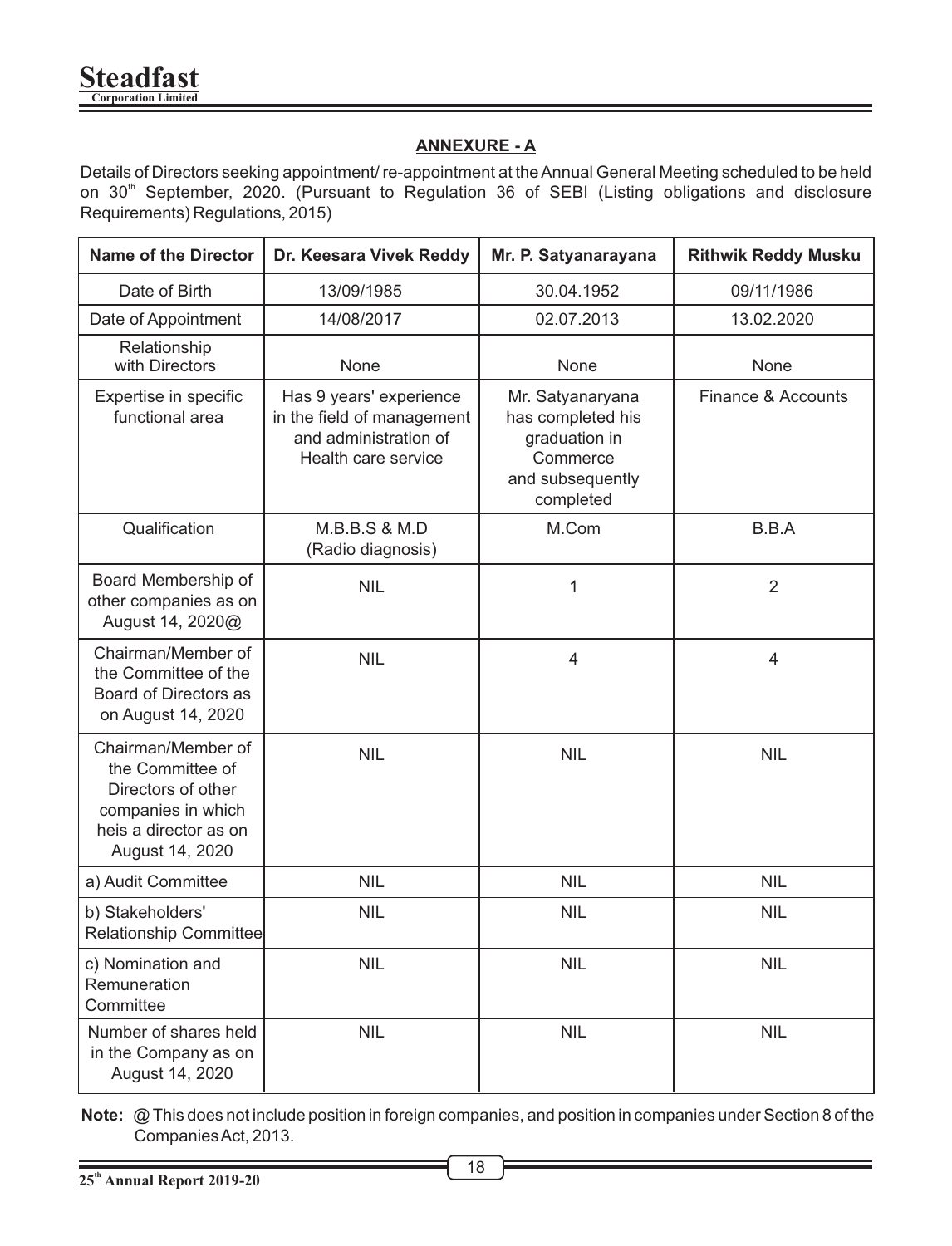#### **BOARD'S REPORT**

#### **To, The Members M/s. STEADFAST CORPORATION LIMITED Hyderabad**

#### Dear Members,

Your Directors have pleasure in presenting the Company's 25<sup>th</sup> Annual Report with the Audited financial statements of the Company for the Year ended 31<sup>st</sup> March, 2020.

#### **1.Financial Results**

| SI.<br><b>No</b> | <b>Particulars</b>                         | 31.03.2020        | 31.03.2019   | 31.03.2020          | 31.03.2019   |
|------------------|--------------------------------------------|-------------------|--------------|---------------------|--------------|
|                  |                                            | <b>Standalone</b> |              | <b>Consolidated</b> |              |
|                  | Income from Operations                     | 77,67,375         | 69,33,366    | 86,59,812           | 69,33,366    |
| $\mathcal{P}$    | Other Income                               | 55,22,349         | 57,40,936    | 55,22,349           | 57,40,936    |
| 3                | Administration and<br>other Expenses       | 47,99,370         | 41, 11, 250  | 57,35,066           | 41, 11, 250  |
| 4                | <b>Financial Charges</b>                   | 9,152             | 8,798        | 9,270               | 8,798        |
| 5                | Deprecation                                | 20,02,723         | 27, 19, 321  | 49,69,384           | 27, 19, 321  |
| 6                | Profit Before Tax and<br>Exceptional items | 3,41,052          | 1,19,428     | (27, 26, 874)       | 1,19,428     |
| 7                | Tax Including deferred<br>tax              | 90,947            | 7,38,124     | 90,947              | 7,38,124     |
| 8                | Profit After Tax                           | (14, 37, 254)     | (7, 30, 171) | (27, 02, 537)       | (7, 30, 171) |

#### **2. BUSINESS OPERATIONS**

On a standalone basis during the year the company has incurred loss to a tune of Rs.14,37,254/-

On a consolidated basis, the Company incurred loss of Rs.27,02,537/- (Which includes profit of JV Rs.1,15,284/- & Loss from Partnership firm Rs. -16,87,359/-) in the financial year 2019-20.

Your directors feel that your company will achieve better results in the coming years.

No material changes and commitments have occurred after the close of the financial year till the date of this report which effects the financial position of the Company.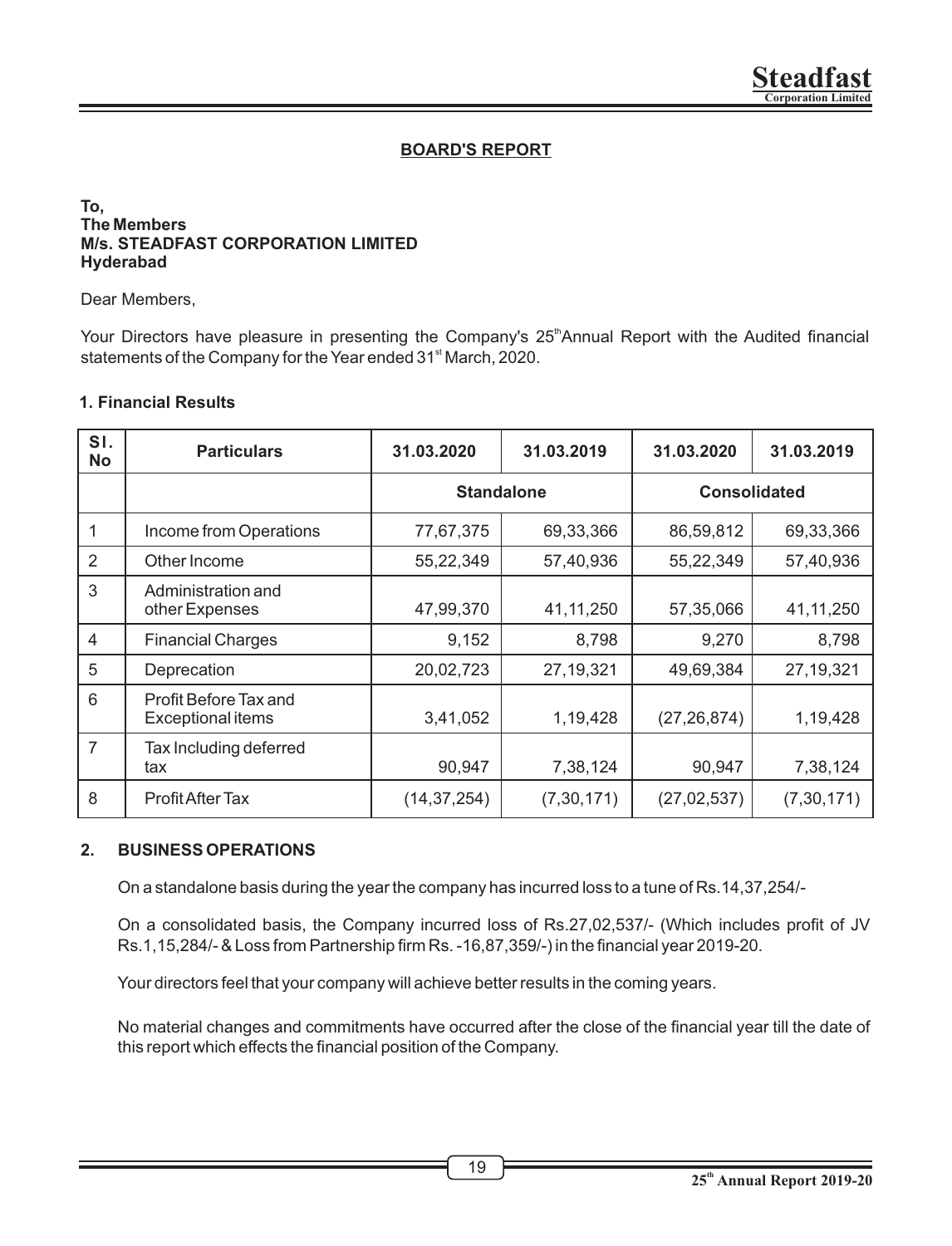During the year under review, there is no change in nature of the business of the Company. The affairs of the Company are conducted in accordance with the accepted business practices and within the purview of the applicable legislations.

#### **3. OUTLOOK FOR THE CURRENT YEAR:**

The Company had already diversified it activates by investing in Infrastructure Projects and Health Care Services. Your Directors are hopeful of better performance by your Company in the coming years due to the initiatives offered by the Central or State Governments and improving conditions in the field of infrastructure and health care services.

### **4. SHARE CAPITAL:**

As on  $31<sup>st</sup>$  March, 2020, the issued, subscribed and paid up share capital of your Company stood at Rs.7,13,10,000./-, comprising 71,31,000 equity shares of Rs.10/- each.

#### **5. DIVIDEND:**

During the year the Company has not recommended and declared any dividend for the financial year ended  $31<sup>st</sup>$  March 2020.

#### **6. RESERVES:**

The Company has not transferred any amount to Reserves & Surplus under "Surplus in Statement of Prot and Loss" during the year, Since the company incurs loss of Rs.14,37,254/-. during the year 2019-20.

#### **7. COMPOSITION OF THE BOARD AND DETAILS OF BOARD MEETINGS**

| SI.<br><b>No</b> | Name of Directors as on 31.03.2020 | <b>Designation</b>       |
|------------------|------------------------------------|--------------------------|
| 1                | Mr. K. Vivek Reddy                 | <b>Managing Director</b> |
| $\mathfrak{p}$   | Mr. P. Satyanarayana               | Non-Executive Director   |
| 3                | Mr. M. Rithwik Reddy               | Independent Director     |
| 4                | Mrs. V. Anjana Devi                | Independent Director     |

The board of directors met  $5$ (five) times during the year 2019-20 on 25.05.2019, 03.07.2019, 14.08.2019, 14.11.2019, and 13.02.2020.

#### **Familiarization Programme for Independent Directors:**

The details of the familiarization programme for the Independent Directors is reported in the Report on Corporate Governance which is attached to the Board's Report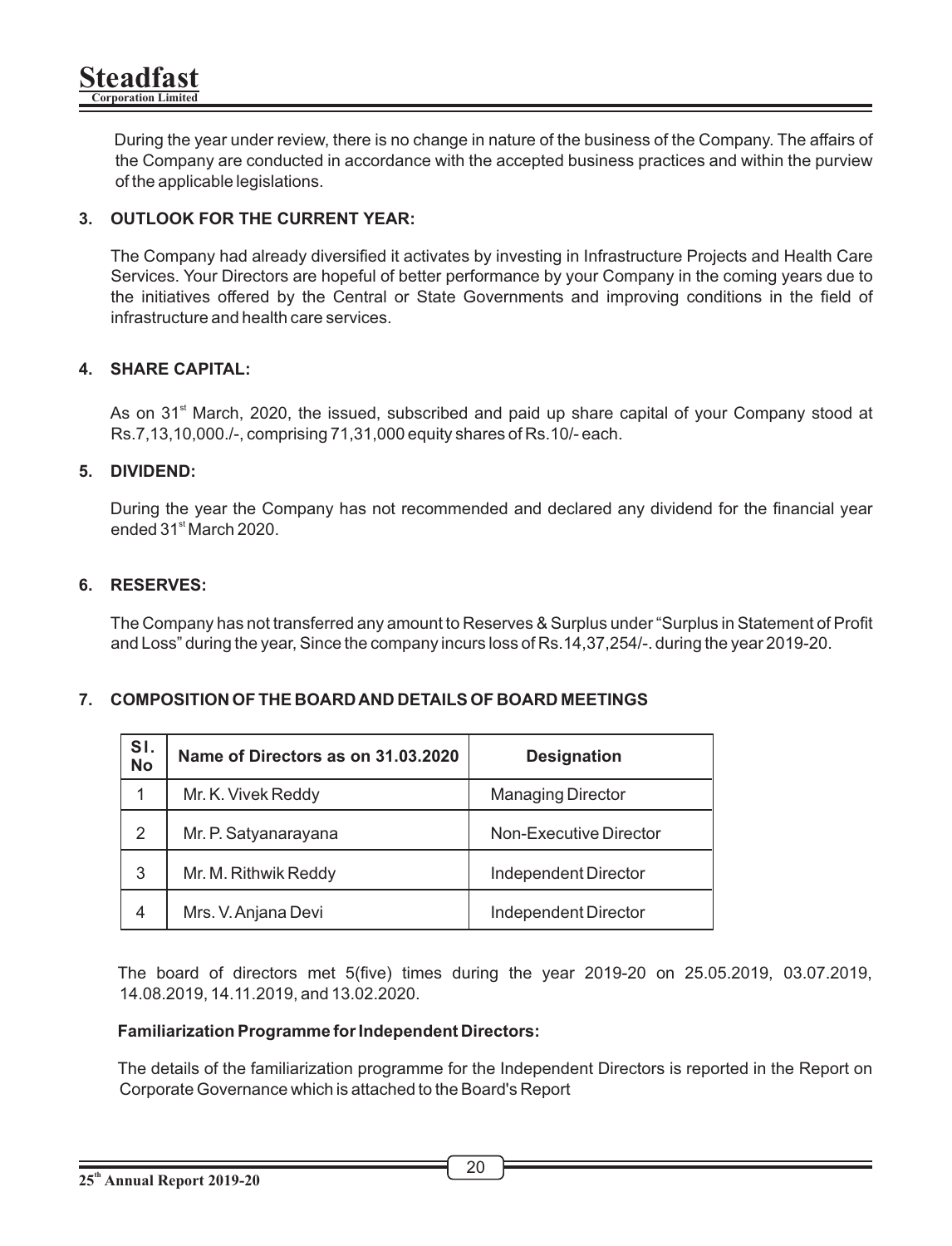#### **8. CHANGES IN DIRECTORS AND KEY MANAGERIAL PERSONNEL:**

The following are the Key Managerial Personnel of the Company pursuant to section 203 of the Companies Act, 2013 as on 31.03.2020

- 1. Mr. K. Vivek Reddy Managing Director
- 2. Mr. B. Srinivasa Rao Company Secretary
- 3. Mr. S. Yedukondalu Chief Financial Officer

During the year, at the Annual General Meeting held on 30.09.2019, Mr. V. Anjana Devi, Independent Director was re-appointed as independent Director of the company to hold office for a term of another five consecutive years the conclusion of the 29th Annual General Meeting of the Company in the calendar year 2024, not liable to retire by rotation.

During the financial year Mr. M.V.S.A Murali Krishna, Company Secretary of the Company has been resigned effective from closing hours of 25.05.2019 and Mr. B. Srinivasa Rao, has been appointed as Company Secretary of the Company w.e.f. 14.11.2019.

Mr. Rithwik Reddy Musku, was appointed as an additional director (Independent) of the company w.e.f. 13.02.2020, and now regularizing his appointment from an additional director (Independent) to Non-Executive Independent Director of the Company, not liable to retire by rotation, for a period of 5 years (First term) for a term up to the conclusion of the 12th February 2025, the same is put forth before the shareholders for approval at the Annual General Meeting.

However after closing the financial year the Board of Directors, based on the recommendation of the Nomination and Remuneration Committee, in their Meeting held on 13th August, 2020 reappointed Dr. Keesara Vivek Reddy as the Managing Director of the Company for further period of 3 years with effect from 13th August 2020. Pursuant to the provisions of Section 196, 197 read with Schedule V of the Companies Act, 2013, the same is put forth before the shareholders for approval at the Annual General Meeting

Apart from the above there has been change in Directors and key managerial persons.

#### **9. COMMITTEES OF THE BOARD:**

The details of the Committees of the Board viz., Audit Committee, Nomination and Remuneration Committee and Stakeholders Relationship Committee are reported in the Report on Corporate Governance which forms part of the Board's Report.

#### **10. LISTING:**

The Company has been listed at Metropolitan Stock Exchange of India Limited (MSEI) w.e.f. 01<sup>st</sup> March, 2018. The stock exchange symbol for shareholders identity is STEADFAST.

#### **11. AUDITORS:**

At the Annual General Meeting held on  $30<sup>th</sup>$  September, 2016, M/s. Ramasamy Koteswararao & Co, Chartered Accountants, were appointed as Statutory Auditors of the Company to hold office for five consecutive years till the conclusion of the  $26<sup>th</sup>$  Annual General Meeting of the Company in the calendar year 2021 (subject to ratification by the shareholders at each Annual General Meeting).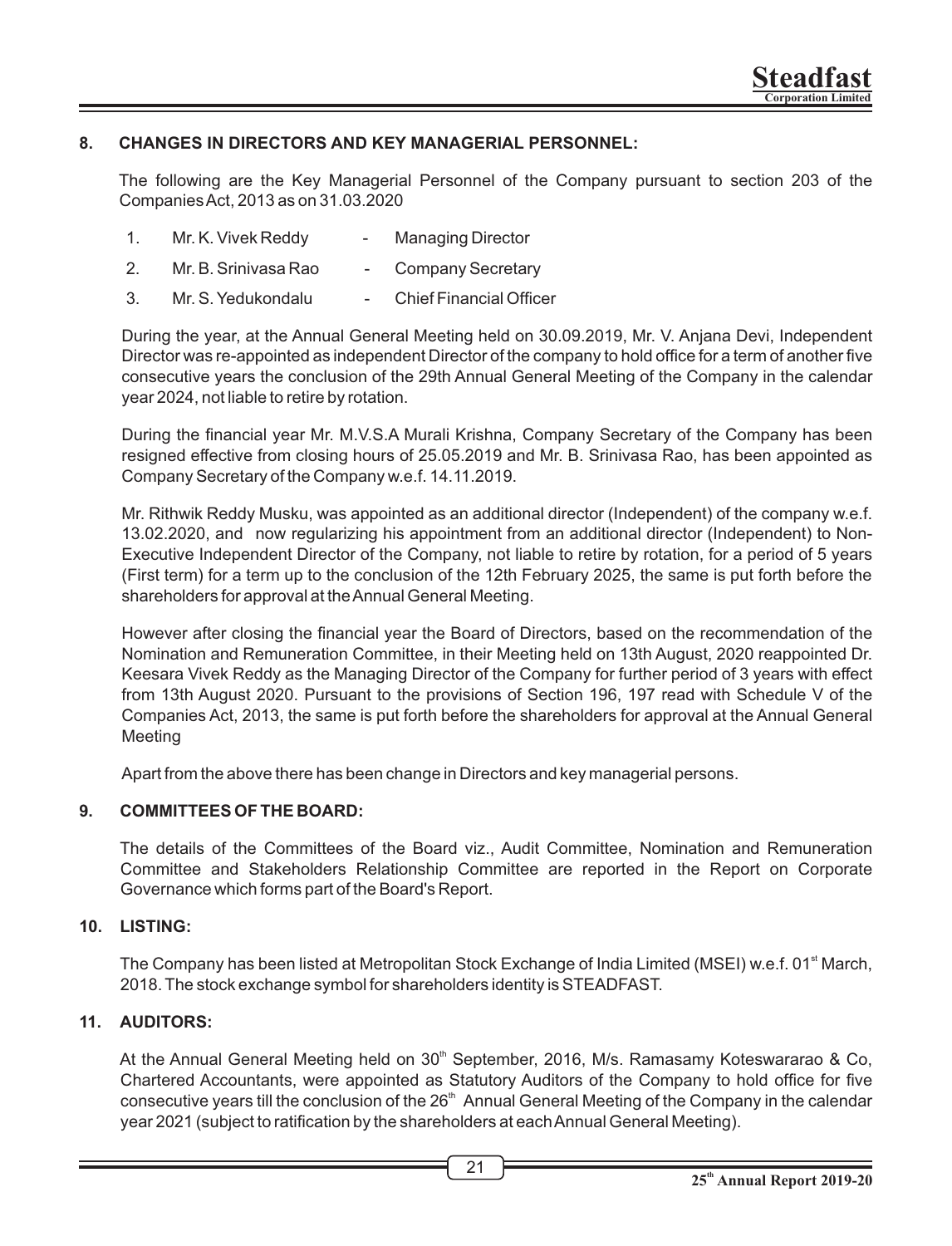In terms of first proviso to Section 139 of the Companies Act, 2013, the appointment of the auditors shall be placed for ratification at every Annual General Meeting. However, Companies (Amendment) Act, 2017 omitted the first proviso to Section 139 of Companies Act, 2013 that requires ratification of appointment of auditor at every annual general meeting.

Accordingly, M/s. Ramasamy Koteswara Rao and Co LLP (Formerly known as M/s. Ramasamy Koteswararao & Co, Chartered Accountants) will continue as the Statutory Auditors of the Company till conclusion of 26th Annual General Meeting of the Company

### **12. EXTRACT OF ANNUAL RETURN:**

Pursuant to section 92(3) of the Companies Act, 2013 and rule 12(1) of the Companies (Management and Administration) Rules, 2014, extract of annual return enclosed as **Annexure-1.**

#### **13. DIRECTORS' RESPONSIBILITY STATEMENT:**

Pursuant to the requirement clause (c) of sub-section (3) of Section 134 of the Companies Act, 2013, your Directors confirm that:

- a) in the preparation of annual accounts, the applicable accounting standards had been followed along with proper explanation relating to material departures;
- b) the Directors had selected such accounting policies and applied them consistently and made judgments and estimates that are reason able and prudent so as to give a true and fair view of the state of affairs of the company at the end of financial year and of the Loss of the Company for that period;
- c) the Directors had taken proper and sufficient care for the maintenance of adequate accounting records in accordance with the provision of this Act for safeguarding the Assets of the Company and for preventing and detecting fraud and other irregularities;
- d) the directors had prepared the annual accounts on a going concern basis;
- e) the directors, had laid down internal financial controls to be followed by the Company and that such internal financial controls are adequate and were operating effectively; and
- f) the directors had devised proper systems to ensure compliance with the provisions of all applicable laws and that such systems were adequate and operating effectively.

#### **14. INTERNAL FINANCIAL CONTROLS:**

The internal financial controls with reference to the Financial Statements for the year ended 31st March, 2020 commensurate with the size and nature of business of the Company.

#### **15. DECLARATION BY INDEPENDENT DIRECTORS:**

Mr. Rithwik Reddy Musku and Mrs. Velagala Anjana Devi are Independent Directors on the Board of your Company. In the opinion of the Board and as confirmed by these Directors, they fulfill the conditions specified in section  $149(6)$  of the Act and the Rules made thereunder read with Reg.16(1)(b) of SEBI LODR, about their status as Independent Directors of the Company.

And pursuant to the companies (Appointment and Qualification of Directors)Rules, 2019 all the independent Directors of the company have registered themselves with the Data Base of Ministry.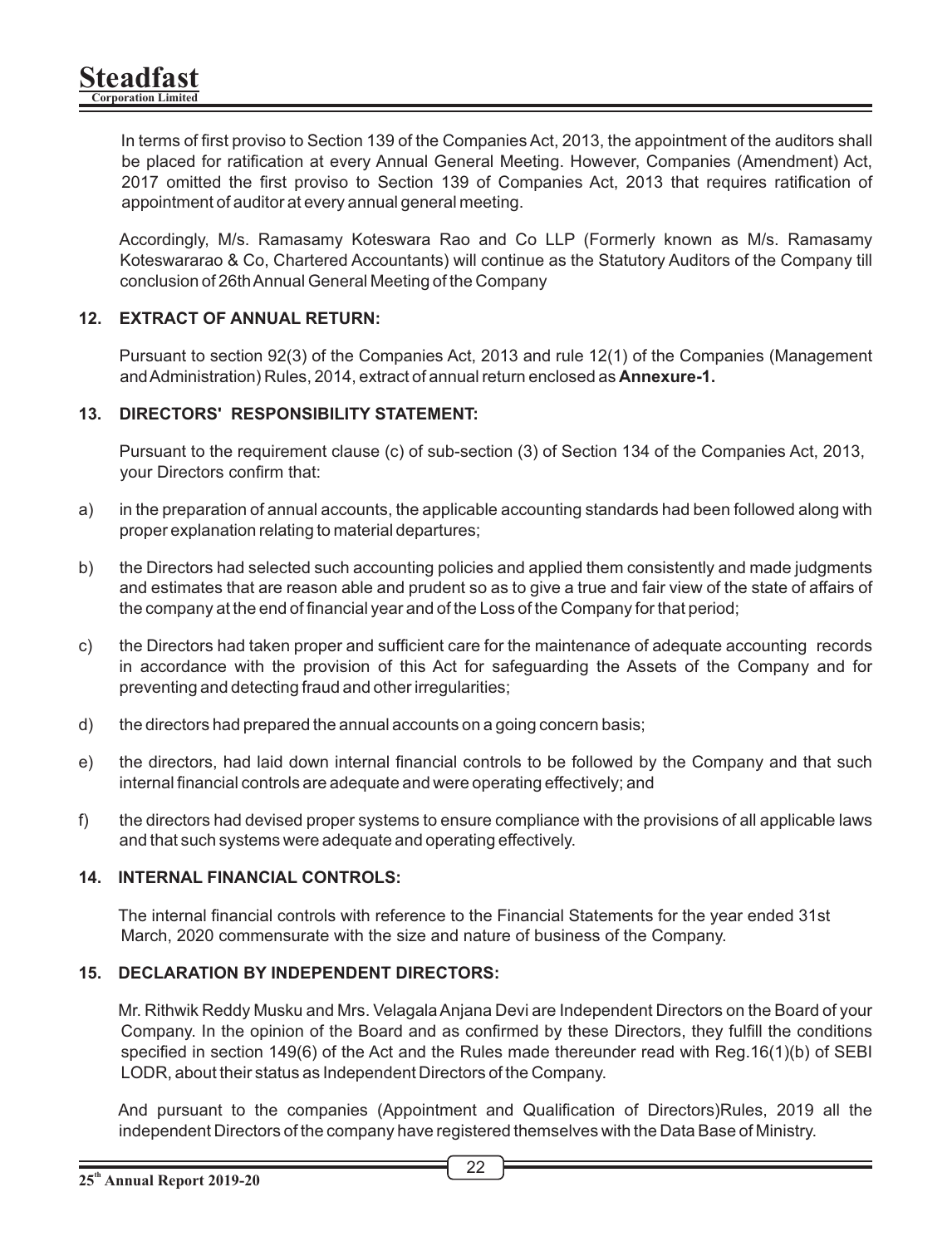#### **16. MEETING OF INDEPENDENT DIRECTORS:**

The details of the separate meeting of the Independent Directors is reported in the Report on Corporate Governance which forms part of the Board's Report.

#### **17. POLICY ON DIRECTOR'S APPOINTMENTS AND REMUNERATION INCLUDING CRIETERIA FOR DETERMINING QUALIFICATIONS, POSITIVE ATTRIBUTES ETC.,:**

The details of Policy on director's appointment and Remuneration (i.e. Nomination and Remuneration Policy), criteria for determining qualifications, positive attributes, independence of directors are disseminated on the website of the company i.e www.steadfastcorp.in. Further, the information about the elements of remuneration package to Managing Director is provided in the extract of the Annual Return in Form **MGT-9** enclosed at **Annexere-1** of Board's Report.

#### **18. SECRETARIALAUDIT**

In terms of Section 204 of the Companies Act 2013 and the Rules made thereunder, M/s. V. Bhaskara Rao& Co., Hyderabad Practicing Company Secretary has been appointed as Secretarial Auditor of the Company for the year 2019-20. The report of the Secretarial Auditors is annexed to this Report.

#### **19. INTERNALAUDIT**

In terms of Sec. 138 of the Companies Act, 2013 Mr. K. Sambasiva Rao, Chartered Accountant has been appointed as internal auditor of the company w.e.f. 14.11.2019 in place of Mr. G. Phaneendra who was resigned as internal auditor of the company w.e.f. 14.11.2019. Internal Auditor of the company directly reports to the Audit Committee.

#### **20. EXPLANATIONS ON QUALIFICATIONS MADE BYTHE AUDITORS:**

There were no qualifications, reservations or adverse remarks or disclaimers made by (i) Statutory Auditors i.e. M/s. Ramasamy Koteswara Rao and Co LLP, Chartered Accountants, Hyderabad, in their Independent audit report and (ii) V Bhaskara Rao& Co., Practicing Company Secretaries, Hyderabad in their Secretarial Audit Report.

#### **21. PARTICULARS OF LOANS, GUARANTEES OR INVESTMENTS**

During the year the company has not given/made Loans/Guarantees, but made an Investment of Rs.2.095 crores in V.H.S. Healthcare, Partnership Firm against 55% of share control and the aforesaid investment is within the provisions of Section 186 of the Companies Act, 2013, the details are given in the note 4 of the Financial Statements.

#### **22. PARTICULARS OF CONTRACTS OR ARRANGEMENTS WITH RELATED PARTIES:**

The Company formulated the Policy on dealing with Related Party Transactions.

However the details contracts/arrangements made during the year which were in compliance with applicable provisions of the act and at arms length basis has been reported in Form AOC-2 enclosed at annexure -2.1 as required under sec 134 (3) (b) of Companies Act, 2013 read with rule 8 of Companies (Accounts) rules 2014 which forms part of this report.

All such transaction were placed before the audit Committee and board for their approval.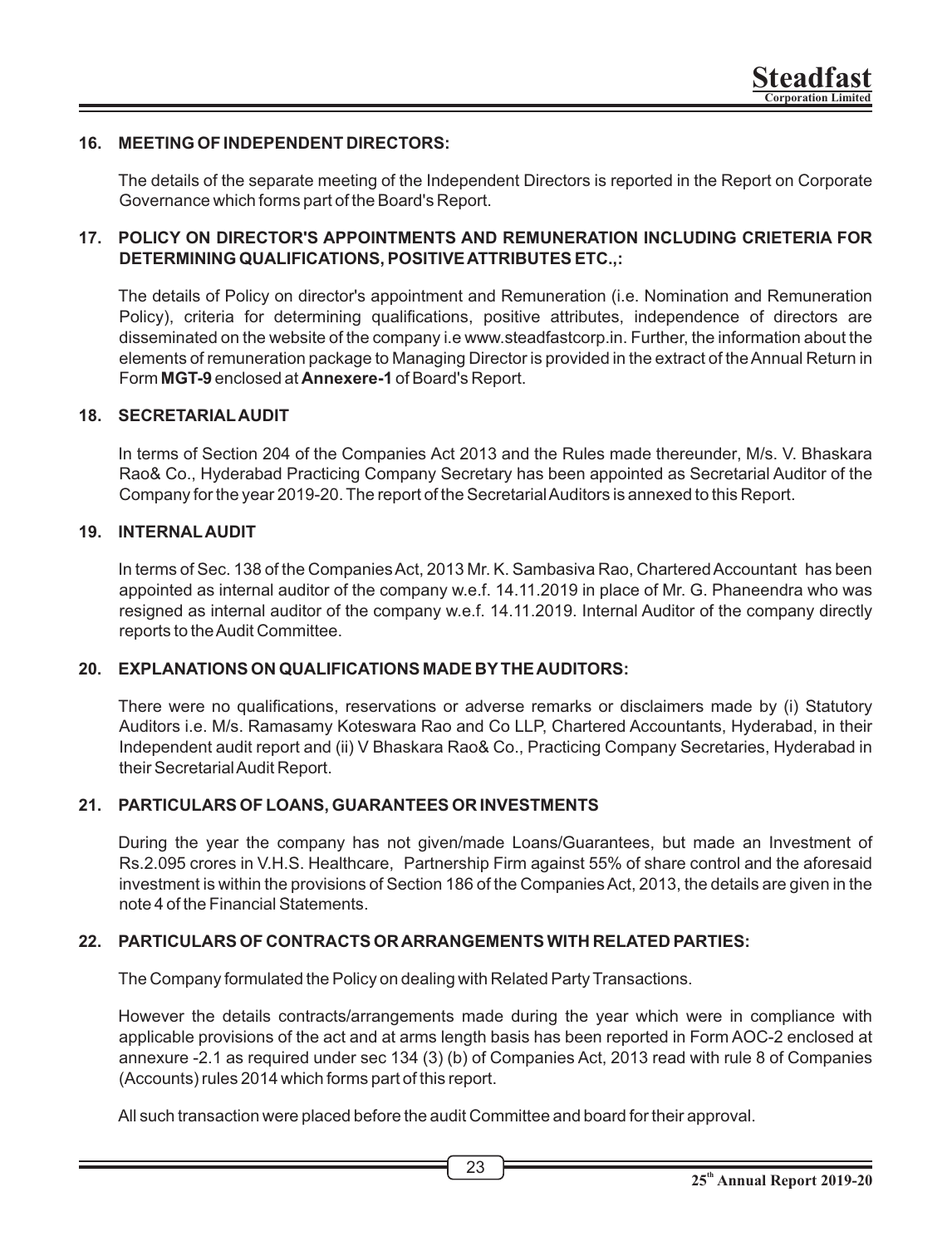#### **23. DETAILS OF CONSERVATION OF ENERGY, TECHNOLOGY ABSORPTION, FOREIGN EXCHANGE EARNINGS AND OUTGO :**

As the Company is not carrying out any manufacturing activity the particulars disclosures prescribed under the provisions of the Companies Act, 2013 are not applicable

However the Company has making continuous efforts to keep the employees informed of all emerging technologies and developments which are relevant to Business of the Company.

Foreign Exchange Earnings : **Nil** Out Go : **Nil**

#### **24. RISK MANAGEMENT POLICY**

The Company does not have any Risk Management Policy as the elements of risk threatening the Company's existence are very minimal.

#### **25. CORPORATE SOCIAL RESPONSIBILITY COMMITTEE:**

The Company does not fall under the criteria specified in Section 135 of the Act and hence no policy was developed by the company on Corporate Social Responsibility.

#### **26. MANNER IN WHICH FORMAL ANNUAL EVALUATION HAS BEEN MADE BY THE BOARD OF ITS OWN PERFORMANCE AND THAT OF ITS COMMITTEES AND INDIVIDUAL DIRECTORS:**

Pursuant to the provisions of the Companies Act 2013 the Board has carried out evaluation of (i) its own performance, (ii) the directors individually and (iii) working of its Committees. The manner in which the evaluation was carried out is reported in the Report on Corporate Governance forming part of this Report.

#### **27. SUBSIDIARIES, JOINT VENTURES OR ASSOCIATE COMPANIES AND REPORT ON THE PERFORMANCE OF JOINT VENTURE**

The company has no Subsidiaries(s)/Associate Companies, However the Company has a Joint Venture with M/s. R.A.U.S Constructions Private Limited on the name and style as M/s. RAUS-SCL (JV), further the work order in earth work has got in the JVs name, the same was outsourced as a subcontract to third party. In this regard the company received its share of margin in the JV during the year is Rs.1,15,284/-.

And further during the year the company has made an Investment of Rs.2.095 crores in V.H.S. Healthcare, Partnership Firm against 55% of share control, therebyV.H.S. Healthcare become the Subsidiary entity to the company.

In this regard the consolidated financial statements are prepared and also enclosed Statement containing salient features of the financial statement of Joint Venture& V H S Healthcare in **AOC-1** under **Annexure-2 & Annexure-2.1** and is attached to this report.

#### **28. DEPOSITS:**

Your Directors report that the company has neither accepted nor renewed any deposits covered under Chapter V of the Act during the year under review.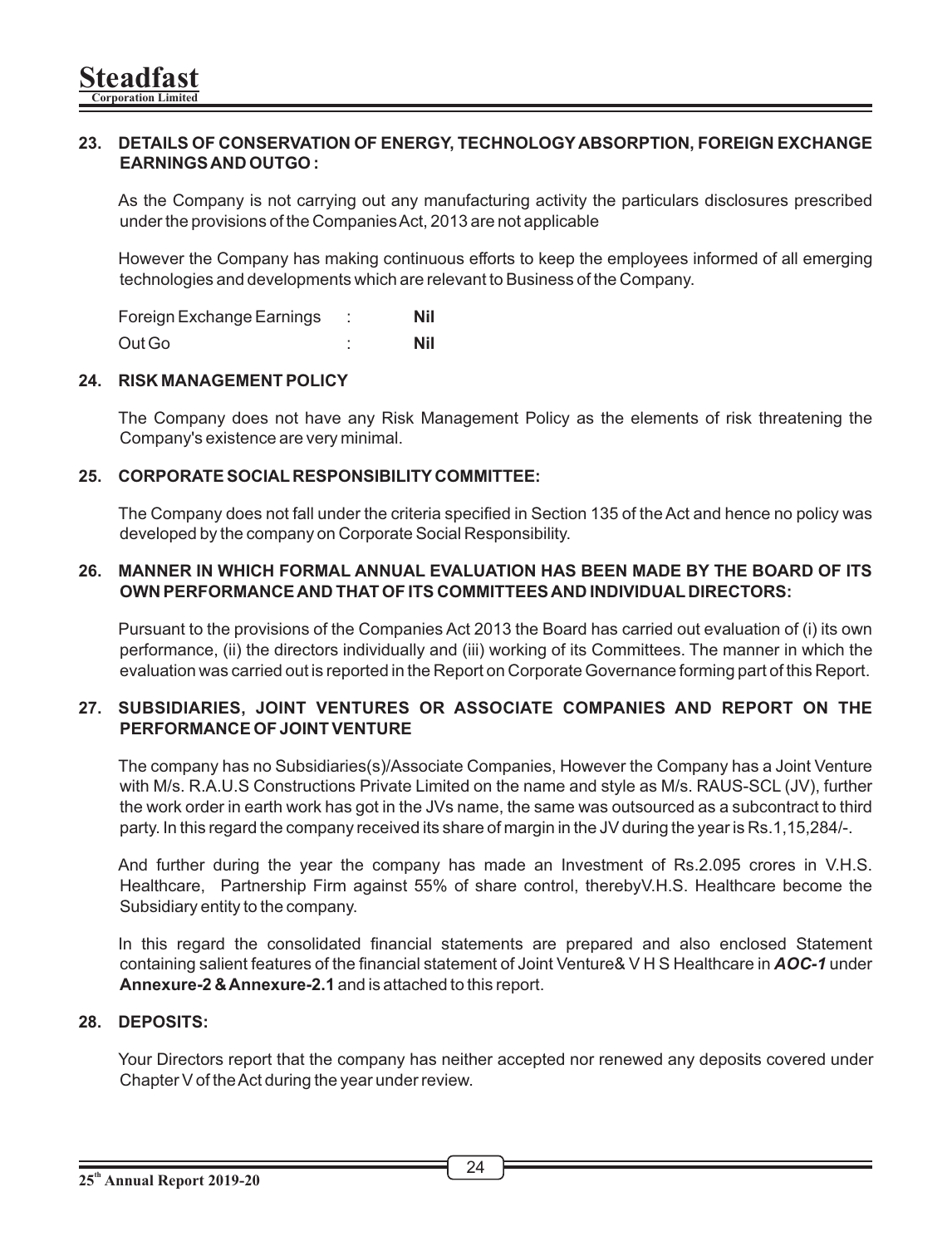#### **29. SIGNIFICANT AND MATERIALORDERS PASSED BYTHE REGULATORS:**

None of the orders passed by Court or Tribunal has impact on the going concern status of the Company or significant impact on Company's operations.

#### **30. DISCLOSURE UNDER THE SEXUAL HARASSMENT OF WOMEN AT WORKPLACE (PREVENTION, PROHIBITION AND REDRESSAL) ACT, 2013.**

No cases were filed pursuant to the Sexual Harassment of Women at Work Place (Prevention, Prohibition and Redressal) Act, 2013 during the year under review.

#### **31. CORPORATE GOVERNANCE**

As a listed Company, necessary measures are taken to comply the SEBI (Listing Obligations and Disclosure Requirements) Regulations, 2015. Report on the Corporate Governance together with a certicate on compliance of Corporate Governance by Independent Auditors forms part of this Report.

#### **32. MANAGEMENT DISCUSSION & ANALYSIS**

Management Discussion and Analysis Report is annexed which forms part of this Report.

#### **33. WHISTLER BLOWER POLICY**

The Company established Whistle Blower Policy for directors and employees to report concerns about unethical behaviour, actual or suspected fraud or violation of the Company's code of conduct or ethics policy. The details are disseminated on the website of the company i.e www.steadfastcorp.in.

#### **34. REMUNERATION OF DIRECTORS**

The details of the remuneration paid to Sri K. Vivek Reddy Managing Director is as under (In lakhs) :

| <b>PARTICULARS</b>           | Sri K. Vivek Reddy, MD |
|------------------------------|------------------------|
| Basic                        | 6.00                   |
| <b>HRA</b>                   | 2.40                   |
| Conveyance                   | 0.192                  |
| <b>Medical Reimbursement</b> | 0.15                   |
| <b>Other Allowances</b>      | 3.258                  |
| Total                        | 12                     |

#### **35. HUMAN RESOURCES:**

Your Company treats its human resources as one of its most important assets. Your Company continuously invests in attracting, retaining and development of talent on an ongoing basis. Your Company's thrust is on the promotion of talent internally through job rotation and job enlargement.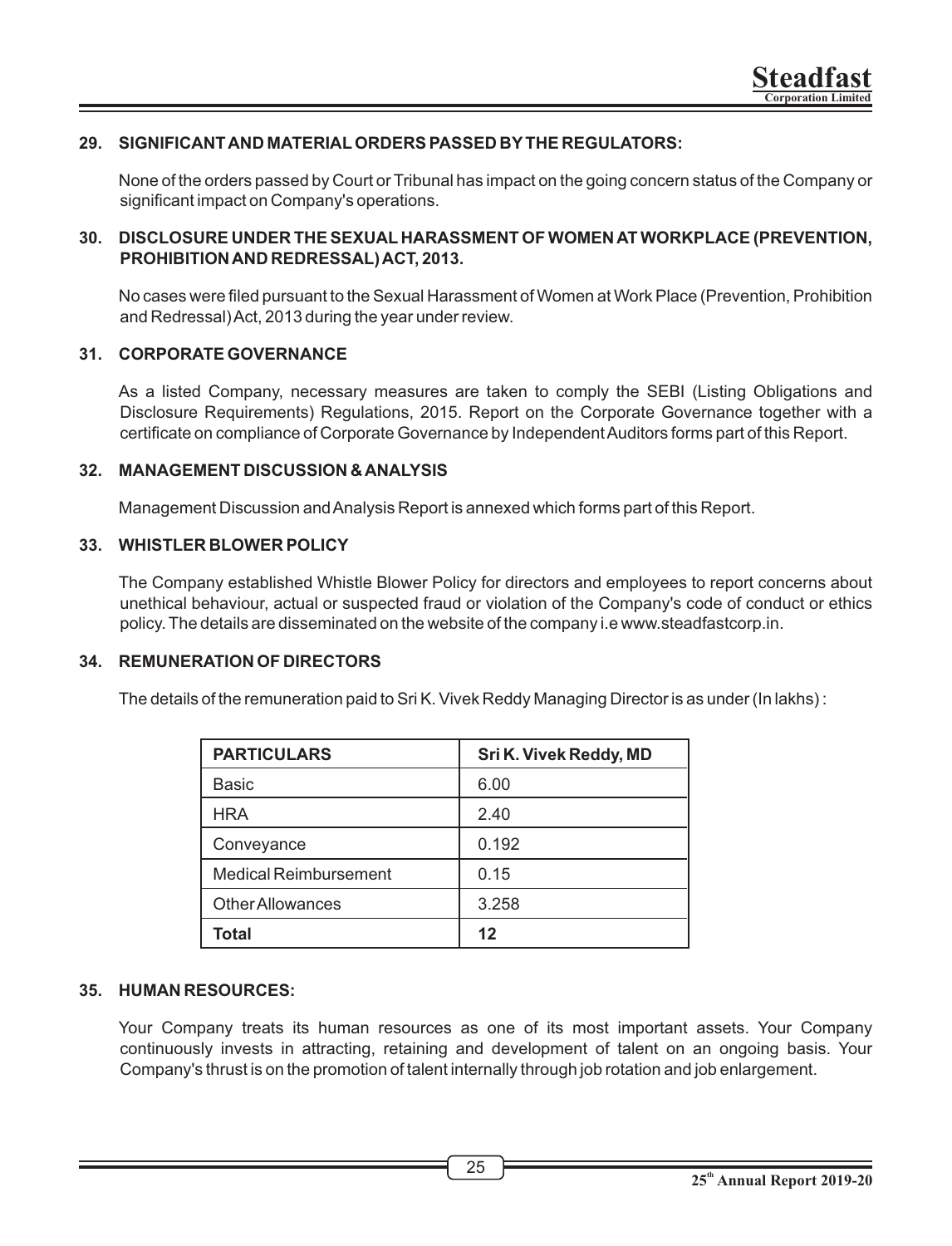#### **36. PARTICULARS OF EMPLOYEES:**

The statement containing particulars of employees as required under section 197(12) of Companies Act, 2013 read with Rule 5 of the Companies (Appointment and Remuneration of Managerial Personnel) Rules, 2014 indicating (i) the ratio of remuneration of each director to the median employees remuneration and other details and (ii) statement showing the details of employees who are in receipt of remuneration of Rs.5,00,000 or more are given in the Annexure-3 forming part of this report.

#### **37. GREEN INITIATIVE IN CORPORATE GOVERNANCE:**

The Ministry of Corporate Affairs (MCA) has undertaken green initiative in Corporate Governance by allowing paperless compliances by the Companies and permitted the service of Annual Reports and documents to the shareholders through electronic mode subject to certain conditions and the Company continues to send Annual Reports and other communications in electronic mode to the members who have registered their email addresses with the Company/RTA.

#### **38. COVID-19 AND ITS IMPACT:**

The impact of COVID-19 on the Company is being closely reviewed with the Management by the Directors from time to time. Your Company had temporarily suspended operations at its locations as per the directives given by the Central and State Government and keeping in view the safety of work force. After seeking necessary approvals from the Government authorities, and maintaining social distancing norms and utmost safety of employees, operations were commenced at the locations.

#### **39. ACKNOWLEDGMENTS:**

Your Directors take this opportunity to express their deep and sincere gratitude and appreciation for cooperation extended by the Governmental Agencies, Shareholders and Banks from time to time. Your Directors also place on record their appreciation for the contributions made by the employees through their dedication, hard work and commitment. Your Directors also convey thanks and appreciation to the valued customers and dealers for their continued patronage.

> **For and on behalf of the Board Steadfast Corporation Limited**

**Place:** Hyderabad **Date:** 13.08.2020

**Sd/- Keesara Vivek Reddy Managing Director DIN: 07907507**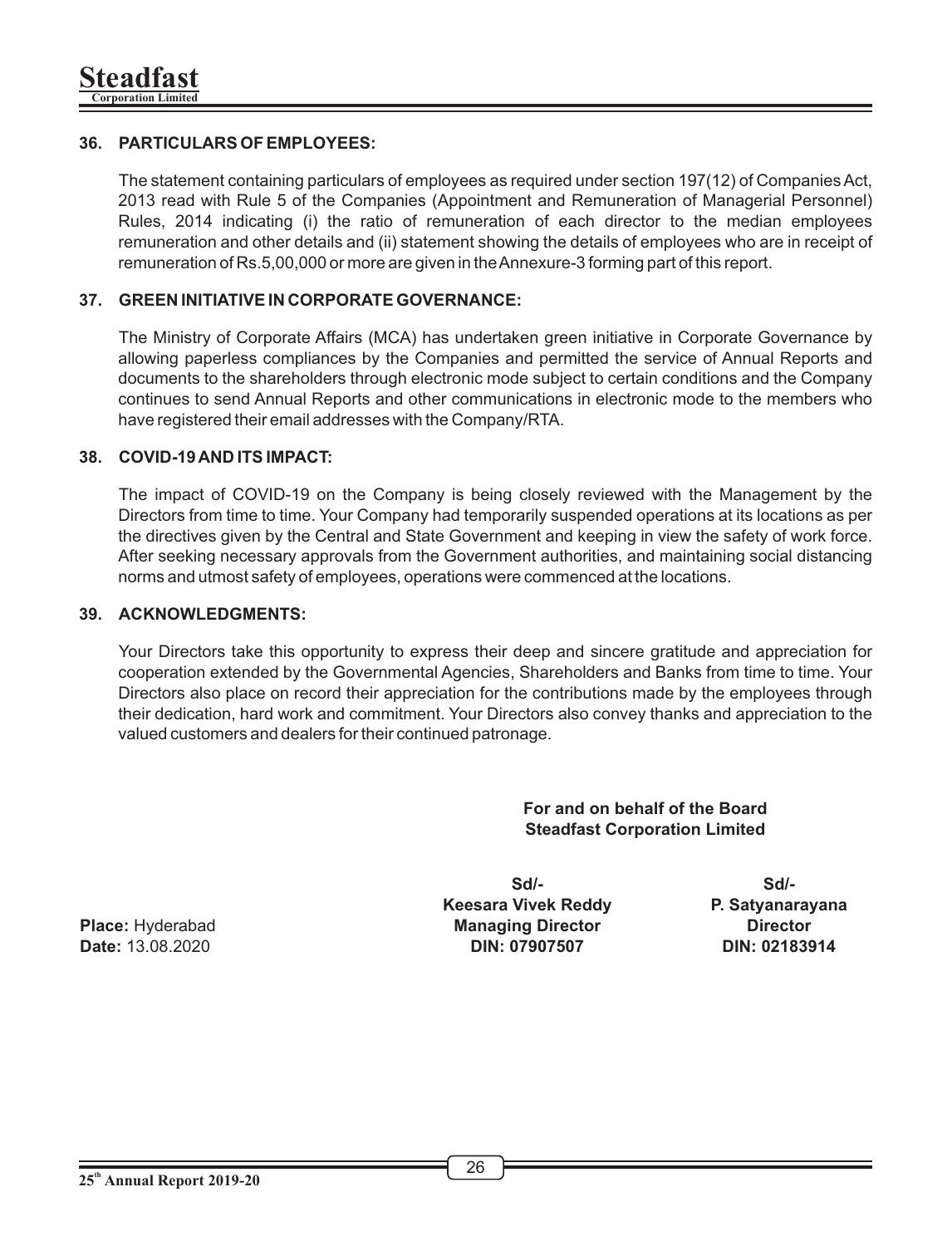#### **ANNEXURE -2**

#### **Form AOC-1** (Pursuant to first proviso to sub-section  $(3)$  of section 129 read with rule 5 of Companies (Accounts) Rules, 2014)

#### Statement containing salient features of the financial statement of subsidiaries/associate **companies/joint ventures Part "B": Joint Venture/Associates**

**Statement pursuant to Section 129 (3) of the Companies Act, 2013 related to Associate Company**

| S.No.          | <b>Particulars</b>                                                            | <b>Details</b>             |
|----------------|-------------------------------------------------------------------------------|----------------------------|
| $\mathbf 1$    | Name of associates / Joint Ventures                                           | M/s. RAUS-SCL(JV),         |
| $\mathfrak{D}$ | Latest audited Balance Sheet Date                                             | 31.03.2020                 |
| 3.             | Shares of Associate/Joint Ventures held<br>by the company on the year end     |                            |
| 3(1)           | No.                                                                           | <b>NA</b>                  |
| 3(ii)          | Amount of Investment in Associates<br>/Joint Venture                          | Rs.4,38,872/-              |
| 3(iii)         | Extend of Holding%                                                            | 49% Share                  |
| 4.             | Description of how there is significant influence                             | Holding 49% Share in JV    |
| 5.             | Reason why the associate/joint venture is not<br>consolidated                 | Consolidated               |
| 6.             | Net worth attributable to shareholding<br>as per latest audited Balance Sheet |                            |
| 7 <sub>1</sub> | Profit/Loss for the year                                                      | Rs. 1,15,284/- (JV Profit) |
| 7(1)           | Considered in Consolidation                                                   | Consolidated               |
| 7(ii)          | Not Considered in Consolidation                                               | <b>NA</b>                  |

1. Names of associates or joint ventures which are yet to commence operations - Nil

2. Names of associates or joint ventures which have been liquidated or sold during the year - Nil

**Note:** This Form is to be certified in the same manner in which the Balance Sheet is to be certified.

#### **For and on behalf of the Board Steadfast Corporation Limited**

**Place:** Hyderabad **Date:** 13.08.2020

**Sd/- Keesara Vivek Reddy Managing Director DIN: 07907507**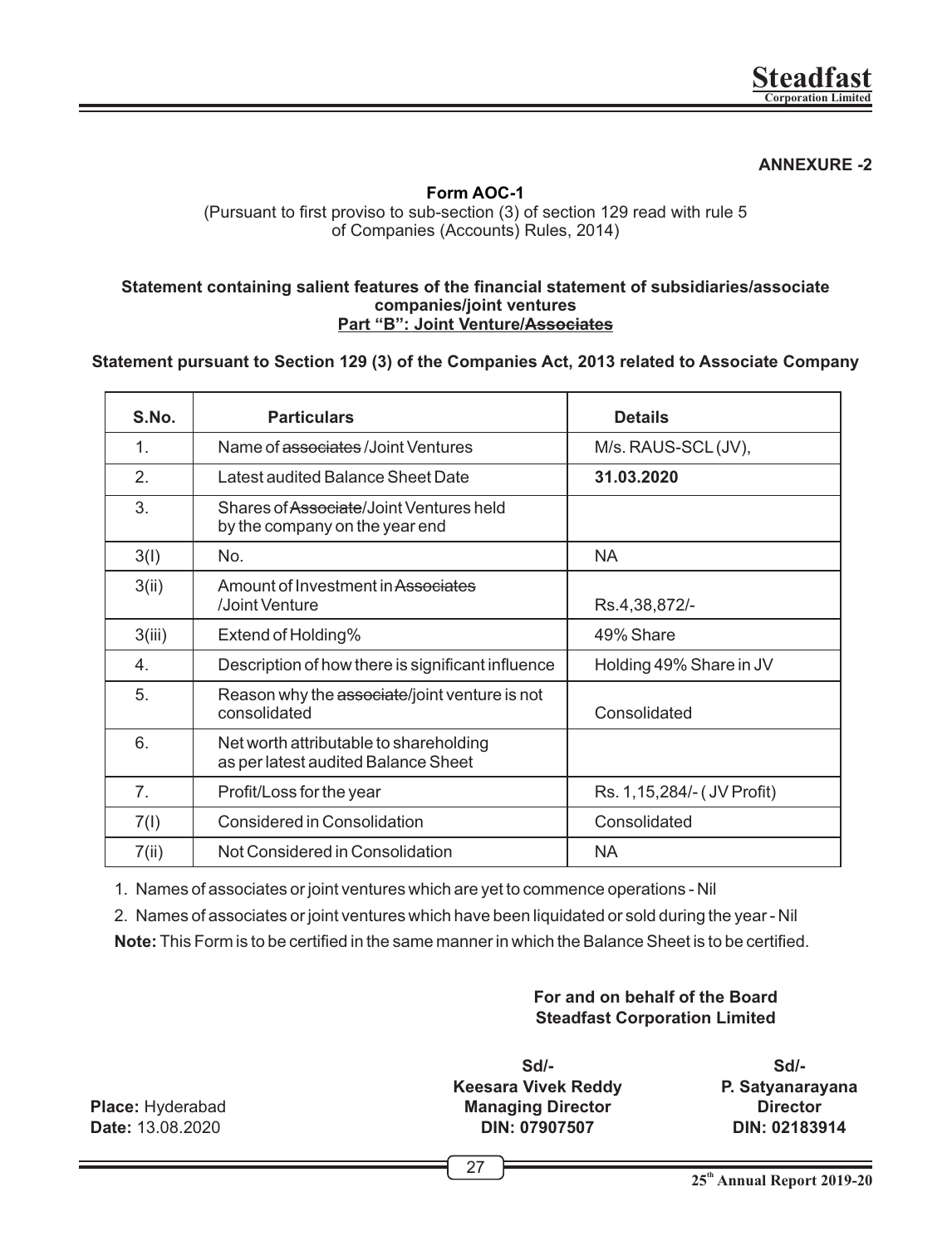#### **Form AOC-1** (Pursuant to first proviso to sub-section (3) of section 129 read with rule 5 of **Companies (Accounts) Rules, 2014)**

#### **Statement containing salient features of the financial statement of Subsidiaries/Associate companies/Joint ventures Part "A": Subsidiaries**

**(Information in respect of each subsidiary to be presented with amounts in Rs.)**

| S.No.                    | <b>Particulars</b>                                                                                                                | <b>Details</b>                         |
|--------------------------|-----------------------------------------------------------------------------------------------------------------------------------|----------------------------------------|
| 1                        | Name of the Subsidiary                                                                                                            | V H S Healthcare -<br>Partnership Firm |
| $\mathfrak{p}$           | Reporting period for the subsidiary concerned,<br>if different from the holding company's reporting<br>period                     | 18-07-2019 to 31-03-2020               |
| 3                        | Reporting currency and Exchange rate as on the<br>last date of the relevant Financial year in the case<br>of foreign Subsidiaries | N.A                                    |
| $\overline{\mathcal{A}}$ | <b>Share Capital</b>                                                                                                              | 3,00,00,000                            |
| 5                        | Reserves & Surplus                                                                                                                | NIL                                    |
| 6                        | <b>Total Assets</b>                                                                                                               | 3,51,80,175                            |
| 7                        | <b>Total Liabilities</b>                                                                                                          | 3,51,80,175                            |
| 8                        | Investments                                                                                                                       | <b>NIL</b>                             |
| 9                        | Turnover                                                                                                                          | 8,92,437                               |
| 10                       | <b>Profit Before Taxation</b>                                                                                                     | $-30,67,926$                           |
| 11                       | Provision for Taxation*                                                                                                           | Nil                                    |
| 12                       | <b>Profit After Taxation</b>                                                                                                      | $-30,67,926$                           |
| 13                       | <b>Proposed Dividend</b>                                                                                                          | Nil                                    |
| 14                       | % of shareholding                                                                                                                 | 55%                                    |

Notes: The following information shall be furnished at the end of the statement:

1. Names of subsidiaries which are yet to commence operations

2. Names of subsidiaries which have been liquidated or sold during the year.

3. Provision of taxation includes only Deferred Tax.

**For and on behalf of the Board Steadfast Corporation Limited**

**Place:** Hyderabad **Date:** 13.08.2020

**Sd/- Keesara Vivek Reddy Managing Director DIN: 07907507**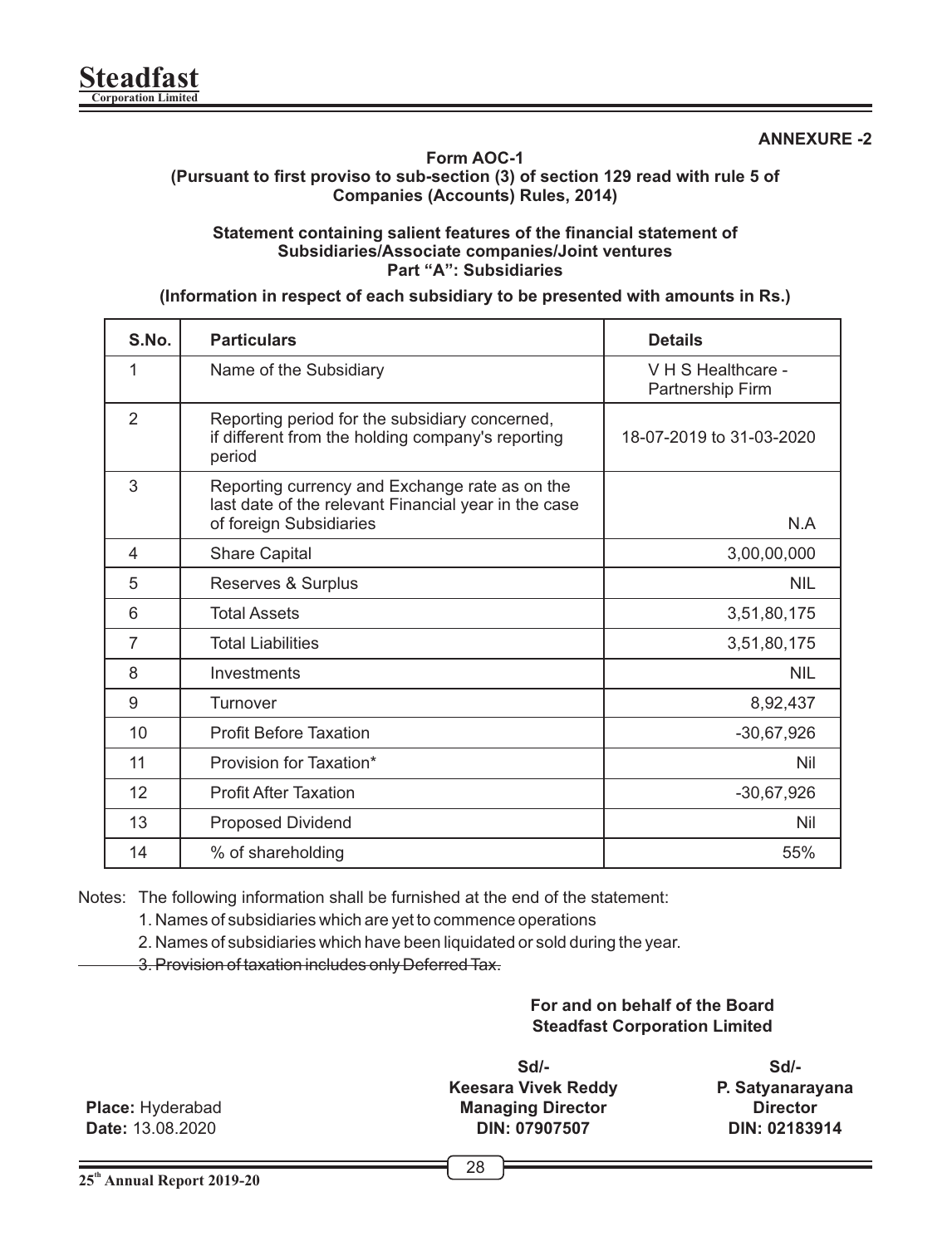#### **Annexure – 2.1**

## **FORM NO. AOC.2**

**Form for disclosure of particulars of contracts/arrangements entered into by the company with related parties referred to in sub-section (1) of section 188 of the Companies Act, 2013 including certain arm's length transactions under third proviso thereto (Pursuant to clause (h) of sub-section (3) of section 134 of the Act and Rule 8(2) of the Companies (Accounts) Rules, 2014, pursuant Regulation 34 and Schedule V to the SEBI (LODR) Regulations, 2015 and Ind AS 24** 

#### **1. Details of contracts or arrangements or transactions not at arm's length basis:**

During the financial year 2019-20, there are no contracts/ arrangement/ transactions with related parties which are not at arm's length basis.

#### **2. Details of material contracts or arrangement or transactions at arm's length basis:**

| Name &<br>Nature of<br>relationship                        | Nature of<br>contract                                                                      | Duration of<br>contract | Date of<br>approval by<br>the Board      | Advances<br>paid, If any | Amount of<br>transaction |
|------------------------------------------------------------|--------------------------------------------------------------------------------------------|-------------------------|------------------------------------------|--------------------------|--------------------------|
| VHS<br>Healthcare<br>(Partnership<br>Firm) &<br>Investment | Being the 55%<br>share in<br>partnership<br>firm is held by<br>the company<br>(Subsidiary) | From time<br>to time    | 03.08.2019<br>(Board/Audit<br>Committee) | Nil                      | Rs.2.095 crores          |

### **For and on behalf of the Board Steadfast Corporation Limited**

**Place:** Hyderabad **Date:** 13.08.2020

**Sd/- Keesara Vivek Reddy Managing Director DIN: 07907507**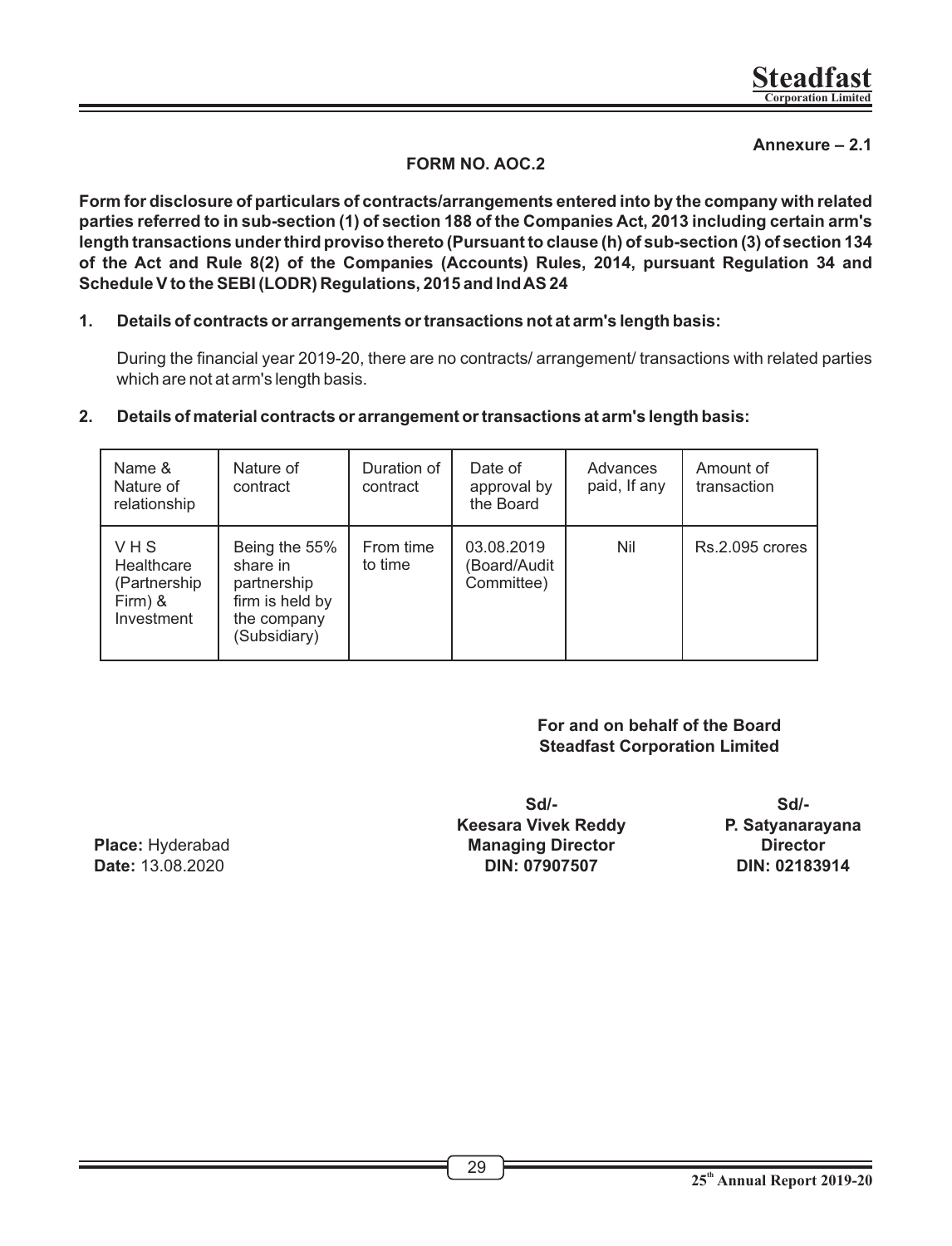#### **ANNEXURE -1**

#### **Form No. MGT-9 EXTRACT OF ANNUAL RETURN**

As on the financial year ended on 31st March, 2020 [Pursuant to section 92(3) of the Companies Act, 2013 and rule 12(1) of the Companies (Management and Administration) Rules, 2014]

### **I. REGISTRATION AND OTHER DETAILS:**

| 1.             | <b>CIN</b>                                                                                               | L74999TG1995PLC037139                                                                                                                      |
|----------------|----------------------------------------------------------------------------------------------------------|--------------------------------------------------------------------------------------------------------------------------------------------|
| 2.             | <b>Registration Date</b>                                                                                 | $02nd$ June 1995                                                                                                                           |
| 3.             | Name of the Company                                                                                      | <b>Steadfast Corporation Limited</b>                                                                                                       |
| 4.             | Category/Sub-category of the Company                                                                     | <b>Public Limited Company</b>                                                                                                              |
| 5.             | Address of the Registered office and contact details                                                     | H.No.8-2-293/82/J/B-60, Journalist<br>Colony, Jubilee Hills, Hyderabad,<br>Telangana-500033.                                               |
|                | Phone No.<br>Fmail id<br>Website                                                                         | 040-23559550<br>steadfastcorp@gmail.com<br>www.steadfastcorp.in                                                                            |
| 6.             | Whether listed company (Yes / No)                                                                        | Yes                                                                                                                                        |
| 7 <sub>1</sub> | Name, Address & contact details of the Registrar<br>and Transfer Agent, if any.<br>Phone No.<br>Email id | <b>XL Softech Systems Ltd.,</b><br>3. Sagar Society, Road No.2,<br>Banjara Hills, Hyderabad - 500 034<br>040-23545912<br>xlfield@gmail.com |

#### **II. PRINCIPAL BUSINESS ACTIVITIES OF THE COMPANY**

All the business activities contributing 10% or more of the total turnover of the company shall be stated:

| <b>S. No.</b> | Name and Description of                  | NIC Code of the        | % to total turnover |
|---------------|------------------------------------------|------------------------|---------------------|
|               | main products / services                 | <b>Product/service</b> | of the company      |
|               | Construction and infrastructure services | 43900                  | $100\%$             |

#### **III. PARTICULARS OF HOLDING, SUBSIDIARY AND ASSOCIATE COMPANIES**

| S. No. | <b>Name and Address</b><br>of The company | <b>CIN/GLN</b> | Holding/<br><b>Subsidiary / Associate</b> | % of Shares<br><b>Held</b> | Applicable<br><b>Section</b> |
|--------|-------------------------------------------|----------------|-------------------------------------------|----------------------------|------------------------------|
|        | <b>NIL</b>                                | <b>NIL</b>     | <b>NIL</b>                                | <b>NIL</b>                 | <b>NIL</b>                   |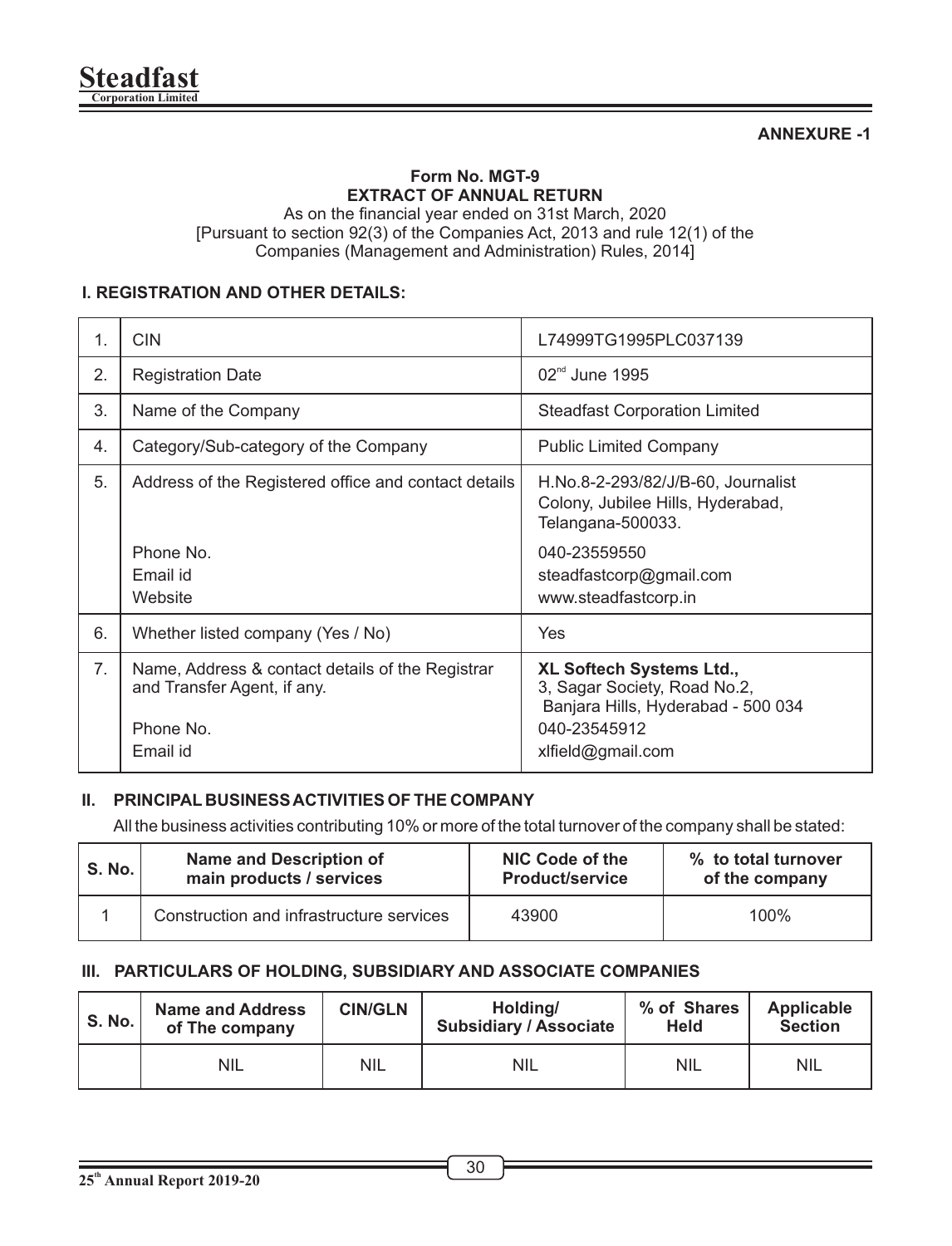## **VI. SHARE HOLDING PATTERN** (Equity Share Capital Breakup as percentage of Total Equity)

## **i. Category-wise Share Holding**

| Category of<br><b>Shareholders</b>                 | No. of Shares held at<br>the beginning of the year |                 |        |                             | No. of Shares held at<br>the end of the year |                 |            |                             | % Change<br>during<br>the year |
|----------------------------------------------------|----------------------------------------------------|-----------------|--------|-----------------------------|----------------------------------------------|-----------------|------------|-----------------------------|--------------------------------|
|                                                    | Demat                                              | <b>Physical</b> | Total  | % of Total<br><b>Shares</b> | Demat                                        | <b>Physical</b> | Total      | % of Total<br><b>Shares</b> |                                |
| A. Promoters                                       |                                                    |                 |        |                             |                                              |                 |            |                             |                                |
| $(1)$ Indian                                       |                                                    |                 |        |                             |                                              |                 |            |                             |                                |
| Individual/HUF<br>a)                               | Nil                                                | Nil             | Nil    | Nil                         | Nil                                          | Nil             | Nil        | Nil                         | Nil                            |
| Central Govt<br>b)                                 | Nil                                                | Nil             | Nil    | Nil                         | Nil                                          | Nil             | Nil        | Nil                         | Nil                            |
| State Govt(s)<br>C)                                | Nil                                                | Nil             | Nil    | Nil                         | Nil                                          | Nil             | Nil        | Nil                         | Nil                            |
| Bodies Corp.<br>d)                                 | Nil                                                | Nil             | Nil    | Nil                         | Nil                                          | Nil             | Nil        | Nil                         | Nil                            |
| Banks / Fl<br>e)                                   | Nil                                                | Nil             | Nil    | Nil                         | Nil                                          | Nil             | Nil        | Nil                         | Nil                            |
| Any other: Trusts<br>f)                            | 500000                                             | Nil             | 500000 | 7.01                        | 500000                                       | Nil             | 500000     | 7.01                        | Nil                            |
| Sub-total (A)(1):-                                 | 500000                                             | <b>Nil</b>      | 500000 | 7.01                        | 500000                                       | <b>Nil</b>      | 500000     | 7.01                        | 0.00                           |
| (2) Foreign                                        |                                                    |                 |        |                             |                                              |                 |            |                             |                                |
| a) NRIs - Individuals                              | Nil                                                | Nil             | Nil    | Nil                         | Nil                                          | Nil             | Nil        | Nil                         | Nil                            |
| b) Other - Individuals                             | Nil                                                | Nil             | Nil    | Nil                         | Nil                                          | Nil             | Nil        | Nil                         | Nil                            |
| c) Bodies Corp.                                    | Nil                                                | Nil             | Nil    | Nil                         | Nil                                          | Nil             | Nil        | Nil                         | Nil                            |
| d) Banks / Fl                                      | Nil                                                | Nil             | Nil    | Nil                         | Nil                                          | Nil             | Nil        | Nil                         | Nil                            |
| e) Any Other                                       | Nil                                                | Nil             | Nil    | Nil                         | Nil                                          | Nil             | Nil        | Nil                         | Nil                            |
| Sub-total (A)(2):-                                 | Nil                                                | <b>Nil</b>      | Nil    | <b>Nil</b>                  | <b>Nil</b>                                   | <b>Nil</b>      | <b>Nil</b> | Nil                         | Nil                            |
| <b>Total Public</b><br>Shareholding of<br>Promoter |                                                    |                 |        |                             |                                              |                 |            |                             |                                |
| $(A)=A1+A2$                                        | 500000                                             | <b>Nil</b>      | 500000 | 7.01                        | 500000                                       | Nil             | 500000     | 7.01                        | 0.00                           |
| <b>B. Public Shareholding</b>                      |                                                    |                 |        |                             |                                              |                 |            |                             |                                |
| 1. Institutions                                    |                                                    |                 |        |                             |                                              |                 |            |                             |                                |
| a) Mutual Funds                                    | Nil                                                | Nil             | Nil    | Nil                         | Nil                                          | Nil             | Nil        | Nil                         | Nil                            |
| b) Banks / Fl                                      | Nil                                                | Nil             | Nil    | Nil                         | Nil                                          | Nil             | Nil        | Nil                         | Nil                            |
| c) Central Govt                                    | Nil                                                | Nil             | Nil    | Nil                         | Nil                                          | Nil             | Nil        | Nil                         | Nil                            |
| d) State Govt(s)                                   | Nil                                                | Nil             | Nil    | Nil                         | Nil                                          | Nil             | Nil        | Nil                         | Nil                            |
| e) Venture Capital<br>Funds                        | Nil                                                | Nil             | Nil    | Nil                         | Nil                                          | Nil             | Nil        | Nil                         | Nil                            |
| f) Insurance<br>Companies                          | Nil                                                | Nil             | Nil    | Nil                         | Nil                                          | Nil             | Nil        | Nil                         | Nil                            |
| g) Flls                                            | Nil                                                | Nil             | Nil    | Nil                         | Nil                                          | Nil             | Nil        | Nil                         | Nil                            |
| h) Foreign Venture<br>Capital Funds                | Nil                                                | Nil             | Nil    | Nil                         | Nil                                          | Nil             | Nil        | Nil                         | Nil                            |
| i) Others (specify)                                | Nil                                                | Nil             | Nil    | Nil                         | Nil                                          | Nil             | Nil        | Nil                         | Nil                            |
| Sub-total (B)(1):-                                 | Nil                                                | Nil             | Nil    | Nil                         | Nil                                          | Nil             | Nil        | Nil                         | Nil                            |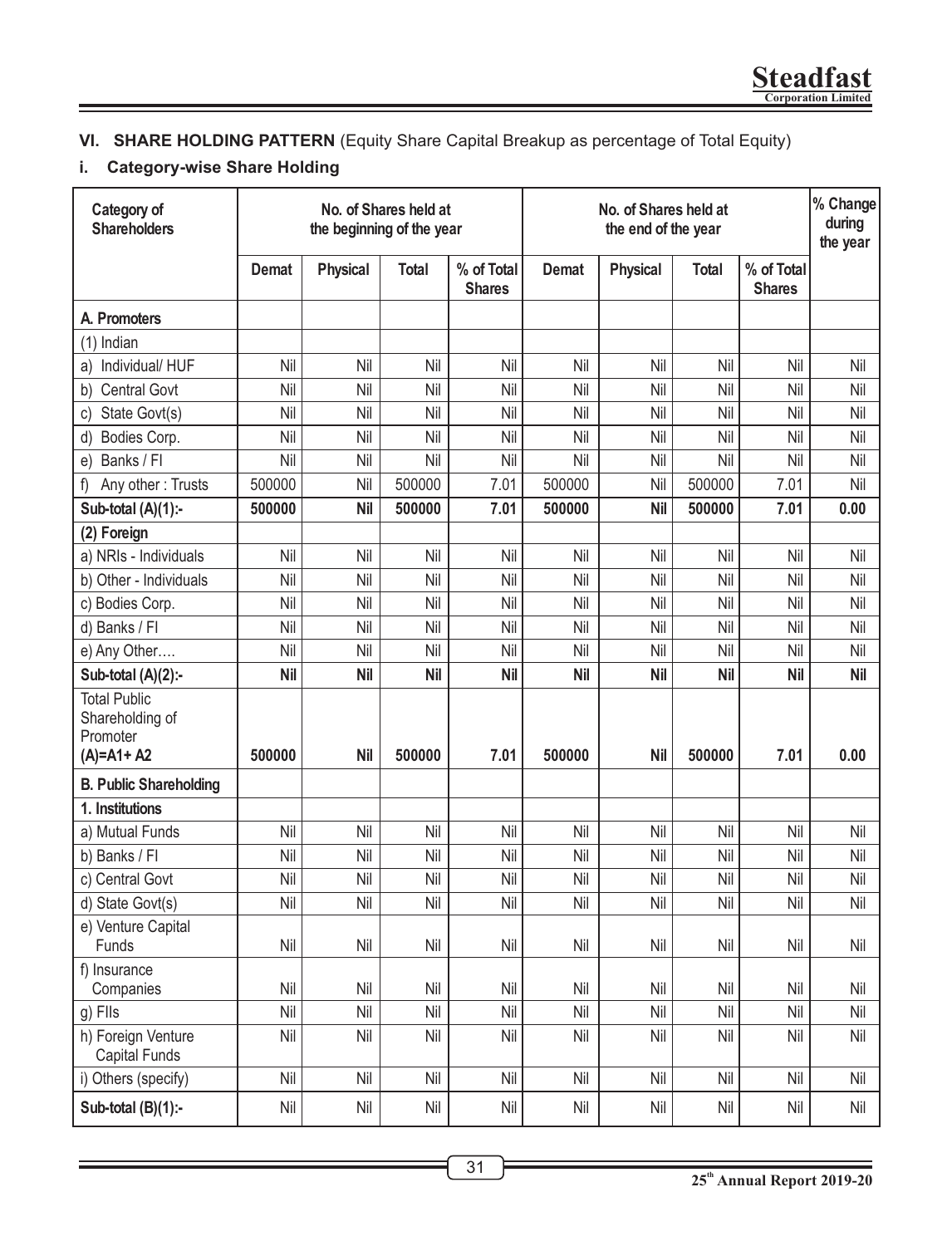| Category of<br><b>Shareholders</b>                                                        | No. of Shares held at<br>the beginning of the year |          |              |                             | No. of Shares held at<br>the end of the year |                 |              |                             | % Change<br>during<br>the year |
|-------------------------------------------------------------------------------------------|----------------------------------------------------|----------|--------------|-----------------------------|----------------------------------------------|-----------------|--------------|-----------------------------|--------------------------------|
|                                                                                           | <b>Demat</b>                                       | Physical | <b>Total</b> | % of Total<br><b>Shares</b> | Demat                                        | <b>Physical</b> | <b>Total</b> | % of Total<br><b>Shares</b> |                                |
| 2. Non-Institutions                                                                       |                                                    |          |              |                             |                                              |                 |              |                             |                                |
| a) Bodies Corp.                                                                           |                                                    |          |              |                             |                                              |                 |              |                             |                                |
| I) Indian                                                                                 | 608913                                             | 3100     | 612013       | 8.58                        | 609613                                       | 3100            | 612713       | 8.59                        | 0.01                           |
| ii) Overseas                                                                              | Nil                                                | Nil      | Nil          | Nil                         | Nil                                          | Nil             | Nil          | Nil                         | Nil                            |
| b) Individuals                                                                            | Nil                                                | Nil      | Nil          | Nil                         | Nil                                          | Nil             | Nil          | Nil                         | Nil                            |
| I) Individual shareholders<br>holding nominal share<br>capital upto Rs. 1 lakh            | 1322166                                            | 282323   | 1604489      | 22.50                       | 1321566                                      | 282223          | 1603789      | 22.49                       | $-0.01$                        |
| ii) Individual shareholders<br>holding nominal share<br>capital in excess of<br>Rs 1 lakh | 4373758                                            | 40000    | 4413758      | 61.90                       | 4373758                                      | 40000           | 4413758      | 61.90                       | 0.00                           |
| c) Others (NRI's)                                                                         | 740                                                | $\Omega$ | 740          | 0.01                        | 740                                          | $\Omega$        | 740          | 0.01                        | 0.00                           |
| Sub-total (B)(2):-                                                                        | 6305577                                            | 325423   | 6631000      | 92.99                       | 6305677                                      | 325323          | 6631000      | 92.99                       | 0.00                           |
| <b>Total Public</b><br>shareholding (B)=B1 +B2                                            | 6305577                                            | 325423   | 6631000      | 92.99                       | 6305677                                      | 325323          | 6631000      | 92.99                       | 0.00                           |
| C. Shares held by<br><b>Custodian for</b><br><b>GDRs &amp; ADRs</b>                       | Nil                                                | Nil      | Nil          | Nil                         | Nil                                          | Nil             | Nil          | Nil                         | Nil                            |
| Grand Total (A+B+C)                                                                       | 6805577                                            | 325423   | 7131000      | 100                         | 6805677                                      | 325323          | 7131000      | 100                         | 0                              |

## **ii. SHAREHOLDING OF PROMOTER:**

| SI.<br>No. | Shareholder's<br>Name                 |                         | Shareholding at the<br>Shareholding at the<br>beginning of the year<br>end of the year |                                                                       | $\%$<br>change          |                                                       |                                                                        |                                                  |
|------------|---------------------------------------|-------------------------|----------------------------------------------------------------------------------------|-----------------------------------------------------------------------|-------------------------|-------------------------------------------------------|------------------------------------------------------------------------|--------------------------------------------------|
|            |                                       | No. of<br><b>Shares</b> | $%$ of<br>Total<br><b>Shares</b><br>Of the<br>Company                                  | %of<br><b>Shares</b><br>Pledged /<br>encumbered<br>To total<br>shares | No. of<br><b>Shares</b> | $%$ of<br>Total<br><b>Shares</b><br>Of the<br>Company | %of<br><b>Shares</b><br>Pledged /<br>lencumbered<br>To total<br>shares | In.<br>Share<br>Holding<br>During<br>The<br>year |
| 1.         | <b>STEADFAST</b><br><b>FOUNDATION</b> | 500000                  | 7.01                                                                                   | Nil                                                                   | 500000                  | 7.01                                                  | Nil                                                                    | Nil                                              |
|            | <b>Total</b>                          | 500000                  | 7.01                                                                                   | <b>Nil</b>                                                            | 500000                  | 7.01                                                  | <b>Nil</b>                                                             | <b>Nil</b>                                       |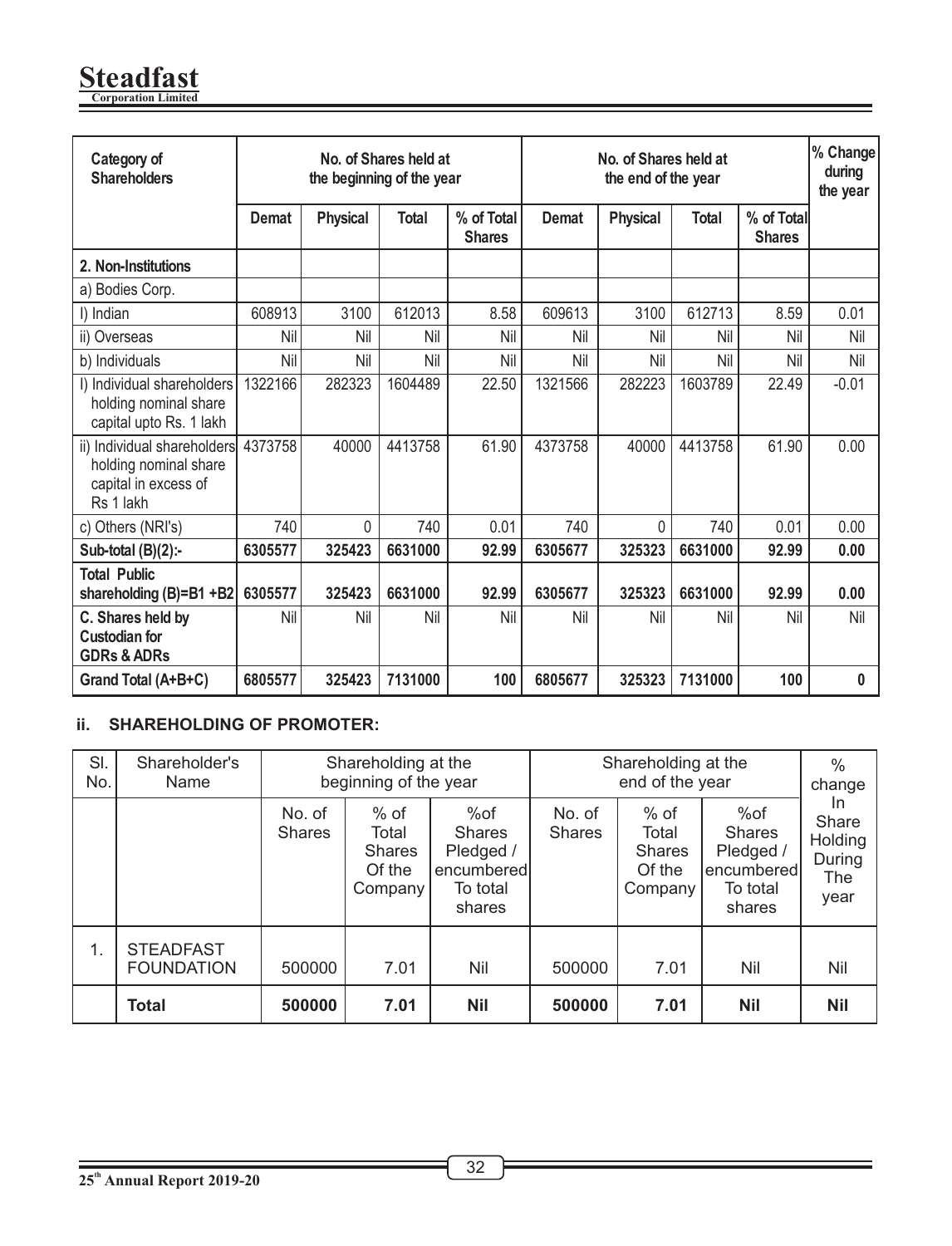| SI.<br>No. | <b>Particulars</b>                                                                                                                                                                        | Shareholding at the<br>beginning of the year |                                        | Cumulative Shareholding<br>During the year |                                        |  |
|------------|-------------------------------------------------------------------------------------------------------------------------------------------------------------------------------------------|----------------------------------------------|----------------------------------------|--------------------------------------------|----------------------------------------|--|
|            |                                                                                                                                                                                           | No. of<br>shares                             | % of total<br>Shares of the<br>Company | No. of<br>shares                           | % of total<br>Shares of the<br>Company |  |
| 1.         | At the beginning of the year                                                                                                                                                              | 500000                                       | 7.01                                   | 500000                                     | 7.01                                   |  |
| 2.         | Date wise Increase / Decrease in<br>Promoters Shareholding during the<br>year specifying the reasons for<br>increase / decrease (e.g. allotment/<br>transfer / bonus/ sweat equity etc.): | <b>NIL</b>                                   | <b>NIL</b>                             | <b>NIL</b>                                 | <b>NIL</b>                             |  |
| 3.         | At the end of the year                                                                                                                                                                    | 500000                                       | 7.01                                   | 500000                                     | 7.01                                   |  |

## **iii) Change in Promoters' Shareholding** (please specify, if there is no change)

#### **iv) Shareholding Pattern of top ten Shareholders (other than Directors, Promoters and Holders of GDRs and ADRs):**

| SI.<br>No. | Name                                                                                                                                                                                      | Shareholding at the<br>beginning of the year |                                        | Cumulative Shareholding<br>During the year |                                        |
|------------|-------------------------------------------------------------------------------------------------------------------------------------------------------------------------------------------|----------------------------------------------|----------------------------------------|--------------------------------------------|----------------------------------------|
|            |                                                                                                                                                                                           | No. of<br>shares                             | % of total<br>Shares of the<br>Company | No. of<br>shares                           | % of total<br>Shares of the<br>Company |
| I.         | <b>C AKHILESH REDDY</b>                                                                                                                                                                   |                                              |                                        |                                            |                                        |
|            | At the beginning of the year                                                                                                                                                              | 496500                                       | 6.96                                   | 496500                                     | 6.96                                   |
|            | Date wise Increase / Decrease in<br>Promoters Shareholding during the<br>year specifying the reasons for<br>increase / decrease (e.g. allotment/<br>transfer / bonus/ sweat equity etc.): | <b>NIL</b>                                   | <b>NIL</b>                             | <b>NIL</b>                                 | <b>NIL</b>                             |
|            | At the end of the year                                                                                                                                                                    | 496500                                       | 6.96                                   | 496500                                     | 6.96                                   |
|            |                                                                                                                                                                                           |                                              |                                        |                                            |                                        |
| ii.        | <b>JAYALATA KONDA</b>                                                                                                                                                                     |                                              |                                        |                                            |                                        |
|            | At the beginning of the year                                                                                                                                                              | 485785                                       | 6.81                                   | 485785                                     | 6.81                                   |
|            | Date wise Increase / Decrease in<br>Promoters Shareholding during the<br>year specifying the reasons for<br>increase / decrease (e.g. allotment/<br>transfer / bonus/ sweat equity etc.): | <b>NIL</b>                                   | <b>NIL</b>                             | <b>NIL</b>                                 | <b>NIL</b>                             |
|            | At the end of the year                                                                                                                                                                    | 485785                                       | 6.81                                   | 485785                                     | 6.81                                   |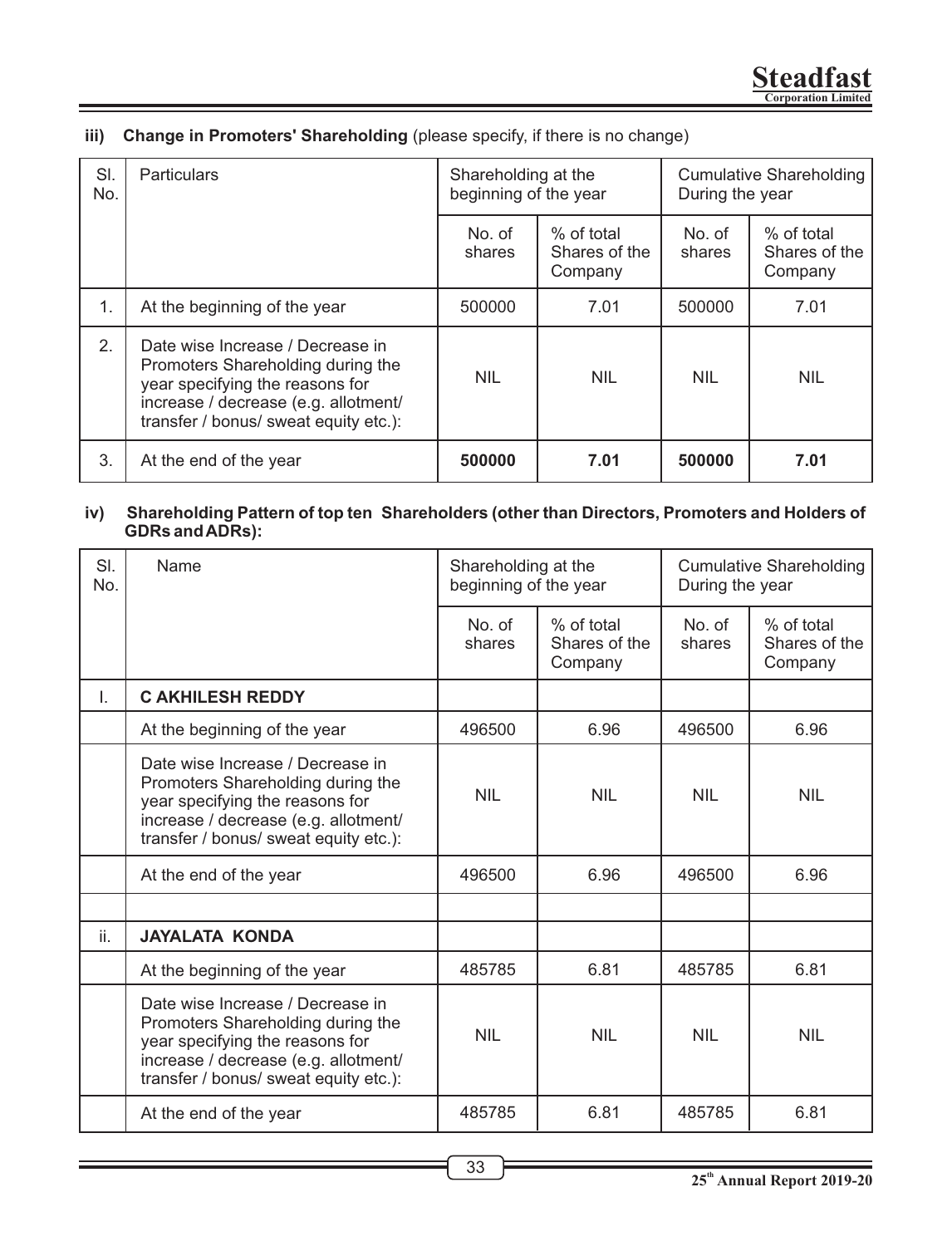# **Steadfast Corporation Limited**

| iii. | <b>A SHESHAGIRI RAO</b>                                                                                                                                                                   |            |            |            |            |
|------|-------------------------------------------------------------------------------------------------------------------------------------------------------------------------------------------|------------|------------|------------|------------|
|      | At the beginning of the year                                                                                                                                                              | 476000     | 6.68       | 476000     | 6.68       |
|      | Date wise Increase / Decrease in<br>Promoters Shareholding during the<br>year specifying the reasons for<br>increase / decrease (e.g. allotment/<br>transfer / bonus/ sweat equity etc.): | <b>NIL</b> | <b>NIL</b> | <b>NIL</b> | <b>NIL</b> |
|      | At the end of the year                                                                                                                                                                    | 476000     | 6.68       | 476000     | 6.68       |
|      |                                                                                                                                                                                           |            |            |            |            |
| iv.  | <b>CHANDRASEKHAR VELAGALA</b>                                                                                                                                                             |            |            |            |            |
|      | At the beginning of the year                                                                                                                                                              | 350000     | 4.91       | 350000     | 4.91       |
|      | Date wise Increase / Decrease in<br>Promoters Shareholding during the<br>year specifying the reasons for<br>increase / decrease (e.g. allotment/<br>transfer / bonus/ sweat equity etc.): | <b>NIL</b> | <b>NIL</b> | <b>NIL</b> | <b>NIL</b> |
|      | At the end of the year                                                                                                                                                                    | 350000     | 4.91       | 350000     | 4.91       |
|      |                                                                                                                                                                                           |            |            |            |            |
| V.   | <b>VIVEK REDDY KEESARA</b>                                                                                                                                                                |            |            |            |            |
|      | At the beginning of the year                                                                                                                                                              | 350000     | 4.91       | 350000     | 4.91       |
|      | Date wise Increase / Decrease in<br>Promoters Shareholding during the<br>year specifying the reasons for<br>increase / decrease (e.g. allotment/<br>transfer / bonus/ sweat equity etc.): | <b>NIL</b> | <b>NIL</b> | <b>NIL</b> | NIL.       |
|      | At the end of the year                                                                                                                                                                    | 350000     | 4.91       | 350000     | 4.91       |
|      |                                                                                                                                                                                           |            |            |            |            |
| vi.  | <b>SULOCHANA ATLURI</b>                                                                                                                                                                   |            |            |            |            |
|      | At the beginning of the year                                                                                                                                                              | 350000     | 4.91       | 350000     | 4.91       |
|      | Date wise Increase / Decrease in<br>Promoters Shareholding during the<br>year specifying the reasons for<br>increase / decrease (e.g. allotment/<br>transfer / bonus/ sweat equity etc.): | <b>NIL</b> | <b>NIL</b> | <b>NIL</b> | <b>NIL</b> |
|      | At the end of the year                                                                                                                                                                    | 350000     | 4.91       | 350000     | 4.91       |
|      |                                                                                                                                                                                           |            |            |            |            |
| vii. | <b>ANUMOLU GOURI PRABHAKAR</b>                                                                                                                                                            |            |            |            |            |
|      | At the beginning of the year                                                                                                                                                              | 350000     | 4.91       | 350000     | 4.91       |
|      | Date wise Increase / Decrease in<br>Promoters Shareholding during the<br>year specifying the reasons for<br>increase / decrease (e.g. allotment/<br>transfer / bonus/ sweat equity etc.): | <b>NIL</b> | <b>NIL</b> | <b>NIL</b> | NIL        |
|      | At the end of the year                                                                                                                                                                    | 350000     | 4.91       | 350000     | 4.91       |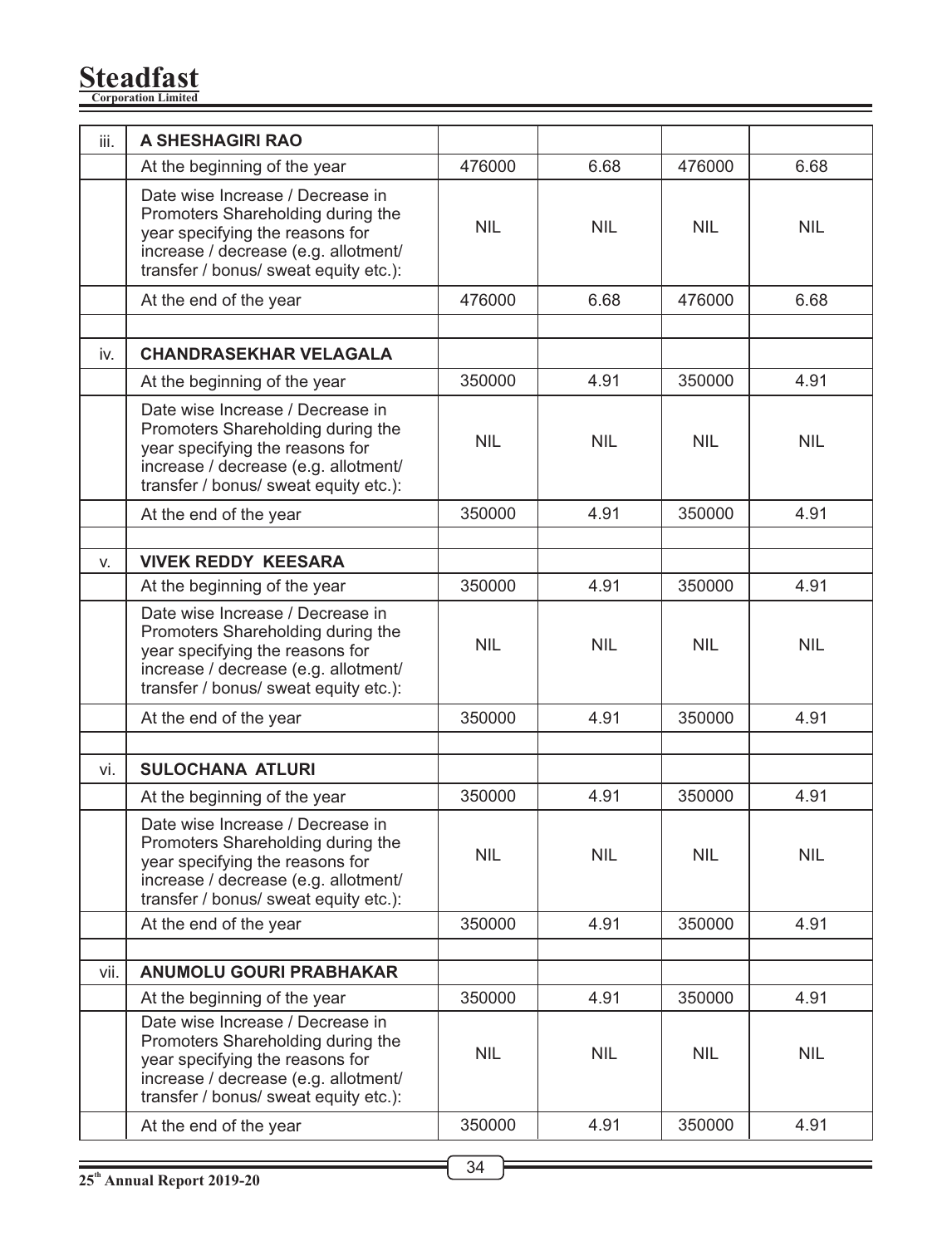**Steadfast Corporation Limited**

| viii. | <b>M VENKATESWARA RAO</b>                                                                                                                                                                                                       |            |            |            |            |
|-------|---------------------------------------------------------------------------------------------------------------------------------------------------------------------------------------------------------------------------------|------------|------------|------------|------------|
|       | At the beginning of the year                                                                                                                                                                                                    | 295134     | 4.14       | 295134     | 4.14       |
|       | Date wise Increase / Decrease in<br>Promoters Shareholding during the<br>year specifying the reasons for<br>increase / decrease (e.g. allotment/<br>transfer / bonus/ sweat equity etc.):                                       | <b>NIL</b> | <b>NIL</b> | NIL.       | <b>NIL</b> |
|       | At the end of the year                                                                                                                                                                                                          | 295134     | 4.14       | 295134     | 4.14       |
|       |                                                                                                                                                                                                                                 |            |            |            |            |
| ix.   | <b>NAGOTU PRATAP</b>                                                                                                                                                                                                            |            |            |            |            |
|       | At the beginning of the year                                                                                                                                                                                                    | 250000     | 3.51       | 250000     | 3.51       |
|       | Date wise Increase / Decrease in<br>Promoters Shareholding during the<br>year specifying the reasons for<br>increase / decrease (e.g. allotment/<br>transfer / bonus/ sweat equity etc.):                                       | <b>NIL</b> | <b>NIL</b> | <b>NIL</b> | <b>NIL</b> |
|       | At the end of the year                                                                                                                                                                                                          | 250000     | 3.51       | 250000     | 3.51       |
|       |                                                                                                                                                                                                                                 |            |            |            |            |
| X.    | <b>PRASANTI VELAGALA</b>                                                                                                                                                                                                        |            |            |            |            |
|       | At the beginning of the year                                                                                                                                                                                                    | 150000     | 2.10       | 150000     | 2.10       |
|       | Date wise Increase / Decrease in<br>Promoters Shareholding during the<br>year specifying the reasons for<br>increase / decrease (e.g. allotment/<br>transfer / bonus/ sweat equity etc.):<br>As on 20.07.2019/Increase/purchase | 200000     | 2.81       | 350000     | 4.91       |
|       | At the end of the year                                                                                                                                                                                                          | 350000     | 4.91       | 150000     | 4.91       |

Note: dates are on the basis of benpos received from share transfer agents.

## **v. Shareholding of Directors and Key Managerial Personnel:**

| SI.<br>No. | Name                              | Shareholding at the<br>beginning of the year |                                        | Cumulative Shareholding<br>During the year |                                        |
|------------|-----------------------------------|----------------------------------------------|----------------------------------------|--------------------------------------------|----------------------------------------|
|            |                                   | No. of<br>shares                             | % of total<br>Shares of the<br>Company | No. of<br>shares                           | % of total<br>Shares of the<br>Company |
|            | For Each of the Directors and KMP |                                              |                                        |                                            |                                        |
| 1.         | <b>Keesara Vivek Reddy</b>        |                                              |                                        |                                            |                                        |
|            | At the beginning of the year      | 350000                                       | 4.91                                   | 350000                                     | 4.91                                   |
|            | Purchase during the year          | <b>NIL</b>                                   | <b>NIL</b>                             | <b>NIL</b>                                 | <b>NIL</b>                             |
|            | At the end of the year            | 350000                                       | 4.91                                   | 350000                                     | 4.91                                   |

**Note: Other Directors and KMPS are not holding any Shares in the Company**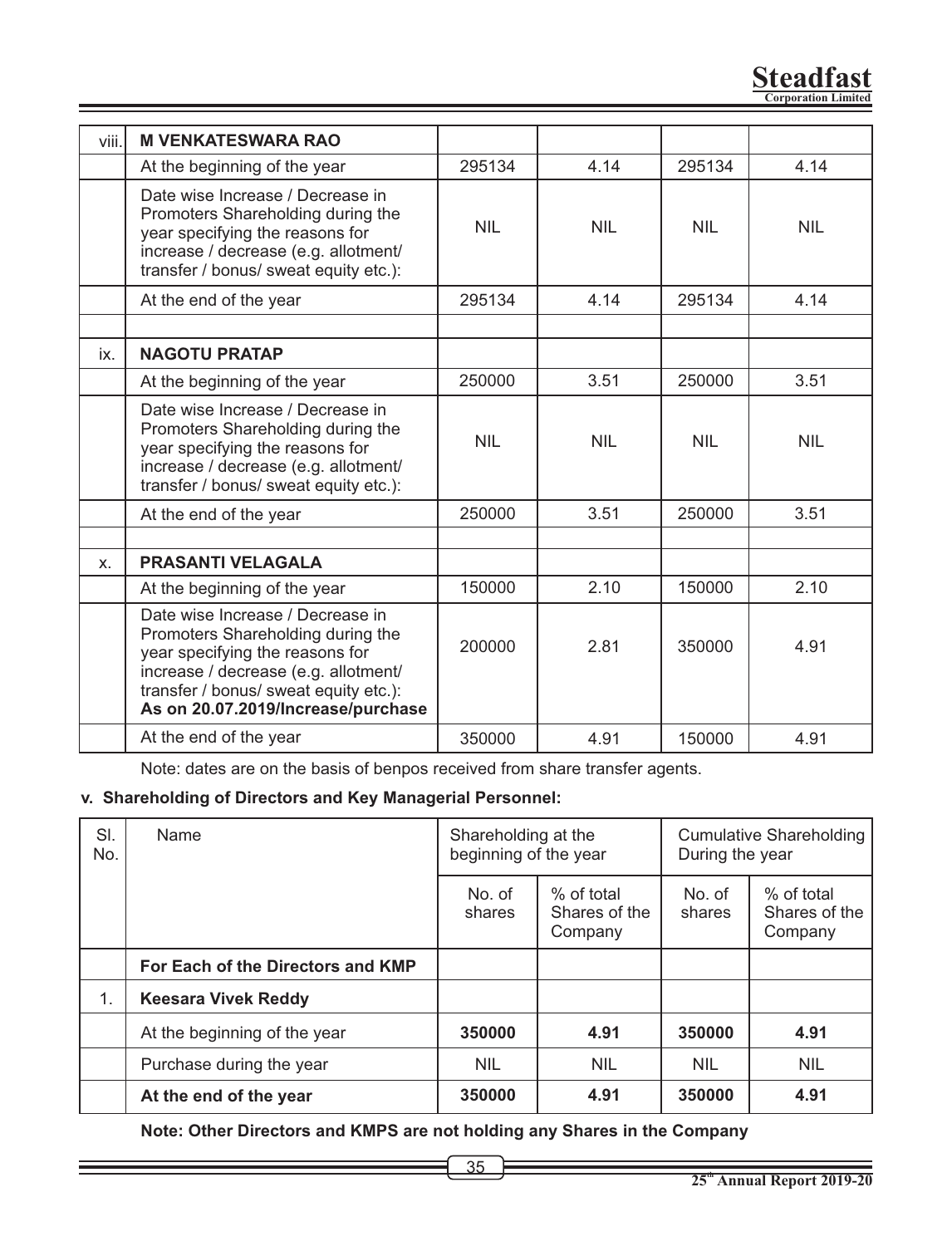## **V. INDEBTEDNESS (Rs. In Lakhs)**

|                                                        | Secured<br>Loans<br>excluding<br>deposits | Unsecured<br>Loans | Deposits   | Total<br>Indebtedness |
|--------------------------------------------------------|-------------------------------------------|--------------------|------------|-----------------------|
| Indebtedness at the beginning of the<br>financial year |                                           |                    |            |                       |
| I) Principal Amount                                    | <b>NIL</b>                                | <b>NIL</b>         | <b>NIL</b> | <b>NIL</b>            |
| ii) Interest due but not paid                          | <b>NIL</b>                                | <b>NIL</b>         | <b>NIL</b> | <b>NIL</b>            |
| iii) Interest accrued but not due                      | <b>NIL</b>                                | <b>NIL</b>         | <b>NIL</b> | <b>NIL</b>            |
| Total (i+ii+iii)                                       | <b>NIL</b>                                | <b>NIL</b>         | <b>NIL</b> | <b>NIL</b>            |
| Change in Indebtedness during the<br>financial year    |                                           |                    |            |                       |
| * Addition                                             | <b>NIL</b>                                | <b>NIL</b>         | <b>NIL</b> | <b>NIL</b>            |
| * Reduction                                            | <b>NIL</b>                                | <b>NIL</b>         | <b>NIL</b> | <b>NIL</b>            |
| <b>Net Change</b>                                      | <b>NIL</b>                                | <b>NIL</b>         | <b>NIL</b> | <b>NIL</b>            |
| Indebtedness at the end of the financial<br>year       | NII.                                      | <b>NIL</b>         | <b>NIL</b> | <b>NIL</b>            |
| I) Principal Amount                                    | <b>NIL</b>                                | <b>NIL</b>         | NIL.       | <b>NIL</b>            |
| ii) Interest due but not paid                          | <b>NIL</b>                                | <b>NIL</b>         | <b>NIL</b> | <b>NIL</b>            |
| iii) Interest accrued but not due                      | <b>NIL</b>                                | NIL                | <b>NIL</b> | <b>NIL</b>            |
| Total (i+ii+iii)                                       | <b>NIL</b>                                | <b>NIL</b>         | <b>NIL</b> | <b>NIL</b>            |

## **VI. REMUNERATION OF DIRECTORS AND KEY MANAGERIAL PERSONNEL**

## **A. Remuneration to Managing Director, Whole-time Directors and/or Manager:**

**(Rs. In Lakhs)**

| SI.<br>No. | Particulars of Remuneration                                                              | Name of MD/WTD/ Manager |                                                     | <b>Total Amount</b> |
|------------|------------------------------------------------------------------------------------------|-------------------------|-----------------------------------------------------|---------------------|
|            |                                                                                          |                         | Mr. Keesara Vivek Reddy<br><b>Managing Director</b> |                     |
|            | <b>Gross salary</b>                                                                      |                         | 12.00                                               | 12.00               |
| 1.         | a) Salary as per provisions<br>contained in section 17(1) of<br>the Income-tax Act, 1961 |                         | <b>NIL</b>                                          | <b>NIL</b>          |
|            | b) Value of perquisites u/s 17(2)<br>Income-tax Act, 1961                                |                         | <b>NIL</b>                                          | <b>NIL</b>          |
|            | c) Profits in lieu of salary under<br>section 17(3) Income- tax Act, 1961                |                         | <b>NIL</b>                                          | <b>NIL</b>          |
| 2.         | <b>Stock Option</b>                                                                      |                         | <b>NIL</b>                                          | <b>NIL</b>          |
| 3.         | <b>Sweat Equity</b>                                                                      |                         | <b>NIL</b>                                          | <b>NIL</b>          |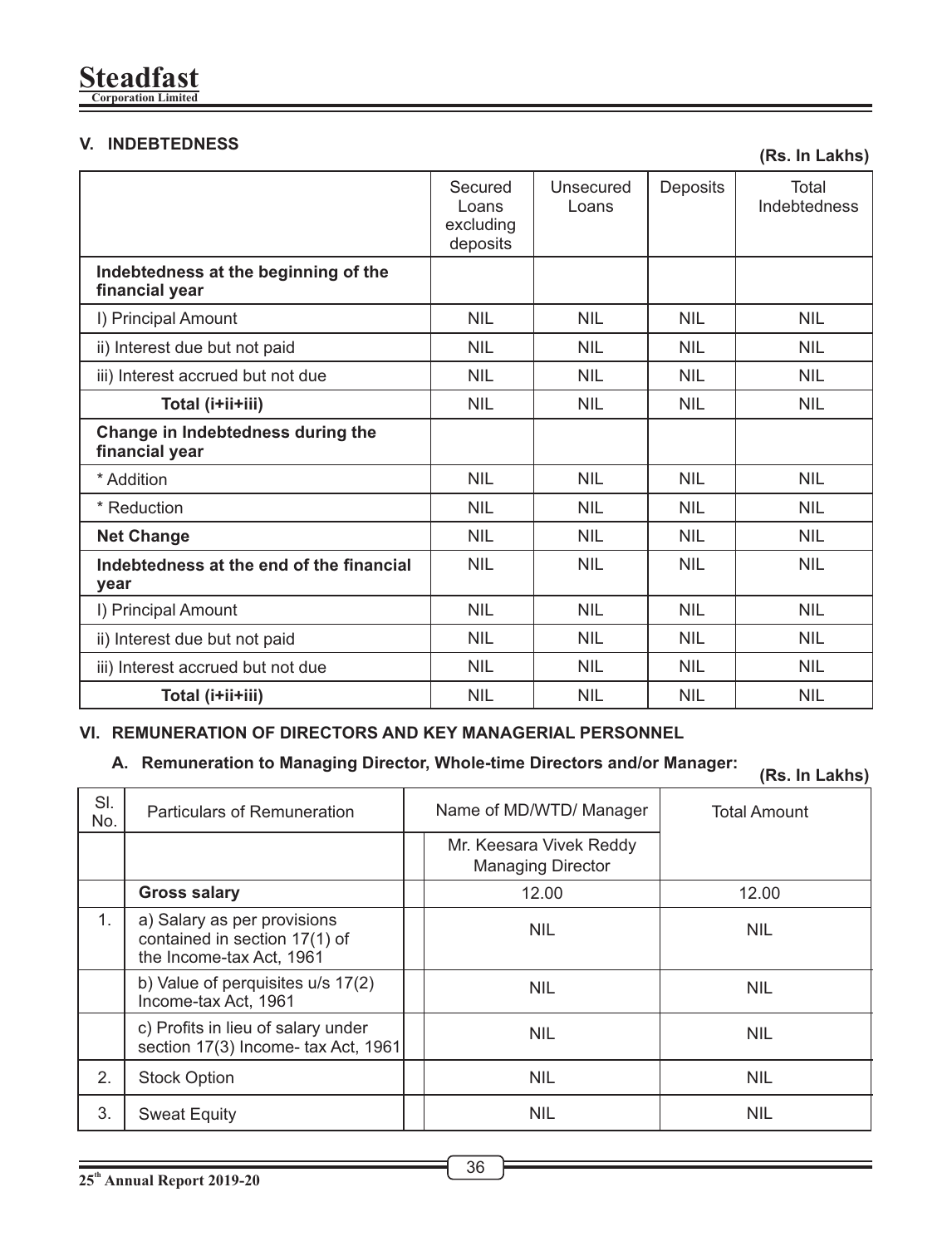| 4.  | Commission<br>- as % of profit<br>- others, specify | <b>NIL</b> | <b>NIL</b> |
|-----|-----------------------------------------------------|------------|------------|
| -5. | Others, please specify                              | <b>NIL</b> | <b>NIL</b> |
|     | Total (A)                                           | 12.00      | 12.00      |
|     | Ceiling as per the Act                              | ΝA         | NA         |

# **B. Remuneration to other directors:**

| SI.<br>No. | Particulars of Remuneration                     |            | Name of Directors |            |            | Total<br>Amount |
|------------|-------------------------------------------------|------------|-------------------|------------|------------|-----------------|
| 1.         | 1. Independent Directors                        | <b>NIL</b> | <b>NIL</b>        | <b>NIL</b> | <b>NIL</b> | <b>NIL</b>      |
|            | Fee for attending board / committee<br>meetings | <b>NIL</b> | <b>NIL</b>        | <b>NIL</b> | <b>NIL</b> | <b>NIL</b>      |
|            | Commission                                      | <b>NIL</b> | <b>NIL</b>        | <b>NIL</b> | <b>NIL</b> | <b>NIL</b>      |
|            | Others, please specify                          | <b>NIL</b> | <b>NIL</b>        | <b>NIL</b> | <b>NIL</b> | <b>NIL</b>      |
|            | Total (1)                                       | <b>NIL</b> | <b>NIL</b>        | <b>NIL</b> | <b>NIL</b> | <b>NIL</b>      |
| 2.         | 2. Other Non-Executive Directors                | <b>NIL</b> | <b>NIL</b>        | <b>NIL</b> | <b>NIL</b> | <b>NIL</b>      |
|            | Fee for attending board committee<br>meetings   | <b>NIL</b> | <b>NIL</b>        | <b>NIL</b> | <b>NIL</b> | <b>NIL</b>      |
|            | Commission                                      | <b>NIL</b> | <b>NIL</b>        | <b>NIL</b> | <b>NIL</b> | <b>NIL</b>      |
|            | Others, please specify                          | <b>NIL</b> | <b>NIL</b>        | <b>NIL</b> | <b>NIL</b> | <b>NIL</b>      |
| 3.         | Total (2)                                       | <b>NIL</b> | <b>NIL</b>        | <b>NIL</b> | <b>NIL</b> | <b>NIL</b>      |
| 4.         | Total $(B)=(1+2)$                               | <b>NIL</b> | <b>NIL</b>        | <b>NIL</b> | <b>NIL</b> | <b>NIL</b>      |
| 5.         | <b>Total Managerial</b><br>Remuneration         | <b>NIL</b> | <b>NIL</b>        | <b>NIL</b> | <b>NIL</b> | <b>NIL</b>      |
| 6.         | Overall Ceiling as per the Act                  | <b>NIL</b> | <b>NIL</b>        | <b>NIL</b> | <b>NIL</b> | <b>NIL</b>      |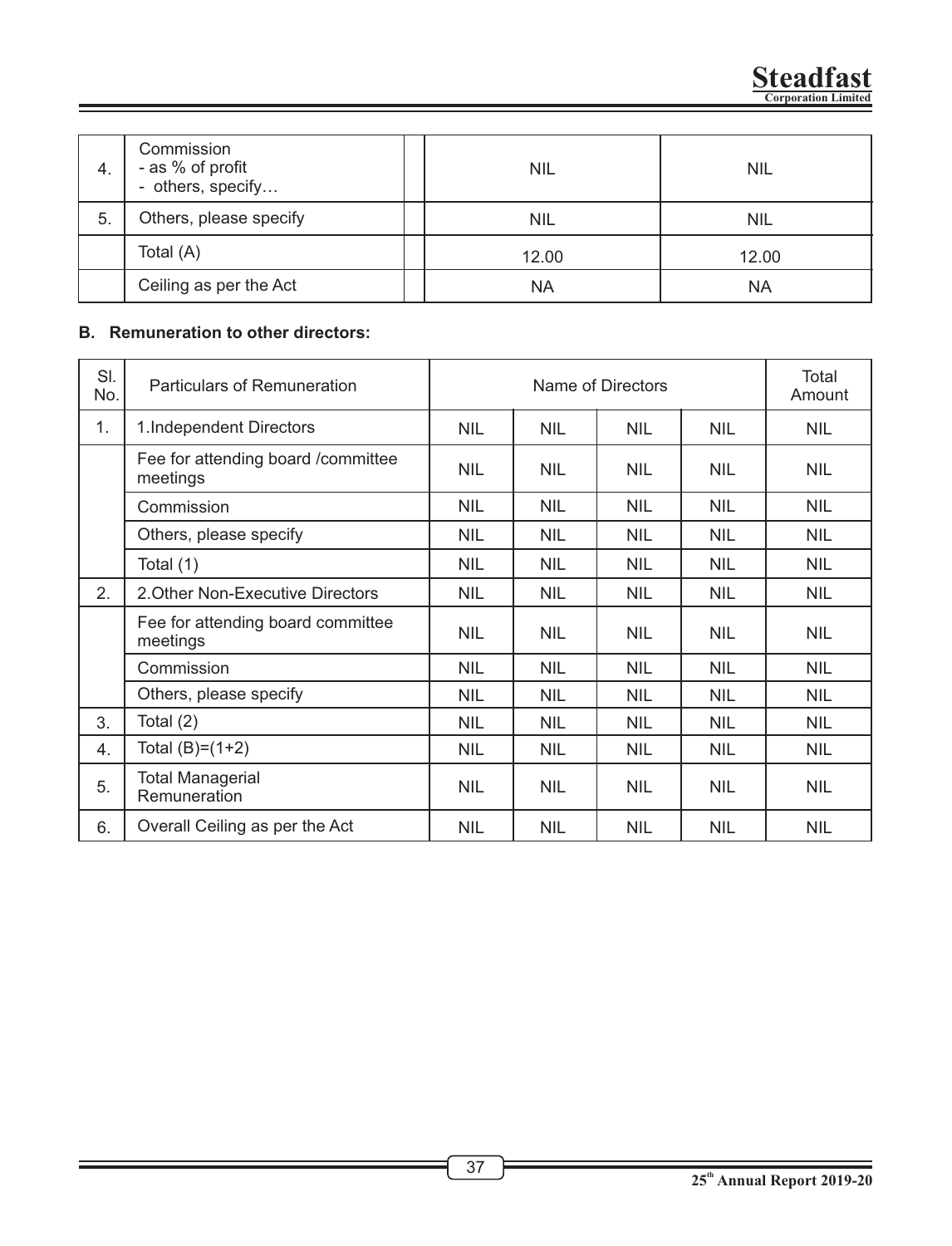# **Steadfast Corporation Limited**

| <b>Corporation Limited</b> |  |
|----------------------------|--|
|                            |  |

# **C. Remuneration to key managerial personnel other than MD/Manager/WTD**

| S.<br>No.      | <b>Particulars of Remuneration</b>                                                     | <b>Key Managerial Personnel</b> |                                                                           |            |       |
|----------------|----------------------------------------------------------------------------------------|---------------------------------|---------------------------------------------------------------------------|------------|-------|
|                |                                                                                        | CEO                             | CS.                                                                       | <b>CFO</b> | Total |
| 1              | Gross salary                                                                           |                                 |                                                                           |            |       |
|                | (a) Salary as per provisions contained in<br>section 17(1) of the Income-tax Act, 1961 |                                 |                                                                           |            |       |
|                | (b) Value of perquisites u/s 17(2) Income-tax<br>Act, 1961                             |                                 |                                                                           |            |       |
|                | (c) Profits in lieu of salary under section<br>17(3) Income-tax Act, 1961              |                                 | Company Secretary-Rs. 2.78 lacs<br>Chief Financial Officer- Rs. 4.48 lacs |            |       |
| 2              | <b>Stock Option</b>                                                                    |                                 |                                                                           |            |       |
| 3              | <b>Sweat Equity</b>                                                                    |                                 |                                                                           |            |       |
| $\overline{4}$ | Commission                                                                             |                                 |                                                                           |            |       |
|                | - as % of profit                                                                       |                                 |                                                                           |            |       |
|                | others, specify                                                                        |                                 |                                                                           |            |       |
| 5              | Others, please specify                                                                 |                                 |                                                                           |            |       |
|                | Total                                                                                  |                                 |                                                                           |            |       |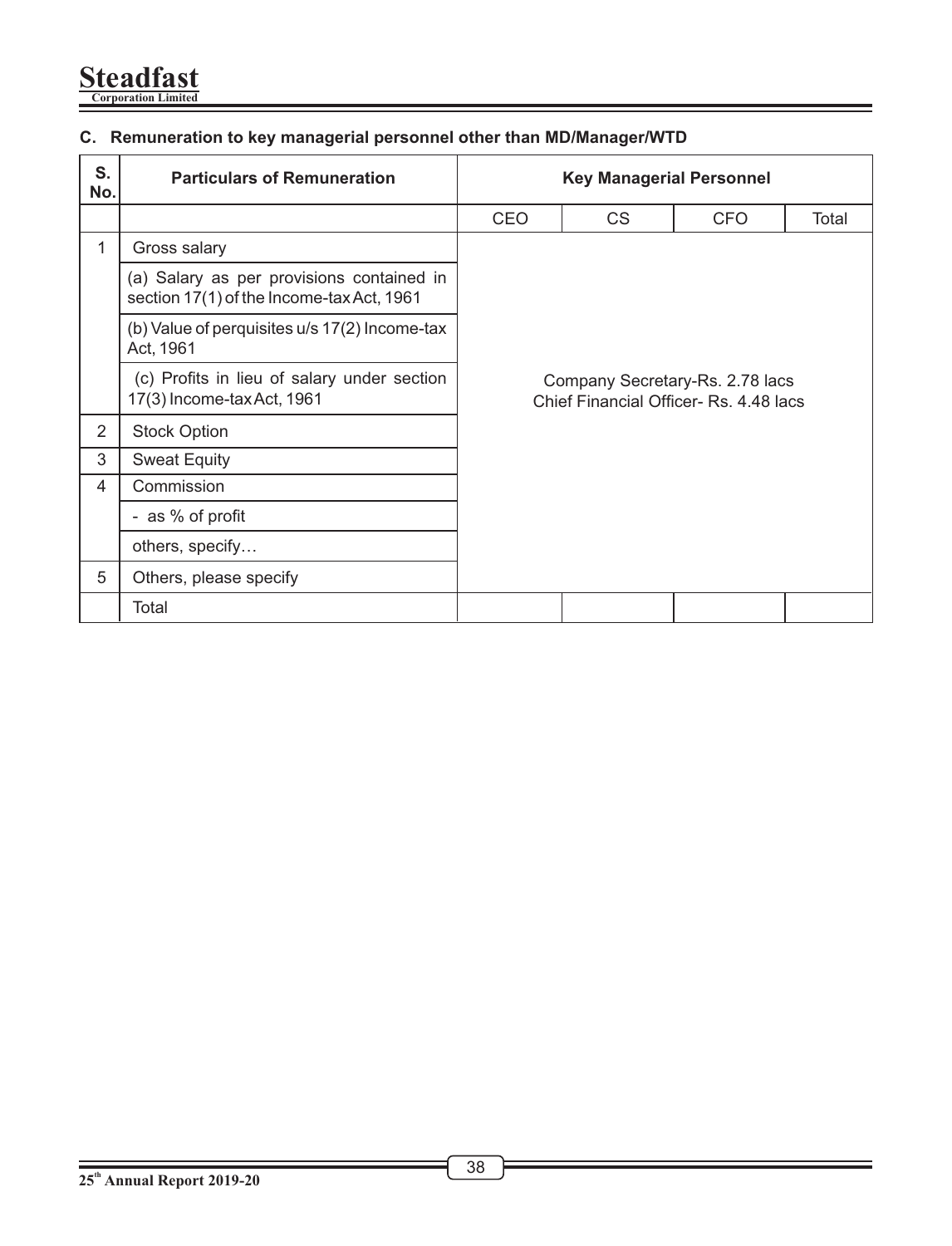| <b>Type</b>                         | Section Of the<br>Companies Act | <b>Brief</b><br>Description | Details of<br>Penalty /<br>Punishment/<br>Compounding<br>Fees imposed | Authority<br>[RD / NCLT<br>/ COURT] | Appeal Made,<br>if any<br>(Give Details) |
|-------------------------------------|---------------------------------|-----------------------------|-----------------------------------------------------------------------|-------------------------------------|------------------------------------------|
| A. COMPANY                          |                                 |                             |                                                                       |                                     |                                          |
| Penalty                             | Nil                             | Nil                         | Nil                                                                   | Nil                                 | Nil                                      |
| Punishment                          | Nil                             | Nil                         | Nil                                                                   | Nil                                 | Nil                                      |
| Compounding                         | Nil                             | Nil                         | Nil                                                                   | Nil                                 | Nil                                      |
| <b>B. DIRECTORS</b>                 |                                 |                             |                                                                       |                                     |                                          |
| Penalty                             | Nil                             |                             | Nil                                                                   | Nil                                 | Nil                                      |
| Punishment                          | Nil                             |                             | Nil                                                                   | Nil                                 | Nil                                      |
| Compounding                         | Nil                             |                             | Nil                                                                   | Nil                                 | Nil                                      |
| <b>C. OTHER OFFICERS IN DEFAULT</b> |                                 |                             |                                                                       |                                     |                                          |
| Penalty                             | Nil                             |                             | Nil                                                                   | Nil                                 | Nil                                      |
| Punishment                          | Nil                             |                             | Nil                                                                   | Nil                                 | Nil                                      |
| Compounding                         | Nil                             |                             | Nil                                                                   | Nil                                 | Nil                                      |

# **VII. PENALTIES / PUNISHMENT/ COMPOUNDING OF OFFENCES: NIL**

**For and on behalf of the Board Steadfast Corporation Limited**

**Sd/- Keesara Vivek Reddy Managing Director DIN: 07907507**

**Sd/- P. Satyanarayana Director DIN: 02183914**

**Place:** Hyderabad **Date:** 13.08.2020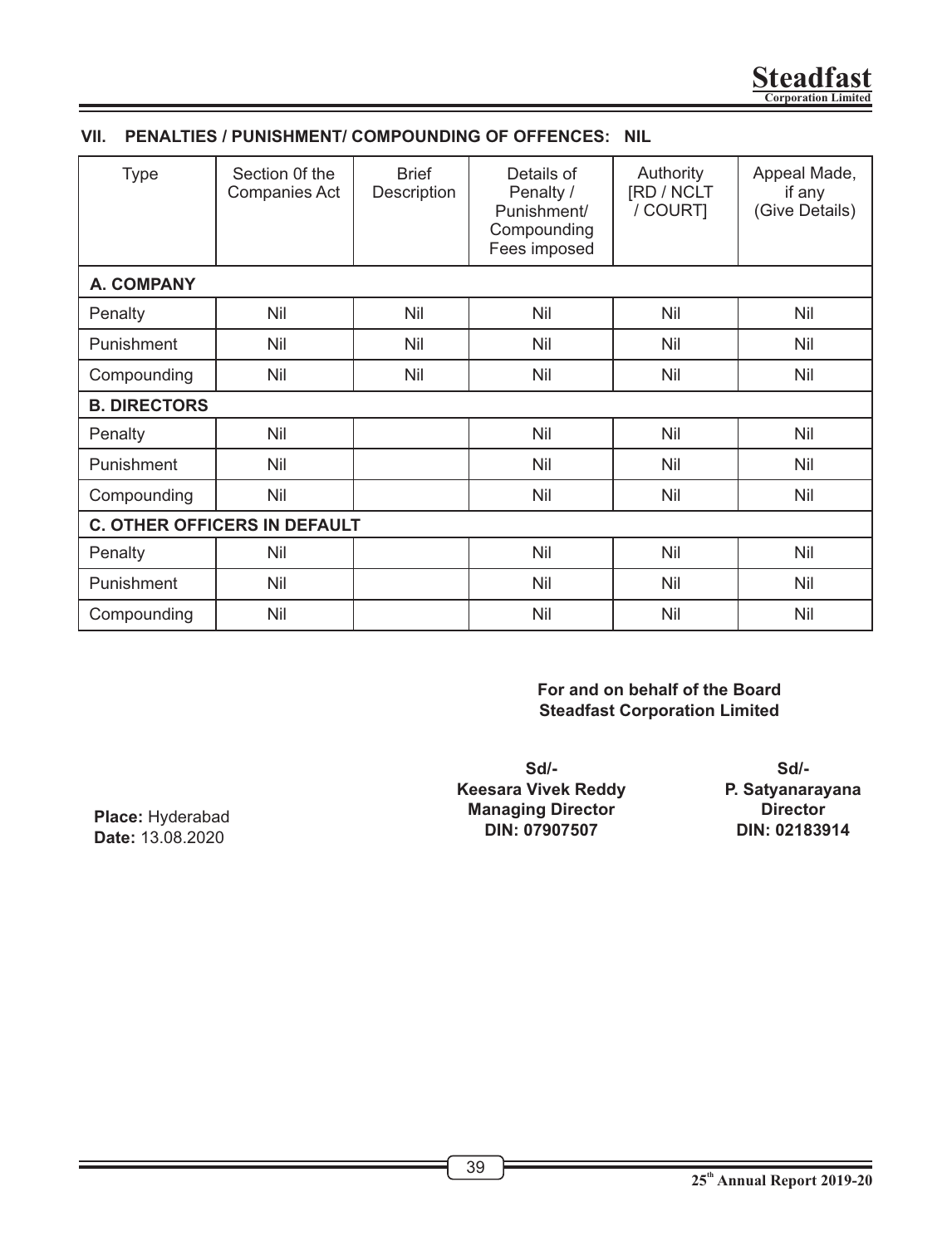**Annexure - 3**

# **RATIO OF REMUNERATION TO EACH DIRECTOR:**

(Rule 5(1) of companies (Appointment and Remuneration of Managerial Personnel) Rules, 2014)

Details / Disclosures of Ratio of Remuneration to each Director to the median employee's remuneration:

| (I).      | the ratio of the remuneration of each director to the median<br>remuneration of the employees of the Company for the financial<br>year;                                        | Keesara Vivek Reddy -<br>Managing Director:-2.22:1       |
|-----------|--------------------------------------------------------------------------------------------------------------------------------------------------------------------------------|----------------------------------------------------------|
| (ii).     | the percentage increase in remuneration of each director, Chief<br>Financial Officer, Chief Executive Officer, Company Secretary<br>or Manager, if any, in the financial year; | Nil                                                      |
| $(iii)$ . | the percentage increase in the median remuneration of<br>employees in the financial year;                                                                                      | Nil                                                      |
| $(iv)$ .  | the number of permanent employees on the rolls of Company;                                                                                                                     | 3                                                        |
| $(v)$ .   | average percentile increase already made in the salaries<br>(a)<br>of employees other than the managerial personnel in the<br>last financial year.                             | Not Applicable - Since no<br>increase in the salaries of |
|           | (b)<br>its comparison with the percentile increase in the<br>managerial remuneration.                                                                                          | the employees other than<br>the managerial personnel.    |
|           | justification thereof and point out if there are any<br>( C)<br>exceptional circumstances for increase in the managerial<br>remuneration;                                      |                                                          |
| (vi).     | affirmation that the remuneration is as per the remuneration<br>policy of the Company.                                                                                         | Yes                                                      |

# **STATEMENT SHOWING DETAILS OF EMPLOYEES OF THE COMPANY:**

(Rule 5(2) of companies (Appointment and Remuneration of Managerial Personnel) Rules, 2014)

| Name of the Employee :                                                                                                                         | Keesara Vivek Reddy                                        |
|------------------------------------------------------------------------------------------------------------------------------------------------|------------------------------------------------------------|
| designation of the employee;<br>( i)                                                                                                           | <b>Managing Director</b>                                   |
| (ii)<br>remuneration received;                                                                                                                 | <b>Rs. 12.00 Lakhs</b>                                     |
| (iii)<br>nature of employment, whether contractual or otherwise;                                                                               | Regular                                                    |
| qualifications and experience of the employee;<br>(iv)                                                                                         | M.B.B.S & M.D (Radio diagnosis)<br>(7 Years of Experience) |
| date of commencement of employment<br>(v)                                                                                                      | 14/08/2017                                                 |
| the age of such employee;<br>(vi)                                                                                                              | 34 years                                                   |
| the last employment held by such employee before joining the<br>(VII)<br>company.                                                              | <b>NA</b>                                                  |
| (viii) the percentage of equity shares held by the employee in the<br>Company within the meaning of clause (iii) of sub-rule (2)<br>above: and | Nil                                                        |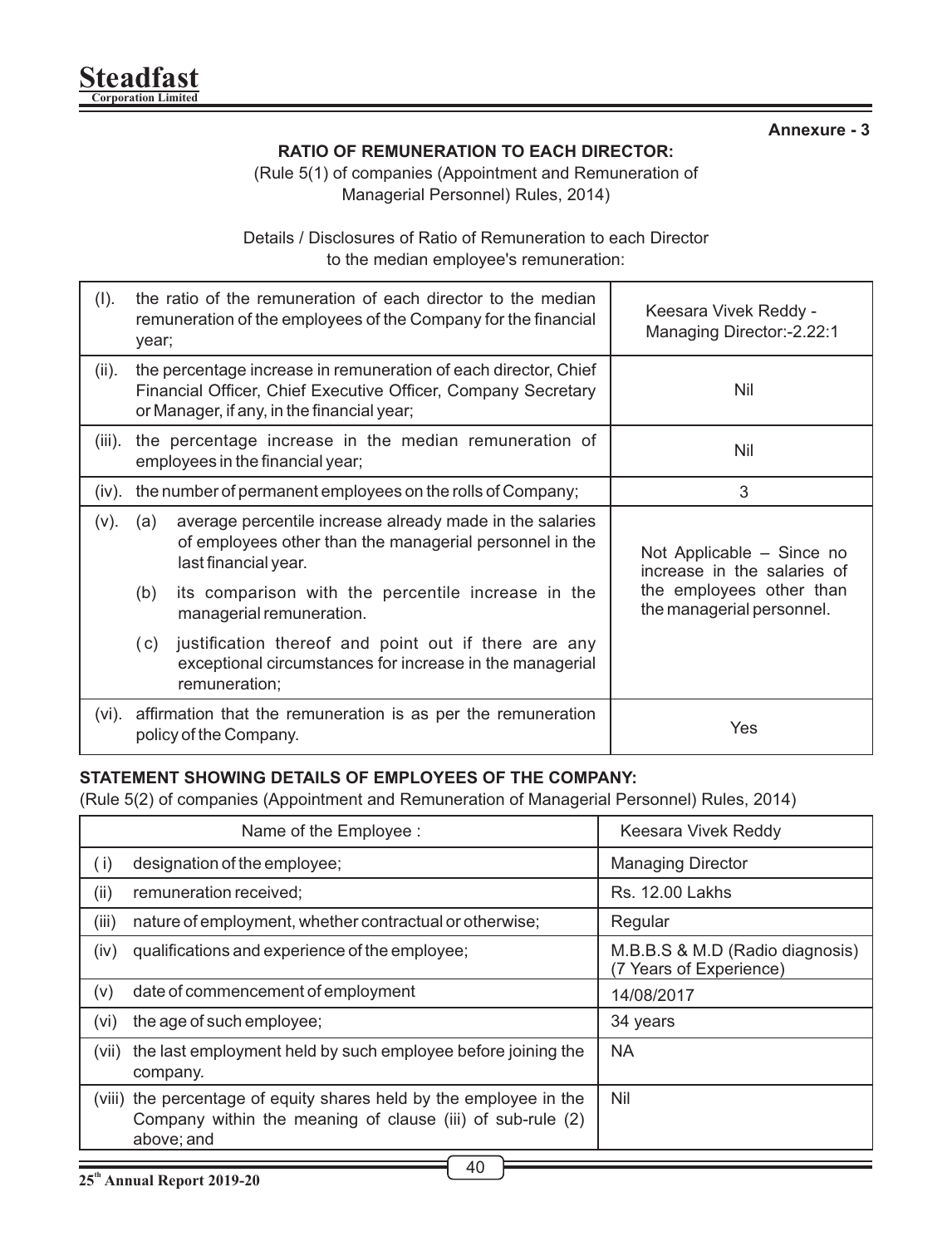**Steadfast Corporation Limited**

| (ix) | Whether any such employee is a Relative of the Company and if<br>so, name of Director.                                                                                                                                                                                                                                                                                                                                                               | <b>NA</b> |
|------|------------------------------------------------------------------------------------------------------------------------------------------------------------------------------------------------------------------------------------------------------------------------------------------------------------------------------------------------------------------------------------------------------------------------------------------------------|-----------|
|      | such director or manager:                                                                                                                                                                                                                                                                                                                                                                                                                            |           |
|      | The employee, if employed throughout the financial year, was in<br>receipt of remuneration for that year which, in the aggregate, was<br>not less than sixty lakh rupees;                                                                                                                                                                                                                                                                            | <b>NA</b> |
|      | The employee, if employed for a part of the financial year, was in<br>receipt of remuneration for any part of that year, at a rate which, in<br>the aggregate, was not less than five lakh rupees per month;                                                                                                                                                                                                                                         | <b>NA</b> |
|      | The employee, if employed throughout the financial year or part<br>thereof, was in receipt of remuneration in that year which, in the<br>aggregate, or as the case may be, at a rate which, in the<br>aggregate, is in excess of that drawn by the managing director or<br>whole-time director or manager and holds by himself or along with<br>his spouse and dependent children, not less than two percent of<br>the equity shares of the Company. | <b>NA</b> |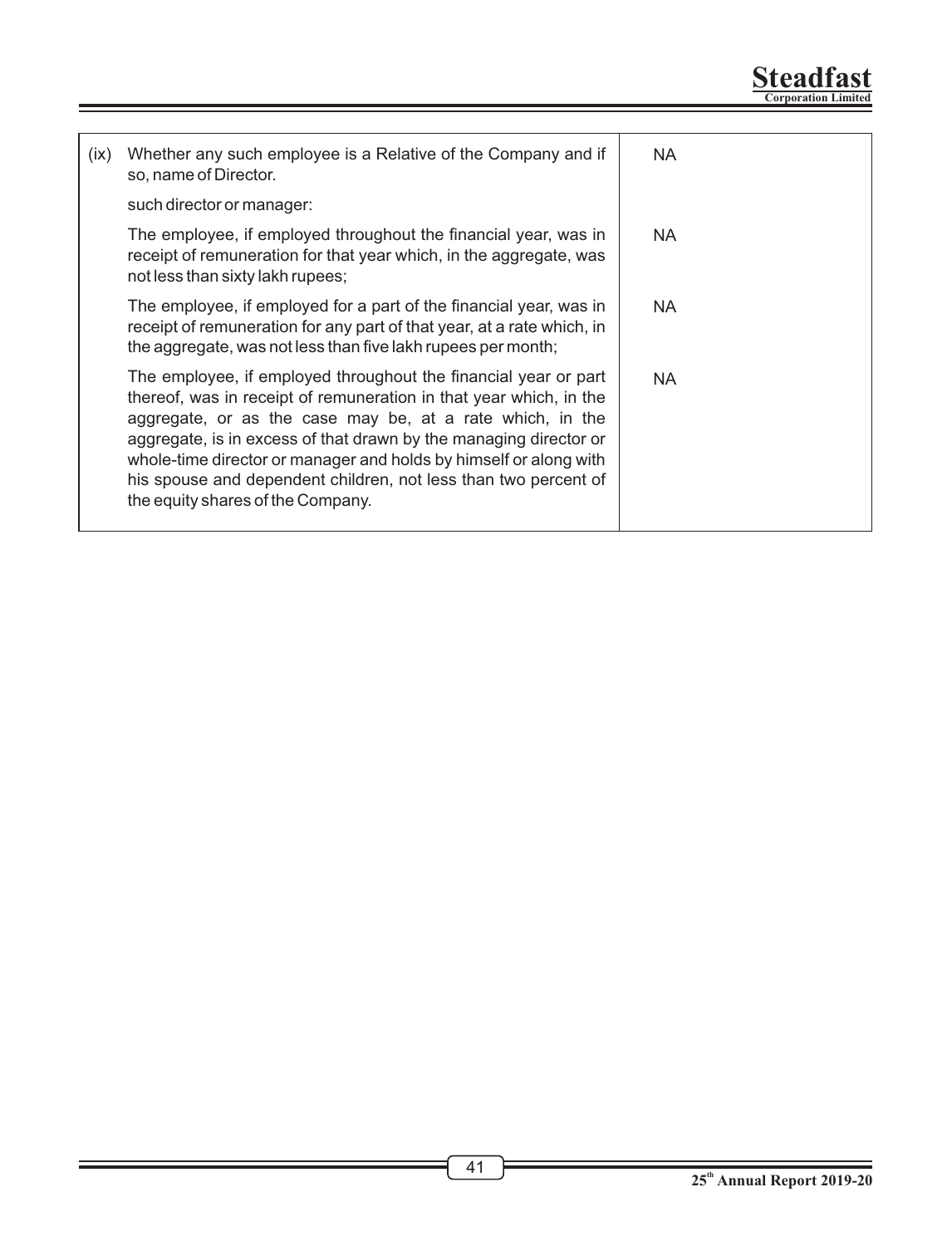# **CORPORATE GOVERNANCE (Mandatory Requirements)**

# **Company's Philosophy:**

Corporate Governance is about commitment to values and about ethical business contact. It is about how an Organization is managed. This includes its corporate and other structures its culture, its policies and the manner in which it deals with various stakeholders. Accordingly, timely and accurate disclosure of information regarding the financial situation performance, ownership and governance of the Company is an important part of corporate governance. This improves public understanding of the structure activities and policies of the Organization. Consequently the Organization is able to attract investors and enhance the trust and condence of the stakeholders.

Your Company firmly believes in and has consistently practiced good corporate governance. The Company's essential character is shaped by the very values of transparency, accuracy, professionalism and accountability. The company will endeavor to improve on these aspects on ongoing basis.

Board of Directors of your Company has adopted the compliance of good corporate governance and to keep the shareholder informed about the happenings in the Company. The Company has complied with corporate governance code as per SEBI (Listing Obligations and Disclosure Requirements) Regulations, 2015.

The information required to be attached to the Directors' Report is as under:

# **Board of Directors:**

Your Board comprises optimal complement of Independent as well as Non-executive Directors having in-depth knowledge of the business of the industry. The size and composition of the Board conforms to the requirements of the Corporate Governance code under the SEBI (Listing Obligations and Disclosure Requirements) Regulations, 2015.

The Board of Directors comprises a Managing Director, 1 Non-Executive Director and 2 Independent Directors as on 31.03.2020. Various committees support the board in its functions. The board of directors and its committees meet at regular intervals. The board of directors met 5 (Five) times during the year 2019-20 on 25.05.2019, 03.08.2019, 14.08.2019, 14.11.2019, and 13.02.2020. The time gap between any two Board Meetings did not exceed by more than four months. The details of the attendance of each director at the meetings held and their other directorships and committee positions are as follows.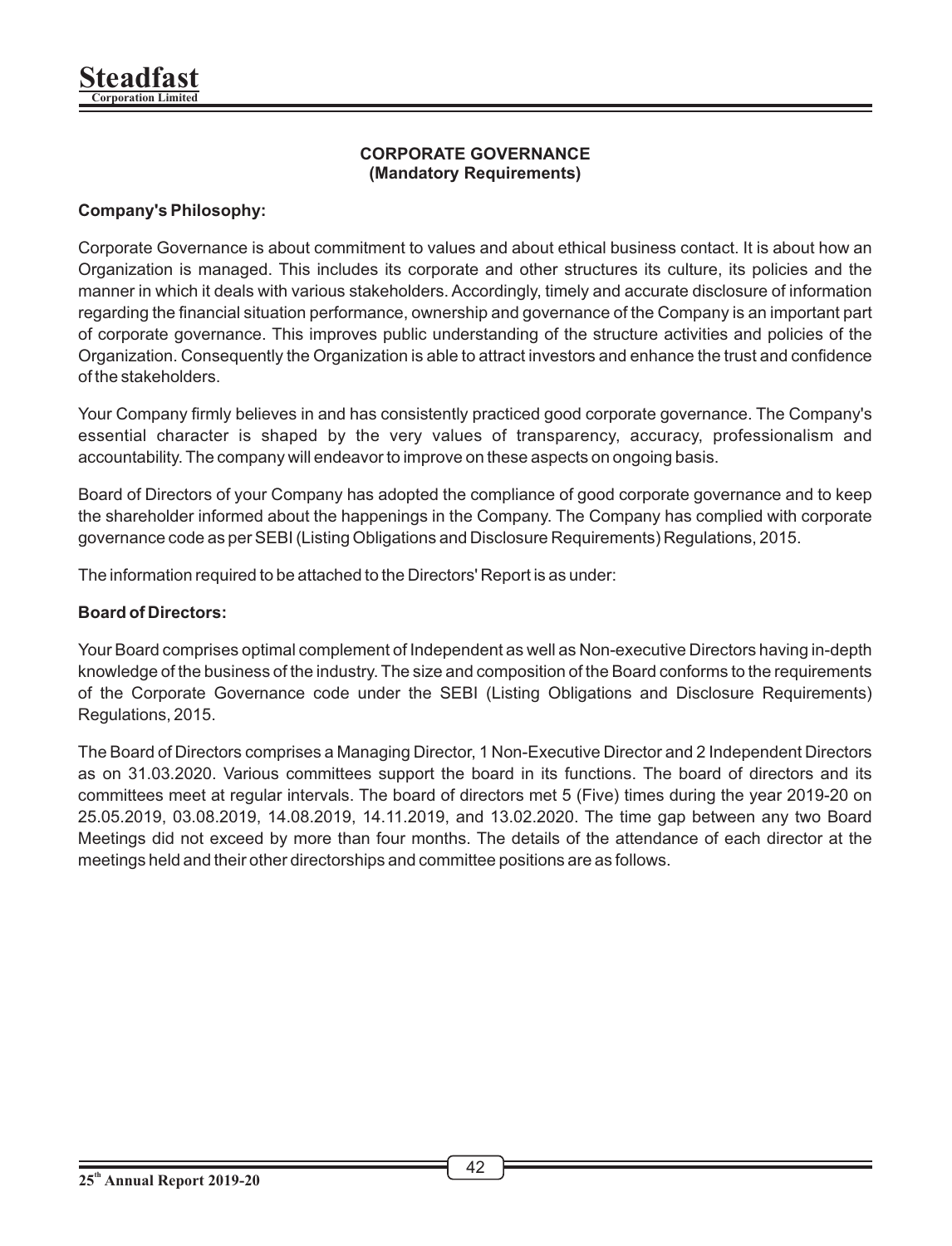**Steadfas Corporation Limited** 

| SI.<br>No | Name of<br>Director/<br><b>Director</b><br><b>Identification</b><br>Number (DIN) | <b>Designation</b>                                      | <b>Board</b><br><b>Meetings</b><br>attended<br><b>During</b><br>the year | <b>Attendance</b><br>of each<br>director<br>in the<br>last AGM | <b>Number</b><br>of the<br>other<br>Director-<br>ship | Number of board<br><b>Committees of</b><br>which Member/<br>Chairman<br>(Excluding this<br>company) |  |
|-----------|----------------------------------------------------------------------------------|---------------------------------------------------------|--------------------------------------------------------------------------|----------------------------------------------------------------|-------------------------------------------------------|-----------------------------------------------------------------------------------------------------|--|
|           |                                                                                  |                                                         |                                                                          |                                                                |                                                       | Chairman   Member                                                                                   |  |
| 1.        | Mr. Keesara Vivek<br>Reddy<br>DIN: 02183914                                      | Managing<br>Director                                    | 5                                                                        | Yes                                                            | Nil                                                   |                                                                                                     |  |
| 2.        | Mr. Potluri<br>Satyanarayana<br>DIN: 02183914                                    | Non-Executive<br>Director                               | 5                                                                        | Yes                                                            | 1                                                     |                                                                                                     |  |
| $3.*$     | Mr. Abhinay Reddy<br>Tadisina<br>DIN: 06360722                                   | Non-Executive<br>Independent<br>Director                | 4                                                                        | Yes                                                            | 1                                                     |                                                                                                     |  |
| 4.        | Mrs. Velagala<br>Anjana Devi<br>DIN: 03552826                                    | Non-Executive<br>Independent &<br><b>Women Director</b> | 5                                                                        | Yes                                                            | Nil                                                   |                                                                                                     |  |
| $5.*$     | Mr. Rithwik Reddy<br>Musku<br>DIN: 05120343                                      | Non-Executive<br>Independent<br><b>Director</b>         | 1                                                                        | <b>Yes</b>                                                     | $\mathcal{P}$                                         |                                                                                                     |  |

Mr. T. Abhinay Reddy, Resigned as Independent Director w.e.f.14.11.2019.

\*\* Mr. Rithwik Reddy Musku, Appointed as Director w.e.f. 13.02.2020, attended as invitee

# **Criteria for determining qualifications, positive attributes of directors:**

# a) Qualifications of Non-Independent Director:

A Non-Independent Director shall possess appropriate skills, experience and knowledge in one or more fields of finance, law, management, sales, marketing, administration, research, corporate governance, operations or other disciplines related to the Company's business.

# b) Positive attributes of Non-Independent Directors:

A Non-Independent director shall be a person of integrity, who possesses relevant expertise and experience and who shall uphold ethical standards of integrity and probity; act objectively and constructively, exercise his responsibilities in a bonafide manner in the interest of the company, devote sufficient time and attention to his obligations as Director, for informed and balanced decision making and assist the company in implementing the best Corporate governance practices

# Independence of Independent Directors:

In addition to (a) and (b) above, an Independent Director should meet the requirements of the Companies Act, 2013 and SEBI (Listing Obligations and Disclosure Requirements) Regulations, 2015 concerning the independence of directors.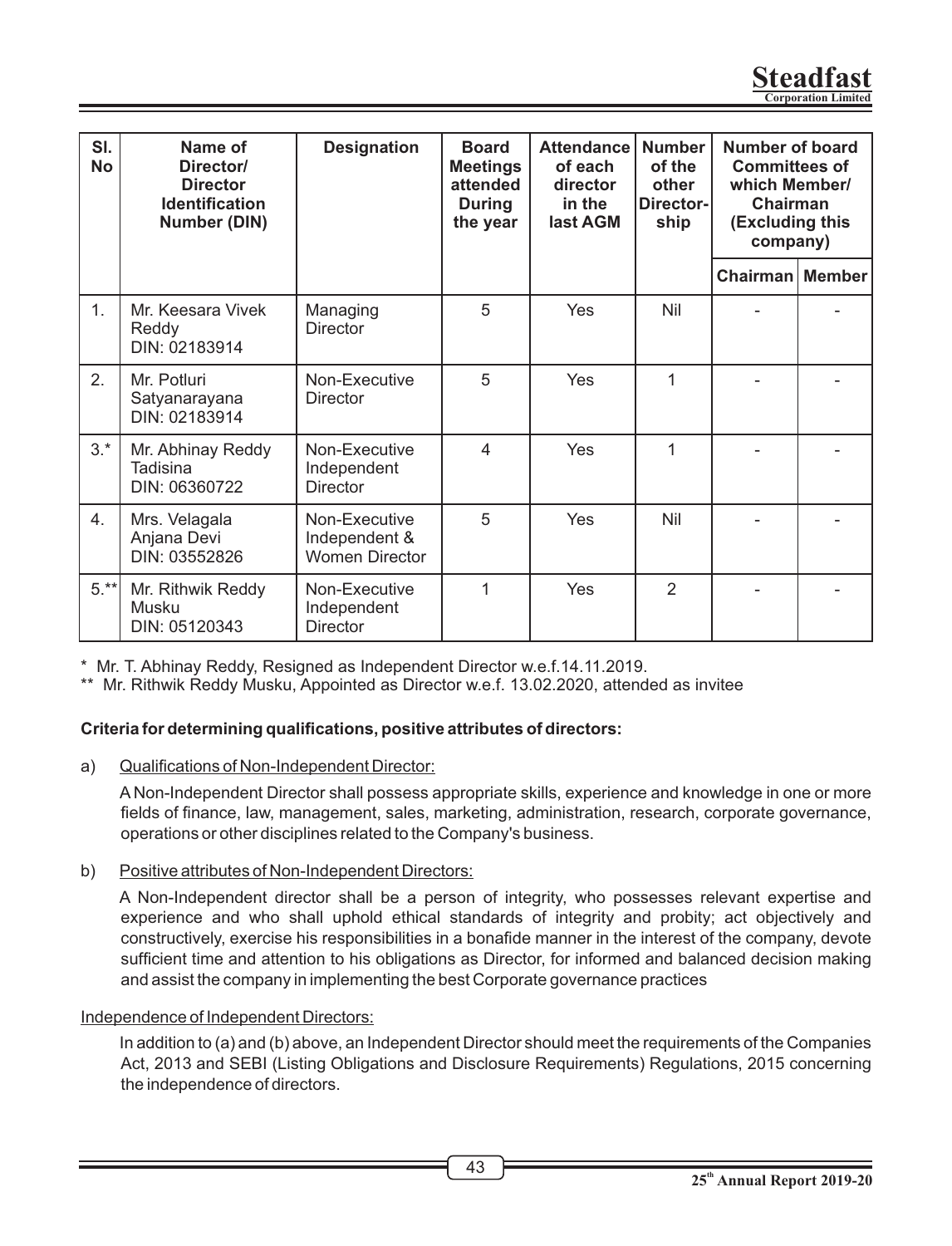# **Evaluation:**

# **(a). Nomination & Remuneration Committee:**

Pursuant to the provisions of the Companies Act 2013 and SEBI (Listing Obligations and Disclosure Requirements) Regulations, 2015, the Nomination and Remuneration Committee at its meeting held on 13.02.2020 evaluated every director on the basis of criteria for evaluation of directors formulated by it. A structured questionnaire was prepared after taking into consideration various parameters such as attendance and participation in meetings, monitoring corporate governance practices, independence of judgment, safeguarding the interests of the company etc., and accordingly the evaluation was made. The Members of the Committee evaluated the individual directors.

The Nomination and Remuneration Committee decided that since the performance of the directors has been good, it is decided to continue with the term of the directors and the Managing Director.

#### **(b). Separate Meeting of Independent Directors:**

The Independent directors of the Company at its meeting held on 13.02.2020:

- (a) reviewed the performance of the non-independent directors and Board,
- (b) Reviewed the performance of the Chairperson of the Company and
- (c) Assessed the quality, quantity and timeliness of flow of information between the company management and the Board. All the Independent Directors as on 13.02.2020 attended the meeting.

A structured questionnaire was prepared after taking into consideration various parameters such as attendance and participation in meetings, monitoring corporate governance practices, independence of judgment, safeguarding the interests of the company etc., and accordingly, the evaluation was made. The Members of the Committee evaluated the non-Independent directors.

The Independent Directors decided that since the performance of the Non-Independent Directors (including Managing Director) is Good, the term of their appointment be continued.

The Independent Directors after review of the performance of the Chairman decided that the Chairman has good experience, knowledge and understanding of the Board's functioning and his performance is good. The Independent Directors decided that the information flow between the Company's Management and the Board is satisfactory.

# **( c). Evaluation by Board:**

The Board has carried out the annual performance evaluation of its own performance, the Directors individually (excluding the director being evaluated) as well as the evaluation of the working of its Committees. Astructured questionnaire was prepared after taking into consideration various aspects of the Board's functioning such as adequacy of the composition of the Board and its Committees, effectiveness in developing Corporate governance structure to fulfill its responsibilities, execution and performance of specific duties etc. The Board decided that the performance of individual directors, its own performance and working of the committees is good.

#### **Independent Directors:**

Sri Rithwik Reddy Musku and Smt. V. Anjana Devi, Independent Directors have furnished a declaration that they meet the criteria of independence as laid down under Section 149(6) of the Companies Act and SEBI (Listing Obligations and Disclosure Requirements) Regulations, 2015.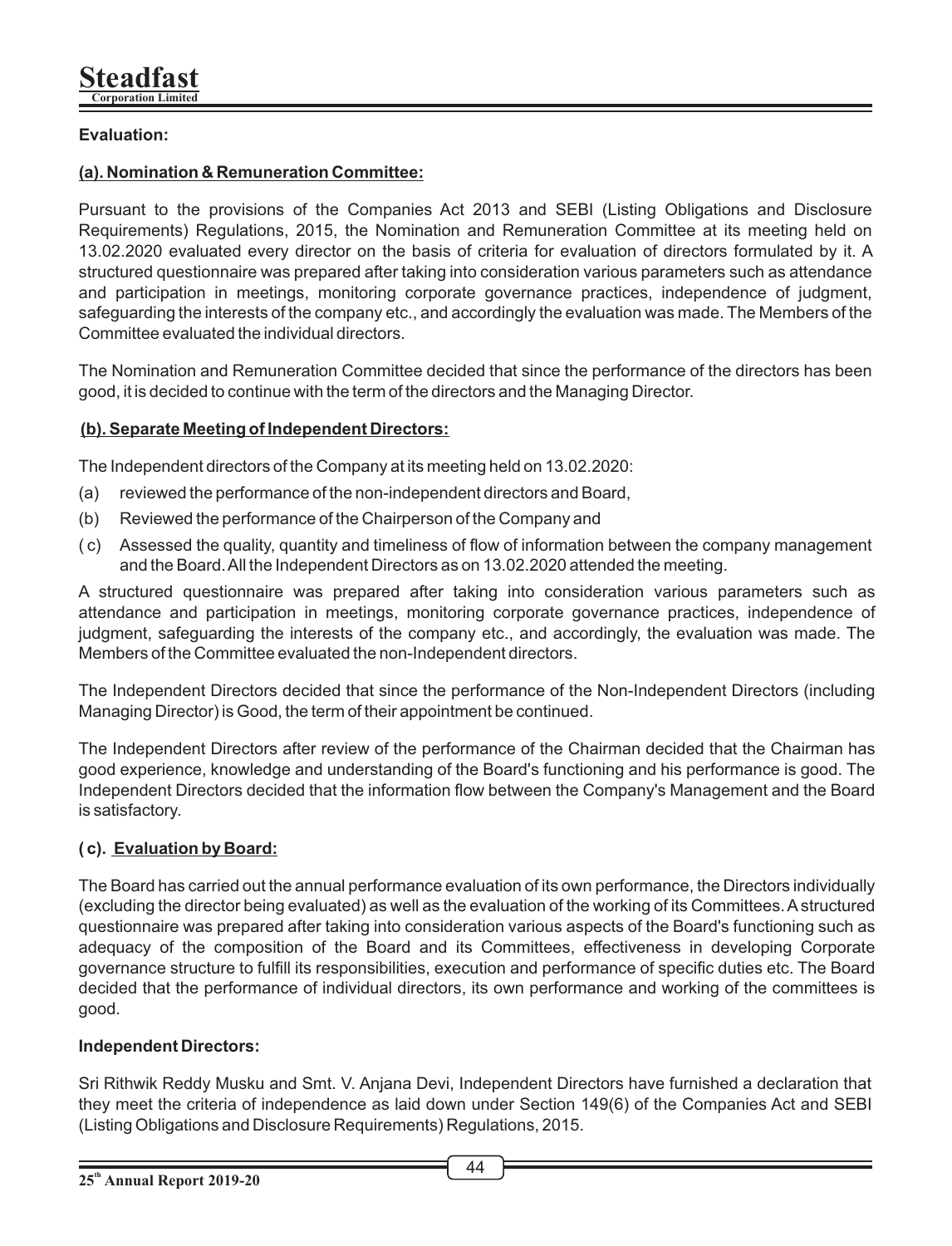#### **Familiarization Programme for Independent Directors:**

The company familiarizes the independent directors of the company on their roles, rights, responsibilities in the company, nature of the industry in which the company operates, business model of the company etc.

**Payments to Non-Executive Directors:** Not paying any amounts to Non-Executive Directors

#### **Scheduling and Selection of Agenda items for Board Meetings:**

- a. Minimum four Board Meetings are held in each year by giving appropriate notice to address specific needs of the Company.
- b. The information placed before the Board inter alia include:
	- Quarterly results of the Company.
	- Minutes of the meetings of Audit Committee and other Committees of the Board.
	- The information on recruitment and remuneration of senior personnel just below the Board Level, including appointment of Chief Financial Officer and the Company Secretary.
	- Non compliance of any regulatory, statutory nature or listing requirements and shareholders services such as delay in share transfer etc.
	- General notice of interest of Directors.
	- Terms of reference of Board Committees.
	- Any material default in financial obligations to and by the Company etc.

# **WHISTLE BLOWER POLICY:**

The Company established a mechanism for employees to report concerns about unethical behavior, actual or suspected fraud or violation of code of conduct policy. The mechanism also provides for adequate safeguards against victimization of employees who avail the mechanism and also provide for direct access to the Chairman of the Audit Committee in exceptional cases. The company affirms that no personnel have been denied access to the Audit Committee. The details of the whistle blower policy are placed at the website of the company i.e www.steadfastcorp.in.

#### **COMMITTEES OF THE BOARD**

The Committees of the Board are constituted as per the Code of Corporate Governance.

# **(i) AUDIT COMMITTEE:**

# **COMPOSITION**

The Audit committee of the Board is headed under the stewardship of Mr. T. Abhinay Reddy (upto 14.11.2019) and Mr. M. Rithwik Reddy (w.e.f. 13.02.2020) the other members of the Committee are Mr. P. Satyanarayana and Mrs. V. Anjana Devi. The Composition of the Audit Committee meets the requirement of Section 177 of the Companies Act, 2013 and SEBI (Listing Obligations and Disclosure Requirements) Regulations, 2015. The Audit Committee reviews reports of the Internal Auditor, meets Statutory Auditors as and when required and discusses their findings, suggestions, observations and other related matters. It also reviews major accounting policies followed by the Company.

During the year, the Audit Committee duly met 5 (Five) times on 25.05.2019, 03.08.2019, 14.08.2019, 14.11.2019, and 13.02.2020 and the attendance of members is as follows: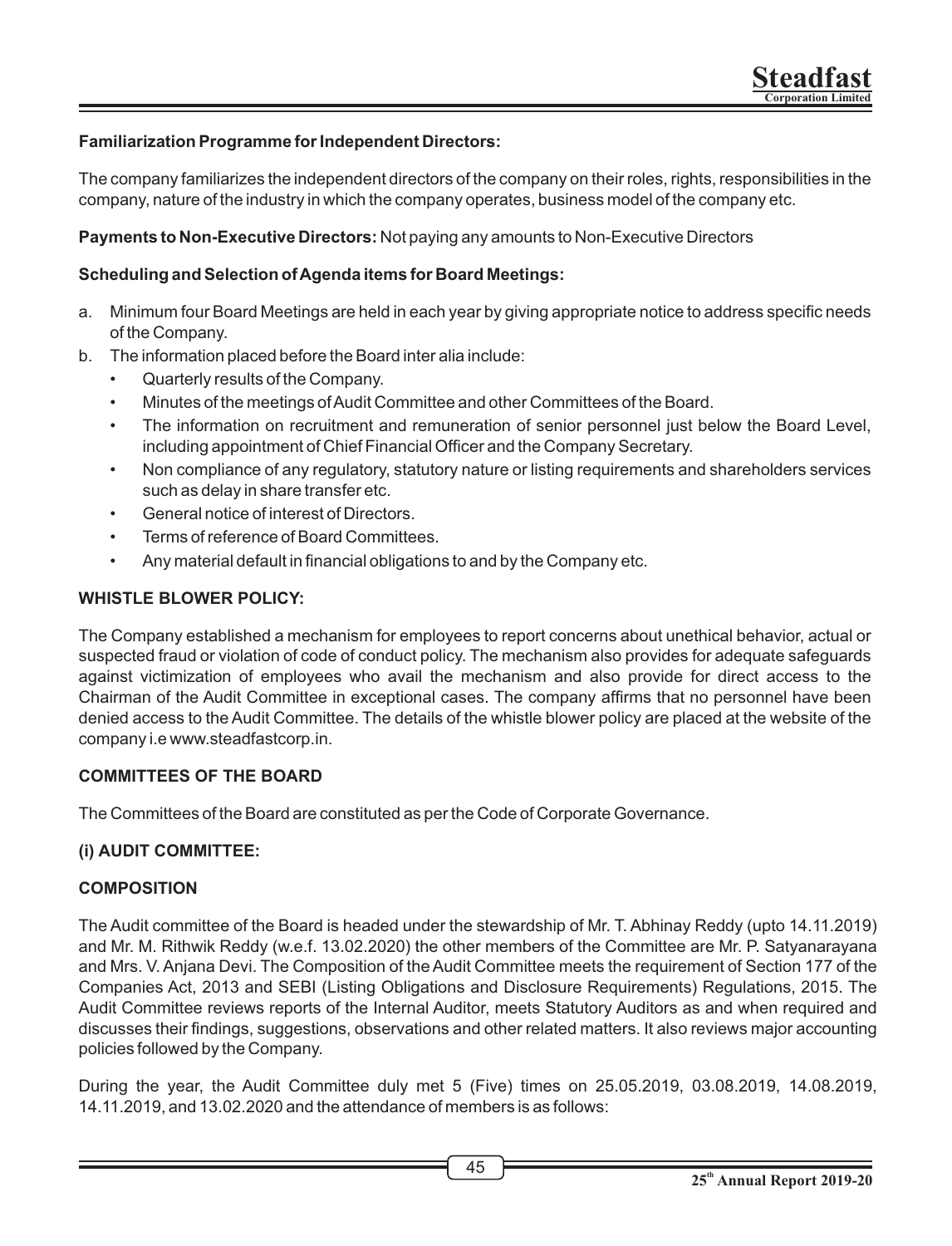| S.No. | <b>Name of Director</b> | No of Meetings attended |
|-------|-------------------------|-------------------------|
|       | Mr. T. Abhinay Reddy*   |                         |
|       | Mr. P. Satyanarayana    |                         |
|       | Mrs. V. Anjana Devi     |                         |
|       | Mr. M. Rithwik Reddy**  |                         |

#### **Composition & Attendance of Audit Committee Members at their Meetings:**

Mr. T. Abhinay Reddy, Resigned as Independent Director w.e.f.14.11.2019.

Mr. Rithwik Reddy Musku, Appointed as Director w.e.f. 13.02.2020.

The Minutes of the Audit Committee meetings were circulated to the Board, where it was discussed and taken note. The Audit Committee considered and reviewed the accounts for the year 2019-20, before it was placed in the Board. The Committee periodically interacts with the independent auditors, reviews the Company's financial and Risk Management Policies and adequacy of internal controls with the management and is responsible for effective supervision of the financial reporting process and compliance with financial policies. The Internal Auditor reports directly to the Audit Committee.

# **(ii) NOMINATION & REMUNERATION COMMITTEE:**

As required under the provisions of Section 178 of the Companies Act, 2013 and SEBI (Listing Obligations and Disclosure Requirements) Regulations, 2015.

# **Terms of Reference**

Brief terms of reference of Nomination and Remuneration Committee are as under:

- Formulation of the criteria for determining qualifications, positive attributes and independence of a director and recommend to the Board a policy, relating to the remuneration of the directors, key managerial personnel and other employees;
- Formulation of criteria for evaluation of Independent Directors and the Board;
- Devising a policy on Board diversity;
- Identifying persons who are qualified to become directors and who may be appointed in senior management in accordance with the criteria laid down, and recommend to the Board their appointment and removal.

#### **Composition & Attendance of Nomination & Remuneration Committee as on 31.03.2020:**

During the year, the Nomination & Remuneration Committee duly met on 25.05.2019, 14.08.2019, 14.11.2019 & 13.02.2020 and the attendance of members is as follows:

| S.No. | <b>Name of Director</b> | No of Meetings attended |
|-------|-------------------------|-------------------------|
|       | Mrs. V. Anjana Devi     |                         |
| 2     | Mr. T. Abhinay Reddy*   |                         |
| 3     | Mr. M. Rithwik Reddy**  |                         |
|       | Mr. P. Satyanarayana    |                         |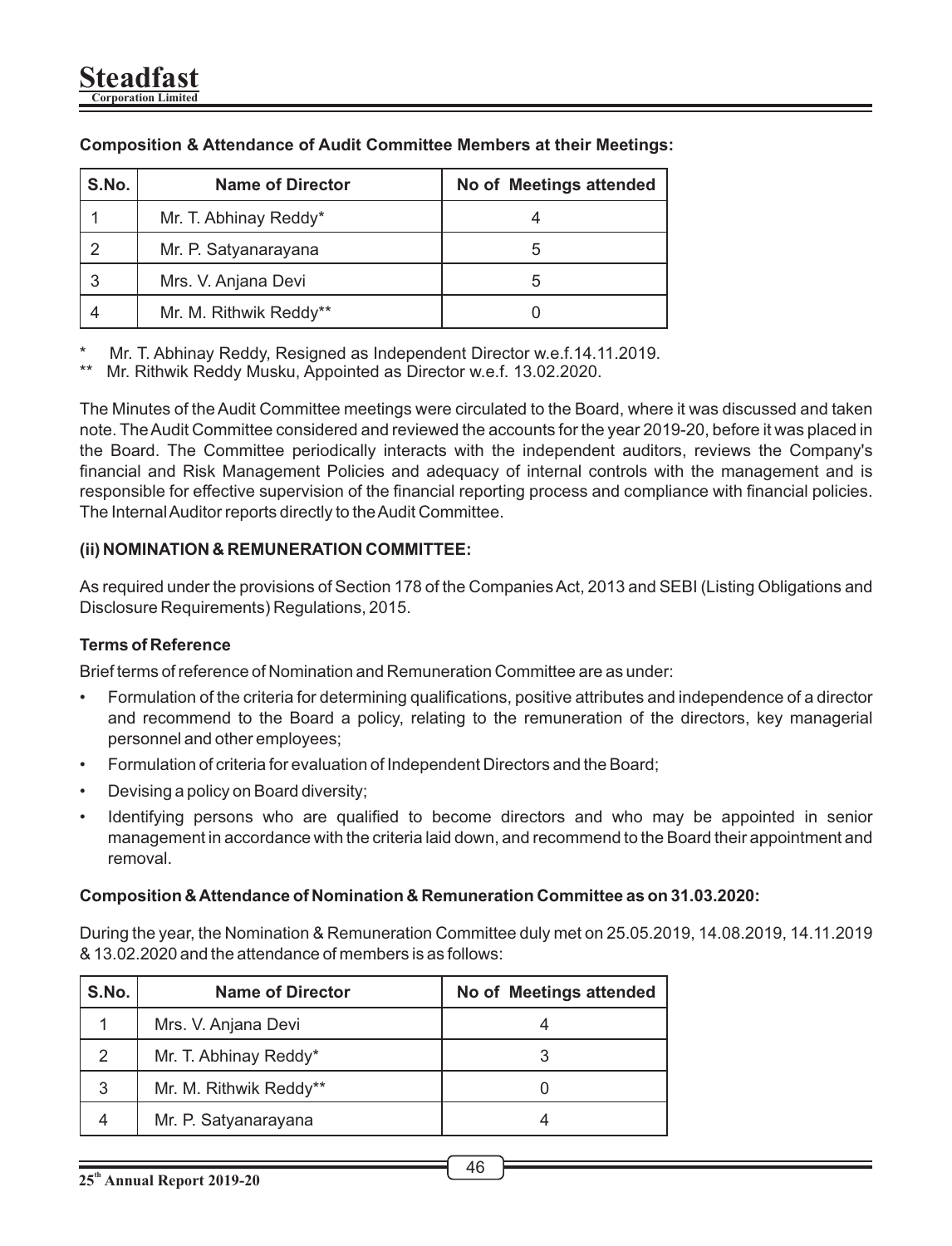\* Mr. T. Abhinay Reddy, Resigned as Independent Director w.e.f.14.11.2019.

Mr. Rithwik Reddy Musku, Appointed as Director w.e.f. 13.02.2020.

#### **Nomination & Remuneration Policy & Policy on Board Diversity:**

The Remuneration policy of the Company is performance driven and is structured to motivate employees, recognize their merits and achievements and promote excellence in their performance. The Nomination and Remuneration Policy is available on the Company's website at http://www.steadfastcorp.in

 $(ln$ lakha)

The details of the remuneration paid to Managing Director are as under:

| <b>PARTICULARS</b>           | (III IANIS)<br>Mr. K. Vivek Reddy - Managing Director |
|------------------------------|-------------------------------------------------------|
|                              | <b>AMOUNT</b>                                         |
| Basic                        | 6.00                                                  |
| <b>HRA</b>                   | 2.40                                                  |
| Conveyance                   | 0.192                                                 |
| <b>Medical Reimbursement</b> | 0.15                                                  |
| <b>Other Allowances</b>      | 3.258                                                 |
| Total                        | 12.0                                                  |

**Statement showing number of Equity Shares held by the Non-Executive Directors as on March 31, 2020**

| Name of the Director    | Number of equity shares of<br>Rs.10/- each held (as on 31.03.2020) |
|-------------------------|--------------------------------------------------------------------|
| Mr. P. Satyanarayana    | Nil                                                                |
| Mrs. V. Anjana Devi     | Nil                                                                |
| Mr. Rithwik Reddy Musku | Nil                                                                |

# **(iii) STAKEHOLDERS RELATIONSHIP COMMITTEE:**

As per the provisions of Section 178 of the Companies Act, 2013 read with SEBI (Listing Obligations and Disclosure Requirements) Regulations, 2015.

The Committee considers and resolves the grievances of shareholders, including the complaints related to transfer/transmission of shares, non-receipt of balance sheet and non-receipt of declared dividends.

# **Composition & Attendance of Stakeholders Relationship Committee as on 31.03.2020:**

During the year, the Committee duly met 2 (Two) times on 25.05.2019 & 13.02.2020 and the attendance of members is as follows:

47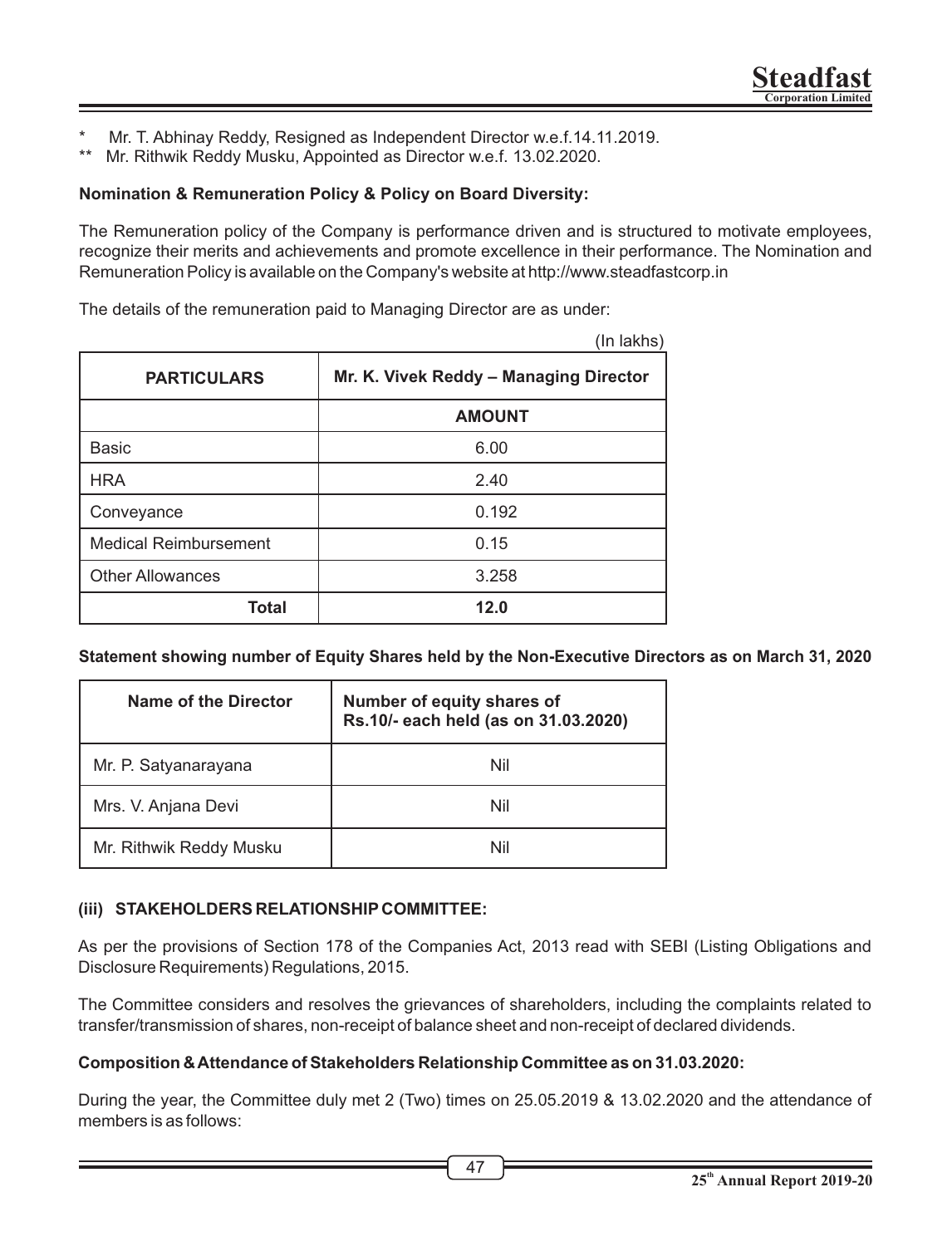| S.No. | <b>Name of Director</b>       | No of Meetings attended |
|-------|-------------------------------|-------------------------|
|       | Mr. P. Satyanarayana-Chairman |                         |
|       | Mr. T. Abhinay Reddy*         |                         |
|       | Mrs. V. Anjana devi           |                         |
|       | Mr. M. Rithwik Reddy**        |                         |

Mr. T. Abhinay Reddy, Resigned as Independent Director w.e.f.14.11.2019.

Mr. Rithwik Reddy Musku, Appointed as Director w.e.f. 13.02.2020.

During the year the company has received Nil letters/ complaints from the investors. There were no pending letters/ complaints as on the date of the Directors' Report.

| S.No. | <b>Nature of Compliant</b> | Total No. of<br><b>Complaints</b> | <b>Resolved</b> | <b>Not</b><br><b>Resolved</b> | <b>Reasons for</b><br><b>Pending</b> |
|-------|----------------------------|-----------------------------------|-----------------|-------------------------------|--------------------------------------|
| 1.    | <b>Transfer of Shares</b>  |                                   | Nil             |                               |                                      |
| 2.    | Demat of Shares            | Nil                               |                 |                               |                                      |
| 3.    | Refund orders              |                                   | Nil             |                               |                                      |

# **Status of Complaints in the F.Y 2019-20**

# **(iv) SHARE TRANSFER COMMITTEE:**

The Board delegated the authority for approval of share transfers/transmission and issue of duplicate share certificates to the Share Transfer Committee:

The composition of the Share Transfer Committee is as under. During the year 2019-20, meeting of the Share Transfer Committee were held on 25.05.2019 and 13.02.2020, The details are as under:

| S.No. | Name of Director       | <b>Designation</b> | No of Meetings attended |
|-------|------------------------|--------------------|-------------------------|
|       | Mr. P. Satyanarayana   | Chairman           |                         |
| 2     | Mr. Abhinay Reddy*     | Member             |                         |
| 3     | Mrs. V. Anjana devi    | Member             |                         |
| 4     | Mr. M. Rithwik Reddy** | Member             |                         |

Mr. T. Abhinay Reddy, Resigned as Independent Director w.e.f.14.11.2019.

Mr. Rithwik Reddy Musku, Appointed as Director w.e.f. 13.02.2020.

# **COMPLIANCE OFFICER:**

Mr. B. Srinivasa Rao is the Compliance officer complying the requirements of SEBI (LODR) regulations, 2015 w.e.f. 14.11.2019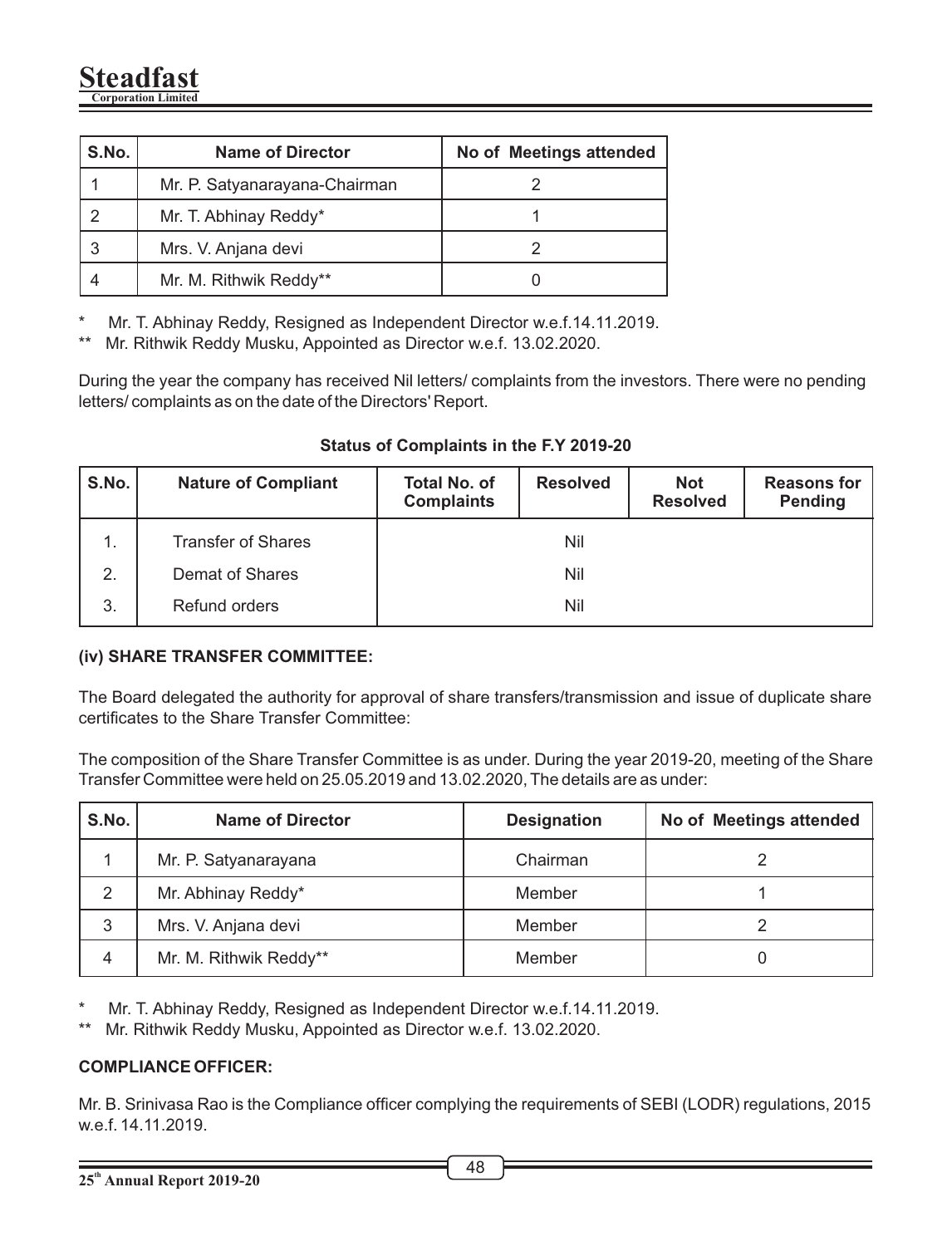# **SCORES:**

SEBI vide Circular dt.3.6.2011 informed the company they had commenced processing of investor complaints in a web based complaints, redressal system, "SCORES". Under this system, all complaints pertaining to companies are electronically sent through SCORES and the companies are required to view the complaints pending against them and submit Action Taken Report (ATRs) along with supporting documents electronically in SCORES.

All the requests and complaints under SCORES are passed directly to Registrars and Transfer Agents of the Company i.e. XL Softech Systems Limited, Sagar View Society, Road # 2, Banjara Hills, Hyderabad-34, Phones: 040-23545912, email: xlfield@gmail.com. For any clarification/ complaint, the shareholders may contact:

# **GENERAL BODY MEETINGS:**

# **Venue and Time of the Last Three Annual General Meetings (AGM's)**

| <b>Financial</b><br>Year | Date       | <b>Venue</b>                                                                              | Time     |
|--------------------------|------------|-------------------------------------------------------------------------------------------|----------|
| 2016-17                  | 29.09.2017 | Plot No. 8-2-120/77/4, Opp. K.B.R. Park, Road No. 2,<br>Banjara Hills, Hyderabad - 500034 | 11.00 AM |
| 2017-18                  | 29.09.2018 | Plot No. 8-2-120/77/4, Opp. K.B.R. Park, Road No. 2,<br>Banjara Hills, Hyderabad - 500034 | 11.00 AM |
| 2018-19                  | 30.09.2019 | Plot No. 8-2-120/77/4, Opp. K.B.R. Park, Road No. 2,<br>Banjara Hills, Hyderabad - 500034 | 10.00 AM |

The resolutions were passed with requisite majority. The venue of AGM has been chosen for its central location, prominence and capacity.

# **Postal Ballot Resolutions :**

- A) Details of Postal Ballot Resolutions passed during the year 2019-20: Nil
- B) Whether any other Special Resolution to be passed through postal ballot Nil
- C) Procedure for Postal Ballot –Not Applicable

# **COMPLIANCE OF INSIDER TRADING NORMS:**

The Company has adopted the code of internal procedures and conduct for listed companies notified by Securities Exchange Board of India prohibiting Insider Trading. APolicy document on internal code of conduct is available at the registered office of the Company. Insiders are complying with the code of conduct adopted by the Company from time to time.

# **DISCLOSURE OF ACCOUNTING TREATMENT:**

The Company in the preparation of financial statements has followed the treatment laid down in the Accounting standards prescribed by the Institute of Chartered Accountants of India. There are no audit qualifications in the Company's financial statements for the year under review.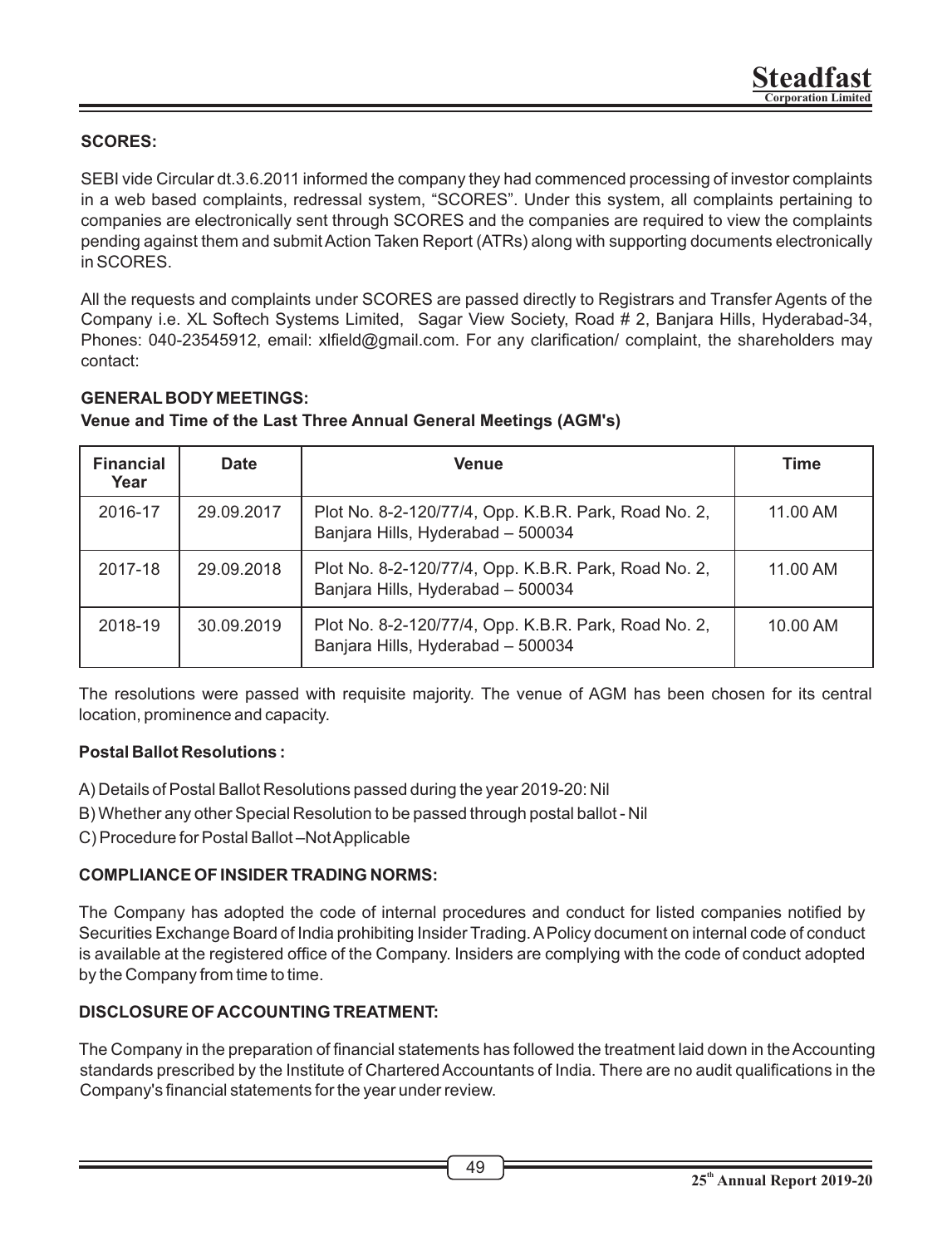# **DISCLOSURES:**

- a) Disclosures on materially significant related party transactions i.e. transactions of the Company of material nature, with its promoters, directors or the management, their subsidiaries or relatives etc. that may have potential conflict with the interests of the Company at large: There are no materially significant transactions made by the Company with its promoters, directors or the management their subsidiaries or relatives etc. which have potential conflict with the interests of the Company at large.
- b) Details of non-compliance by the Company, penalties, and strictures imposed on the Company by Stock Exchange or SEBI or any statutory authority, on any matter related to capital markets, during the last three years. NONE

A Policy of the company in regard to Related Party Transactions is available at the registered office of the Company.

# **MEANS OF COMMUNICATION:**

- The Quarterly / Half Yearly and Annual Financial results of the Company are forwarded to the Stock Exchanges and were published in Financial Express and Nava Telangana
- The Company's results were also disseminated on the Company's website. (www.steadfastcorp.in).

#### **GENERAL SHAREHOLDER INFORMATION:**

- a) The Annual General Meeting of the Company will be held on Wednesday the 30<sup>th</sup> day of September, 2020 at 10.00 A.M. **through Video Conferencing (VC)/Other Audio-Visual Means (OAVM)**.
- b) The Financial Year of the Company is from 1<sup>st</sup> April to 31<sup>st</sup> March every year.
- c) Date of Book Closure: from  $23<sup>rd</sup>$  September, 2020 to  $30<sup>th</sup>$  September, 2020 (both days inclusive).
- d) The Shares of the Company are listed in Metropolitan Stock Exchange of India Limited (MSEI), Bangalore and Delhi Stock Exchanges, but Bangalore and Delhi Stock Exchanges were deactivated.
- e) The listing fees for the financial year 2019-20 was paid to Metropolitan Stock Exchange of India Limited.
- f) Stock code: MSEI:STEADFAST
- g) ISIN for the Company's Equity Shares: INE089B01013
- h) Depositories for Equity Shares: National Securities Depository (NSDL) Limited and Central Depository Services Limited (CDSL).
- I) Monthly high and Low Stock quotations during the financial year are as follows:

|                      | PRICE (In Rs.) |                                        |  |
|----------------------|----------------|----------------------------------------|--|
| Month & Year         | High<br>Low    |                                        |  |
| Apr-2019 to Mar-2020 | Not quoted     | Not quoted (on Any Stock<br>Exchanges) |  |

- a) Shares received for physical transfers are generally registered within a period of 10 days from the date of receipt of the valid and duly filled up transfer deeds.
- b) In respect of transfer of physical shares, Shareholders are advised to contact our STA; XL Softech Systems Limited, Sagar View Society, Road # 2, Banjara Hills, Hyderabad-34, Phones: 040 23545912, email: xlfield@gmail.com, www.xlsoftech.com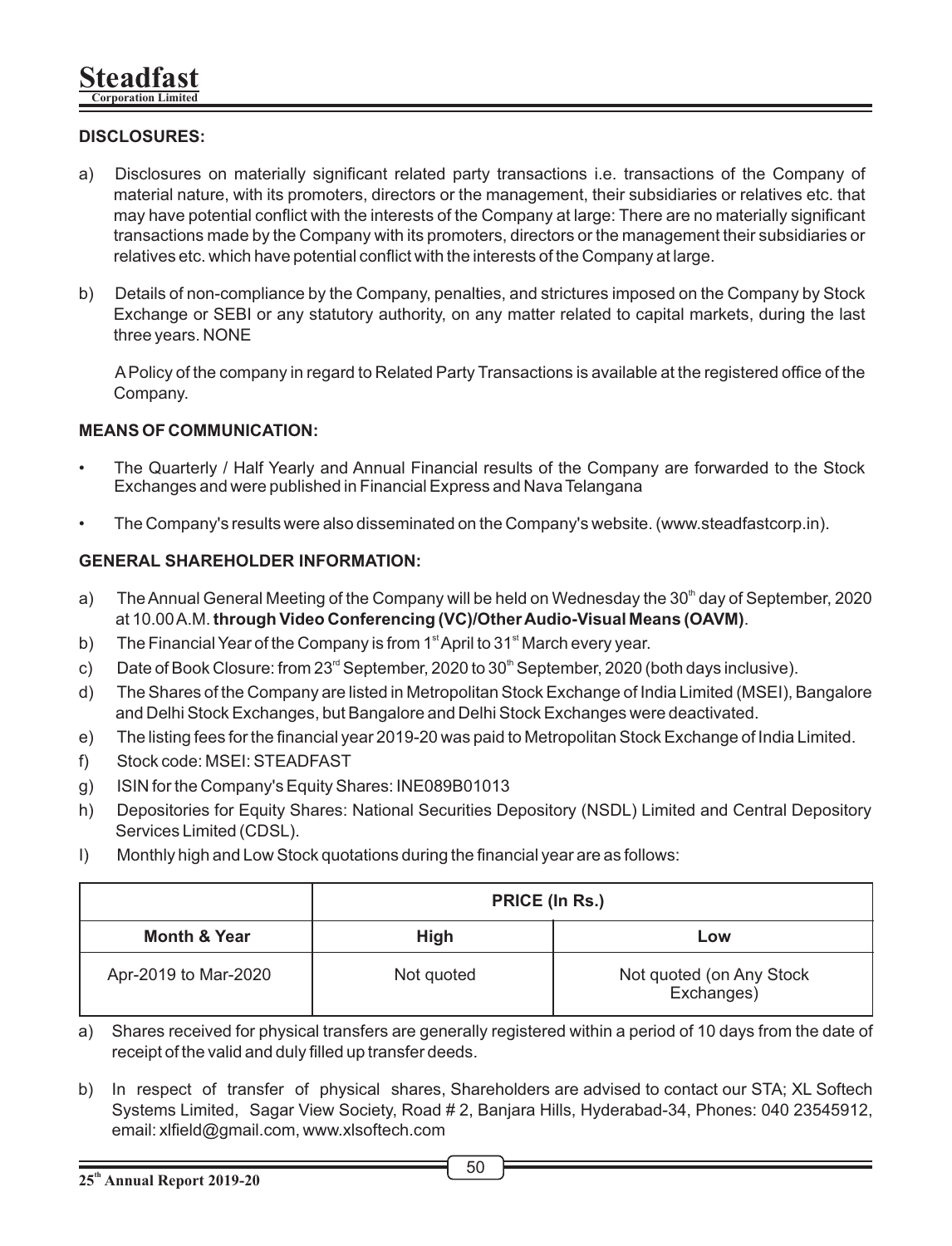# **SHAREHOLDING INFORMATION:**

| Distribution of Equity Shares as On 31 <sup>st</sup> March, 2020: |  |
|-------------------------------------------------------------------|--|
|-------------------------------------------------------------------|--|

|                 | <b>Shareholdings</b><br>(No. of shares) | No. of share<br><b>Holders</b> | $\frac{0}{0}$ | No of<br><b>Shares</b> | $\%$   |
|-----------------|-----------------------------------------|--------------------------------|---------------|------------------------|--------|
| 1               | 500                                     | 56729                          | 2.11          | 710305                 | 9.96   |
| 501             | 1000                                    | 175                            | 2.84          | 141415                 | 1.98   |
| 1001            | 2000                                    | 125                            | 2.03          | 182970                 | 2.57   |
| 2001            | 3000                                    | 47                             | 0.76          | 119704                 | 1.68   |
| 3001            | 4000                                    | 29                             | 0.47          | 103228                 | 1.45   |
| 4001            | 5000                                    | 39                             | 0.63          | 177876                 | 2.49   |
| 5001            | 10000                                   | 36                             | 0.58          | 272504                 | 3.82   |
| 10001 And above |                                         | 35                             | 0.57          | 5422998                | 76.05  |
| <b>Total</b>    |                                         | 6158                           | 100.00        | 7131000                | 100.00 |

# **Details of Shareholding in physical mode and electronic mode as on 31.03.2020:**

| S.No | <b>Description</b> | No. of Holders | No. of Shares | % of Equity |
|------|--------------------|----------------|---------------|-------------|
|      | Physical           | 1926           | 325323        | 4.56        |
| 2.   | CDSL               | 1251           | 1477296       | 20.72       |
|      | <b>NSDL</b>        | 3006           | 5328381       | 74.72       |

# **Statement Showing Shareholding Pattern as on 31.03.2020:**

| Category                             | As on 31.03.2019 |                    |               | As on 31.03.2020   |
|--------------------------------------|------------------|--------------------|---------------|--------------------|
|                                      | No. of Shares    | % of Share Capital | No. of Shares | % of Share Capital |
| <b>PROMOTERS</b>                     |                  |                    |               |                    |
| Indian (Individuals)                 | Nil              | Nil                | Nil           | Nil                |
| Indian (Body<br>Corporates)          | 500000           | 7.01               | 500000        | 7.01               |
| <b>PUBLIC</b><br><b>SHAREHOLDING</b> |                  |                    |               |                    |
| Indian (Body<br>Corporates)          | 612013           | 8.58               | 612013        | 8.59               |
| Indian (Individuals)                 | 6018247          | 84.40              | 6018247       | 84.39              |
| Any other NRI's                      | 740              | 0.01               | 740           | 0.01               |
| <b>TOTAL</b>                         | 7131000          | 100                | 7131000       | 100                |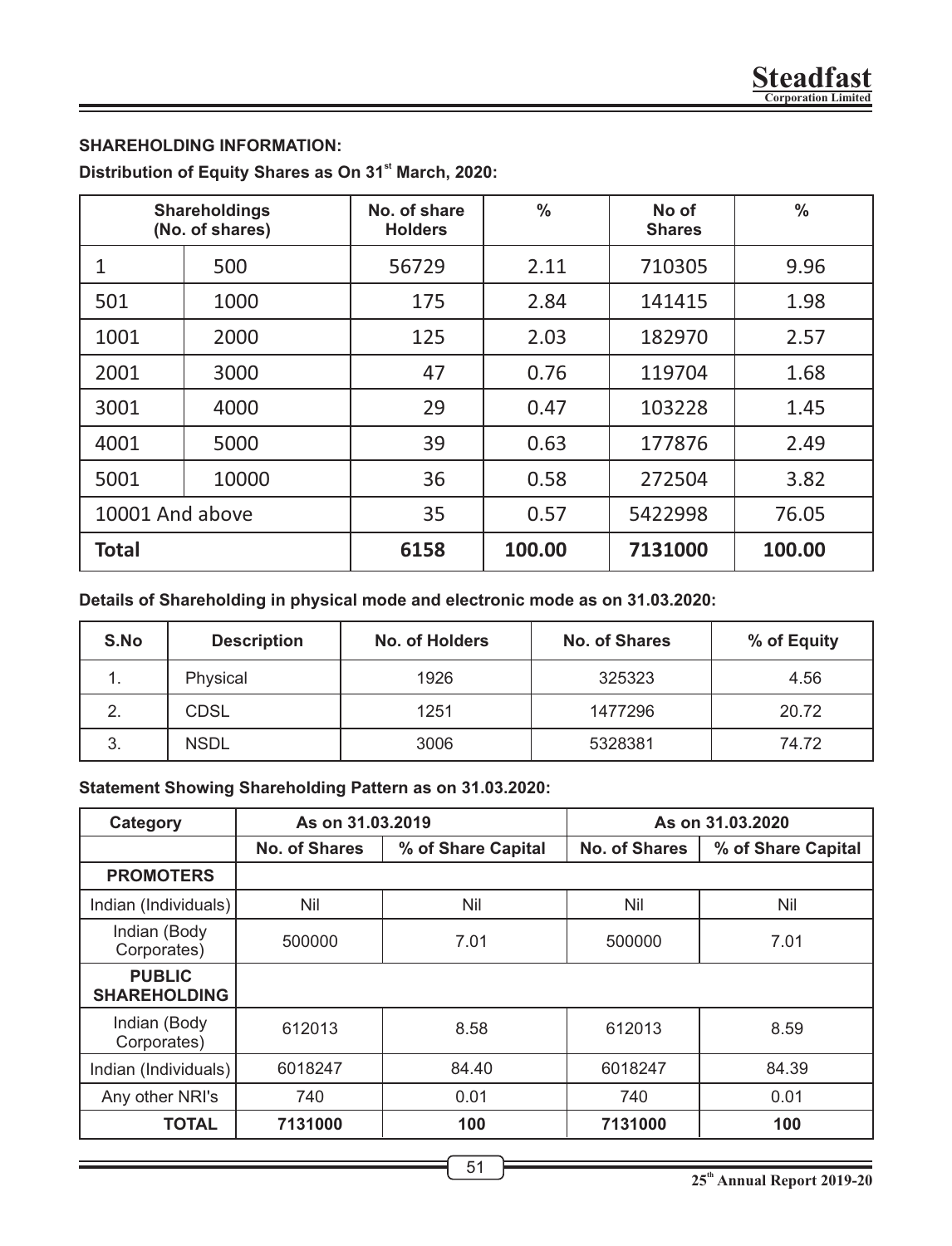# **De-materialization of Shares:**

The company has entered into a tripartite agreements with NSDL and CDSL to establish electronic connectivity through Company's Electronic Registrar i.e. XL Softech Systems Limited, Hyderabad and facilitate scrip less trading. Trading in the equity shares of the company is compulsory in dematerialized form for all investors. Investors are therefore advised to open a demat account with the Depositary participant of their choice to trade in demat form. The lists of depositary participants are available with NSDL and CDSL. The ISIN allotted company's scrip is INE089B01013

#### **Location of our registered office and Address for correspondence: STEADFAST CORPORATION LIMITED,**

H.No.8-2-293/82/J/B-60, Journalist Colony, Jubilee Hills, Hyderabad -500033 Ph: 040-23559550 E-mail Id: steadfastcorp@gmail.com

# **Declaration On Code Of Conduct**

It is confirmed that all directors and senior management personnel of the Company have affirmed compliance with the Code of Conduct of the Company for the financial year ended on 31 March, 2020, as envisaged in regulation 26(3) of SEBI (Listing Obligations and Disclosure Requirements) Regulations, 2015.

> **For and on behalf of the Board Steadfast Corporation Limited**

**Sd/- Keesara Vivek Reddy Managing Director DIN: 07907507**

**Sd/- P. Satyanarayana Director DIN: 02183914**

**Place:** Hyderabad **Date:** 13.08.2020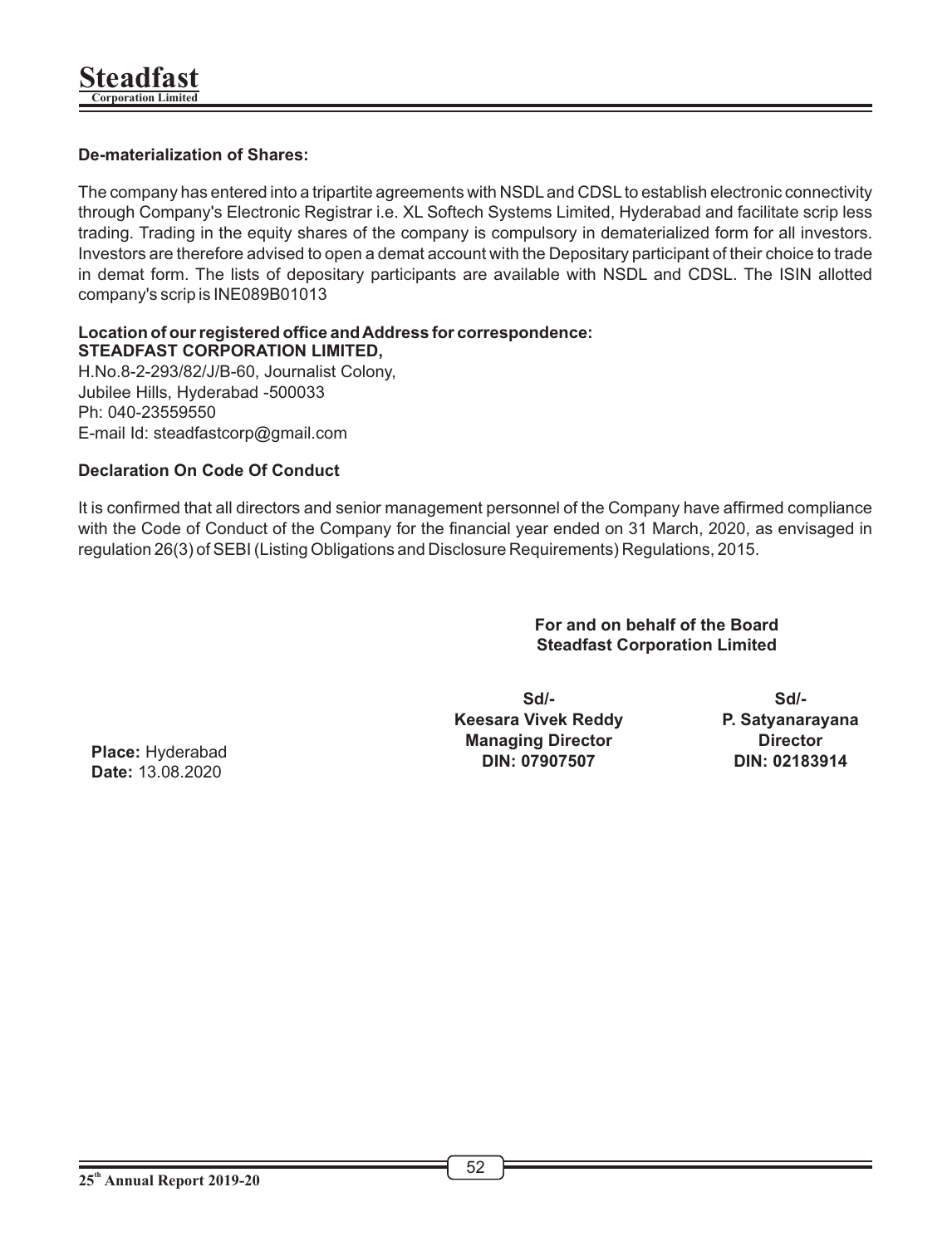# **MANAGEMENT DISCUSSION AND ANALYSIS REPORT**

#### **1. BACK GROUND**

The Management Discussion and Analysis Report sets out the developments in the business environment and the company's performance since our last report. This analysis supplements the Director's Report and the Audited financial Statements forming part of this Annual Report.

# **2. INDUSTRY STRUCTURE AND DEVELOPMENTS**

The year gone by has been tough for the world economy. The slowdown of the US economy and its ripple effect in Europe has led to uncertainty over growth prospects for the fiscal year 2019-20. The world now fears a slowdown in other economies as well. India managed quite well in the previous crisis and our economy looked insulated. Despite various risks pointed out by analysts, overall economic outlook of India in the long run is still quite positive.

#### **3. OPERATIONS, OPPORTUNITIES & THREATS**

The Company is forced to diversify its activities from the main activity due to the uncertainty over growth prospects. Hence the Company has started investments in different sectors including the growth potential housing and layouts. The company has extended loans to potential entrepreneurs with proper securities and having good recovery and income. Company is also concentrating on exploring new business opportunities.

#### **4. OUTLOOK**

The Company had already diversified it activities by investments in Power Sector, housing, irrigation projects and infrastructure Projects.

#### **5. RISK & CONCERNS**

Your Company has entered into new areas of technology which helps the corporate in cutting their expenses to a great extent. The marketing strategy has been changed and the Directors are personally involved in marketing activities to achieve better results and your company is exploring the Government promoted projects. At the moment, your Company's revenue flows are mainly from Indian Market. However your company is marketing very aggressively to capture the foreign market. Your Company is exploring the options of reviving its software development.

# **6. INTERNAL CONTROL SYSTEMS AND ADEQUACY**

The Company has sound internal control system, which ensures that all the assets are protected against loss from unauthorized use and all the transactions are recorded and reported correctly.

The internal control system is supplemented by an extensive programme of internal audits and reviews by management. The internal control systems are designed to ensure that the financial and other records are reliable for preparing financial statements and other data and for maintaining accountability of assets.

Further the reliance of all the internal control functions and its entire gamut of activities are covered by independent audit conducted by separate internal auditors whose findings will be reviewed regularly by the Audit Committee and top management of the Company.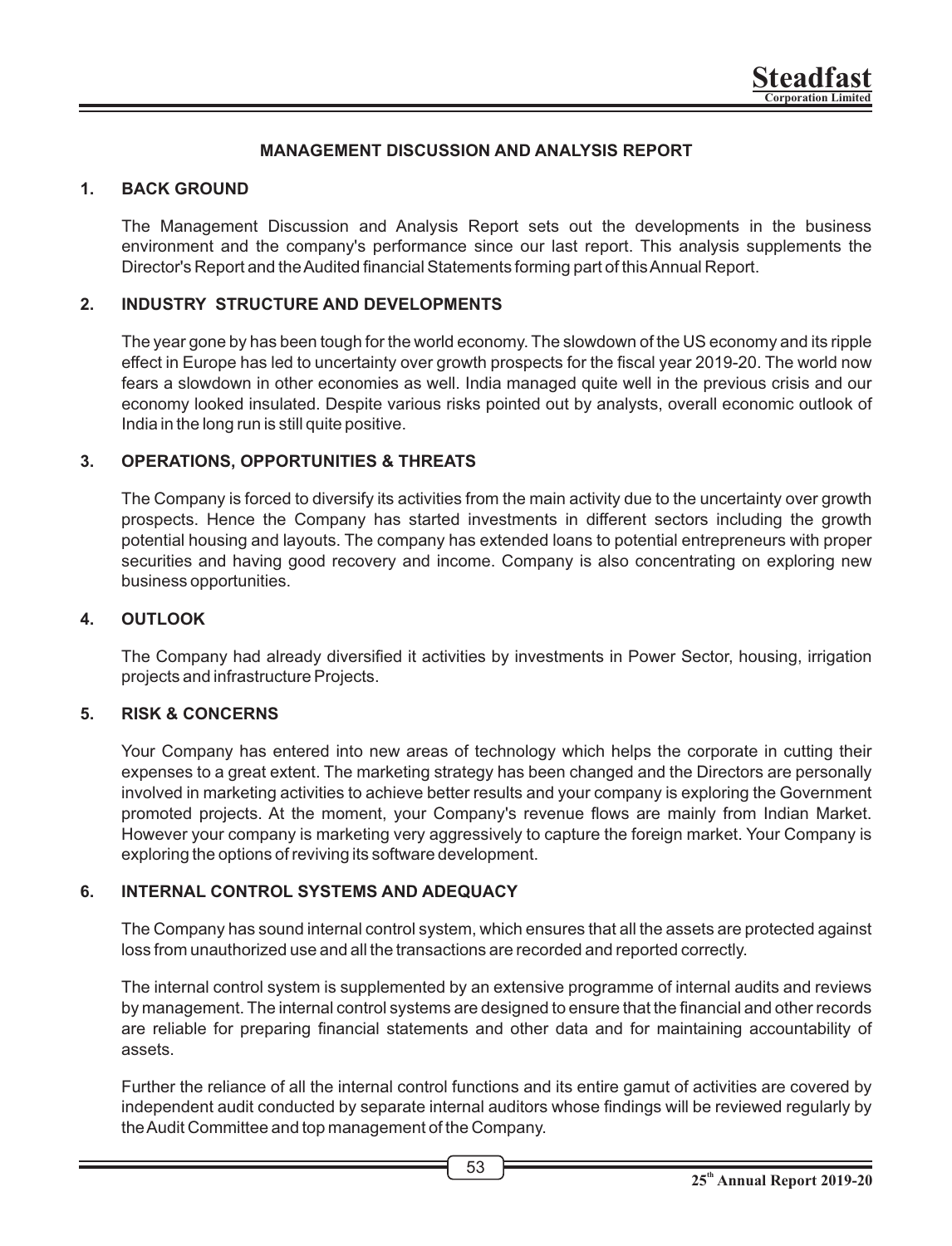The internal audit is conducted as per the requirement of the Company and the report will be submitted to the Audit committee and to the management. It reviews the policies and procedures followed. The committee reviews the quarterly and half yearly financial results before they are submitted to the Board of Directors.

# **7. HUMAN RESOURCE DEVELOPMENT**

Human capital is one of the key elements of your Company. The Company has employed the employees who are highly motivated and have been contributing for the growth of the company. The Company's human resources policies are aimed at motivating its employees to deliver high quality performance and reward talent with adequate compensation and accelerated career growth opportunities. The loyalty and faithfulness exhibited by employees at all levels, sustained and untiring efforts put by them show the motivation and commitment on their part.

> **For and on behalf of the Board Steadfast Corporation Limited**

**Sd/- Keesara Vivek Reddy Managing Director DIN: 07907507**

**Sd/- P. Satyanarayana Director DIN: 02183914**

**Place:** Hyderabad **Date:** 13.08.2020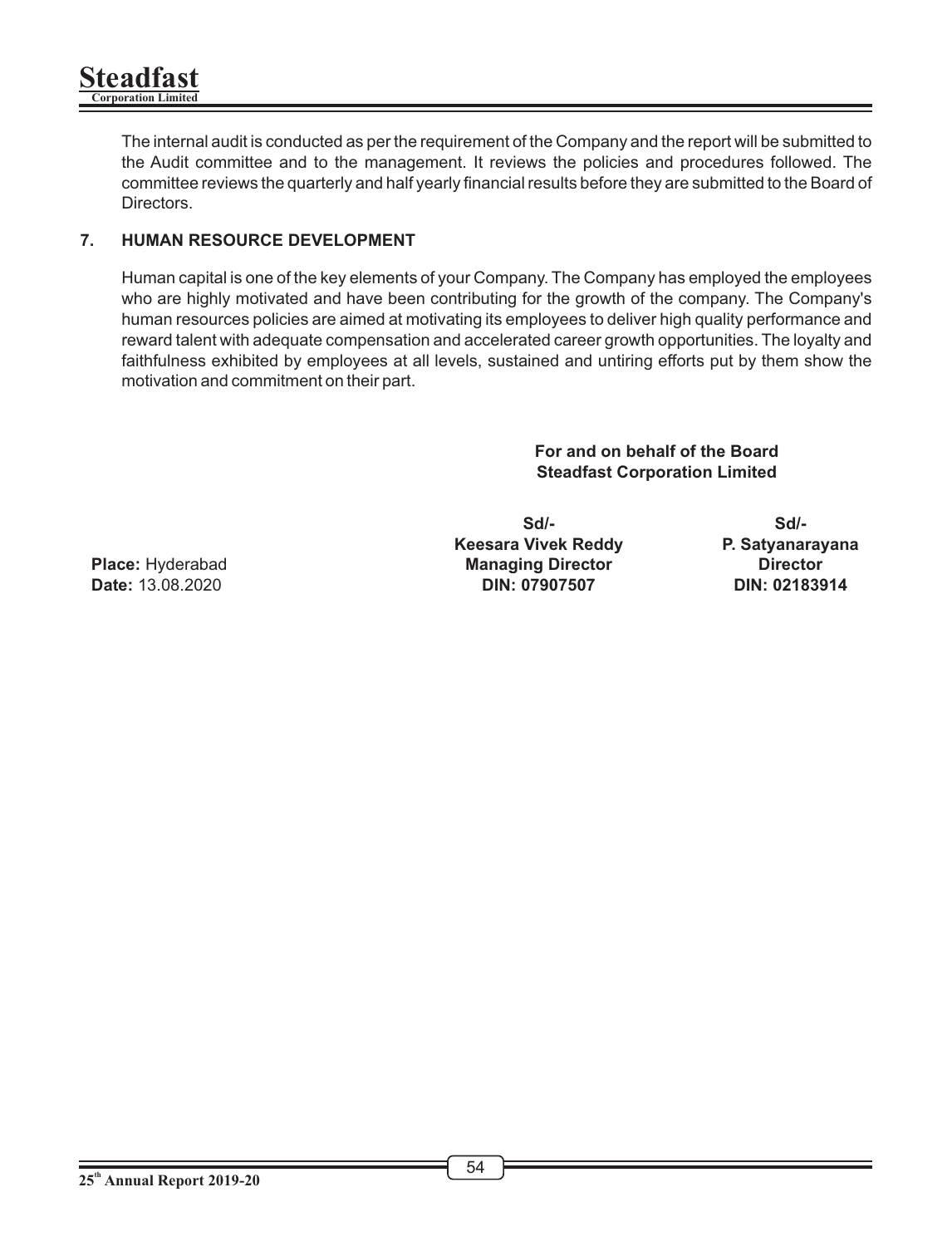# **COMPLIANCE CERTIFICATE**

# **CHAIRMAN & MANAGING DIRECTOR AND CHIEF FINANCIAL OFFICER CERTIFICATION**

We, K. Vivek Reddy, Managing Director and S. Yedukondalu, Chief Financial Officer of M/s. Steadfast Corporation Limited certify that:

- a. We have reviewed the financial statements and the cash flow statements for the year and that to the best of our knowledge and belief:
	- i. these statements do not contain any materially untrue statement or omit any material fact or contain statements that might be misleading,
	- ii. these statements together present a true and fair view of the Company's affairs and are in compliance with existing accounting standards, applicable laws and regulations
- b. There are, to the best of our knowledge and belief, no transactions entered into by the Company during the year which are fraudulent, illegal or violative of Company's code of conduct.
- c. We accept responsibility for establishing and maintaining internal controls and we have evaluated the effectiveness of the internal control systems of the Company and we have disclosed to the Auditors and the Audit Committee, deficiencies in the design or operation of internal controls, if any, of which we are aware and the steps we have taken or propose to take to rectify these deficiencies.
- d. We have indicated to the Auditors and the Audit Committee
	- i. Significant changes in internal controls over financial reporting during the year.
	- ii. Significant changes in accounting policies during the year and that the same have been disclosed in the notes to the financial statements.
	- iii. That there have been no instances of significant fraud of which we have become aware, involving the management or an employee having a significant role in the Company's internal control system over financial reporting.

# **For and on behalf of the Board Steadfast Corporation Limited**

**Sd/- Keesara Vivek Reddy Managing Director DIN: 07907507**

**Sd/- S. Yedukondalu Chief Financial Officer** 

**Place:** Hyderabad **Date:** 13.08.2020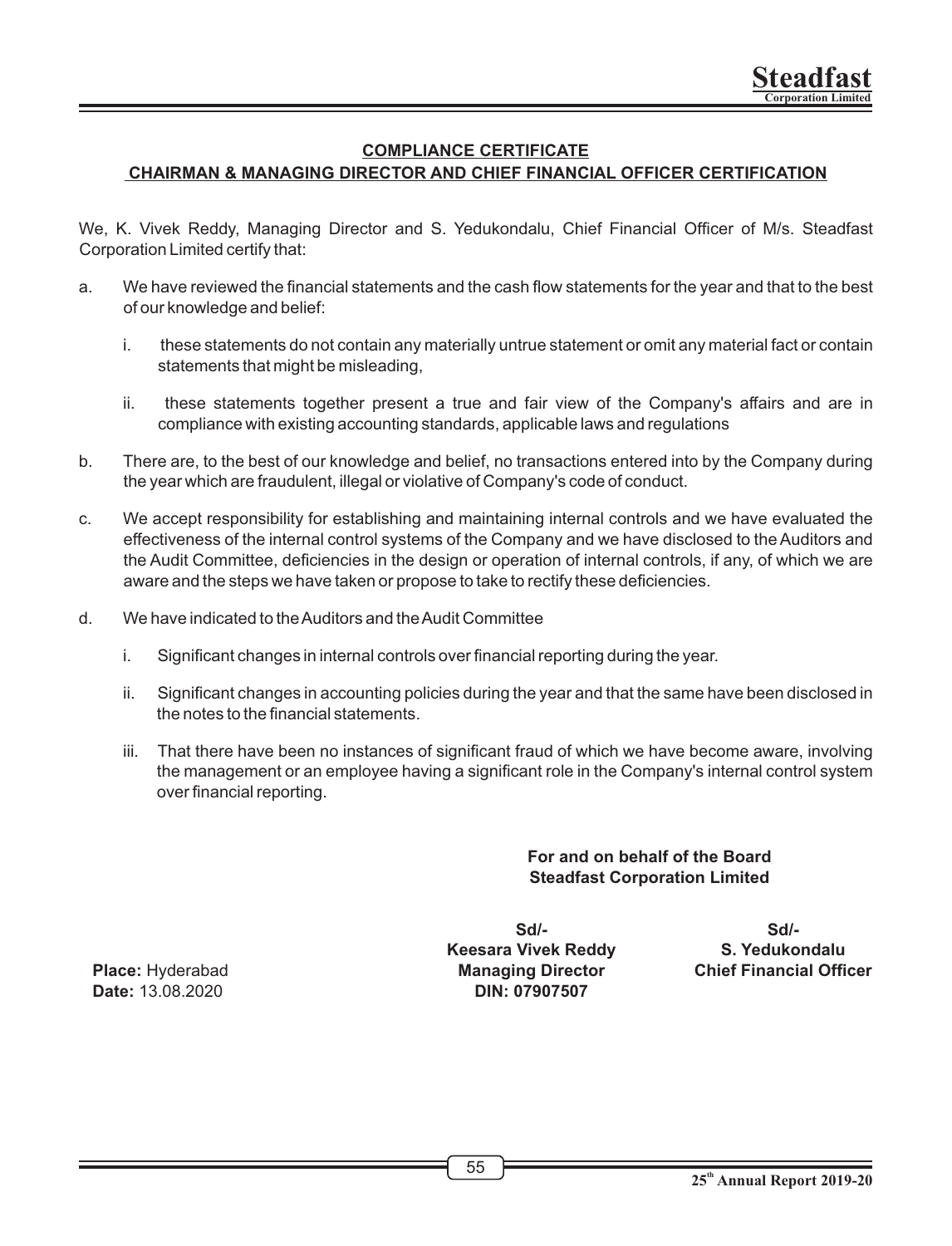# **AUDITORS CERTIFICATE ON CORPORATE GOVERNANCE**

#### **To, The Members Steadfast Corporation Limited Hyderabad – 500034**

We have examined the relevant records of M/s. Steadfast Corporation Limited for the year ended March 31, 2020 relating to compliance with provisions of Corporate Governance pursuant to SEBI (Listing Obligations and Disclosure Requirements) Regulations, 2015, and state that in our opinion and to the best of our knowledge and according to the information and explanations given to us, the Company has complied with the Mandatory requirements contained in the SEBI (Listing Obligations and Disclosure Requirements) Regulations, 2015.

The compliance of conditions of Corporate Governance is the responsibility of management. Our examination was limited to procedures and implementation thereof, adopted by the Company for ensuring the compliance of the conditions of Corporate Governance. It is neither an audit nor an expression of opinion on the financial statements of the Company.

We further state that such compliance is neither an assurance as to the future viability of the Company nor the efficiency or effectiveness with which the management has conducted the affairs of the Company.

> For **Ramasamy Koteswara Rao And Co LLP,** Chartered Accountants (Firm's Registration No.010396S/S200084)

**Place:** Hyderabad **Date:** 13.08.2020

**Sd/- Murali Krishna Reddy Telluri** Partner (Membership No. 223022)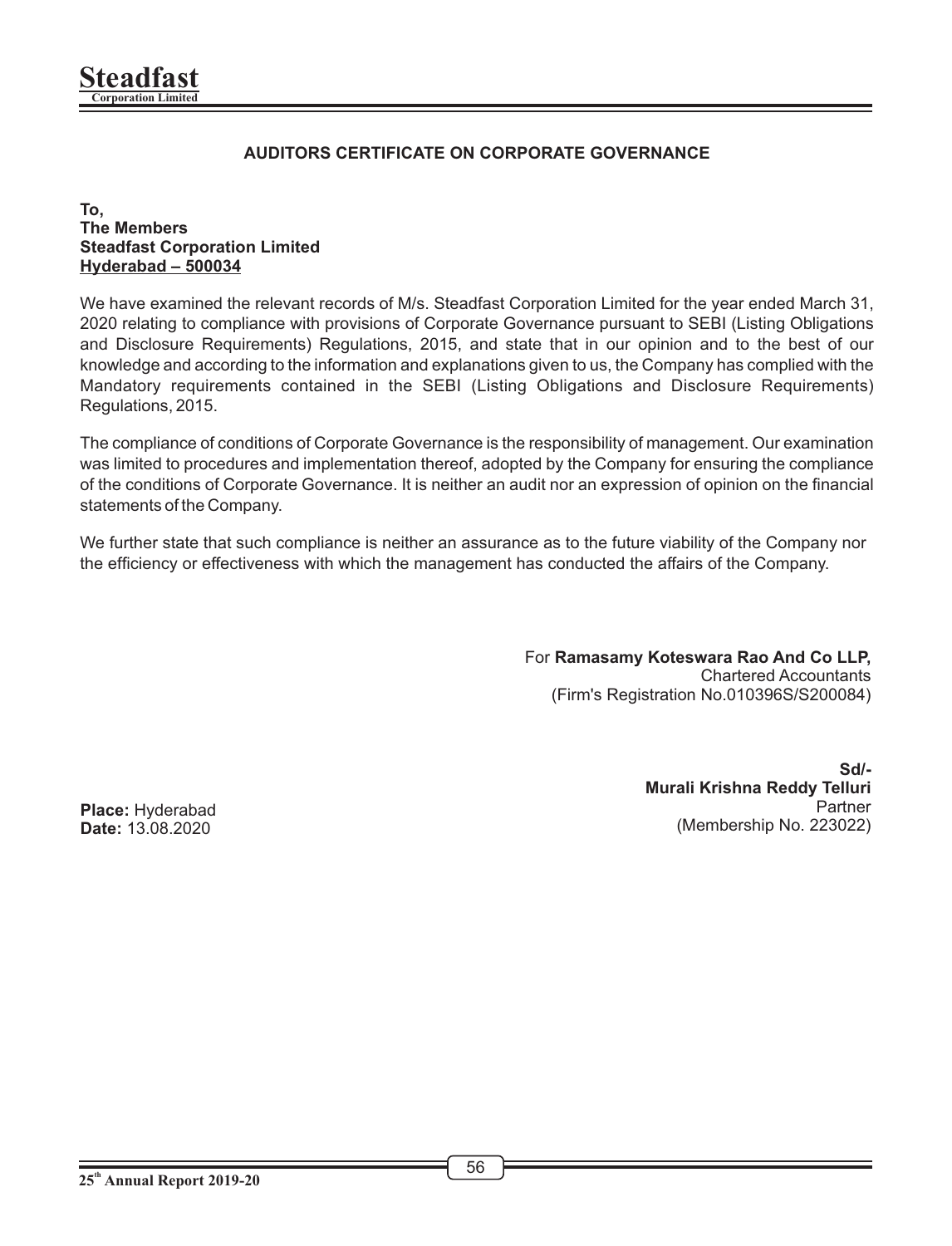# **Form No. MR-3**

# **SECRETARIAL AUDIT REPORT FOR THE FINANCIAL YEAR ENDED 31 MARCH 2020**

[Pursuant to section 204(1) of the Companies Act, 2013 and Rule No.9 of the Companies (Appointment and Remuneration of Managerial Personnel) Rules, 2014]

**To, The Members, Steadfast Corporation Limited CIN: L74999TG1995PLC037139 H.No. 8-2-293/82/J/B-60, Jornalist Colony, Jubilee Hills, Hyderabad -500033, Telangana**

We have conducted the secretarial audit of the compliance of applicable statutory provisions and the adherence to good corporate practices by Steadfast Corporation Limited (hereinafter called the company). Secretarial Audit was conducted in a manner that provided us a reasonable basis for evaluating the corporate conducts/statutory compliances and expressing our opinion thereon.

Based on our verification of the Company's books, papers, minute books, forms and returns filed and other records maintained by the company and also the information provided by the Company, its officers, agents and authorized representatives during the conduct of secretarial audit, We hereby report that in our opinion, the company has, during the audit period covering the financial year ended on 31.03.2020 complied with the statutory provisions listed hereunder and also that the Company has proper Board-processes and compliance-mechanism in place to the extent, in the manner and subject to the reporting made hereinafter:

We have examined the books, papers, minute books, forms and returns filed and other records maintained by Steadfast Corporation Limited ("the Company") for the financial year ended on 31.03.2020, according to the provisions of:

- (ii) The Companies Act, 2013 (the Act) and the rules made thereunder;
- (ii) The Securities Contracts (Regulation) Act, 1956 ('SCRA') and the rules made thereunder;
- (iii) The Depositories Act, 1996 and the Regulations and Bye-laws framed thereunder;
- (iv) \*Foreign Exchange Management Act, 1999 and the rules and regulations made thereunder to the extent of Foreign Direct Investment, Overseas Direct Investment and External Commercial Borrowings;
- (v) The following Regulations and Guidelines prescribed under the Securities and Exchange Board of India Act, 1992 ('SEBI Act'):- viz
	- a. The Securities and Exchange Board of India (Substantial Acquisition of Shares and Takeovers) Regulations, 2011;
	- b. SEBI (Listing Obligations and Disclosure Requirements) Regulations, 2015,
	- c. The Securities and Exchange Board of India (Prohibition of Insider Trading) Regulations, 2015;
	- d. \*The Securities and Exchange Board of India (Issue of Capital and Disclosure Requirements) Regulations, 2009;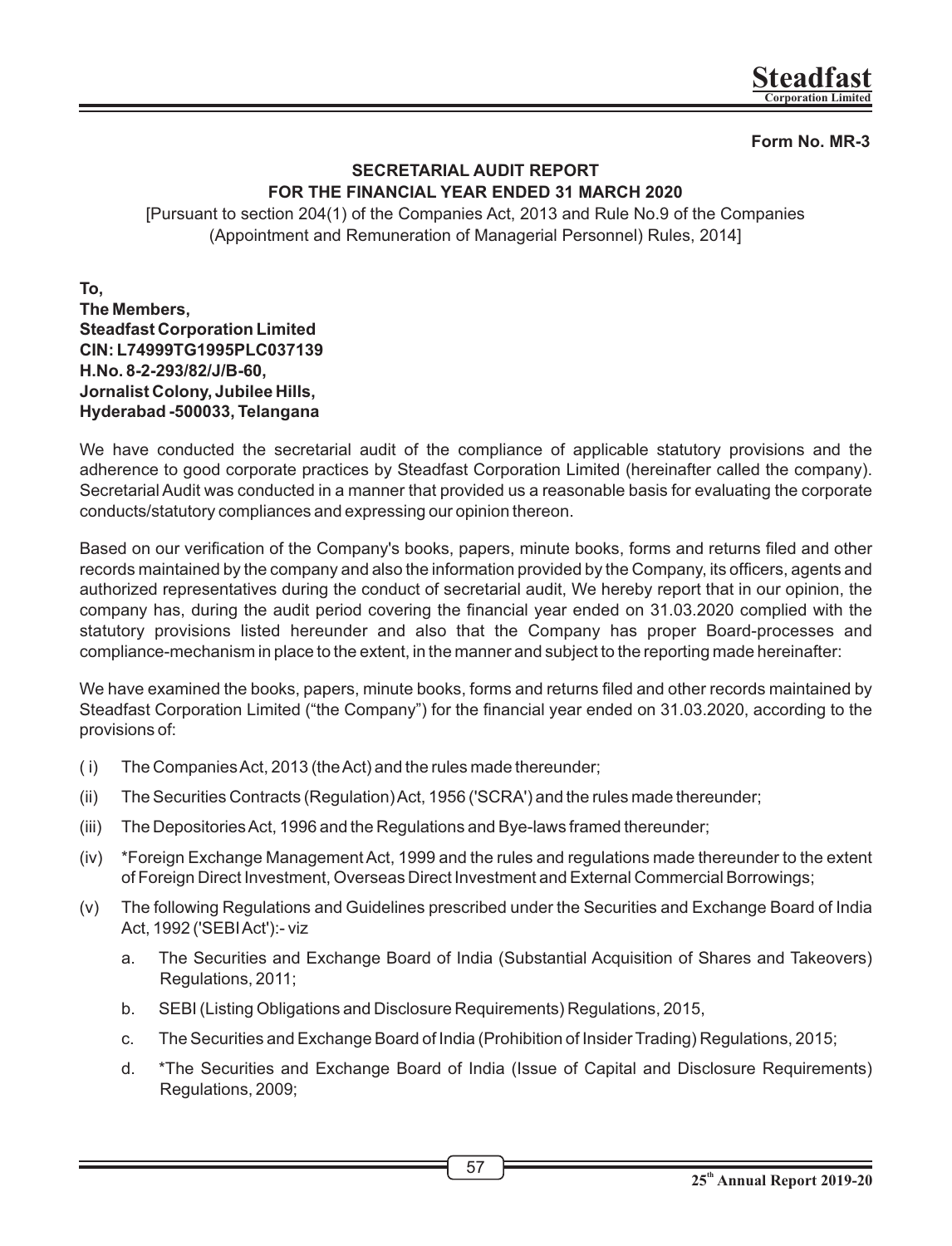- e. \*The Securities and Exchange Board of India (Employee Stock Option Scheme and Employee Stock Purchase Scheme) Guidelines, 1999;
- f. \*The Securities and Exchange Board of India (Issue and Listing of Debt Securities) Regulations, 2008;
- g. The Securities and Exchange Board of India (Registrars to an Issue and Share Transfer Agents) Regulations, 1993 regarding the Companies Act and dealing with client;
- h. \*The Securities and Exchange Board of India (Delisting of Equity Shares) Regulations, 2009; and
- I. \*The Securities and Exchange Board of India (Buyback of Securities) Regulations, 1998;

\*There is no occasion to comply the respective acts during the Audit period and hence question of compliance doesn't not arise.

- (vi) Other applicable Acts
	- (a) Employees Provident Funds and Miscellaneous Provisions Act, 1952

We have also examined compliance with the applicable clauses of the following:

- (I) Secretarial Standards issued by The Institute of Company Secretaries of India
- (ii) The Listing Agreements entered by the Company with Metropolitan Stock Exchange of India Limited w.e.f March, 2018;

During the period under review the Company has complied with the provisions of the Act, Rules, Regulations, Guidelines, Standards, etc. mentioned above.

We further report that the Board of Directors of the Company is duly constituted with proper balance of Executive Directors, Non-Executive Directors and Independent Directors. The changes in the composition of the board of Directors, Viz., Appointment of Additional Independent Director/Reappointment of independent Director and Appointment/Resignation of Company Secretary (Key Managerial Personnel) that took place during the period under review were carried out in compliance with the provisions of the Act.

Adequate notice is given to all directors to schedule the Board Meetings, agenda and detailed notes on agenda were sent at least seven days in advance, and a system exists for seeking and obtaining further information and clarifications on the agenda items before the meeting and for meaningful participation at the meeting.

The decisions at the board meetings are carried out unanimously and there were no members dissenting the resolutions during the year under review.

We further report that during the audit period the company has taken following major actions bearing on the company affairs in pursuance of above referred acts, rules and regulations etc and other

The company has made an Investment of Rs.2.095 crores in V.H.S. Healthcare , Partnership Firm against 55% of share control and the aforesaid investment is within the provisions of Section 186 of the Companies Act, 2013

The appointment and resignation of Internal Auditors of the company have been done in compliance with the Section 138 of Companies Act, 2013 read with Rule 13 of Companies (Accounts) Rules, 2014,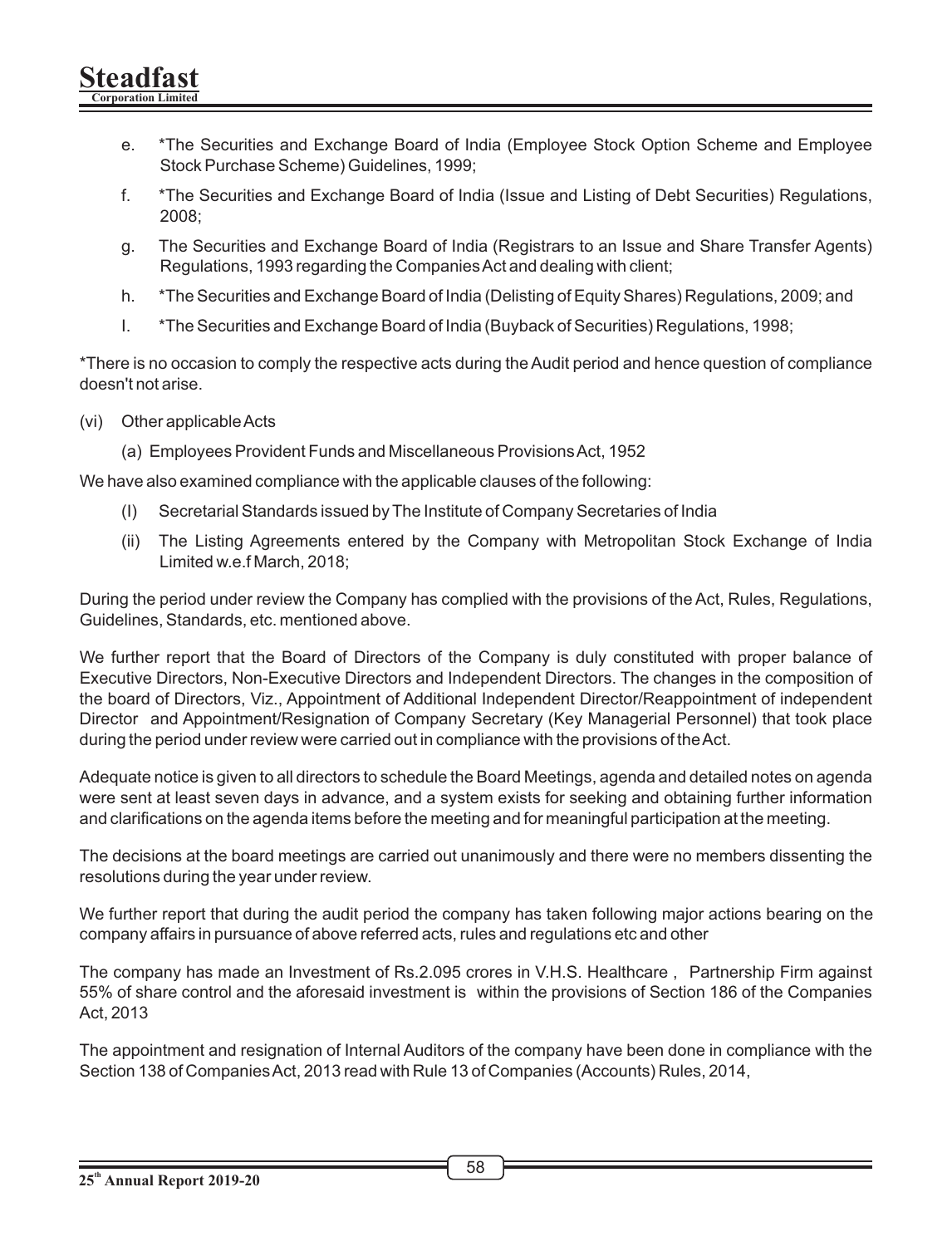We further report that there are adequate systems and processes in the company Commensurate with the size and operations of the company to monitor and ensure compliance with applicable laws, rules, regulations and guidelines.

We further report that, the compliance by the Company of applicable financial laws like direct and indirect tax laws and maintenance of financial records and books of accounts has not been reviewed in this audit since the same have been subject to review by statutory financial audit and other designated professionals

> **V. Bhaskara Rao and Co Company Secretaries**

**Sd/- V. Bhaskara Rao Proprietor FCS No.5939, CP No.4182 UDIN:F005939B000609245**

**Place:** Hyderabad **Date:** 24.08.2020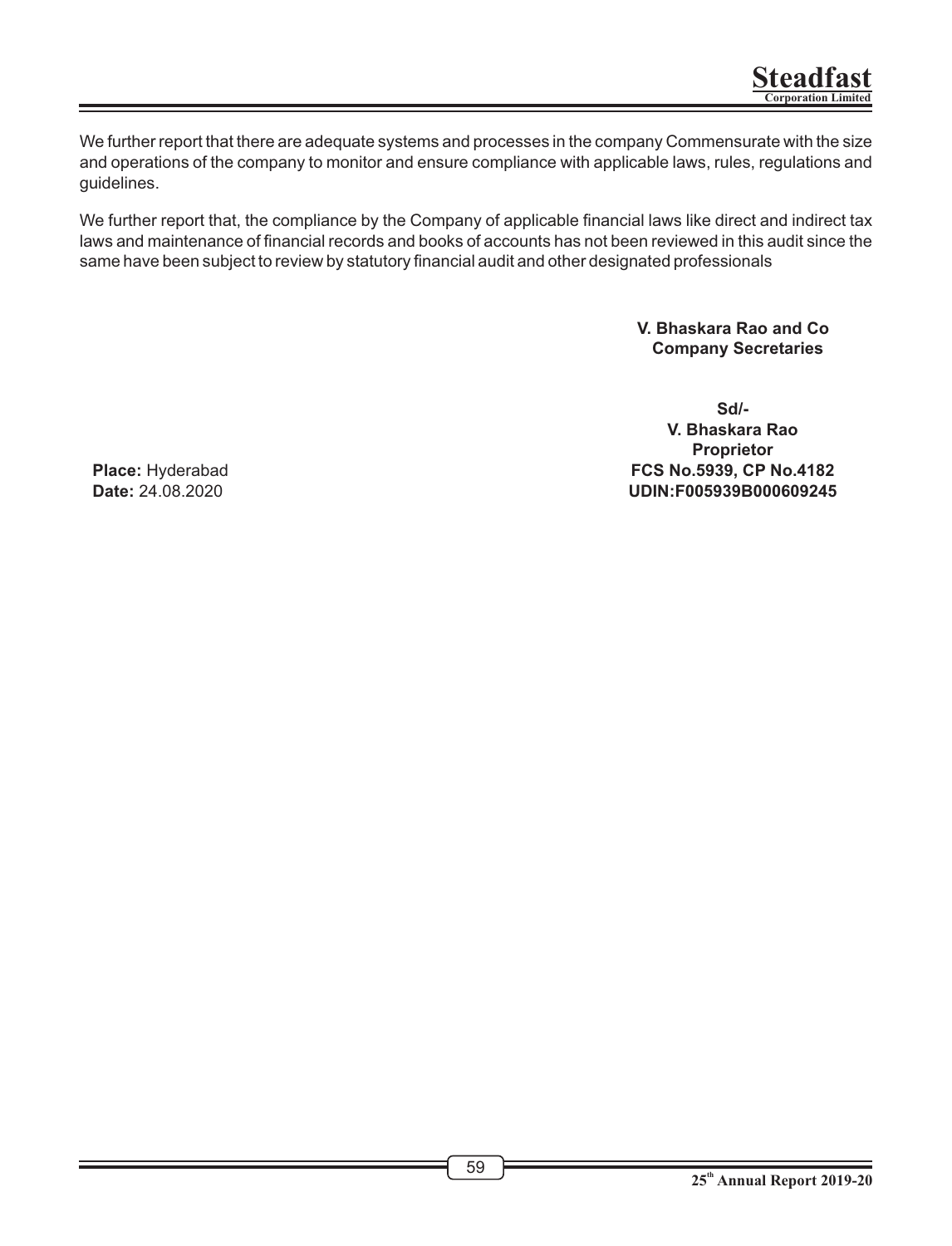# **'ANNEXURE A'**

**To, The Members, Steadfast Corporation Limited CIN: L74999TG1995PLC037139 H.No. 8-2-293/82/J/B-60, Jornalist Colony, Jubilee Hills, Hyderabad -500033.**

Our report of even date is to be read along with this letter.

- 1. Maintenance of secretarial records is the responsibility of the management of the Company. Our responsibility is to express an opinion on these secretarial records based on our audit.
- 2. We have followed the audit practices and processes as were appropriate to obtain reasonable assurance about the correctness of the contents of the Secretarial records. The verification was done on test basis to ensure that correct facts are reflected in secretarial records. We believe that the processes and practices, we followed provide a reasonable basis for our opinion.
- 3. We have not verified the correctness and appropriateness of financial records and Books of Accounts of the Company.
- 4. Where ever required, we have obtained the Management representation about the compliance of laws, rules and regulations and happening of events etc.
- 5. The compliance of the provisions of Corporate and other applicable laws, rules, regulations, standards is the responsibility of management. Our examination was limited to the verification of procedures on test basis.
- 6. The Secretarial Audit report is neither an assurance as to the future viability of the Company nor of the efficacy or effectiveness with which the management has conducted the affairs of the Company

**V. Bhaskara Rao and Co Company Secretaries**

**Sd/- V. Bhaskara Rao Proprietor FCS No.5939, CP No.4182 UDIN:F005939B000609245**

**Place:** Hyderabad **Date:** 24.08.2020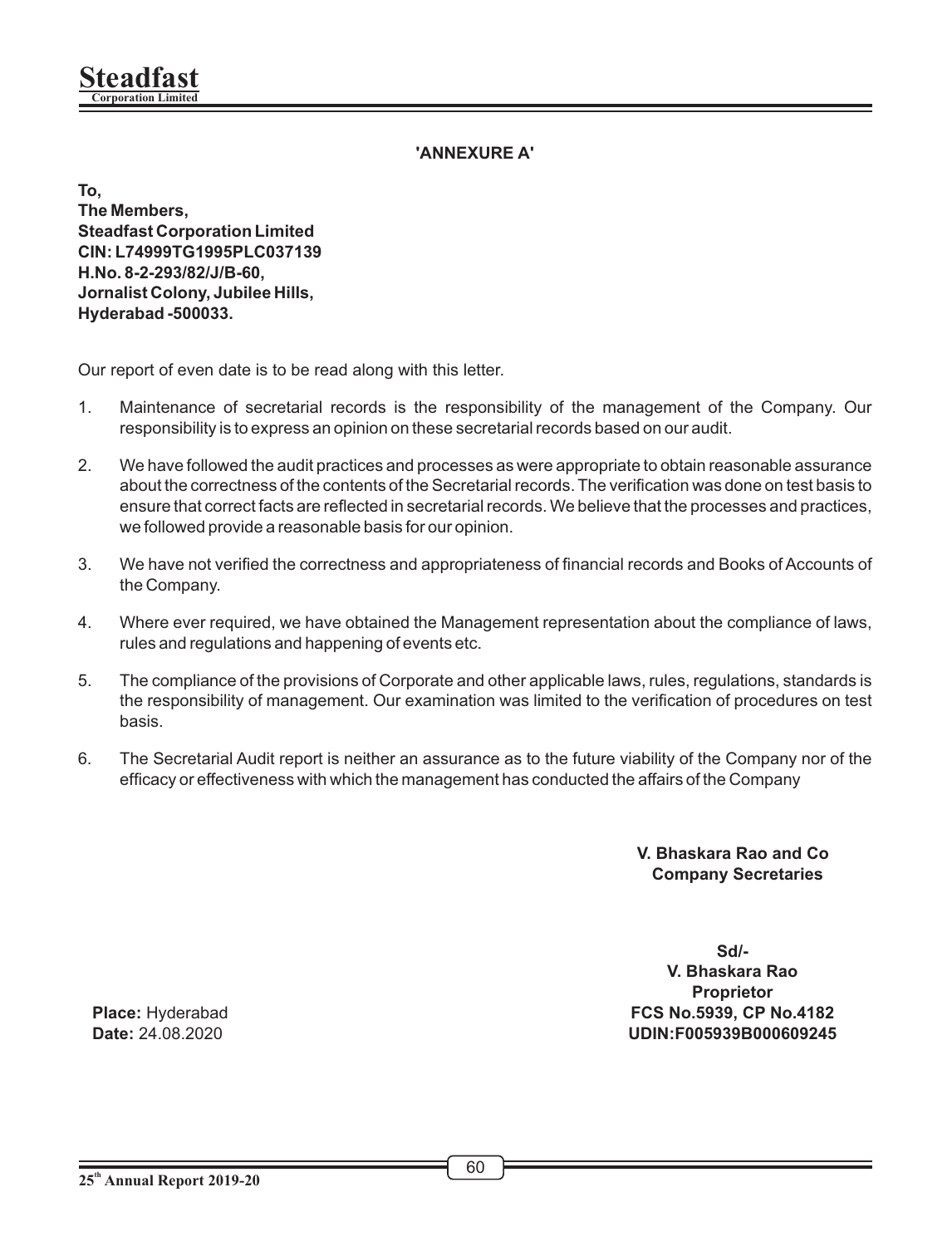# **INDEPENDENT AUDITOR'S REPORT**

# **TO THE MEMBERS OF STEADFAST CORPORATION LIMITED**

#### **Report on the Audit of the Standalone Financial Statements**

# **Opinion**

We have audited the accompanying standalone financial statements of Steadfast Corporation Limited (the "Company"), which comprise the Balance Sheet as at March 31, 2020, the Statement of Profit and Loss (including Other Comprehensive Income), the Statement of Changes in Equity and the Statement of Cash Flows ended on that date, and a summary of significant accounting policies and other explanatory information (hereinafter referred to as the "standalone financial statements").

In our opinion and to the best of our information and according to the explanations given to us, the aforesaid standalone financial statements give the information required by the Companies Act, 2013 (the "Act") in the manner so required and give a true and fair view in conformity with the Indian Accounting Standards prescribed under section 133 of the Act read with the Companies (Indian Accounting Standards) Rules, 2015, as amended, ("Ind AS") and other accounting principles generally accepted in India, of the state of affairs of the Company as at March 31, 2020, the Loss and Other comprehensive income, changes in equity and its cash flows for the year ended on that date.

# **Basis for Opinion**

We conducted our audit of the standalone financial statements in accordance with the Standards on Auditing ("SA"s) specified under section 143(10) of the Act. Our responsibilities under those Standards are further described in the Auditor's Responsibilities for the Audit of the Standalone Financial Statements section of our report. We are independent of the Company in accordance with the Code of Ethics issued by the Institute of Chartered Accountants of India ("ICAI") together with the ethical requirements that are relevant to our audit of the standalone financial statements under the provisions of the Act and the Rules made thereunder, and we have fulfilled our other ethical responsibilities in accordance with these requirements and the ICAI's Code of Ethics. We believe that the audit evidence obtained by us is sufficient and appropriate to provide a basis for our audit opinion on the standalone financial statements.

# **Key Audit Matters**

Key audit matters are those matters that, in our professional judgment, were of most significance in our audit of the standalone financial statements of the current period. These matters were addressed in the context of our audit of the standalone financial statements as a whole, and in forming our opinion thereon, and we do not provide a separate opinion on these matters. We have determined the matters described below to be the key audit matters to be communicated in our report.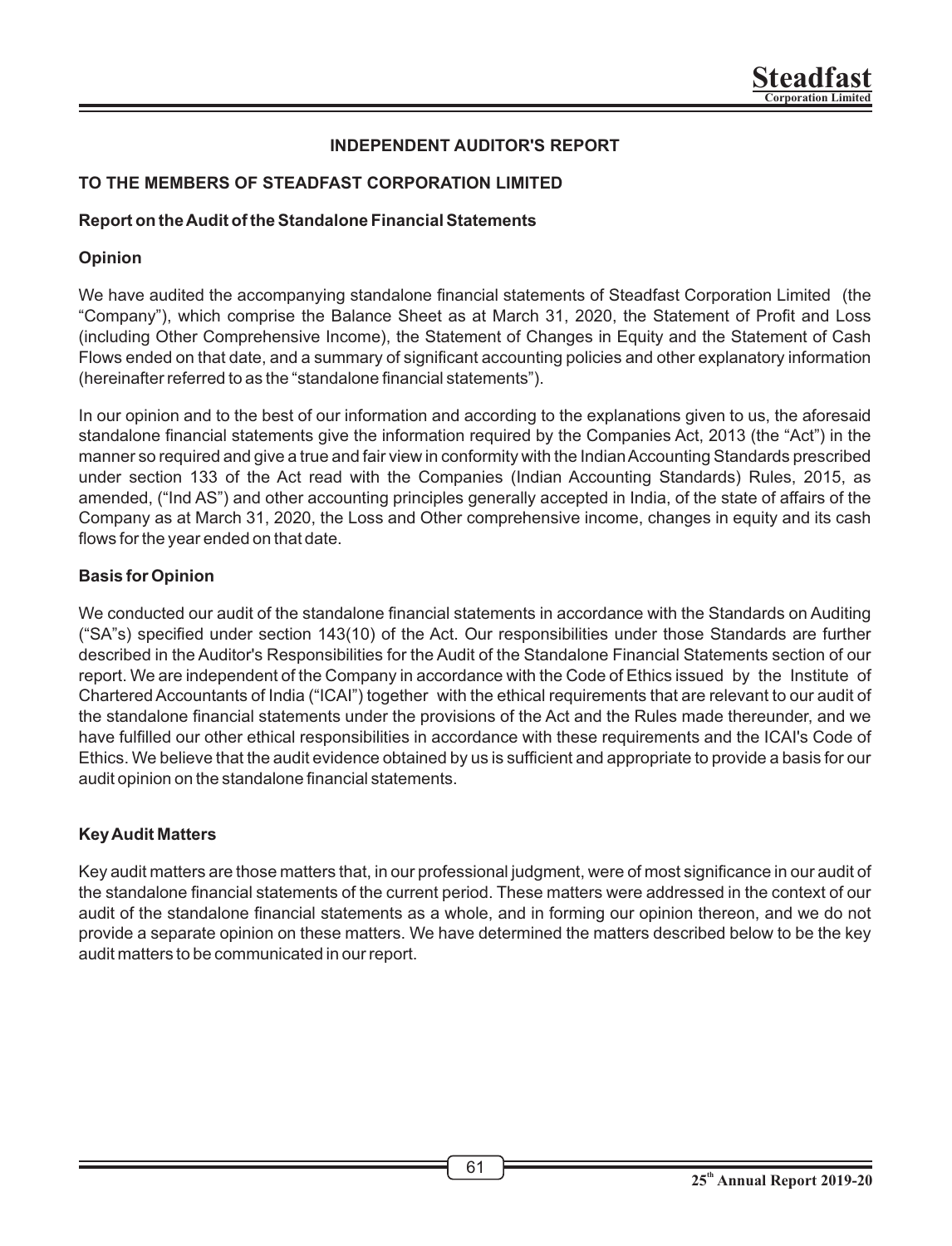| <b>Key Audit Matter</b>                                                                                                                                                                                                                                         | How the Matter was addressed in Audit                                                                                                                                                                                                                                                                                                                                                                                                                       |
|-----------------------------------------------------------------------------------------------------------------------------------------------------------------------------------------------------------------------------------------------------------------|-------------------------------------------------------------------------------------------------------------------------------------------------------------------------------------------------------------------------------------------------------------------------------------------------------------------------------------------------------------------------------------------------------------------------------------------------------------|
| 1. Revenue from Operations:<br>Revenue from operations from a single contract is<br>Rs.64.24 Lakhs, which constitute 83% of total<br>revenue from operation during the year.<br>We considered this as key audit matter due to<br>the materiality of the amount. | Our audit procedures amongst others included<br>the following:<br>We understood and tested on a sample basis<br>٠<br>the design and operating effectiveness of<br>management control over the recognition of<br>revenue as per Ind AS 115 Revenue from<br>Contracts with Customers.<br>We have reviewed the contract document<br>between the parties to ensure for compliance<br>of terms and conditions.                                                   |
| 2. Non-Current Investments:<br><b>Investment in VHS Health Care</b><br>Company has Invested as Partner vide Capital<br>investment in VHS Health Care. During the year it<br>has Invested 55% capital in the Partnership firm<br>and became subsidiary Firm.     | Our audit procedures amongst others included<br>the following:<br>Obtained the details of transaction.<br>$\bullet$<br>Reviewed the Capital Investment<br>$\bullet$<br>agreement and verified the terms agreed.<br>Verified the dates of acquisition and<br>٠<br>transaction completed.<br>Verified the accounting treatment and<br>٠<br>disclosures under Ind AS 109 Financial<br>Instruments.<br>Reviewed the financial statements of VHS<br>Health Care. |

# **Information Other than the Financial Statements and Auditor's Report Thereon**

The Company's Board of Directors is responsible for the other information. The other information comprises the information included in the Management Discussion and Analysis, Board's Report including Annexures to Board's Report, Business Responsibility Report, Corporate Governance and Shareholder's Information, but does not include the standalone financial statements and our auditor's report thereon.

Our opinion on the standalone financial statements does not cover the other information and we do not express any form of assurance conclusion thereon.

In connection with our audit of the standalone financial statements, our responsibility is to read the other information and, in doing so, consider whether the other information is materially inconsistent with the standalone financial statements or our knowledge obtained during the course of our audit or otherwise appears to be materially misstated.

If, based on the work we have performed, we conclude that there is a material misstatement of this other information, we are required to report that fact. We have nothing to report in this regard.

#### **Management's Responsibilities for the Standalone Financial Statements**

The Company's Board of Directors is responsible for the matters stated in section 134(5) of the Act with respect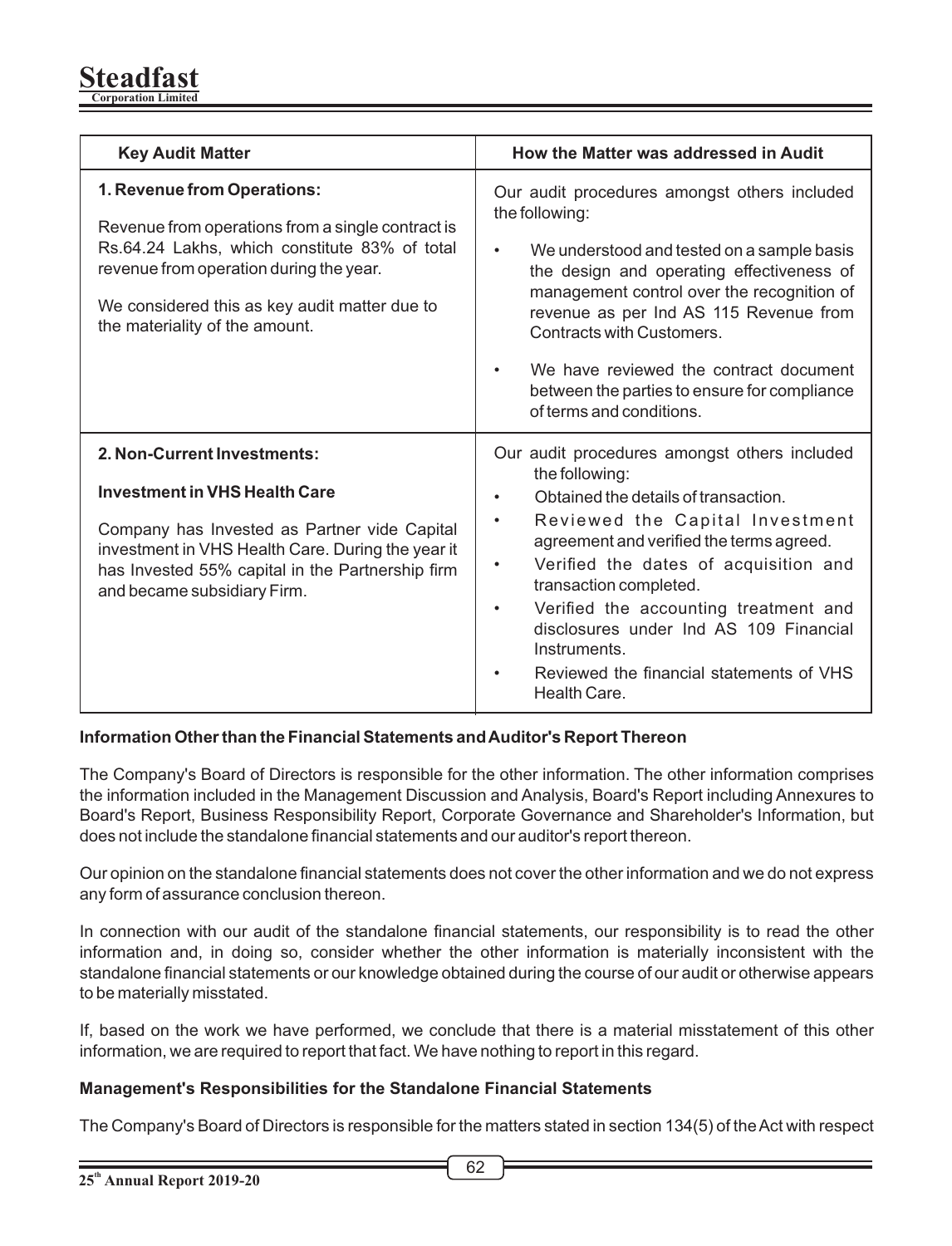to the preparation of these standalone financial statements that give a true and fair view of the financial position, financial performance, including other comprehensive income, changes in equity and cash flows of the Company in accordance with the Ind AS and other accounting principles generally accepted in India. This responsibility also includes maintenance of adequate accounting records in accordance with the provisions of the Act for safeguarding the assets of the Company and for preventing and detecting frauds and other irregularities; selection and application of appropriate accounting policies; making judgments and estimates that are reasonable and prudent; and design, implementation and maintenance of adequate internal financial controls, that were operating effectively for ensuring the accuracy and completeness of the accounting records, relevant to the preparation and presentation of the standalone financial statements that give a true and fair view and are free from material misstatement, whether due to fraud or error.

In preparing the standalone financial statements, management is responsible for assessing the Company's ability to continue as a going concern, disclosing, as applicable, matters related to going concern and using the going concern basis of accounting unless management either intends to liquidate the Company or to cease operations, or has no realistic alternative but to do so.

The Board of Directors are responsible for overseeing the Company's financial reporting process.

# **Auditor's Responsibilities for the Audit of the Standalone Financial Statements**

Our objectives are to obtain reasonable assurance about whether the standalone financial statements as a whole are free from material misstatement, whether due to fraud or error, and to issue an auditor's report that includes our opinion. Reasonable assurance is a high level of assurance, but is not a guarantee that an audit conducted in accordance with SAs will always detect a material misstatement when it exists. Misstatements can arise from fraud or error and are considered material if, individually or in the aggregate, they could reasonably be expected to influence the economic decisions of users taken on the basis of these standalone financial statements

As part of an audit in accordance with SAs, we exercise professional judgment and maintain professional skepticism throughout the audit. We also:

- Identify and assess the risks of material misstatement of the standalone financial statements, whether due to fraud or error, design and perform audit procedures responsive to those risks, and obtain audit evidence that is sufficient and appropriate to provide a basis for our opinion. The risk of not detecting a material misstatement resulting from fraud is higher than for one resulting from error, as fraud may involve collusion, forgery, intentional omissions, misrepresentations, or the override of internal control.
- Obtain an understanding of internal financial control relevant to the audit in order to design audit procedures that are appropriate in the circumstances. Under section 143(3)(i) of the Act, we are also responsible for expressing our opinion on whether the Company has adequate internal financial controls system in place and the operating effectiveness of such controls.
- Evaluate the appropriateness of accounting policies used and the reasonableness of accounting estimates and related disclosures made by the management.
- Conclude on the appropriateness of management's use of the going concern basis of accounting and, based on the audit evidence obtained, whether a material uncertainty exists related to events or conditions that may cast significant doubt on the Company's ability to continue as a going concern. If we conclude that a material uncertainty exists, we are required to draw attention in our auditor's report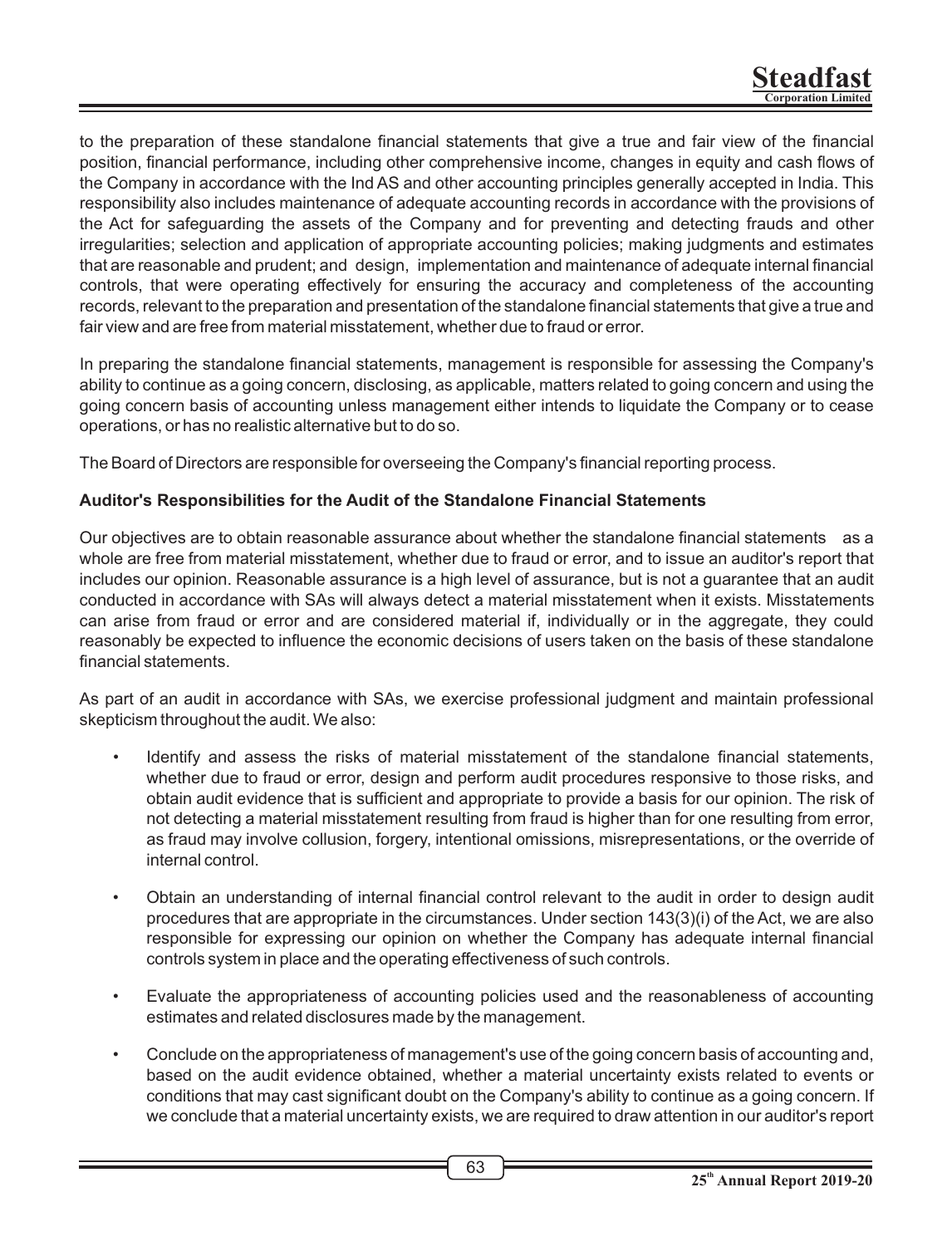to the related disclosures in the standalone financial statements or, if such disclosures are inadequate, to modify our opinion. Our conclusions are based on the audit evidence obtained up to the date of our auditor's report. However, future events or conditions may cause the Company to cease to continue as a going concern.

• Evaluate the overall presentation, structure and content of the standalone financial statements, including the disclosures, and whether the standalone financial statements represent the underlying transactions and events in a manner that achieves fair presentation.

Materiality is the magnitude of misstatements in the standalone financial statements that, individually or in aggregate, makes it probable that the economic decisions of a reasonably knowledgeable user of the standalone financial statements may be influenced. We consider quantitative materiality and qualitative factors in (i) planning the scope of our audit work and in evaluating the results of our work; and (ii) to evaluate the effect of any identified misstatements in the standalone financial statements.

We communicate with those charged with governance regarding, among other matters, the planned scope and timing of the audit and significant audit findings, including any significant deficiencies in internal control that we identify during our audit.

We also provide those charged with governance with a statement that we have complied with relevant ethical requirements regarding independence, and to communicate with them all relationships and other matters that may reasonably be thought to bear on our independence, and where applicable, related safeguards.

From the matters communicated with those charged with governance, we determine those matters that were of most significance in the audit of the standalone financial statements of the current period and are therefore the key audit matters. We describe these matters in our auditor's report unless law or regulation precludes public disclosure about the matter or when, in extremely rare circumstances, we determine that a matter should not be communicated in our report because the adverse consequences of doing so would reasonably be expected to outweigh the public interest benefits of such communication.

# **Report on Other Legal and Regulatory Requirements**

- 1. As required by Section 143(3) of the Act, based on our audit we report that:
	- a) We have sought and obtained all the information and explanations which to the best of our knowledge and belief were necessary for the purposes of our audit.
	- b) In our opinion, proper books of account as required by law have been kept by the Company so far as it appears from our examination of those books.
	- c) The Balance Sheet, the Statement of Profit and Loss including Other Comprehensive Income, Statement of Changes in Equity and the Statement of Cash Flows dealt with by this Report are in agreement with the relevant books of account.
	- d) In our opinion, the aforesaid standalone financial statements comply with the Ind AS specified under Section 133 of the Act.
	- e) On the basis of the written representations received from the directors as on March 31, 2020 taken on record by the Board of Directors, none of the directors is disqualified as on March 31, 2020 from being appointed as a director in terms of Section 164(2) of the Act.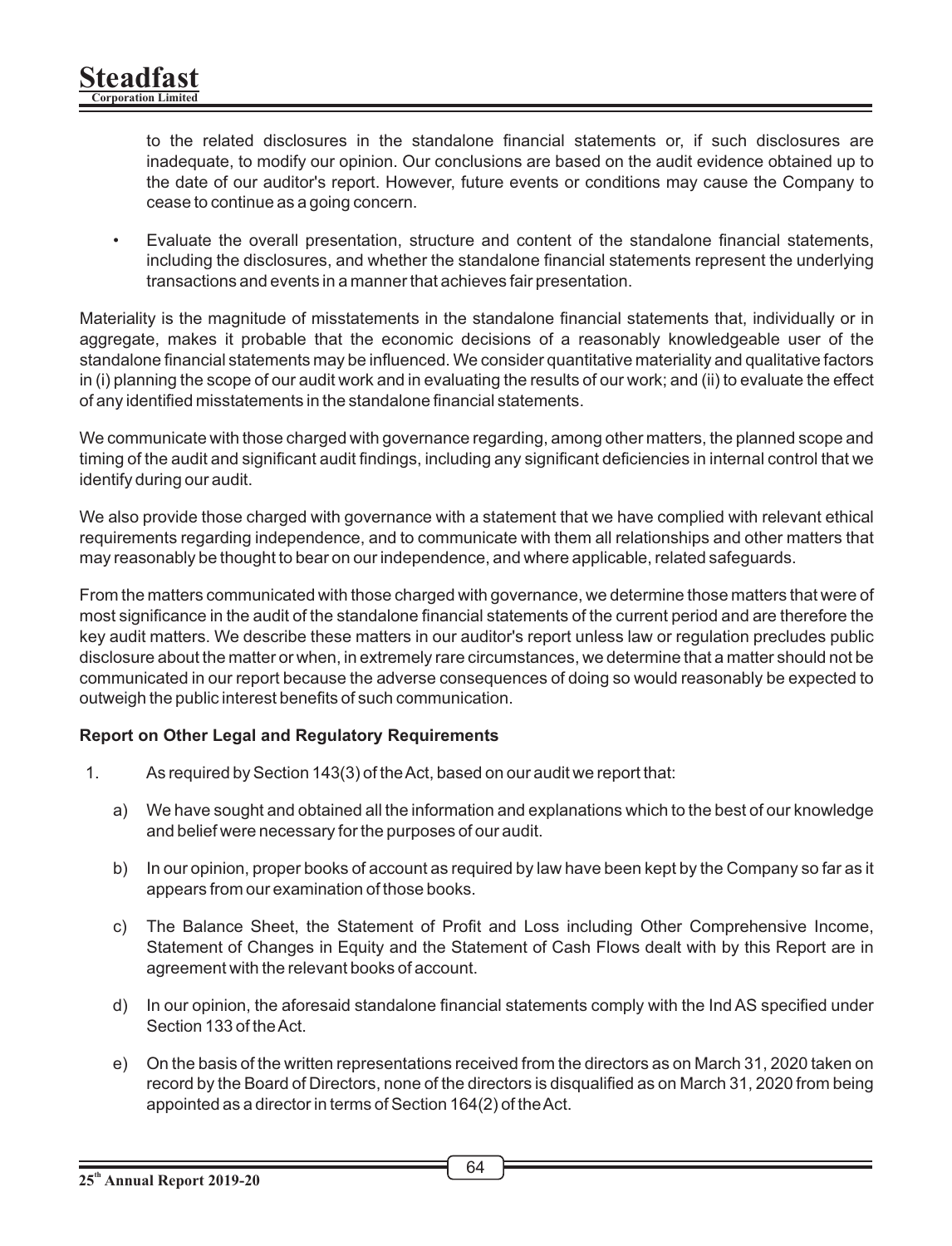- f) With respect to the adequacy of the internal financial controls over financial reporting of the Company and the operating effectiveness of such controls, refer to our separate Report in "Annexure A". Our report expresses an unmodified opinion on the adequacy and operating effectiveness of the Company's internal financial controls over financial reporting.
- g) With respect to the other matters to be included in the Auditor's Report in accordance with the requirements of section 197(16) of the Act, as amended:

In our opinion and to the best of our information and according to the explanations given to us, the remuneration paid by the Company to its directors during the year is in accordance with the provisions of section 197 of the Act.

- h) With respect to the other matters to be included in the Auditor's Report in accordance with Rule 11 of the Companies (Audit and Auditors) Rules, 2014, as amended in our opinion and to the best of our information and according to the explanations given to us:
	- i. The Company does not any pending litigations which would impact its financial position.
	- ii. The Company did not have any long-term contracts including derivative contracts for which there were any material foreseeable losses.
	- iii. There were no amounts which were required to be transferred to the Investor Education and Protection Fund by the Company.
- 2. As required by the Companies (Auditor's Report) Order, 2016 ("the Order") issued by the Central Government in terms of Section 143(11) of the Act, we give in "Annexure B" a statement on the matters specified in paragraphs 3 and 4 of the Order.

For **Ramasamy Koteswara Rao And Co LLP,** Chartered Accountants (Firm's Registration No.010396S/S200084)

> **Sd/- Murali Krishna Reddy Telluri** Partner (Membership No. 223022) UDIN: 20223022AAAAIJ9773

**Place:** Hyderabad **Date:** June 29, 2020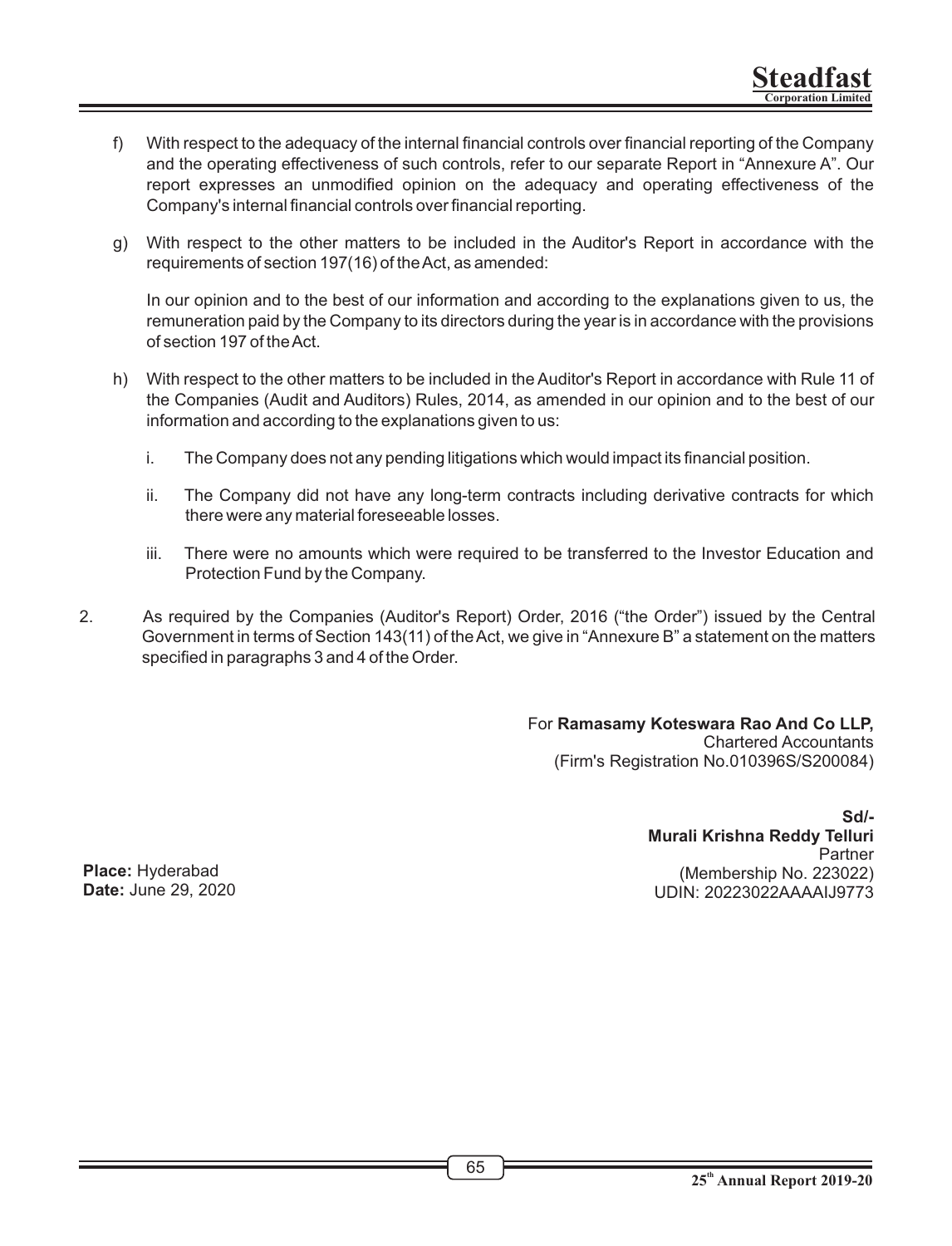# **ANNEXURE "A" TO THE INDEPENDENT AUDITOR'S REPORT**

(Referred to in paragraph 1 (f) under 'Report on Other Legal and Regulatory Requirements' section of our report to the Members of Steadfast Corporation Limited of even date)

Report on the Internal Financial Controls Over Financial Reporting under Clause (i) of Sub- section 3 of Section 143 of the Companies Act, 2013 ("the Act")

We have audited the internal financial controls over financial reporting of Steadfast Corporation Limited (the "Company") as of March 31, 2020 in conjunction with our audit of the standalone financial statements of the Company for the year ended on that date.

# **Management's Responsibility for Internal Financial Controls**

The Board of Directors of the Company is responsible for establishing and maintaining internal financial controls based on the internal control over financial reporting criteria established by the Company considering the essential components of internal control stated in the Guidance Note on Audit of Internal Financial Controls Over Financial Reporting issued by the Institute of Chartered Accountants of India (the "ICAI"). These responsibilities include the design, implementation and maintenance of adequate internal financial controls that were operating effectively for ensuring the orderly and efficient conduct of its business, including adherence to respective company's policies, the safeguarding of its assets, the prevention and detection of frauds and errors, the accuracy and completeness of the accounting records, and the timely preparation of reliable financial information, as required under the Companies Act, 2013.

# **Auditor's Responsibility**

Our responsibility is to express an opinion on the Company's internal financial controls over financial reporting of the Company based on our audit. We conducted our audit in accordance with the Guidance Note on Audit of Internal Financial Controls Over Financial Reporting (the "Guidance Note") issued by the ICAI and the Standards on Auditing prescribed under Section 143(10) of the Companies Act, 2013, to the extent applicable to an audit of internal financial controls. Those Standards and the Guidance Note require that we comply with ethical requirements and plan and perform the audit to obtain reasonable assurance about whether adequate internal financial controls over financial reporting was established and maintained and if such controls operated effectively in all material respects.

Our audit involves performing procedures to obtain audit evidence about the adequacy of the internal financial controls system over financial reporting and their operating effectiveness. Our audit of internal financial controls over financial reporting included obtaining an understanding of internal financial controls over financial reporting, assessing the risk that a material weakness exists, and testing and evaluating the design and operating effectiveness of internal control based on the assessed risk. The procedures selected depend on the auditor's judgement, including the assessment of the risks of material misstatement of the financial statements, whether due to fraud or error.

We believe that the audit evidence we have obtained, is sufficient and appropriate to provide a basis for our audit opinion on the Company's internal financial controls system over financial reporting.

# **Meaning of Internal Financial Controls Over Financial Reporting**

A company's internal financial control over financial reporting is a process designed to provide reasonable assurance regarding the reliability of financial reporting and the preparation of financial statements for external purposes in accordance with generally accepted accounting principles. A company's internal financial control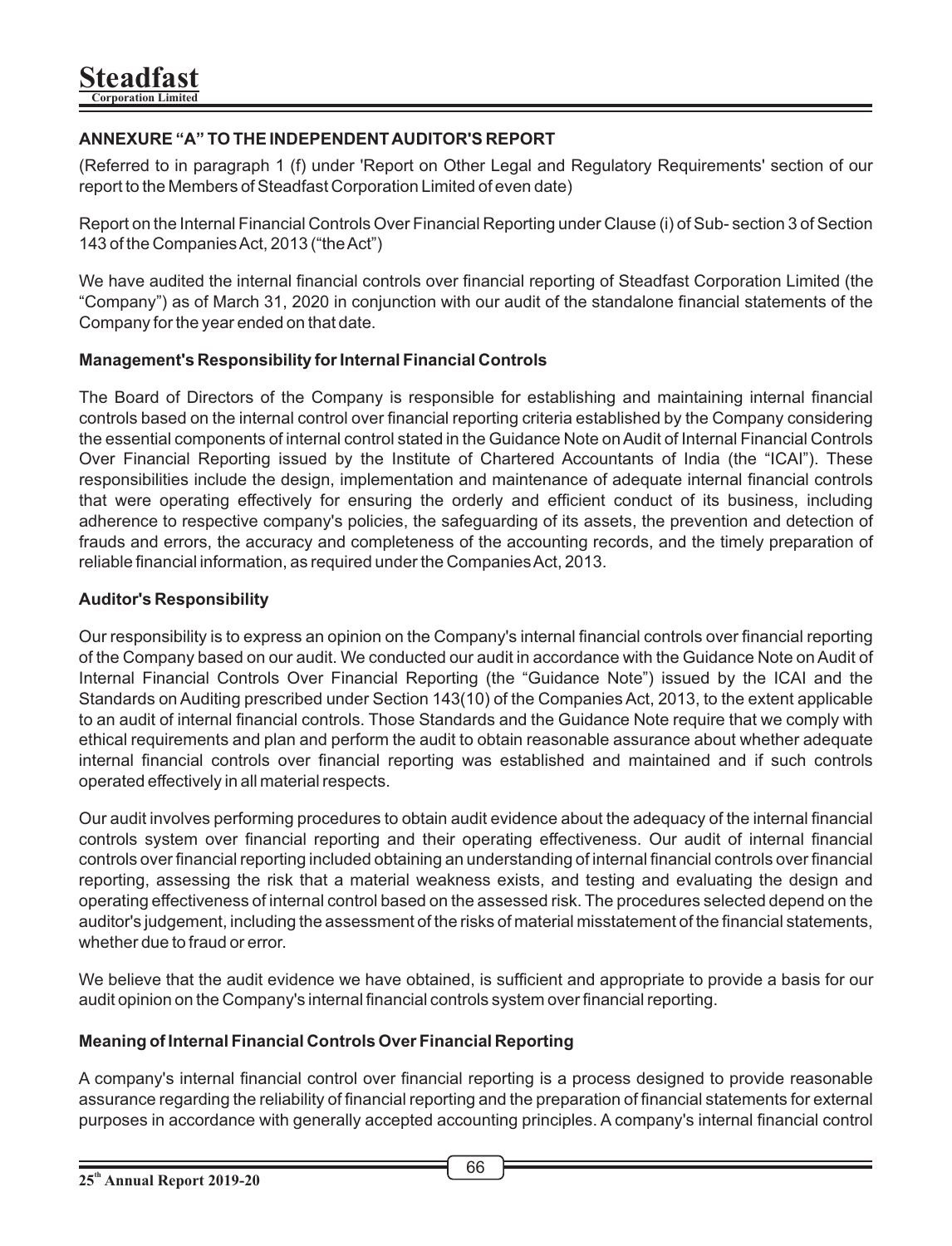over financial reporting includes those policies and procedures that (1) pertain to the maintenance of records that, in reasonable detail, accurately and fairly reflect the transactions and dispositions of the assets of the company; (2) provide reasonable assurance that transactions are recorded as necessary to permit preparation of financial statements in accordance with generally accepted accounting principles, and that receipts and expenditures of the company are being made only in accordance with authorisations of management and directors of the company; and (3) provide reasonable assurance regarding prevention or timely detection of unauthorized acquisition, use, or disposition of the company's assets that could have a material effect on the nancial statements.

# **Inherent Limitations of Internal Financial Controls Over Financial Reporting**

Because of the inherent limitations of internal financial controls over financial reporting, including the possibility of collusion or improper management override of controls, material misstatements due to error or fraud may occur and not be detected. Also, projections of any evaluation of the internal financial controls over financial reporting to future periods are subject to the risk that the internal financial control over financial reporting may become inadequate because of changes in conditions, or that the degree of compliance with the policies or procedures may deteriorate.

# **Opinion**

In our opinion, to the best of our information and according to the explanations given to us, the Company has, in all material respects, an adequate internal financial controls system over financial reporting and such internal financial controls over financial reporting were operating effectively as at March 31, 2020, based on the internal financial control over financial reporting criteria established by the Company considering the essential components of internal control stated in the Guidance Note on Audit of Internal Financial Controls Over Financial Reporting issued by the ICAI.

> For **Ramasamy Koteswara Rao And Co LLP,** Chartered Accountants (Firm's Registration No.010396S/S200084)

> > **Sd/- Murali Krishna Reddy Telluri** Partner (Membership No. 223022) UDIN: 20223022AAAAIJ9773

**Place:** Hyderabad **Date:** June 29, 2020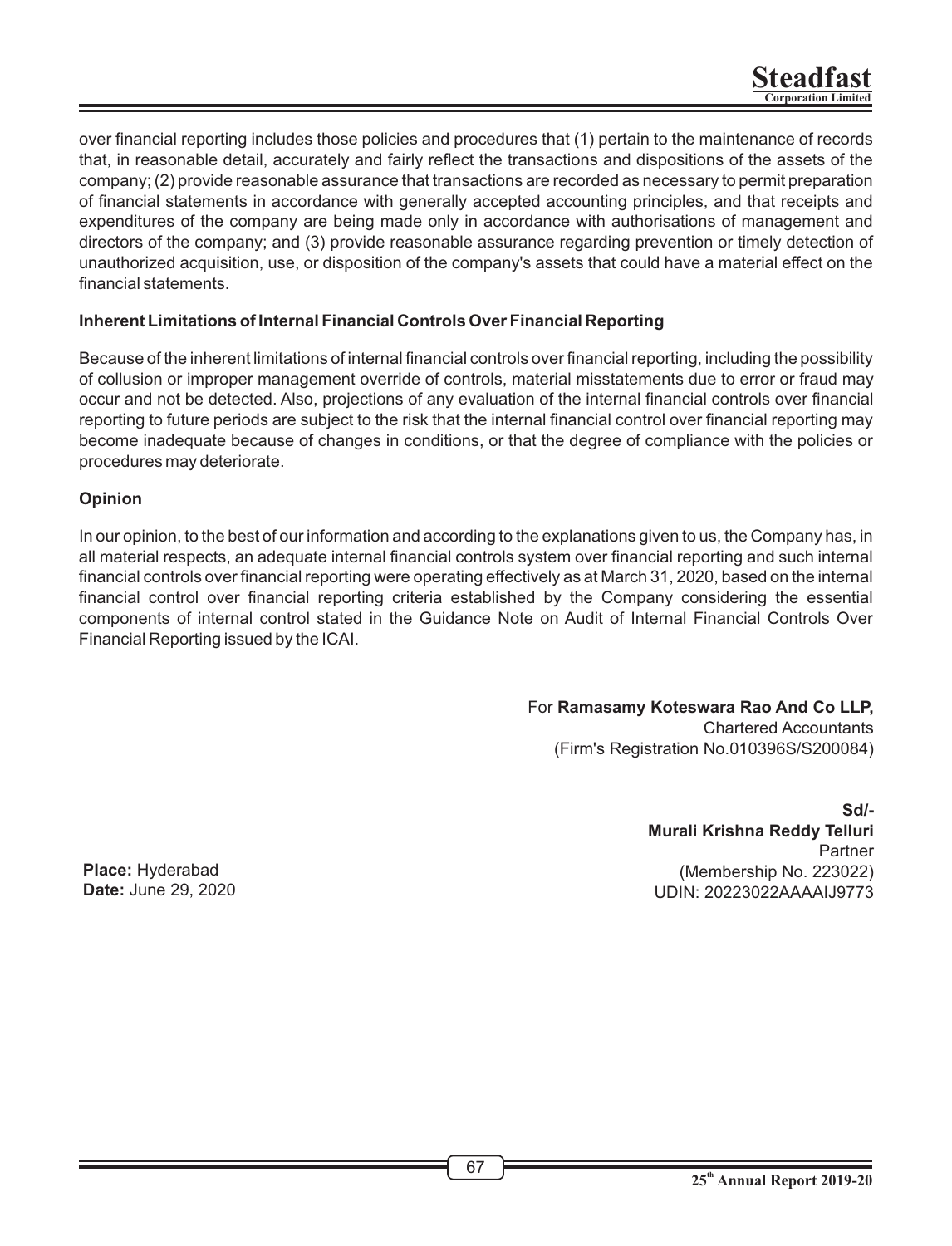# **ANNEXURE 'B' TO THE INDEPENDENT AUDITOR'S REPORT**

#### **(Referred to in paragraph 2 under 'Report on Other Legal and Regulatory Requirements' section of our report to the Members of Steadfast Corporation Limited of even date)**

- i. (a) The Company has maintained proper records showing full particulars, including quantitative details and situation of fixed assets. (b) All fixed assets have been physically verified by the management during the year in accordance with a phased program of verification which, in our opinion is reasonable having regard to the size of the company and the nature of its assets. According to the information furnished to us, no material discrepancies have been noticed on such verification. (c) The Company doesn't have Immovable properties. Hence reporting under this clause is not
	- applicable.
- ii. The Company does not have any Inventories and hence not commented upon. Thus, paragraph 3(ii) of the Order is not applicable to the Company.
- iii. The Company has not granted any loans, secured or unsecured to companies, firms, Limited Liability partnerships or other parties covered in the Register maintained under section 189 of the Act. Accordingly, the provisions of clause 3 (iii) (a) to (C) of the Order are not applicable to the Company and hence not commented upon.
- iv. In our opinion and according to the information and explanations given to us, the company has complied with the provisions of section 185 and 186 of the Companies Act, 2013 In respect of loans, investments, guarantees, and security.
- v. The Company has not accepted any deposits within the meaning of Sections 73 to 76 of the Act and the Companies (Acceptance of Deposits) Rules, 2014 (as amended). Accordingly, the provisions of clause 3(v) of the Order are not applicable.
- vi. The Central Government has not prescribed the maintenance of cost records under section 148(1) of the Act, for any of the services rendered by the Company.
- vii. (a) According to information and explanations given to us and on the basis of our examination of the books of account, and records, the Company has been generally regular in depositing undisputed statutory dues including Provident Fund, Employees State Insurance, Income-Tax, Goods and Service Tax, Duty of Customs, Duty of Excise, Cess and any other statutory dues with the appropriate authorities. According to the information and explanations given to us, no undisputed amounts payable in respect of the above were in arrears as at March 31, 2020 for a period of more than six months from the date on when they become payable.

(b) According to the information and explanation given to us, there are no dues of income tax, sales tax, service tax, duty of customs, duty of excise, value added tax, Goods and Service Tax outstanding on account of dispute.

- viii. In our opinion and according to the information and explanations given by the management, the Company has not taken any loans or borrowings from the banks and financial institutions or debenture holders or government. Accordingly, the provisions of clause 3 (viii) of the Order are not applicable to the Company and hence not commented upon.
- ix. Based upon the audit procedures performed and the information and explanations given by the management, the company has not raised moneys by way of initial public offer or further public offer including debt instruments and term Loans. Accordingly, the provisions of clause 3 (ix) of the Order are not applicable to the Company and hence not commented upon.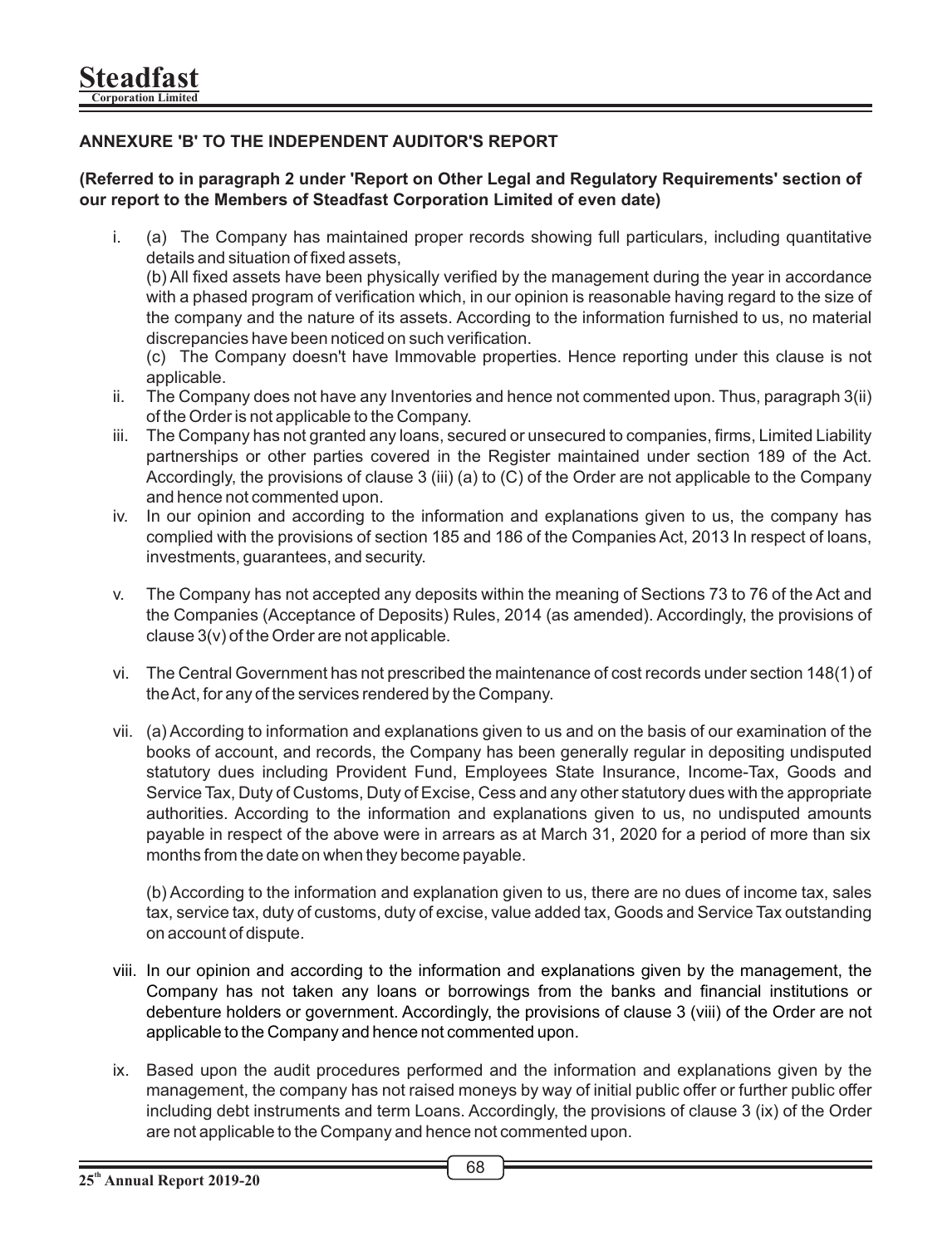- x. Based upon the audit procedures performed for the purpose of reporting the true and fair view of the standalone financial statements and according to the information and explanations given by the management, we report that no fraud by the company or on the company by the officers and employees of the Company has been noticed or reported during the year.
- xi. According to the information and explanations given by the management, the managerial remuneration has been paid / provided in accordance with the requisite approvals mandated by the provisions of section 197 read with Schedule V to the Companies Act, 2013.
- xii. In our opinion, the Company is not a Nidhi company. Therefore, the provisions of clause 3(xii) of the order are not applicable to the Company and hence not commented upon.
- xiii. According to the information and explanations given by the management, transactions with the related parties are in compliance with section 177 and 188 of Companies Act, 2013 where applicable and the details have been disclosed in the notes to the standalone financial statements, as required by the applicable accounting standards.
- xiv. According to the information and explanations given to us and on an overall examination of the balance sheet, the Company has not made any preferential allotment or private placement of shares or fully or partly convertible debentures during the year under review and hence, reporting requirements under clause 3(xiv) are not applicable to the company and hence not commented upon.
- xv. According to the information and explanations given by the management, the Company has not entered into any non-cash transactions with directors or persons connected with him as referred to in section 192 of Companies Act, 2013.
- xvi. According to the information and explanations given to us, the provisions of section 45-IA of the Reserve Bank of India Act, 1934 are not applicable to the Company and hence not commented upon.

For **Ramasamy Koteswara Rao And Co LLP,** Chartered Accountants (Firm's Registration No.010396S/S200084)

> **Sd/- Murali Krishna Reddy Telluri** Partner (Membership No. 223022) UDIN: 20223022AAAAIJ9773

**Place:** Hyderabad **Date:** June 29, 2020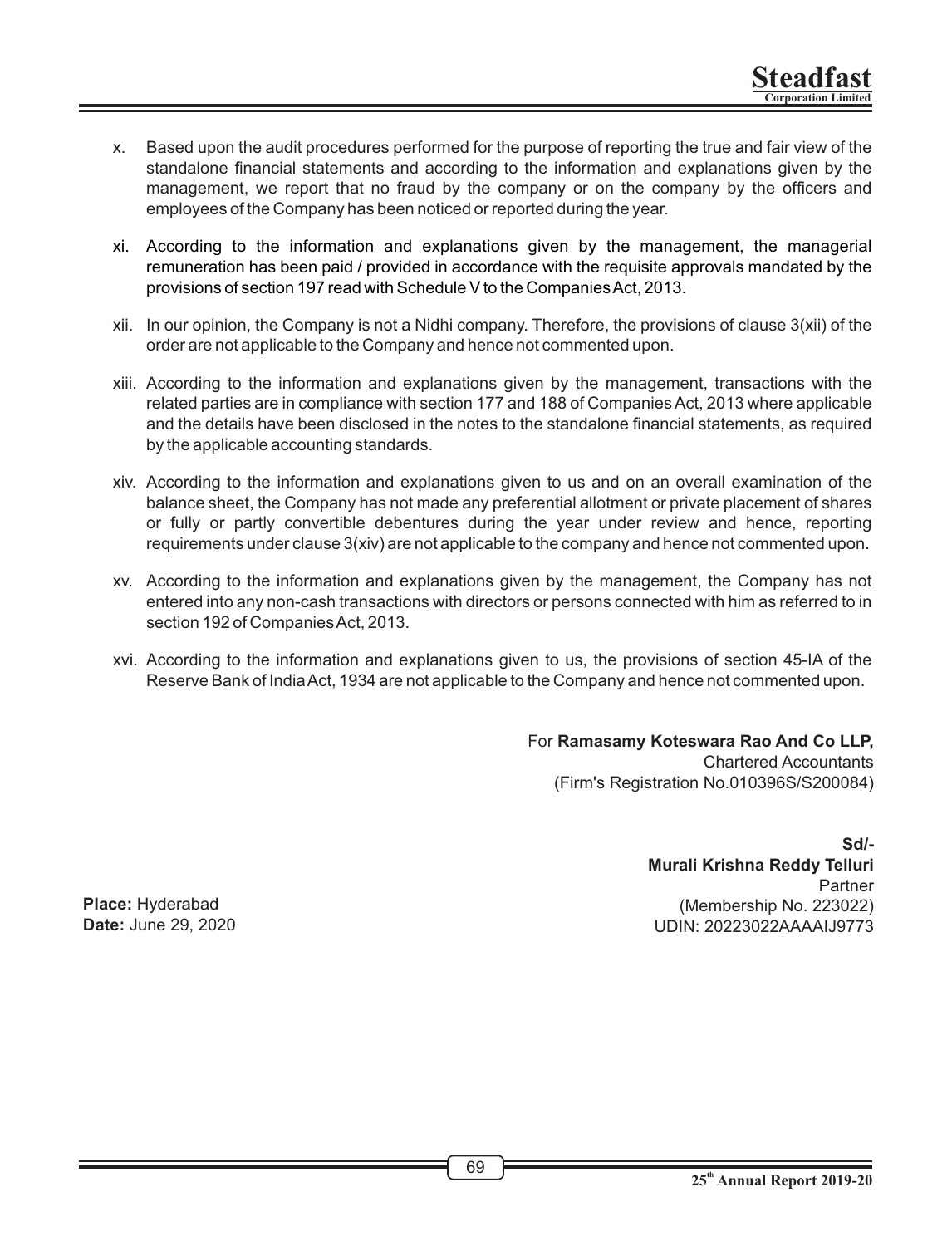**Steadfast Corporation Limited**

| <b>STEADFAST CORPORATION LIMITED</b>                                                                                                               |                                                                                                      |                                             |                                                 |
|----------------------------------------------------------------------------------------------------------------------------------------------------|------------------------------------------------------------------------------------------------------|---------------------------------------------|-------------------------------------------------|
| STANDALONE Balance Sheet As At 31st March 2020                                                                                                     |                                                                                                      |                                             |                                                 |
|                                                                                                                                                    |                                                                                                      |                                             | in INR                                          |
| <b>Particulars</b>                                                                                                                                 | <b>Note</b>                                                                                          | March 31, 2020                              | March 31, 2019                                  |
| <b>I. ASSETS</b>                                                                                                                                   |                                                                                                      |                                             |                                                 |
| (1) Non-current assets                                                                                                                             |                                                                                                      |                                             |                                                 |
| (a) Property, Plant and Equipment<br>(b) Other assets                                                                                              | 2<br>3                                                                                               | 6,557,567<br>28,100,000                     | 8,560,292<br>43,600,000                         |
| (c) Financial Assets                                                                                                                               |                                                                                                      |                                             |                                                 |
| (i) Investments                                                                                                                                    | 4                                                                                                    | 21,681,950                                  | 2,419,309                                       |
| (d) Deferred tax assets (net)                                                                                                                      |                                                                                                      | 658,391                                     | 555,338                                         |
| <b>Total non current assets</b>                                                                                                                    |                                                                                                      | 56,997,909                                  | 55,134,939                                      |
| (2) Current Assets                                                                                                                                 |                                                                                                      |                                             |                                                 |
| (a) Financial Assets                                                                                                                               |                                                                                                      |                                             |                                                 |
| (i) Trade receivables<br>(ii) Cash and cash equivalents                                                                                            | 5<br>6                                                                                               | 1,133,336<br>42,222,863                     | 9,246,139<br>41,129,879                         |
| (iii) Loans and advances                                                                                                                           | 7                                                                                                    |                                             |                                                 |
| (b) Other current assets                                                                                                                           | 8                                                                                                    | 6,502,499                                   | 7,187,487                                       |
| <b>Total current assets</b>                                                                                                                        |                                                                                                      | 49,858,699                                  | 57,563,505                                      |
| <b>TOTAL ASSETS</b>                                                                                                                                |                                                                                                      | 106,856,607                                 | 112,698,445                                     |
| <b>II. EQUITY AND LIABILITIES</b><br>(1) Equity<br>(a) Equity share capital<br>(b) Other equity                                                    | 9<br>10                                                                                              | 71,310,000<br>33,019,962                    | 71,310,000<br>34,457,216                        |
| <b>Total equity</b>                                                                                                                                |                                                                                                      | 104,329,962                                 | 105,767,216                                     |
| (2) Current liabilities<br>(a) Financial liabilities<br>(i) Trade payables<br>(b) Other current liabilities<br>(c) Short-term provisions           | 11<br>$12 \overline{ }$<br>13                                                                        | 1,903,894<br>251,490<br>371,261             | 6,338,614<br>303,878<br>288,737                 |
| <b>Total Current liabilities</b>                                                                                                                   |                                                                                                      | 2,526,645                                   | 6,931,229                                       |
| <b>TOTAL EQUITY AND LIABILITIES</b>                                                                                                                |                                                                                                      | 106,856,607                                 | 112,698,445                                     |
| Notes forming part of the financial statements                                                                                                     | $1 - 19$                                                                                             |                                             |                                                 |
| As per our report of even date attached<br>For Ramasamy Koteswara Rao and Co LLP<br><b>Chartered Accountants</b><br>Firm Regn. No. 010396S/S200084 |                                                                                                      | For and on behalf of the Board of Directors |                                                 |
| Sd/-<br>Murali Krishna Reddy Telluri<br>Partner<br>Membership No. 223022<br>UDIN: 20223022AAAAIJ9773                                               | Sd/-<br>Sd/-<br><b>K Vivek Reddy</b><br><b>Managing Director</b><br><b>Director</b><br>DIN: 07907507 |                                             | P Satyanarayana<br>DIN: 02183914<br>$Sd$ -      |
| <b>Place: Hyderabad</b><br><b>Date: June 29, 2020</b>                                                                                              | Sd/-<br><b>B. Srinivasarao</b><br><b>Company Secretary</b>                                           |                                             | S Yedukondalu<br><b>Chief Financial Officer</b> |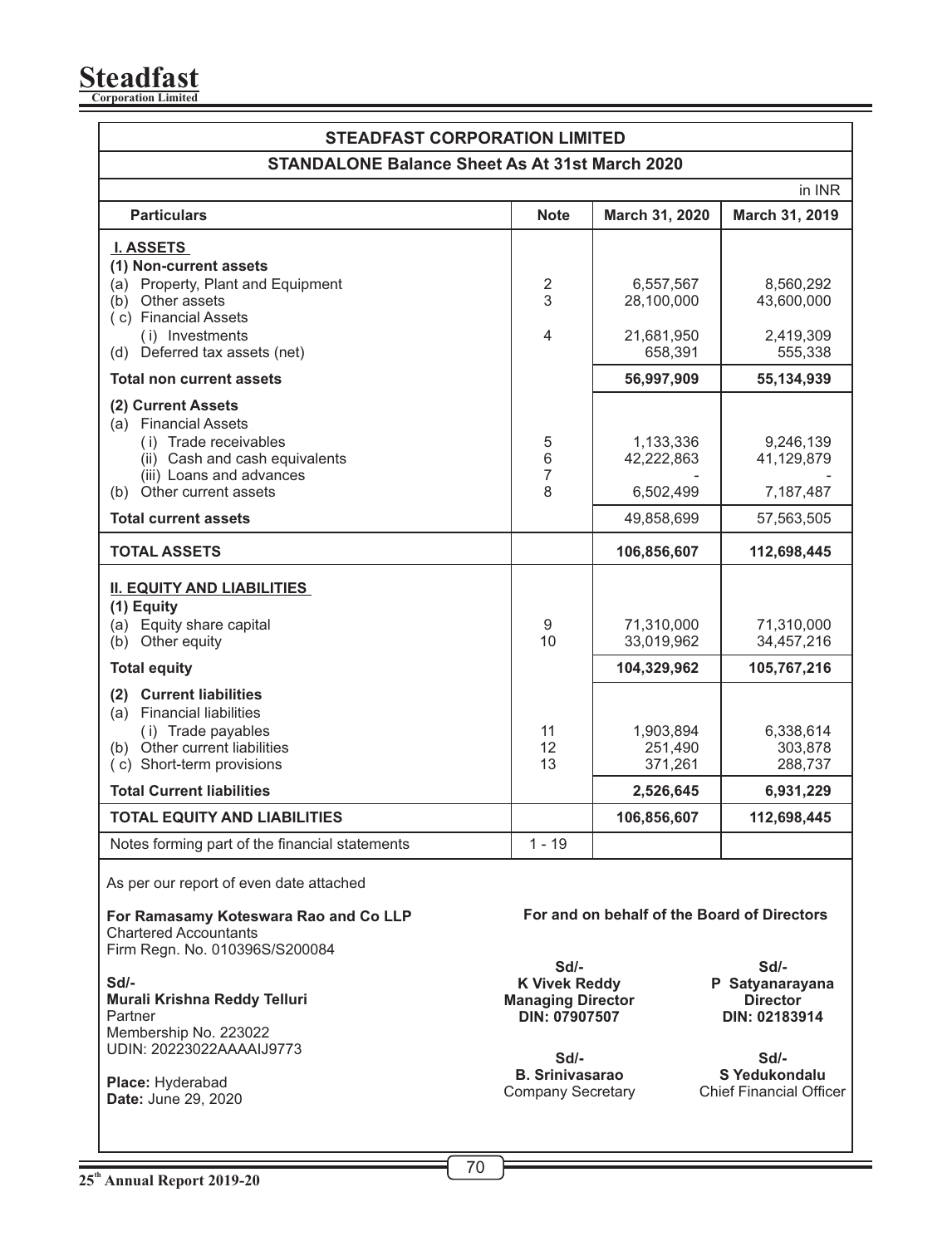| Standalone Statement of Profit and Loss for the year ended 31st March 2020<br>Year ended<br><b>Particulars</b><br><b>Note</b>                                   | in INR<br>Year ended                                |  |  |  |  |
|-----------------------------------------------------------------------------------------------------------------------------------------------------------------|-----------------------------------------------------|--|--|--|--|
|                                                                                                                                                                 |                                                     |  |  |  |  |
|                                                                                                                                                                 |                                                     |  |  |  |  |
| March 31, 2020                                                                                                                                                  | March 31, 2019                                      |  |  |  |  |
| <b>Revenue</b>                                                                                                                                                  |                                                     |  |  |  |  |
| Revenue from Operations<br>14<br>7,767,375<br>I.<br>Other income<br>15<br>Ш.<br>5,522,349                                                                       | 6,933,366<br>5,740,936                              |  |  |  |  |
| Ш.<br>Total Income (I+II)<br>13,289,724                                                                                                                         | 12,674,302                                          |  |  |  |  |
| IV. Expenses                                                                                                                                                    |                                                     |  |  |  |  |
| Cost of Execution<br>16<br>6,137,426<br><b>Employee Benefits Expenses</b><br>17<br>2,161,655                                                                    | 5,715,505<br>2,166,854                              |  |  |  |  |
| Depreciation and Amortization Expenses<br>2,002,723                                                                                                             | 2,719,321                                           |  |  |  |  |
| <b>Finance Cost</b><br>18<br>9,152                                                                                                                              | 8,798                                               |  |  |  |  |
| <b>Other Expenses</b><br>19<br>2,637,715                                                                                                                        | 1,944,396                                           |  |  |  |  |
| <b>Total Expenses (IV)</b><br>12,948,672                                                                                                                        | 12,554,874                                          |  |  |  |  |
| V.<br>Profit/(loss) before Tax (III - IV)<br>before Exceptional Items<br>341,052                                                                                | 119,428                                             |  |  |  |  |
| VI. Share of Profits / (Losses) from Subcidaries<br>$-1,687,359$                                                                                                |                                                     |  |  |  |  |
| V.<br>Profit/(loss) before Tax<br>$-1,346,307$                                                                                                                  | 119,428                                             |  |  |  |  |
| VI. Tax expense:                                                                                                                                                |                                                     |  |  |  |  |
| 1. Current tax<br>194,000                                                                                                                                       | 111,476                                             |  |  |  |  |
| 2. Deferred tax<br>$-103,053$<br>3. MAT credit                                                                                                                  | 738,124                                             |  |  |  |  |
| 4. Prior period tax                                                                                                                                             |                                                     |  |  |  |  |
| VII. Profit/(Loss) for the year<br>$-1,437,254$                                                                                                                 | $-730,171$                                          |  |  |  |  |
| VIII. Other comprehensive income                                                                                                                                |                                                     |  |  |  |  |
| (i) Items that will not be reclassified to profit or loss<br>А.<br>Remeasurement of Investments                                                                 |                                                     |  |  |  |  |
| Remeasurements of leave encashment on employee benefits                                                                                                         |                                                     |  |  |  |  |
| (ii) Items that will be reclassified to profit or loss                                                                                                          |                                                     |  |  |  |  |
| Foreign currency translation differences<br>(I) Income tax relating to items that will not be<br>B                                                              |                                                     |  |  |  |  |
| reclassified to profit or loss                                                                                                                                  |                                                     |  |  |  |  |
| Total other comprehensive income net of taxes                                                                                                                   |                                                     |  |  |  |  |
| IX. Total comprehensive income for the period<br>$-1,437,254$                                                                                                   | $-730,171$                                          |  |  |  |  |
| Earnings per equity share<br>Х.<br>1. Basic<br>$-0.20$                                                                                                          | $-0.10$                                             |  |  |  |  |
| $-0.20$<br>2. Diluted                                                                                                                                           | $-0.10$                                             |  |  |  |  |
| Notes forming part of the financial statements1-19                                                                                                              |                                                     |  |  |  |  |
| As per our report of even date attached<br>For Ramasamy Koteswara Rao and Co LLP<br>For and on behalf of the Board of Directors<br><b>Chartered Accountants</b> |                                                     |  |  |  |  |
| Firm Regn. No. 010396S/S200084<br>$Sd$ -                                                                                                                        | Sd/-                                                |  |  |  |  |
| K Vivek Reddy<br>Sd/-<br><b>Managing Director</b><br>Murali Krishna Reddy Telluri<br>DIN: 07907507<br>Partner                                                   | P Satyanarayana<br><b>Director</b><br>DIN: 02183914 |  |  |  |  |
| Membership No. 223022<br>$Sd$ -                                                                                                                                 |                                                     |  |  |  |  |
| UDIN: 20223022AAAAIJ9773<br><b>B. Srinivasarao</b>                                                                                                              | $Sd$ -<br>S Yedukondalu                             |  |  |  |  |
| <b>Place: Hyderabad</b><br>Company Secretary<br>Date: June 29, 2020                                                                                             | <b>Chief Financial Officer</b>                      |  |  |  |  |

ľ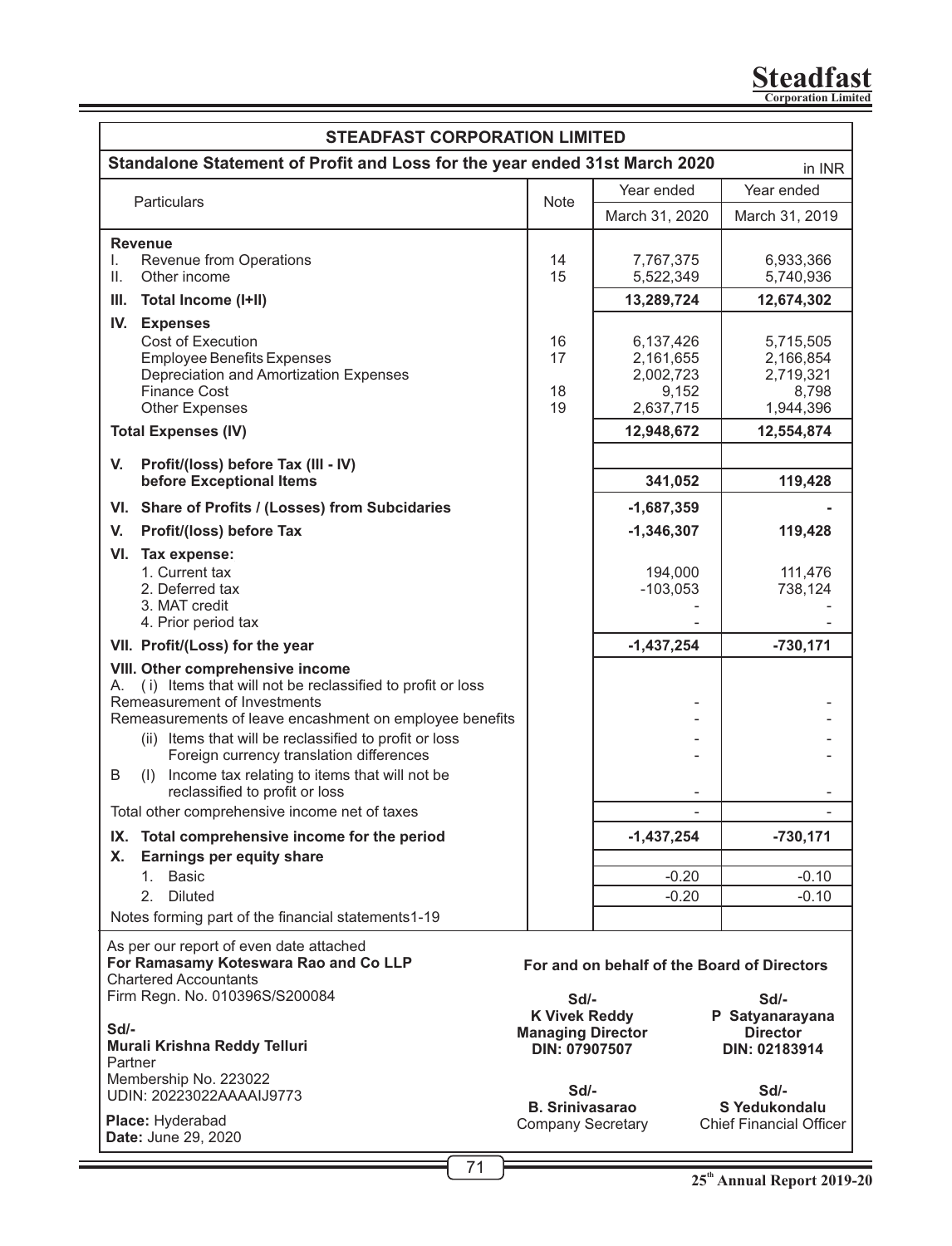# **Steadfast Corporation Limited**

| <b>STEADFAST CORPORATION LIMITED</b>                                                                                                                                                              |                                                                                                                                                                                                                                                                   |                                                                           |                                                      |                                                               |  |  |
|---------------------------------------------------------------------------------------------------------------------------------------------------------------------------------------------------|-------------------------------------------------------------------------------------------------------------------------------------------------------------------------------------------------------------------------------------------------------------------|---------------------------------------------------------------------------|------------------------------------------------------|---------------------------------------------------------------|--|--|
| Standalone Cash Flow Statement for the year ended March 31st, 2020                                                                                                                                |                                                                                                                                                                                                                                                                   |                                                                           |                                                      |                                                               |  |  |
|                                                                                                                                                                                                   |                                                                                                                                                                                                                                                                   |                                                                           |                                                      | in INR                                                        |  |  |
|                                                                                                                                                                                                   | <b>Particulars</b>                                                                                                                                                                                                                                                |                                                                           | March 31, 2020                                       | March 31, 2019                                                |  |  |
| A                                                                                                                                                                                                 | <b>CASH FLOWS FROM OPERATING ACTIVITIES:</b><br>Net profit before tax<br>Adjusted for:                                                                                                                                                                            |                                                                           | (1,346,307)                                          | 119,428                                                       |  |  |
|                                                                                                                                                                                                   | Depreciation<br>Interest & other income received<br>Share of Profits / (Losses) from Subcidaries/JV<br>Prov for diminution in value of investment<br>Loss on sale of / discarded assets (net)<br>Provision for doubtful debts                                     |                                                                           | 2,002,723<br>(5,522,349)<br>1,687,359                | 2,719,321<br>(5,740,936)                                      |  |  |
|                                                                                                                                                                                                   | Operating profits before working capital charges                                                                                                                                                                                                                  |                                                                           | (3, 178, 574)                                        | (2,902,187)                                                   |  |  |
|                                                                                                                                                                                                   | Changes in current assets and liabilities<br>(Increase)/Decrease in Trade Receivables<br>(Increase)/Decrease in financial and non-financial assets<br>Increase/(Decrease) in financial and non-financial liabilities<br>Increase/(Decrease) in Trade payables     |                                                                           | 8,112,803<br>573,513<br>(52, 389)<br>(4,434,720)     | (4,792,205)<br>(524, 326)<br>(423, 840)<br>2,119,194          |  |  |
|                                                                                                                                                                                                   | Cash generated from operations<br>Income taxes paid                                                                                                                                                                                                               |                                                                           | 1,020,634                                            | (6, 523, 364)                                                 |  |  |
| в                                                                                                                                                                                                 | Net cash generated from operating activities<br><b>CASH FLOWS FROM INVESTING ACTIVITIES:</b><br>Purchase of fixed assets<br>Proceeds on sale of fixed assets<br>Long term loans and advances<br>Investment in VHS Health Care<br>Interest & other income received |                                                                           | 1,020,634<br>15,500,000<br>(20,950,000)<br>5,522,349 | (6,523,364)<br>(3,400,573)<br>2,760,000                       |  |  |
|                                                                                                                                                                                                   |                                                                                                                                                                                                                                                                   |                                                                           | 72,349                                               | 5,740,936<br>5,100,363                                        |  |  |
| C                                                                                                                                                                                                 | Net cash used in investing activities<br><b>CASH FLOWS FROM FINANCING ACTIVITIES:</b><br>Proceeds from issue of share warrants<br>Proceeds from issue of ESOPs<br>Dividends and dividend tax paid during the year                                                 |                                                                           |                                                      |                                                               |  |  |
|                                                                                                                                                                                                   | Net Cash generated from financing activities                                                                                                                                                                                                                      |                                                                           |                                                      |                                                               |  |  |
| D                                                                                                                                                                                                 | Net increase / (decrease) in cash and cash equivalents                                                                                                                                                                                                            |                                                                           | 1,092,983                                            | (1,423,001)                                                   |  |  |
| Е                                                                                                                                                                                                 | Cash and cash equivalents at the beginning of the year                                                                                                                                                                                                            |                                                                           | 41,129,879                                           | 42,552,880                                                    |  |  |
| F                                                                                                                                                                                                 | Cash and cash equivalents at the end of the year                                                                                                                                                                                                                  |                                                                           | 42,222,862                                           | 41,129,879                                                    |  |  |
|                                                                                                                                                                                                   | Notes forming part of the financial statements                                                                                                                                                                                                                    |                                                                           |                                                      |                                                               |  |  |
| As per our report of even date attached<br>For and on behalf of the Board of Directors<br>For Ramasamy Koteswara Rao and Co LLP<br><b>Chartered Accountants</b><br>Firm Regn. No. 010396S/S200084 |                                                                                                                                                                                                                                                                   |                                                                           |                                                      |                                                               |  |  |
| Sd/-<br>Murali Krishna Reddy Telluri<br>Partner<br>Membership No. 223022                                                                                                                          |                                                                                                                                                                                                                                                                   | Sd/-<br><b>K Vivek Reddy</b><br><b>Managing Director</b><br>DIN: 07907507 |                                                      | $Sd$ -<br>P Satyanarayana<br><b>Director</b><br>DIN: 02183914 |  |  |
|                                                                                                                                                                                                   | UDIN: 20223022AAAAIJ9773<br><b>Place: Hyderabad</b><br>Date: June 29, 2020                                                                                                                                                                                        | Sd/-<br><b>B. Srinivasarao</b><br><b>Company Secretary</b>                |                                                      | $Sd$ -<br>S Yedukondalu<br><b>Chief Financial Officer</b>     |  |  |

 $\overline{a}$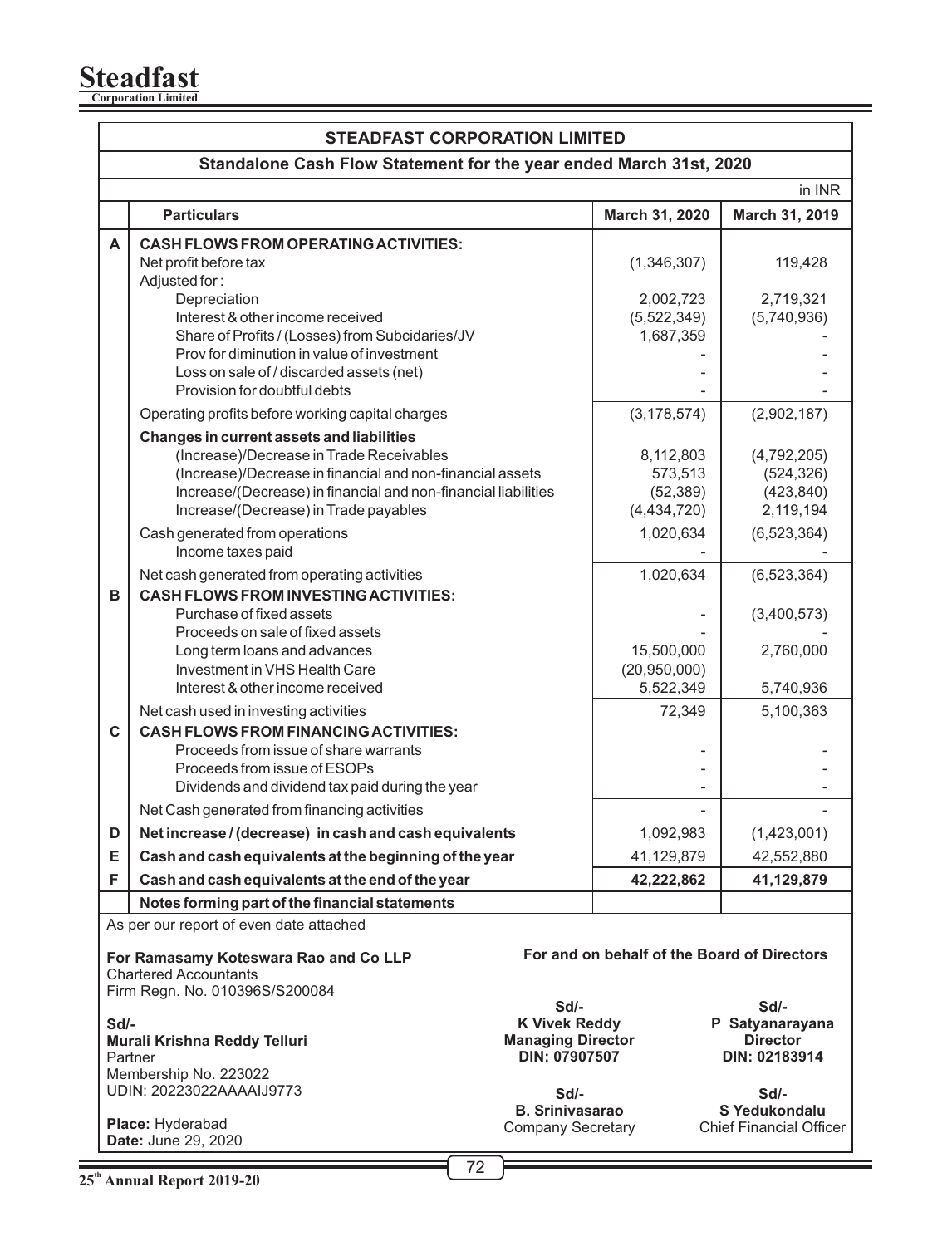## **STEADFAST CORPORATION LIMITED**

#### **Notes forming part of the Standalone financial statements**

#### **Corporate information**

**Streadfast Corporation Limited ('the company') is the business of Construction activities. The Company was incorporated on 2nd June, 1995 in Hyderabad and listed on MSEI dated 1st March, 2018.**

The Financial statements for the year ended March 31, 2020 were approved by the Board of Directors and authorised for issue on 29th June, 2020.

#### **1 Signicant Accounting Policies**

#### 1.1 Basis of preparation of financial statements

These Financial statements have been prepared in accordance Indian Accounting Standards (Ind As) according to the notification issued by the Ministry of Corporate Affairs under section 133 of the Companies Act, 2013 ('the act') read with rule 3 of the Companies (Indian Accounting Standards) Rules, 2015 and Companies (Indian Accounting Standards) Amendment Rules, 2016 with effect from April 1, 2017.

#### **1.2 Use of Accounting Estimates**

The preparation of financial statements requires estimates and assumptions to be made that affect the reported amount of assets and liabilities on the date of nancial Statements, the reported amount of revenues and expenses during the reported period and disclosure of contingent liabilites. Management believes that the estimates used in the preparation of financial statements are prudent and reasonable. Actual results could differ from these estimates. Any revision to accounting estimates is recognised prospectively in the current and future periods.

#### **1.3 Revenue recognition**

#### **Sale of goods and Services:**

Revenue is recognized when the company satisfies a performance obligation by transferring a promised good or service to its customers. The company considers the terms of the contract and its customary business practices to determine the transaction price. Performance obligations are satisfied at the point of time when the customer obtains controls of the asset.

Revenue is measured based on transaction price, which is the fair value of the consideration received or receivable, stated net of discounts, returns and value added tax. Transaction price is recognised based on the price specified in the contract, net of the estimated sales incentives / discounts. Accumulated experience is used to estimate and provide for the discounts/ right of return, using the expected value method.

#### **Interest Income:**

Interest income from a financial asset is recognised when it is probable that the economic benefits will flow to the Company and the amount of income can be measured reliably. Interest income is accrued on a time basis.

#### **1.4 Property, plant and equipment & Capital work-in-progress**

Property, plant and equipment are measured at cost less accumulated depreciation and impairment losses, if any. Cost includes expenditures directly attributable to the acquisition of the asset.

Capital work-in-progress comprises the cost of the fixed assets that are not yet ready for their intended use at the balance sheet date.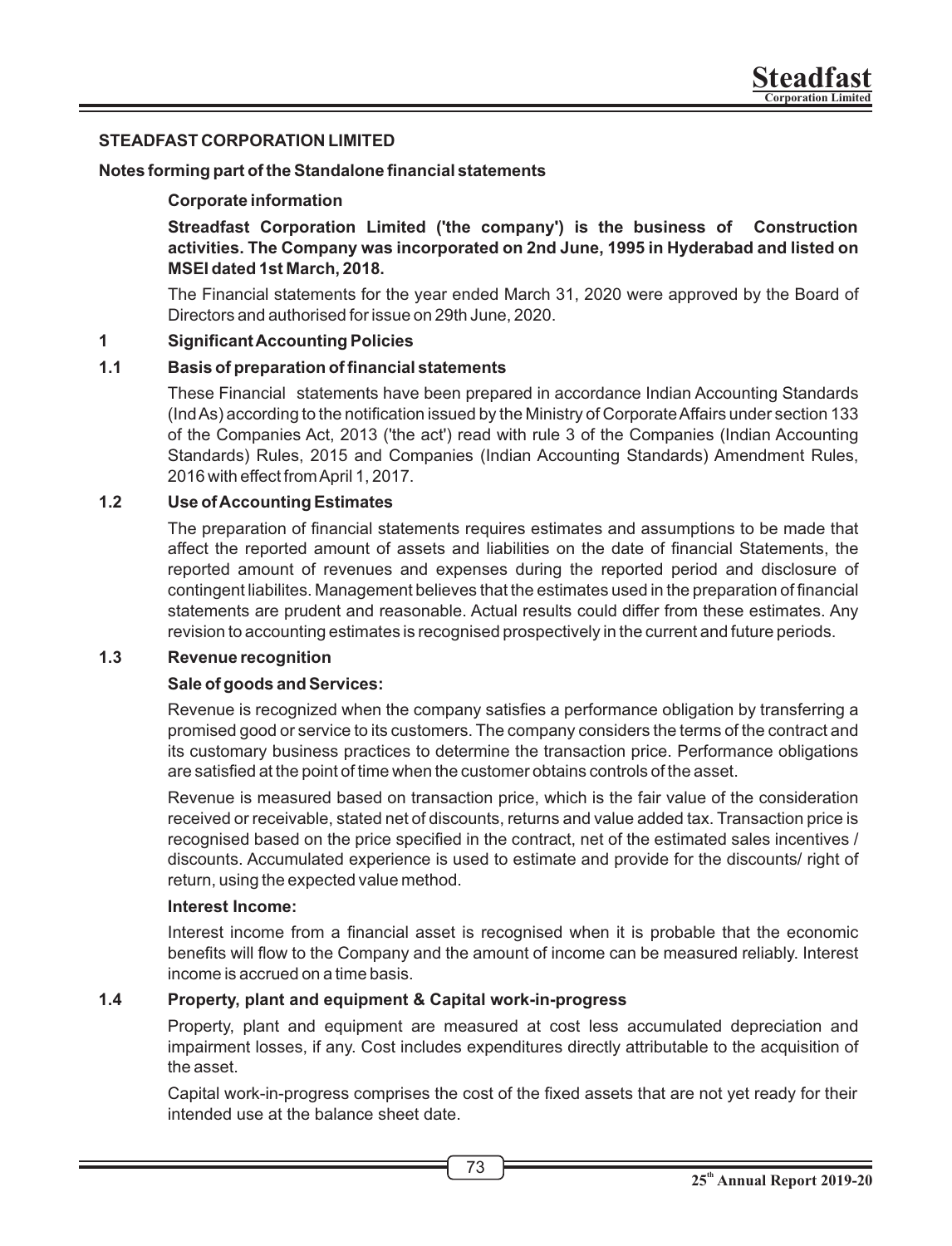# **1.5 Depreciation and Goodwill**

Depreciation is provided on the written down value as per the useful life prescribed in Schedule II to the Companies Act, 2013.

## **1.6 Intangible Assets**

Intangible assets are stated at cost less accumulated amortization and impairment if any. Intangible assets are amortized over their respective estimated useful lives on a straight-line basis, from the date that they are available for use. The estimated useful life of an identiable intangible asset is based on a number of factors including the effects of obsolescence, demand, competition and other economic factors (such as the stability of the industry and known technological advances) and the level of maintenance expenditures required to obtain the expected future cash flows from the asset.

During the year the company has not provided any amount amortization of intangible assets. The estimated useful lives of intangible asset is as follows:

| <b>Type of Asset</b> | Useful life |
|----------------------|-------------|
| Intangible Asset     | 10 Years    |

# **1.7 Foreign Currency Transactions**

The company translates all foreign currency transactions at Exchange Rates prevailing on the date of transactions. Exchange rate differences resulting from foreign exchange transactions settled during the year are recognized as income or expenses in the period in which they arise.

Monetary current assets and monetary current liabilities that are denominated in foreign currency are translated at the exchange rate prevalent at the date of the balance sheet. The resulting difference is also recorded in the Other comprehensive income.

#### **1.8 Taxes on Income**

Income tax comprises current income tax and deferred tax. Income tax expense is recognized in the statement of profit and loss except to the extent it relates to items directly recognized in equity or in other comprehensive income.

**a) Current income tax:** Current income tax for the current and prior periods are measured at the amount expected to be recovered from or paid to the taxation authorities based on the taxable income for the period. The tax rates and tax laws used to compute the current tax amount are those that are enacted or substantively enacted by the reporting date and applicable for the period. The Company off sets current tax assets and current tax liabilities, where it has a legally enforceable right to set off the recognized amounts and where it intends either to settle on a net basis or to realize the asset and liability simultaneously.

**b) Deferred tax:** Deferred tax asset and liabilities are measured at the tax rates that are expected to apply to the period when the asset / liability is realized, based on tax rates (and tax laws) that have been enacted or substantively enacted at the balance sheet date. Deferred Tax assets are recognized and carried forward only to the extent that there is a reasonable certainty that sufficient future taxable income will be available against which such deferred tax assets can be realized.

## **1.9 Earning Per Share (EPS)**

In determining earnings per share, the company considers the net profit after tax expense. The number of shares used in computing basic earnings per share is the weighted average shares used in outstanding during the period.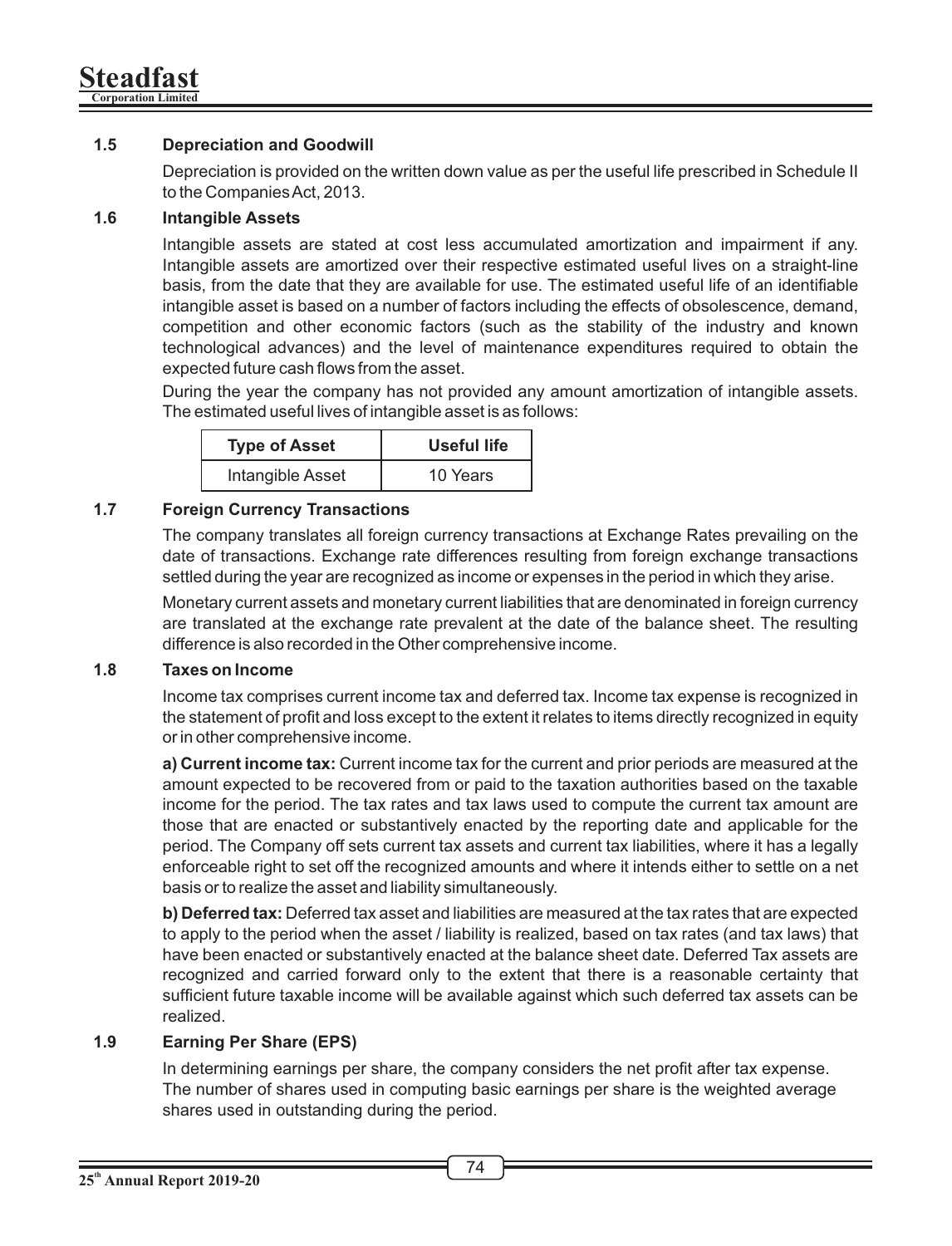# **1.10 Investments**

Long term unquoted investments are stated at cost & all other investments are carried at lower of cost or fair value.

# **1.11 Impairment of non-financial assets**

The Company assess at each reporting date whether there is any indication that the carrying amount from non financial assets may not be recoverable. If any such indication exists, then the asset's recoverable amount is estimated and an impairment loss is recognised if the carrying amount of an asset or Cash generating unit (CGU) exceeds its estimated recoverable amount in the statement of profit and loss.

Goodwill is tested annually for impairment. For the purpose of impairment testing, goodwill arising from a business combination is allocated to CGUs or groups of CGUs that are expected to benefit from the synergies of the combination.

# **1.12 Provisions and Contingent Liabilities**

A Provision is recognized if, as a result of past event, the Company has a present legal or constructive obligation that is reasonbly estimable, and it is probable that an outflow of economic benefits will be required to settle the present obligation. Provisions are determined by the best estimate of the outflow of economic benefits required to settle the obligation at the reporting date. Where no reliable estimate can be made, a disclosure is made as contingent liability. Adisclosure for a contingent liability is also made when there is a possible obligation or a present obligation that may, but probably will not, require an outflow of resources. Where there is a possible obligation or a present obligation in respect of which the likelihood of outflow of resources is remote, no provision or disclosure is made.

# **1.13 Financial Instruments**

A financial instrument is any contract that give rise to a financial asset of one entity and a financial liability or equity of another entity.

# **Initial Recognition**

Financial assets and liabilities are recognised when the Company becomes a party to the contractual provisions of the instrument. Financial assets and liabilities are initially measured at fair value. Transaction costs that are directly attributable to the acquisition or issue of financial assets and financial liabilities (other than financial assets and financial liabilities at fair value through profit and loss) are added to or deducted from the fair value measured on initial recognition of financial asset or financial liability.

## **Subsequent Measurement**

# **Financial assets at fair value through other comprehensive income**

Financial assets are measured at fair value through other comprehensive income if these financial assets are held within a business whose objective is achieved both by collectiong contractual cash flows on specified dates to cash flows that are solely payments of principal and interest on the amount outstanding and selling financial assets.

## **Financial assets at fair value through Profit and Loss**

Financial assets are measured at fair value through profit and loss unless it is measured at amortised cost or at fair value through other comprehensive income on initial recognition. The transaction costs that are directly attributable to the acquisition of financial assets and liabilities at fair value through profit and loss are immediately recognised in statement of profit and loss.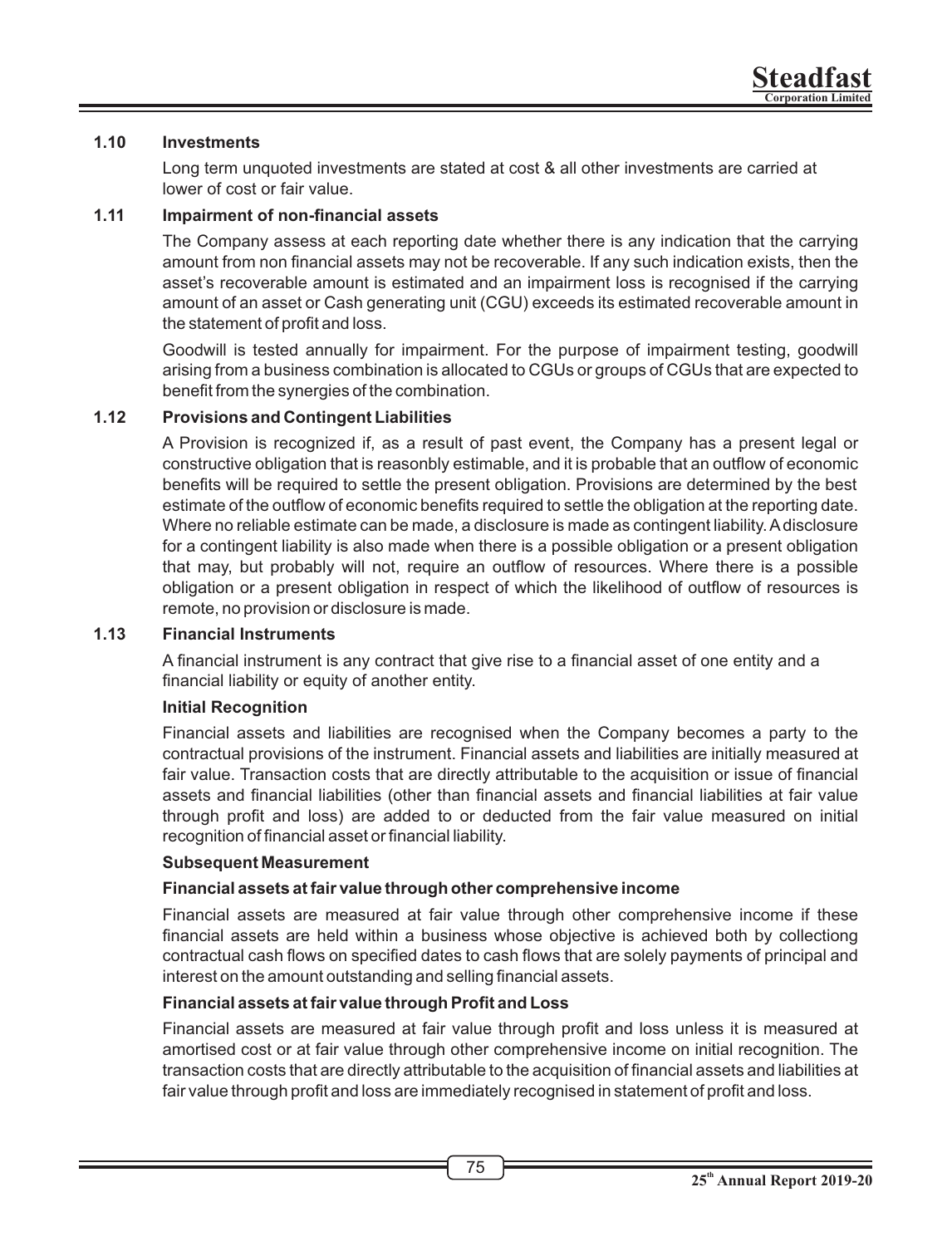## **Financial liabilities**

Financial liabilities are classified as measured at amortised cost or Fair Value Through Profit and Loss Account (FVTPL). A financial liability is classified as at FVTPL if it is classified as held fortrading, or it is a derivative or it is designated as such on initial recognition. Financial liabilities at FVTPL are measured at fair value and net gains and losses, including any interest expense, are recognised in statement of profit and loss. Other financial liabilities are subsequently measured at amortised cost using the effective interest method. Interest expense and foreign exchange gains and losses are recognised in statement of profit and loss. Any gain or loss on derecognition is also recognised in statement of profit and loss.

#### **Investment in Subsidiaries**

Investment in Subsidiaries is carried at cost

#### **De-recognition**

The Company derecognises a financial asset when the contractual rights to the cash flows from the financial asset expire or it transfers the financial asset and the transfer qualifies for derecognition as per Ind AS 109. A financial liability (or a part of a financial liability) is derecognised from the Company's balance sheet when the obligation specified in the contract is discharged or cancelled or expires.

#### **Cash and cash equivalents**

Cash and cash equivalent in the balance sheet comprise cash at banks and on hand and shortterm deposits with an original maturity of three months or less, which are subject to an insignificant risk of changes in value. For the purpose of the statement of cash flows, cash and cash equivalents consist of cash and short-term deposits, as defined above are considered an integral part of the Company's cash management.

#### **1.14** Cash flow statement

Cash flows are reported using the indirect method, whereby net profit before tax is adjusted for the effects of transactions of a non-cash nature and any deferrals or accruals of past or future cash receipts or payments. The cash flows from regular revenue generating, investing and financing activities of the company are segregated.

## **1.15 Related Party transactions**

| A. Related Parties |  |
|--------------------|--|
|--------------------|--|

| S.No           | <b>Name of the Party</b>     | <b>Relationship</b>                                                     |
|----------------|------------------------------|-------------------------------------------------------------------------|
| 1              | Keesara Vivek Reddy          | Managing Director (Key Managerial Person)                               |
| $\mathcal{P}$  | Potluri Satyanarayana        | Non Executive Director                                                  |
| 3              | Velagala Anjana Devi         | Independent Director                                                    |
| 4              | Rithwik Reddy Musku          | Independent Director                                                    |
| 5              | S. Yedukondalu               | Chief Financial Officer (Key Managerial Person)                         |
| 6              | B. Sriniyasa Rao             | Company Secretary (Key Managerial Person)-Appointed<br>W.e.f 14.11.2019 |
| $\overline{7}$ | M.V.S.A. Murali Krishna      | Company Secretary (Key Managerial Person)-Resigned<br>w.e.f 25.05.2019  |
| 8              | RAUS-SCL (JV)                | Joint Venture Partner                                                   |
| 9              | <b>VHS Healthcare (Firm)</b> | Subsidiary - Partnership Firm                                           |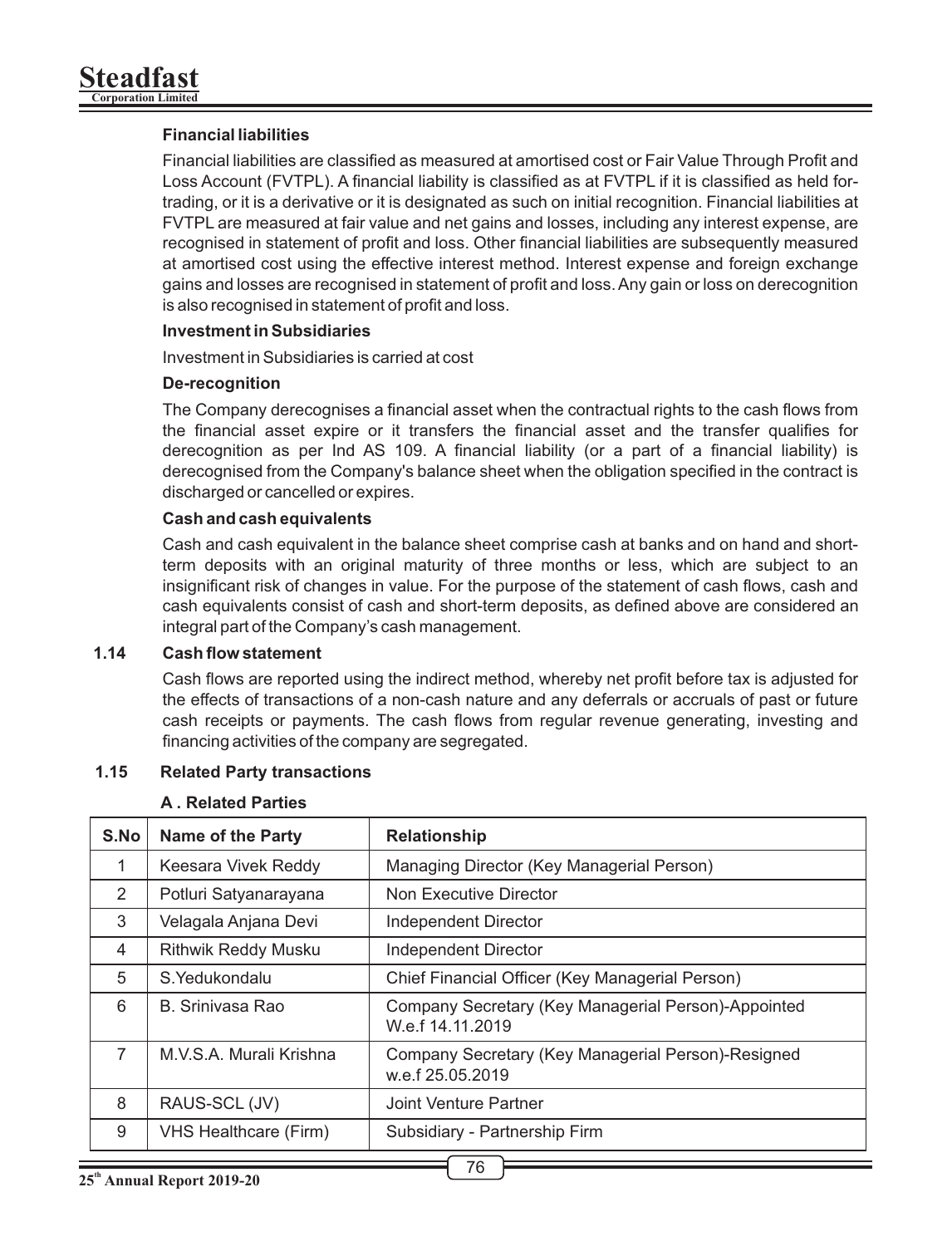**Steadfast Corporation Limited**

|      | B. Related party Transactions for the year ended March 31, 2020 Receipts/(Payments)<br>In INR |                                                        |                     |             |                            |                           |  |
|------|-----------------------------------------------------------------------------------------------|--------------------------------------------------------|---------------------|-------------|----------------------------|---------------------------|--|
| S.No | <b>Party Name</b>                                                                             | Nature of transaction/<br>relationship/ major          | <b>Transactions</b> |             | <b>Balance Outstanding</b> |                           |  |
|      |                                                                                               | parties Particulars                                    | F.Y 2019-20         | F.Y 2018-19 |                            | F.Y 2019-20   F.Y 2018-19 |  |
|      | RAUS -SCL (JV)                                                                                | Trade receivables                                      | 4.098.948           |             |                            | 4,098,948                 |  |
| 2    | RAUS -SCL (JV)                                                                                | Investment including<br>Current                        |                     |             | 438.872                    | 179,309                   |  |
| 3    | <b>VHS Healthcare</b>                                                                         | Year profit/(Loss)<br>Investment in<br>subsidiary firm | (20,950,000)        |             | 19.262.641                 |                           |  |

#### **C. List of Transactions with directors and key management personnel:**

In INR

| S.No | <b>Party Name</b>       | <b>Nature of Transaction</b> | F.Y 2019-20 | F.Y 2018-19 |
|------|-------------------------|------------------------------|-------------|-------------|
|      | KeesaraVivek Reddy      | Remuneration                 | 1,200,000   | 1,200,000   |
|      | S. Yedukondalu          | Remuneration                 | 448,880     | 388,800     |
|      | M.V.S.A. Murali Krishna | Remuneration                 | 27.096      | 180,000     |
|      | B.Sriniyasa Rao         | Remuneration                 | 251,666     |             |

#### **Remuneration to non-executive directors and independent directors**

| S.Nol                    | <b>Party Name</b> | <b>Nature of Transaction</b> | F.Y 2019-20              | F.Y 2018-19              |
|--------------------------|-------------------|------------------------------|--------------------------|--------------------------|
| $\overline{\phantom{0}}$ |                   | $\sim$                       | $\overline{\phantom{a}}$ | $\overline{\phantom{0}}$ |

# **1.16 Earning per share**

| <b>Particulars</b>                   | F.Y 2019-20 | F.Y 2018-19 |
|--------------------------------------|-------------|-------------|
| Profit (Loss) for the year           | (1,437,254) | (730, 171)  |
| Weighted average no.of Equity shares | 7,131,000   | 7,131,000   |
| Diluted earning per share            | (0.20)      | (0.10)      |
| Basic earning per share              | (0.20)      | (0.10)      |

## **For Ramasamy Koteswara Rao and Co LLP**

Chartered Accountants Firm Regn. No. 010396S/S200084

**Sd/- Murali Krishna Reddy Telluri** Partner Membership No. 223022 UDIN: 20223022AAAAIJ9773

**Place:** Hyderabad **Date:** June 29, 2020 **For and on behalf of the Board of Directors**

**Sd/- K Vivek Reddy Managing Director DIN: 07907507**

**Sd/- P Satyanarayana Director DIN: 02183914**

**Sd/- B. Srinivasarao** Company Secretary

**Sd/- S Yedukondalu** Chief Financial Officer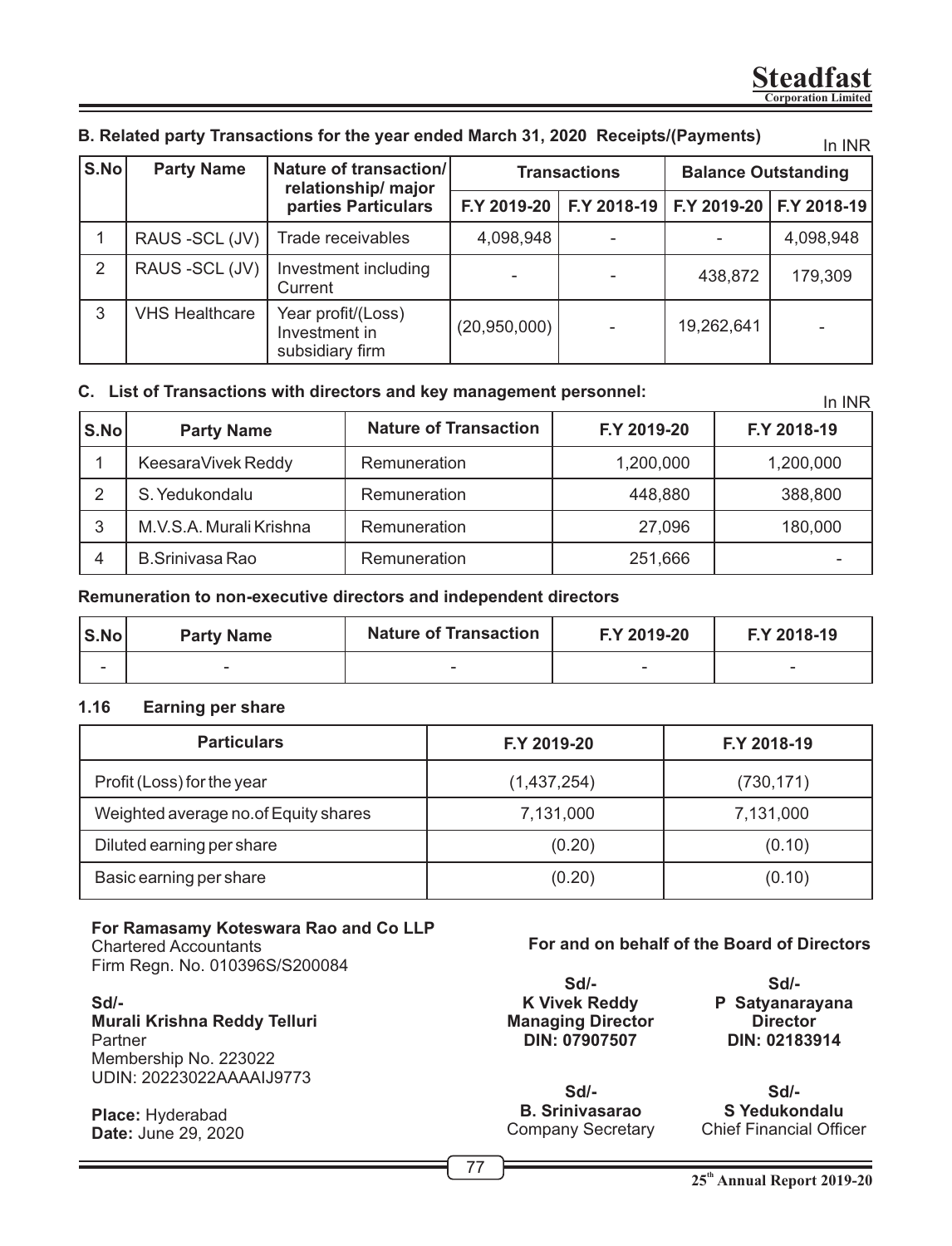# **STEADFAST CORPORATION LIMITED**

Notes forming part of Standalone financials statements

All the Amt's in INR Unless Specified

# **Notes to the Financial Statements for the year ended March 31, 2020**

| 2. Property, plant and equipment |  |  |
|----------------------------------|--|--|
|----------------------------------|--|--|

| <b>Particulars</b>   | <b>Computers</b> | <b>Vehicles</b> | Plant &<br><b>Machinery</b> | <b>Total</b> |
|----------------------|------------------|-----------------|-----------------------------|--------------|
| <b>Deemed Cost</b>   |                  |                 |                             |              |
| As at April 01, 2018 | 103,150          | 2,636,444       | 3,500,000                   | 6,239,594    |
| Additions            |                  | 3,400,573       | 5,995,849                   | 9,396,422    |
| <b>Disposals</b>     |                  |                 |                             |              |
| As at March 31, 2019 | 103,150          | 6,037,017       | 9,495,849                   | 15,636,016   |
| Additions            |                  |                 |                             |              |
| <b>Disposals</b>     |                  |                 |                             |              |
| As at March 31, 2020 | 103,150          | 6,037,017       | 9,495,849                   | 15,636,016   |
| <b>Depreciation</b>  |                  |                 |                             |              |
| As at April 01, 2018 | 92,076           | 1,769,226       | 2,495,099                   | 4,356,402    |
| Charge for the year  | 5,918            | 1,208,158       | 1,505,247                   | 2,719,323    |
| <b>Disposals</b>     |                  |                 |                             |              |
| As at March 31, 2019 | 97,994           | 2,977,384       | 4,000,346                   | 7,075,724    |
| Charge for the year  |                  | 849,332         | 1,153,393                   | 2,002,724    |
| <b>Disposals</b>     |                  |                 |                             |              |
| As at March 31, 2020 | 97,994           | 3,826,716       | 5,153,739                   | 9,078,449    |
| <b>Net block</b>     |                  |                 |                             |              |
| As at March 31, 2020 | 5,156            | 2,210,301       | 4,342,110                   | 6,557,567    |
| As at March 31, 2019 | 5,156            | 3,059,633       | 5,495,503                   | 8,560,292    |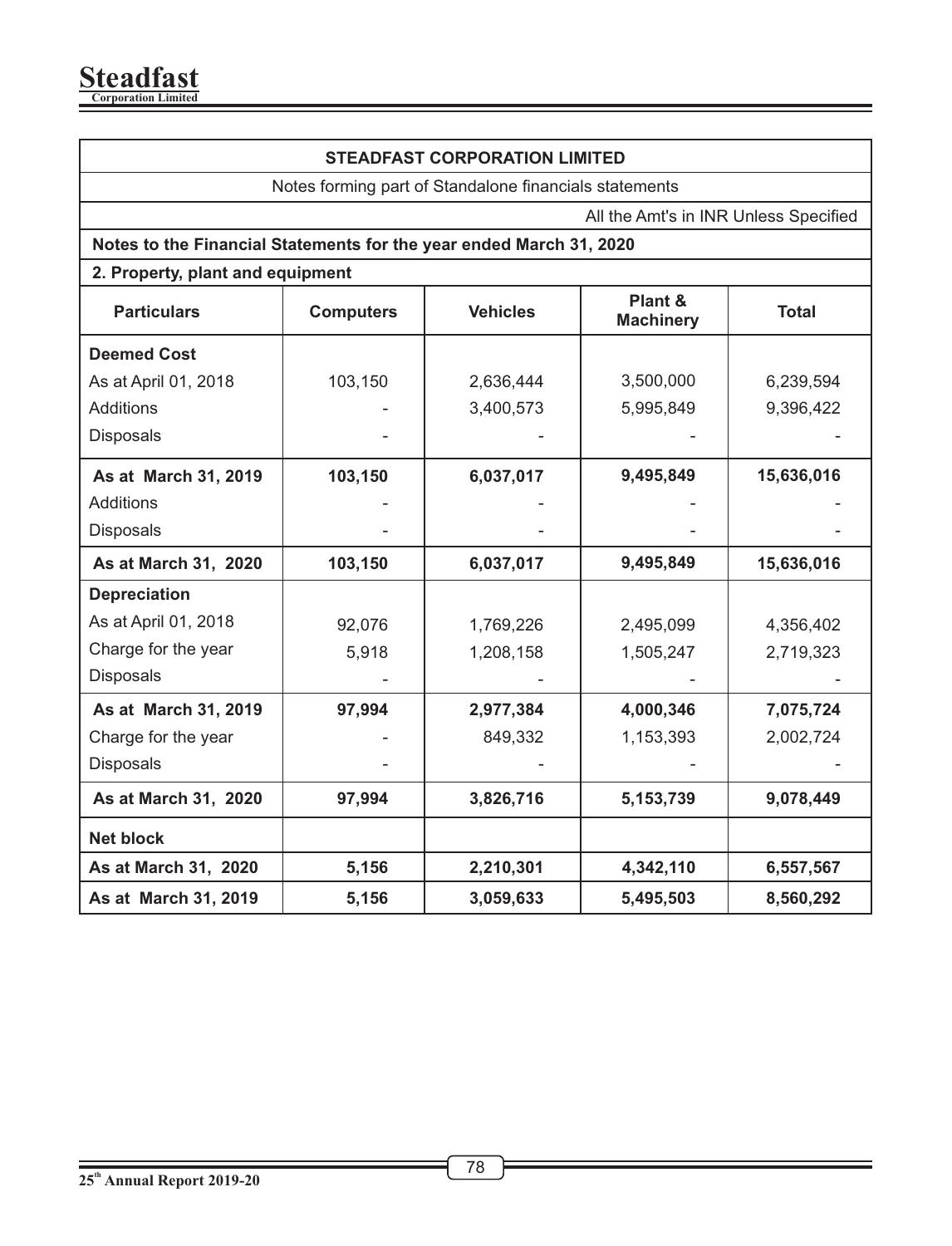| <b>STEADFAST CORPORATION LIMITED</b>                                                            |                         |                         |  |  |  |
|-------------------------------------------------------------------------------------------------|-------------------------|-------------------------|--|--|--|
| Notes forming part of Standalone financials statements<br>All the Amt's in INR Unless Specified |                         |                         |  |  |  |
| <b>Particulars</b>                                                                              | As at<br>March 31, 2020 | As at<br>March 31, 2019 |  |  |  |
| Note 3                                                                                          |                         |                         |  |  |  |
| <b>Other Assets</b>                                                                             |                         |                         |  |  |  |
| Unsecured, considered good;                                                                     |                         |                         |  |  |  |
| ICD to Tracks & Towers Infratech Pyt. Ltd                                                       | 28,100,000              | 43,600,000              |  |  |  |
| Total                                                                                           | 28,100,000              | 43,600,000              |  |  |  |
| Note 4                                                                                          |                         |                         |  |  |  |
| <b>Investments</b><br>Investment in PANCH VAIIDH HEALTHCARE SERVICES PVT LTD                    | 2,240,000               | 2,240,000               |  |  |  |
| (1,00,000 equity shares of Face Value Rs.10/-)                                                  |                         |                         |  |  |  |
| RAUS-SCL - Joint Venture                                                                        | 179,309                 | 179,309                 |  |  |  |
| <b>Investment in VHS Healh Care</b>                                                             |                         |                         |  |  |  |
| 55% share of Capital and profit/ (Loss)                                                         | 20,950,000              |                         |  |  |  |
| Less: Share of Loss for the period ended 31-03-2020                                             | 1,687,359               |                         |  |  |  |
| <b>Net Investment in VHS Health Care</b>                                                        | 19,262,641              |                         |  |  |  |
| <b>Total</b>                                                                                    | 21,681,950              | 2,419,309               |  |  |  |
| Note 5                                                                                          |                         |                         |  |  |  |
| <b>Trade Receivables</b>                                                                        |                         |                         |  |  |  |
| Unsecured                                                                                       |                         |                         |  |  |  |
| Considered good                                                                                 | 1,133,336               | 9,246,139               |  |  |  |
| Considered doubtful                                                                             |                         |                         |  |  |  |
|                                                                                                 | 1,133,336               | 9,246,139               |  |  |  |
| Less:                                                                                           |                         |                         |  |  |  |
| Allowances for doubtful debts                                                                   |                         |                         |  |  |  |
| <b>Total</b>                                                                                    | 1,133,336               | 9,246,139               |  |  |  |
| Note 6                                                                                          |                         |                         |  |  |  |
| <b>Cash and cash equivalents</b>                                                                |                         |                         |  |  |  |
| (a) Balances with Banks                                                                         |                         |                         |  |  |  |
| - Current Accounts                                                                              | 4,118,551               | 175,575                 |  |  |  |
| - Deposit Accounts                                                                              | 38,102,129              | 40,919,122              |  |  |  |
| - Cash on Hand                                                                                  | 2,183                   | 35,183                  |  |  |  |
|                                                                                                 | 42,222,862              | 41,129,879              |  |  |  |
| (b) Other bank balances                                                                         |                         |                         |  |  |  |
| (i) Unclaimed Dividends                                                                         |                         |                         |  |  |  |
| (ii) Balances under deposits *                                                                  |                         |                         |  |  |  |
| <b>Total</b>                                                                                    | 42,222,862              | 41,129,879              |  |  |  |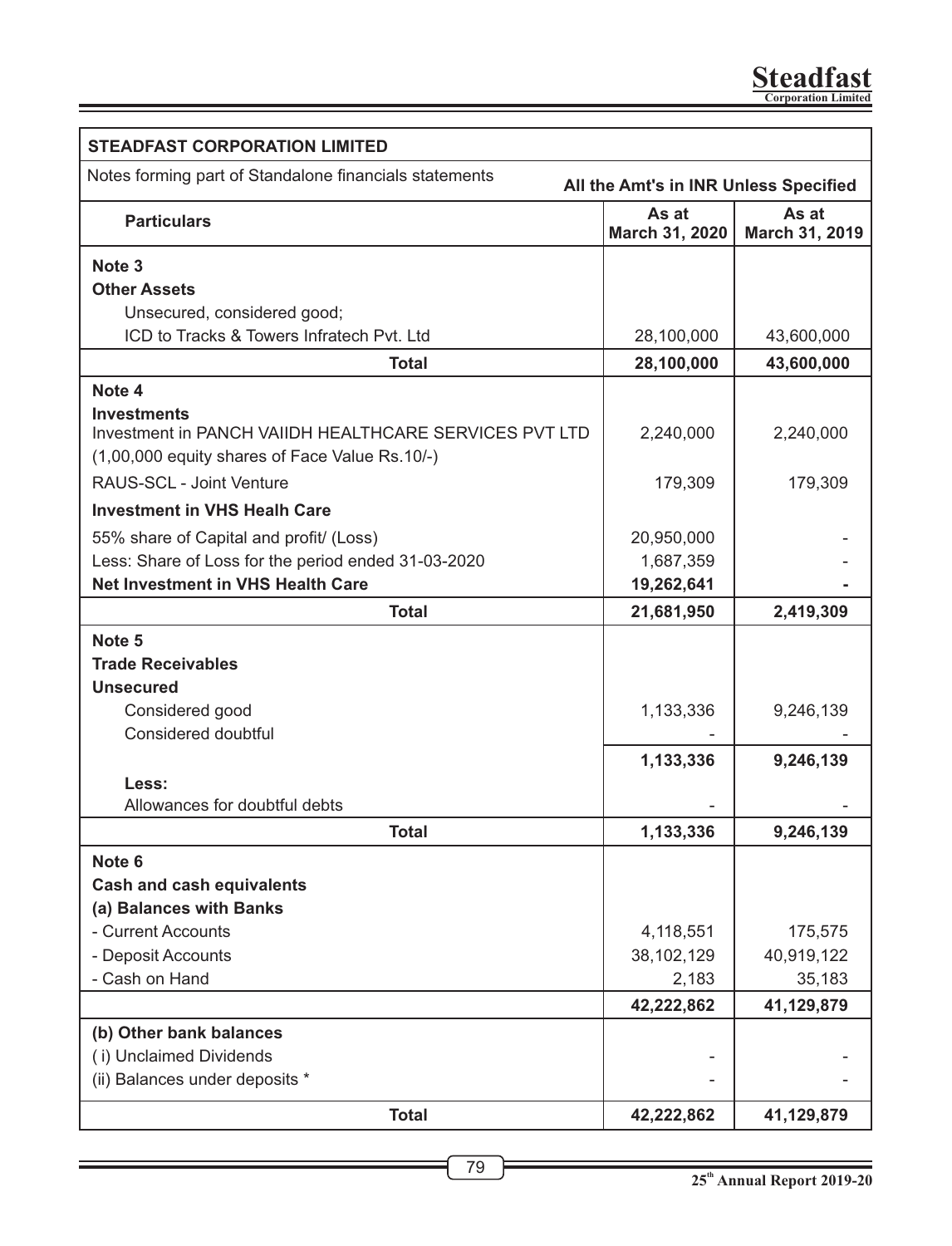# **Steadfast Corporation Limited**

| <b>STEADFAST CORPORATION LIMITED</b>                                                            |                                                    |            |  |  |  |
|-------------------------------------------------------------------------------------------------|----------------------------------------------------|------------|--|--|--|
| Notes forming part of Standalone financials statements<br>All the Amt's in INR Unless Specified |                                                    |            |  |  |  |
| <b>Particulars</b>                                                                              | As at<br>As at<br>March 31, 2020<br>March 31, 2019 |            |  |  |  |
| Note <sub>7</sub>                                                                               |                                                    |            |  |  |  |
| Short term loans and advances                                                                   |                                                    |            |  |  |  |
| <b>Unsecured, Considered Good</b>                                                               |                                                    |            |  |  |  |
| <b>Total</b>                                                                                    |                                                    |            |  |  |  |
| Note 8                                                                                          |                                                    |            |  |  |  |
| Other current assets                                                                            |                                                    |            |  |  |  |
| Advance tax & TDS                                                                               | 681,747                                            | 1,762,394  |  |  |  |
| Deposits and other advances                                                                     |                                                    |            |  |  |  |
| <b>GST Receivables</b>                                                                          | 29,523                                             | 282,647    |  |  |  |
| <b>Prepaid Expenses</b>                                                                         | 18.332                                             | 8.999      |  |  |  |
| Other receivable                                                                                | 5,772,897                                          | 5,133,447  |  |  |  |
| <b>Total</b>                                                                                    | 6,502,499                                          | 7,187,487  |  |  |  |
| Note 09                                                                                         |                                                    |            |  |  |  |
| <b>Equity Share Capital</b>                                                                     |                                                    |            |  |  |  |
| Authorised<br>(1)                                                                               | 90,000,000                                         | 90,000,000 |  |  |  |
| 90,00,000 Equity shares of Rs 10 each                                                           |                                                    |            |  |  |  |
| Issued Subscribed and fully paid up:<br>(ii)                                                    | 71,310,000                                         | 71,310,000 |  |  |  |
| 71,31,000 Equity Shares of Rs 10 each fully paid-up                                             |                                                    |            |  |  |  |
| <b>Total</b>                                                                                    | 71,310,000                                         | 71,310,000 |  |  |  |

## **ii) Reconciliation of the shares outstanding at the beginning and at the end of the reporting period:**

| <b>Particulars</b>                                                                                                                                                                   | As at March 31, 2020   |                          | As at March 31, 2019   |                          |
|--------------------------------------------------------------------------------------------------------------------------------------------------------------------------------------|------------------------|--------------------------|------------------------|--------------------------|
| Equity Shares:                                                                                                                                                                       | No. of Shares I        | in Rs                    | No. of Shares          | in Rs                    |
| Shares outstanding at the beginning of the year<br>Add: Issued and allotted during the year<br>Less: Shares bought back during the year<br>Shares outstanding at the end of the year | 7,131,000<br>7,131,000 | 71,310,000<br>71.310.000 | 7.131.000<br>7,131,000 | 71,310,000<br>71,310,000 |

## **ii) Terms/Rights and restrictions attached to the equity shares:**

The Company has only one class of equity shares having a face value of Rs. 10/-. Each share holder is eligible for one vote per share held.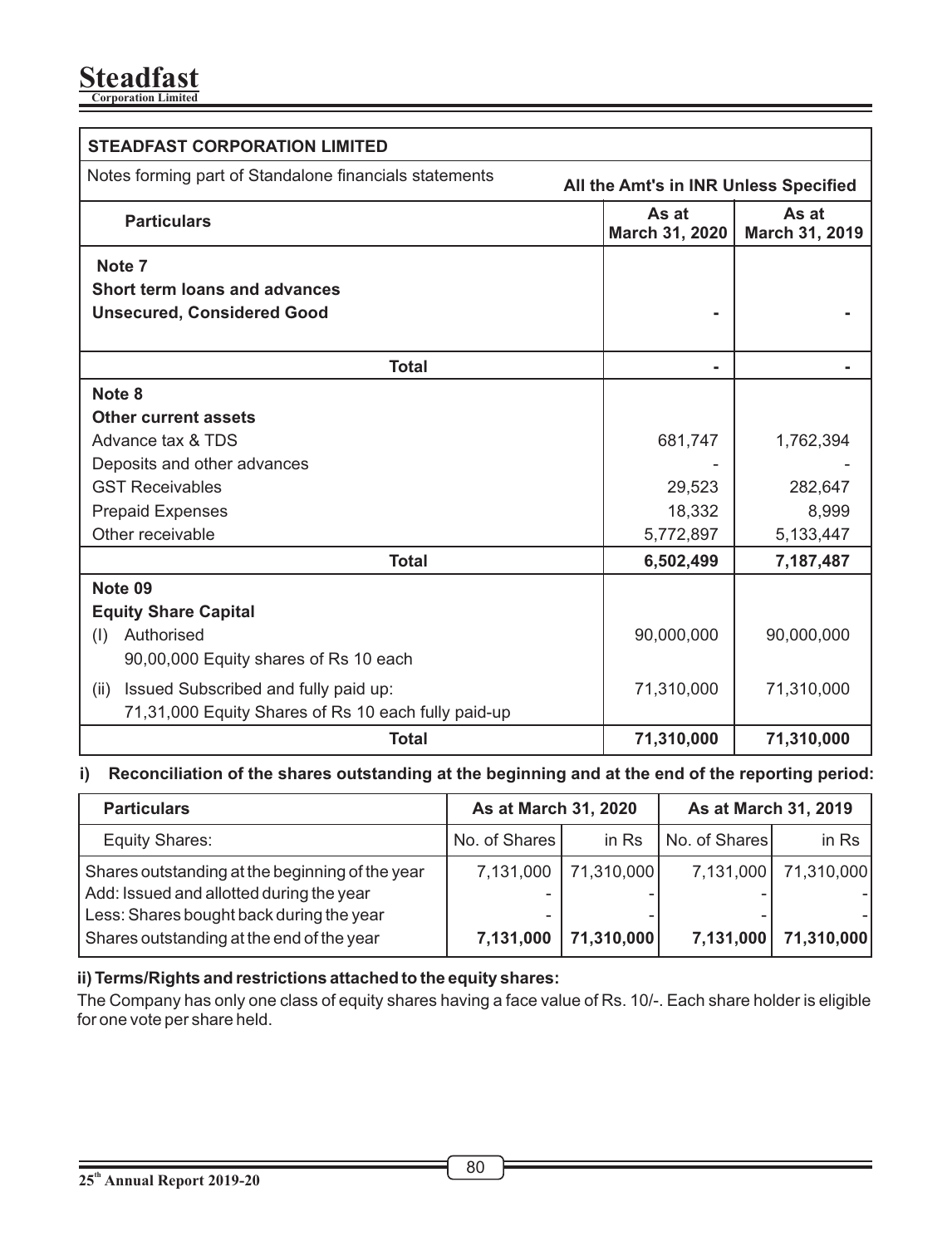| <b>Particulars</b>   | As at March 31, 2020 |        | As at March 31, 2019 |        |
|----------------------|----------------------|--------|----------------------|--------|
|                      | No. of Shares        | in $%$ | No. of Shares        | in $%$ |
| Steadfast Foundation | 500,000              | 7.01%  | 500,000              | 7.01%  |
| C Akhilesh Reddy     | 496,500              | 6.96%  | 496,500              | 6.96%  |
| K Jayalata           | 485,785              | 6.81%  | 485,785              | 6.81%  |
| A Sheshagiri Rao     | 476,000              | 6.68%  | 476,000              | 6.68%  |

# **iii) The details of shareholder holding more than 5% shares in the Company:**

| <b>STEADFAST CORPORATION LIMITED</b>                                                            |                                  |            |  |  |
|-------------------------------------------------------------------------------------------------|----------------------------------|------------|--|--|
| Notes forming part of Standalone financials statements<br>All the Amt's in INR Unless Specified |                                  |            |  |  |
| <b>Particulars</b>                                                                              | March 31, 2019<br>March 31, 2020 |            |  |  |
| Note 10                                                                                         |                                  |            |  |  |
| <b>Other Equity</b>                                                                             |                                  |            |  |  |
| (i) Capital Reserve                                                                             |                                  |            |  |  |
| (ii) General Reserve                                                                            |                                  |            |  |  |
| Opening balance                                                                                 |                                  |            |  |  |
| Transferred from retained earnings                                                              |                                  |            |  |  |
| <b>Total General Reserve</b>                                                                    |                                  |            |  |  |
| (iii) Investment subsidy                                                                        |                                  |            |  |  |
| (iv) Securities Premium Reserve                                                                 | 7,661,985                        | 7,661,985  |  |  |
| (v) Share Application Money Pending Allotment                                                   |                                  |            |  |  |
| (vi) Employee Stock Options Outstanding Account                                                 |                                  |            |  |  |
| (vii) Retained Earnings                                                                         |                                  |            |  |  |
| Opening                                                                                         | 26,795,231                       | 27,525,402 |  |  |
| Profit for the year/quarter                                                                     | (1,437,254)                      | (730, 171) |  |  |
| Profit and Loss excess                                                                          |                                  |            |  |  |
| Less: Dividend for the year                                                                     |                                  |            |  |  |
| Dividend tax                                                                                    |                                  |            |  |  |
|                                                                                                 | 25,357,977                       | 26,795,231 |  |  |
| (viii) Currency translation reserve                                                             |                                  |            |  |  |
| Opening                                                                                         |                                  |            |  |  |
| Addition/deduction during the year                                                              |                                  |            |  |  |
| <b>Total</b>                                                                                    | 33,019,962                       | 34,457,216 |  |  |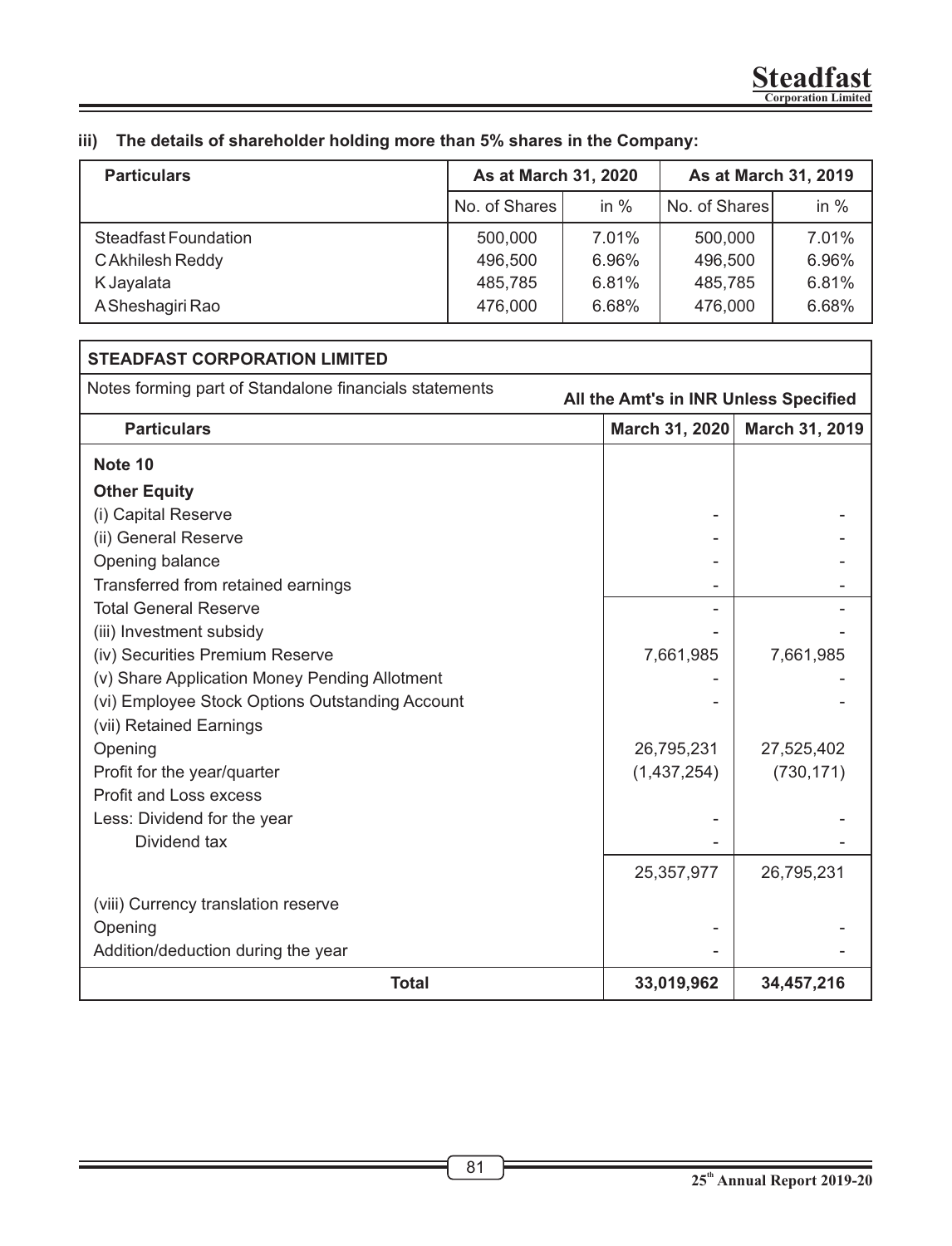| <b>STEADFAST CORPORATION LIMITED</b>                                                            |                                  |           |  |  |
|-------------------------------------------------------------------------------------------------|----------------------------------|-----------|--|--|
| Notes forming part of Standalone financials statements<br>All the Amt's in INR Unless Specified |                                  |           |  |  |
| <b>Particulars</b>                                                                              | March 31, 2020<br>March 31, 2019 |           |  |  |
| Note 11                                                                                         |                                  |           |  |  |
| Trade and other payables                                                                        |                                  |           |  |  |
| <b>Trade Payables</b>                                                                           | 1,432,111                        | 6,126,494 |  |  |
| Outstanding expenses                                                                            | 471,783                          | 212,120   |  |  |
| <b>Total</b>                                                                                    | 1,903,894                        | 6,338,614 |  |  |
| Note 12                                                                                         |                                  |           |  |  |
| <b>Other current liabilities</b>                                                                |                                  |           |  |  |
| <b>Statutory Liabilities</b>                                                                    | 68,694                           | 249,427   |  |  |
| Other advances                                                                                  |                                  |           |  |  |
| <b>Other Liabilities</b>                                                                        | 182,796                          | 54,451    |  |  |
| <b>Total</b>                                                                                    | 251,490                          | 303,878   |  |  |
| Note 13                                                                                         |                                  |           |  |  |
| <b>Short term provisions</b>                                                                    |                                  |           |  |  |
| Provision for Leave Encashment - Short Term                                                     | 177,261                          | 177,261   |  |  |
| Provision for tax                                                                               | 194,000                          | 111,476   |  |  |
| <b>Total</b>                                                                                    | 371,261                          | 288,737   |  |  |
| Note 14                                                                                         |                                  |           |  |  |
| <b>Revenue from Operations</b>                                                                  |                                  |           |  |  |
| Income from Dozer - Hire charges                                                                | 501,800                          | 365,224   |  |  |
| Income From Movable Asset JCB-3DX                                                               | 414,400                          | 117,600   |  |  |
| Income From Movable Asset Cran-JCB                                                              | 426,750                          | 482,002   |  |  |
| <b>Contract Receipts</b>                                                                        | 6,424,425                        | 5,968,540 |  |  |
| <b>Total</b>                                                                                    | 7,767,375                        | 6,933,366 |  |  |
| Note 15                                                                                         |                                  |           |  |  |
| <b>Other Income</b>                                                                             |                                  |           |  |  |
| Interest income on Loans                                                                        | 2,955,399                        | 3,583,223 |  |  |
| Interest income on deposits with bank                                                           | 2,464,471                        | 2,157,713 |  |  |
| Interest received on IT Refund                                                                  | 102,479                          |           |  |  |
| <b>Total</b>                                                                                    | 5,522,349                        | 5,740,936 |  |  |
| Note 16                                                                                         |                                  |           |  |  |
| <b>Cost of execution</b>                                                                        |                                  |           |  |  |
| Cost of execution                                                                               | 6,137,426                        | 5,715,505 |  |  |
| <b>Total</b>                                                                                    | 6,137,426                        | 5,715,505 |  |  |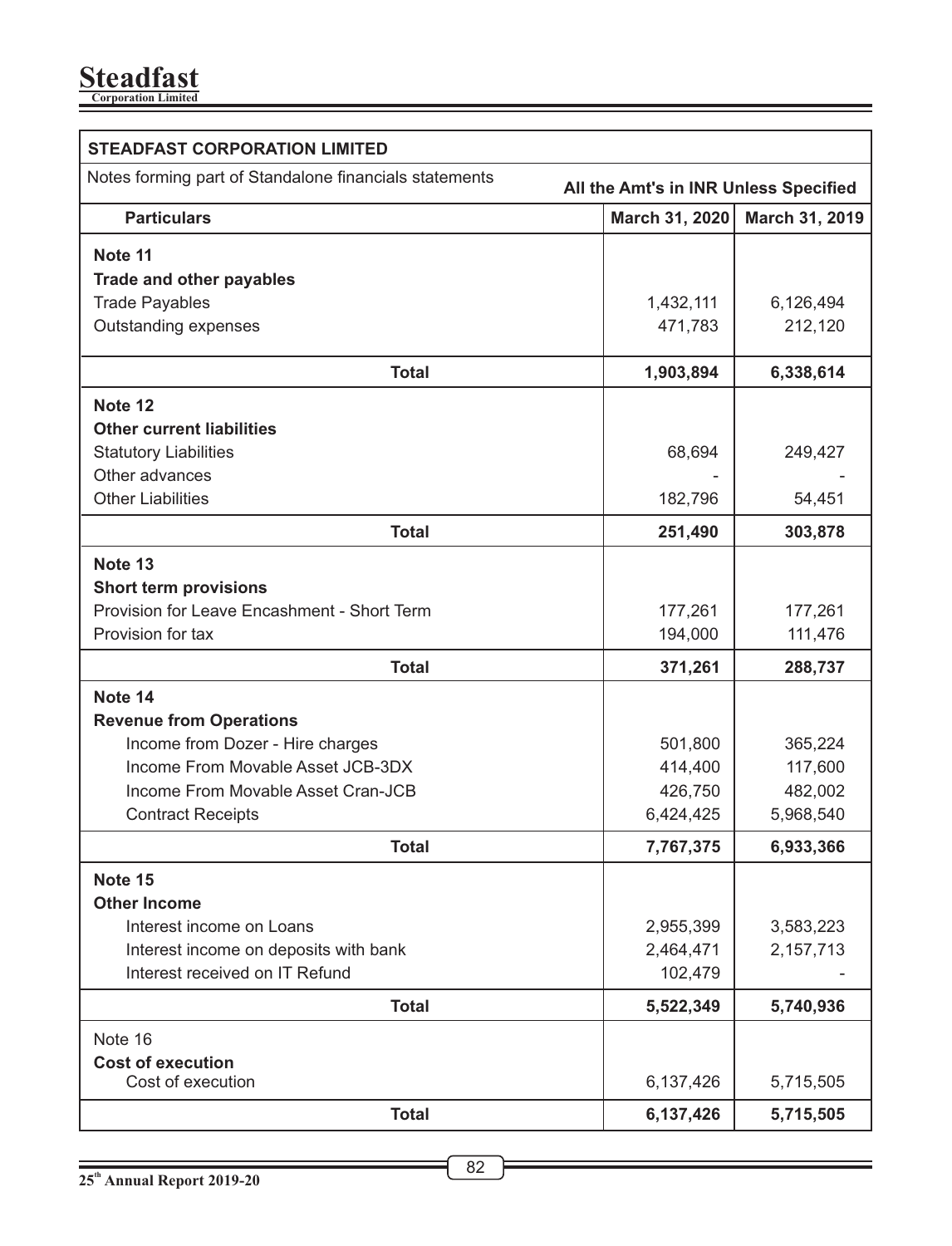| <b>STEADFAST CORPORATION LIMITED</b>                   |                                      |                                       |  |  |
|--------------------------------------------------------|--------------------------------------|---------------------------------------|--|--|
| Notes forming part of Standalone financials statements |                                      | All the Amt's in INR Unless Specified |  |  |
| <b>Particulars</b>                                     | For the Year ended<br>March 31, 2020 | For the Year ended<br>March 31, 2019  |  |  |
| Note 17                                                |                                      |                                       |  |  |
| <b>Employee benefit expense</b>                        |                                      |                                       |  |  |
| Salaries & Wages                                       | 912,207                              | 920,689                               |  |  |
| Contribution to Provident and Other Funds              | 49,448                               | 46,165                                |  |  |
| Managerial Remuneration                                | 1,200,000                            | 1,200,000                             |  |  |
| <b>Staff Welfare</b>                                   |                                      |                                       |  |  |
| <b>Total</b>                                           | 2,161,655                            | 2,166,854                             |  |  |
| Note 18                                                |                                      |                                       |  |  |
| <b>Finance Cost</b>                                    |                                      |                                       |  |  |
| <b>Bank Charges</b>                                    | 9,152                                | 8,798                                 |  |  |
| <b>Total</b>                                           | 9,152                                | 8,798                                 |  |  |
| Note 19                                                |                                      |                                       |  |  |
| <b>Other Expenses</b>                                  |                                      |                                       |  |  |
| <b>Advertisement &amp; Publication Charges</b>         | 45,367                               | 42,887                                |  |  |
| <b>AGM Expenses</b>                                    | 5,312                                | 21,375                                |  |  |
| <b>Annual Charges: Depository Services</b>             | 71,185                               | 76,573                                |  |  |
| Annual Charges: Share Transfer Fees                    | 36,184                               | 30,000                                |  |  |
| <b>Audit Fees</b>                                      | 65,000                               | 65,000                                |  |  |
| Conveyance                                             | 6,943                                | 5,642                                 |  |  |
| Legal, Consultancy & Professional Fees                 | 707,000                              | 157,000                               |  |  |
| <b>Listing Fees</b>                                    | 55,000                               | 55,000                                |  |  |
| Office & General Expenses                              | 31,145                               | 36,100                                |  |  |
| Postage & Telegram                                     | 89,290                               | 201,004                               |  |  |
| Printing & Stationary                                  | 70,200                               | 90,025                                |  |  |
| Rates & Taxes                                          | 18,600                               | 6,850                                 |  |  |
| Regd Office Rent                                       | 149,586                              | 144,000                               |  |  |
| <b>ROC Filing Fees</b>                                 | 16,800                               | 6,600                                 |  |  |
| <b>Security Charges</b>                                | 346,645                              | 313,006                               |  |  |
| Telephone Chagres & Internet charges                   | 4,426                                | 9,012                                 |  |  |
| Vehicle Insurance                                      | 95,546                               | 60,570                                |  |  |
| <b>Vehicle Maintenance</b>                             | 786,124                              | 581,883                               |  |  |
| Web Designing and Maintenance                          | 20,500                               | 20,100                                |  |  |
| Interest on Late Payment of IT TDS                     | 16,863                               | 21,769                                |  |  |
| <b>Total</b>                                           | 2,637,715                            | 1,944,396                             |  |  |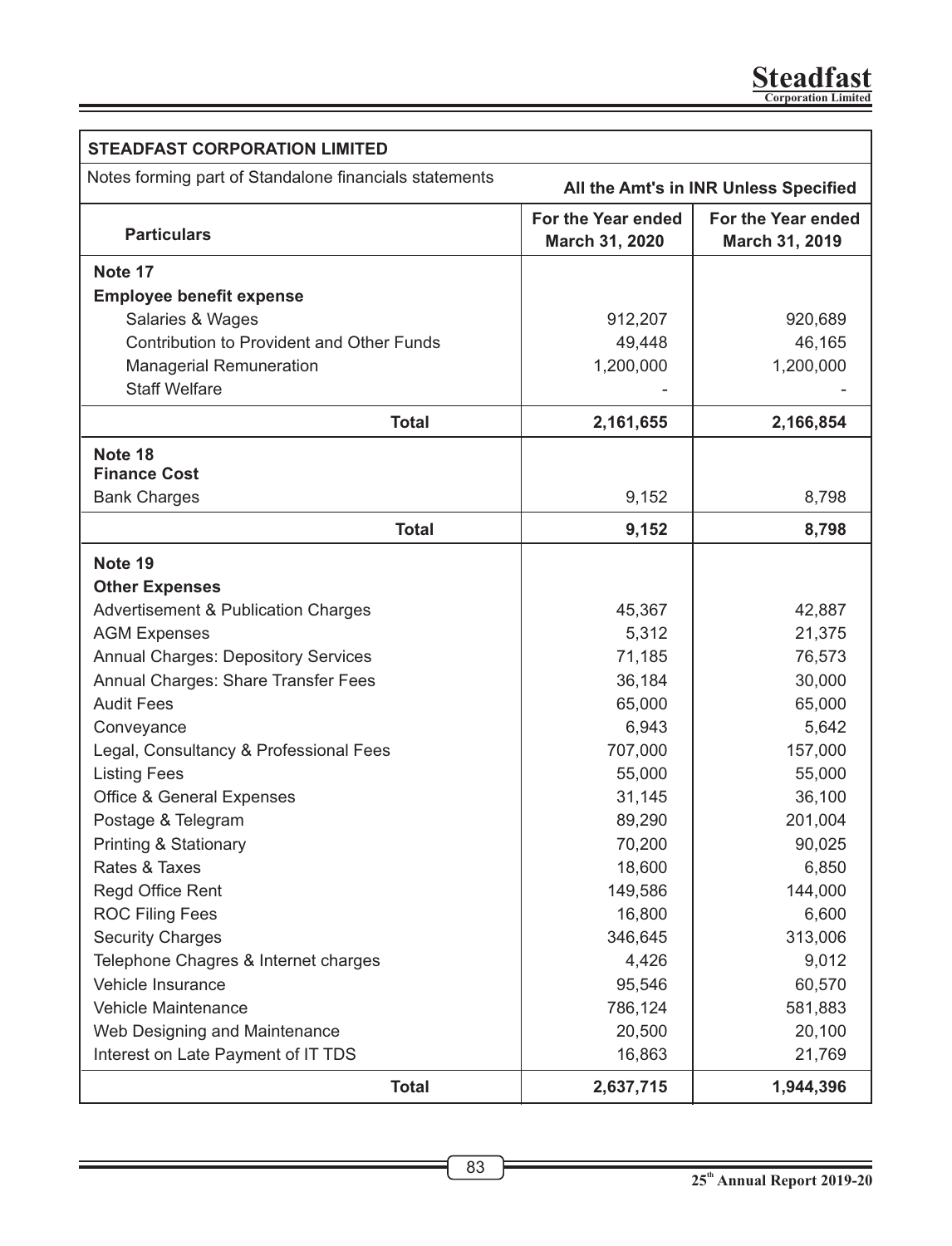# **STEADFAST CORPORATION LIMITED**

#### **All the Amt's in INR Unless Specified**

#### **A. Equity share capital**

| <b>Particulars</b>                              | <b>Number</b>            | in Rs.     |
|-------------------------------------------------|--------------------------|------------|
| Balance as on 1 April 2018                      | 7,131,000                | 71,310,000 |
| Changes in equity share capital during the year |                          |            |
| Balance as on 31 March 2019                     | 7,131,000                | 71,310,000 |
| Changes in equity share capital during the year | $\overline{\phantom{0}}$ |            |
| Balance as on 31 March 2020                     | 7,131,000                | 71,310,000 |

#### **B. Other Equity**

| <b>Particulars</b>                        | <b>Securities</b><br><b>Premium</b><br><b>Reserve</b> | <b>Retained</b><br><b>Earnings</b> | <b>Total Equity</b><br>attributable to<br><b>Equity holders</b> |
|-------------------------------------------|-------------------------------------------------------|------------------------------------|-----------------------------------------------------------------|
| <b>Opening Balance as at 1 April 2018</b> | 7,661,985                                             | 27,525,402                         | 35, 187, 387                                                    |
| Profit for the Year                       |                                                       | (730, 171)                         | (730, 171)                                                      |
| Dividend tax and Interim Dividend         |                                                       |                                    |                                                                 |
| Profit of Subsidiary                      |                                                       |                                    |                                                                 |
| Other Comprehensive income                |                                                       |                                    |                                                                 |
| Closing Balance as at 31 March 2019       | 7,661,985                                             | 26,795,231                         | 34,457,216                                                      |
| Balance as at 1 April 2019                | 7,661,985                                             | 26,795,231                         | 34,457,216                                                      |
| Profit for the Year                       |                                                       | 250,105                            | 250,105                                                         |
| Profit of Subsidiary                      |                                                       | (1,687,359)                        | (1,687,359)                                                     |
| Dividend tax and Interim Dividend         |                                                       |                                    |                                                                 |
| Other Comprehensive income                |                                                       |                                    |                                                                 |
| Closing Balance as at 31 March 2020       | 7,661,985                                             | 25,357,977                         | 33,019,962                                                      |

#### **For Ramasamy Koteswara Rao and Co LLP** Chartered Accountants

Firm Regn. No. 010396S/S200084

#### **Sd/- Murali Krishna Reddy Telluri** Partner Membership No. 223022 UDIN: 20223022AAAAIJ9773

**Place:** Hyderabad **Date:** June 29, 2020 **For and on behalf of the Board of Directors**

**Sd/- K Vivek Reddy Managing Director DIN: 07907507**

**Sd/- B. Srinivasarao** Company Secretary

**Sd/- P Satyanarayana Director DIN: 02183914**

**Sd/- S Yedukondalu** Chief Financial Officer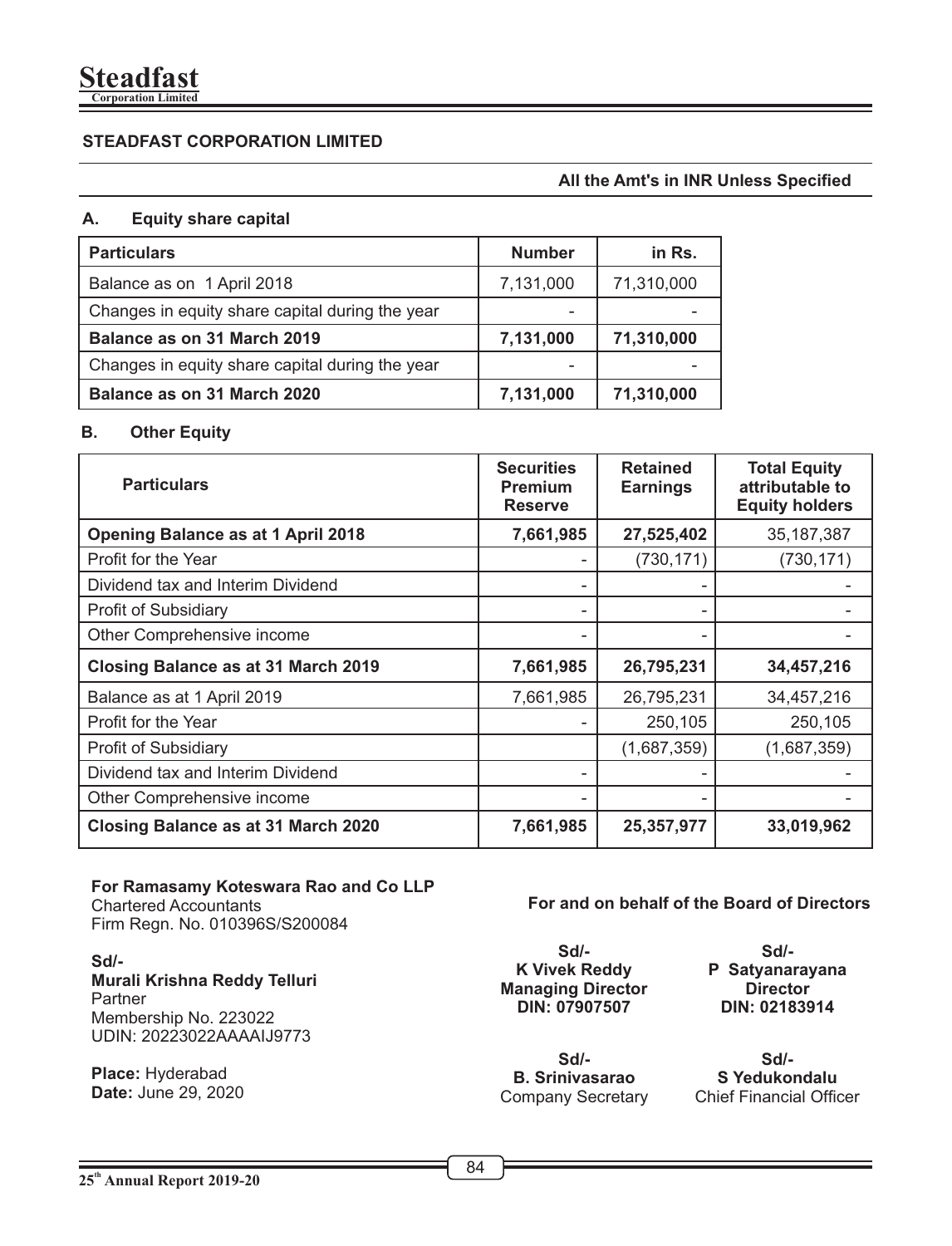# **INDEPENDENT AUDITOR'S REPORT**

# **TO THE MEMBERS OF STEADFAST CORPORATION LIMITED**

#### **Report on the Audit of the Consolidated Financial Statements Opinion**

We have audited the accompanying consolidated financial statements of Steadfast Corporation Limited (the "Company") and its subsidiaries, (the Company and its subsidiaries together referred to as the "Group") which comprise the Consolidated Balance Sheet as at March 31, 2020, and the Consolidated Statement of Profit and Loss (including Other Comprehensive Income), the Consolidated Statement of Changes in Equity and the Consolidated Statement of Cash Flows for the year then ended, and a summary of significant accounting policies and other explanatory information (hereinafter referred to as the "consolidated financial statements").

In our opinion and to the best of our information and according to the explanations given to us, the aforesaid consolidated financial statements, give the information required by the Companies Act, 2013 (the "Act") in the manner so required and give a true and fair view in conformity with the Indian Accounting Standards ("Ind AS") prescribed under section 133 of the Act read with the Companies (Indian Accounting Standards) Rules, 2015, as amended and other accounting principles generally accepted in India, of the consolidated state of affairs of the Group as at March 31, 2020, the consolidated Loss, consolidated other comprehensive income, consolidated changes in equity and its consolidated cash flows for the year ended on that date.

#### **Basis for Opinion**

We conducted our audit of the consolidated financial statements in accordance with the Standards on Auditing ("SA"s) specified under section 143(10) of the Act. Our responsibilities under those Standards are further described in the Auditor's Responsibilities for the Audit of the Consolidated Financial Statements section of our report. We are independent of the Group in accordance with the Code of Ethics issued by the Institute of Chartered Accountants of India ("ICAI") together with the ethical requirements that are relevant to our audit of the consolidated financial statements under the provisions of the Act and the Rules made thereunder, and we have fulfilled our other ethical responsibilities in accordance with these requirements and the ICAI's Code of Ethics. We believe that the audit evidence obtained by us is sufficient and appropriate to provide a basis for our audit opinion on the consolidated financial statements.

#### **Key Audit Matters**

Key audit matters are those matters that, in our professional judgment, were of most significance in our audit of the consolidated financial statements of the current period. These matters were addressed in the context of our audit of the consolidated financial statements as a whole, and in forming our opinion thereon, and we do not provide a separate opinion on these matters. We have determined the matters described below to be the key audit matters to be communicated in our report.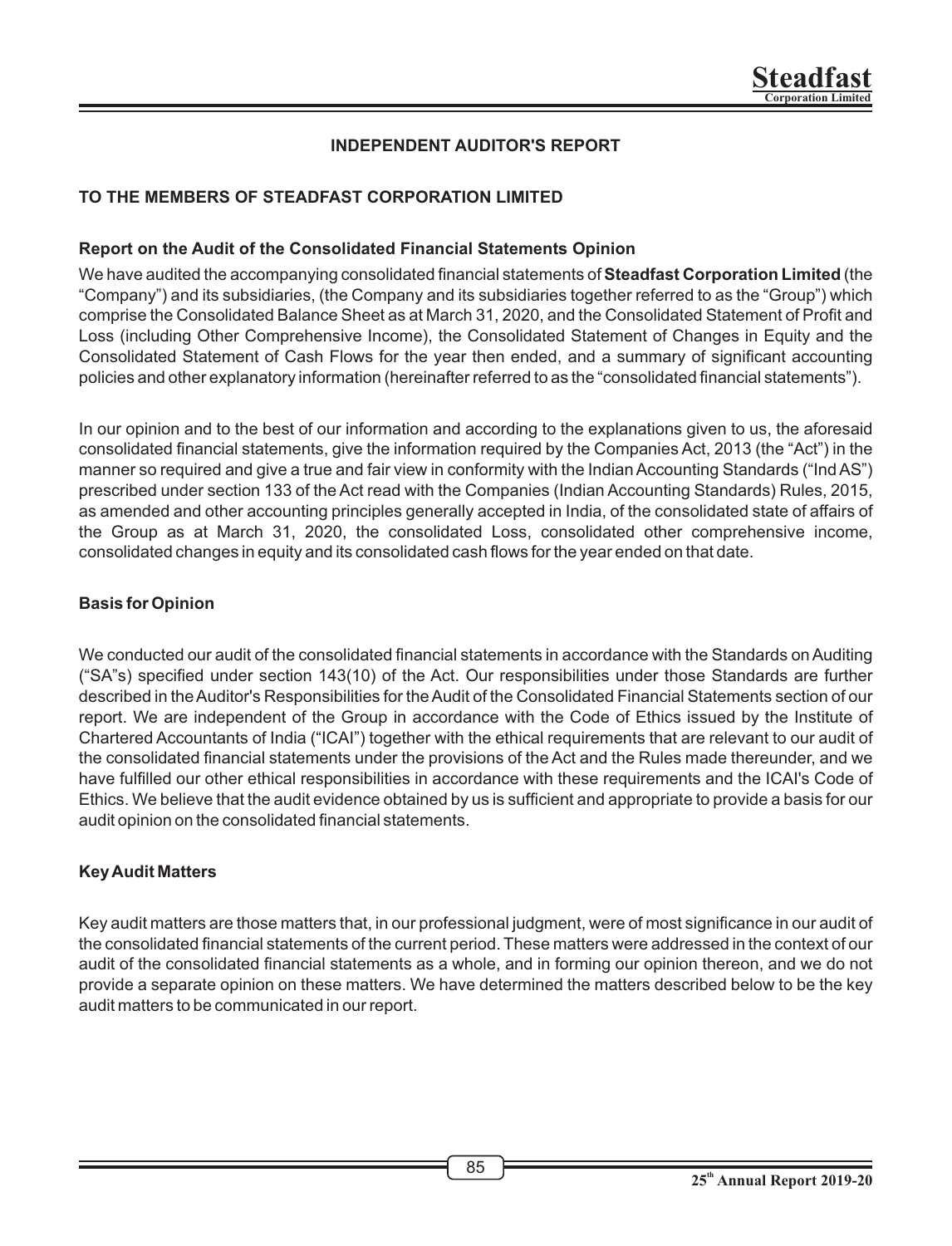| <b>Key Audit Matter</b>                                                                                                                                                                                                                                         | How the Matter was addressed in Audit                                                                                                                                                                                                                                                                                                                                                                                                                          |  |  |
|-----------------------------------------------------------------------------------------------------------------------------------------------------------------------------------------------------------------------------------------------------------------|----------------------------------------------------------------------------------------------------------------------------------------------------------------------------------------------------------------------------------------------------------------------------------------------------------------------------------------------------------------------------------------------------------------------------------------------------------------|--|--|
| 1. Revenue from Operations:<br>Revenue from operations from a single contract is<br>Rs.64.24 Lakhs, which constitute 74% of total<br>revenue from operation during the year.<br>We considered this as key audit matter due to the<br>materiality of the amount. | Our audit procedures amongst others included the<br>following:<br>We understood and tested on a sample<br>basis the design and operating<br>effectiveness of management control over<br>the recognition of revenue as per Ind AS 115<br>Revenue from Contracts with Customers.<br>We have reviewed the contract document<br>$\bullet$<br>between the parties to ensure for<br>compliance of terms and conditions.                                              |  |  |
| 2. Non-Current Investments:<br><b>Investment in VHS Health Care</b><br>Company has Invested as Partner vide Capital<br>investment in VHS Health Care. During the year it<br>has Invested 55% capital in the Partnership firm<br>and became subsidiary Firm.     | Our audit procedures amongst others included the<br>following:<br>Obtained the details of transaction.<br>Reviewed the Capital Investment<br>$\bullet$<br>agreement and verified the terms agreed.<br>Verified the dates of acquisition and<br>$\bullet$<br>transaction completed.<br>Verified the accounting treatment and<br>$\bullet$<br>disclosures under Ind AS 109 Financial<br>Instruments.<br>Reviewed the financial statements of VHS<br>Health Care. |  |  |

## **Information Other than the Financial Statements and Auditor's Report Thereon**

The Company's Board of Directors is responsible for the preparation of the other information. The other information comprises the information included in the Management Discussion and Analysis, Board's Report including Annexures to Board's Report, Business Responsibility Report, Corporate Governance and Shareholder's Information, but does not include the consolidated financial statements, standalone financial statements and our auditor's report thereon.

Our opinion on the consolidated financial statements does not cover the other information and we do not express any form of assurance conclusion thereon.

In connection with our audit of the consolidated financial statements, our responsibility is to read the other information and in doing so, consider whether the other information is materially inconsistent with the consolidated financial statements or our knowledge obtained during the course of our audit or otherwise appears to be materially misstated.

If, based on the work we have performed, we conclude that there is a material misstatement of this other information, we are required to report that fact. We have nothing to report in this regard.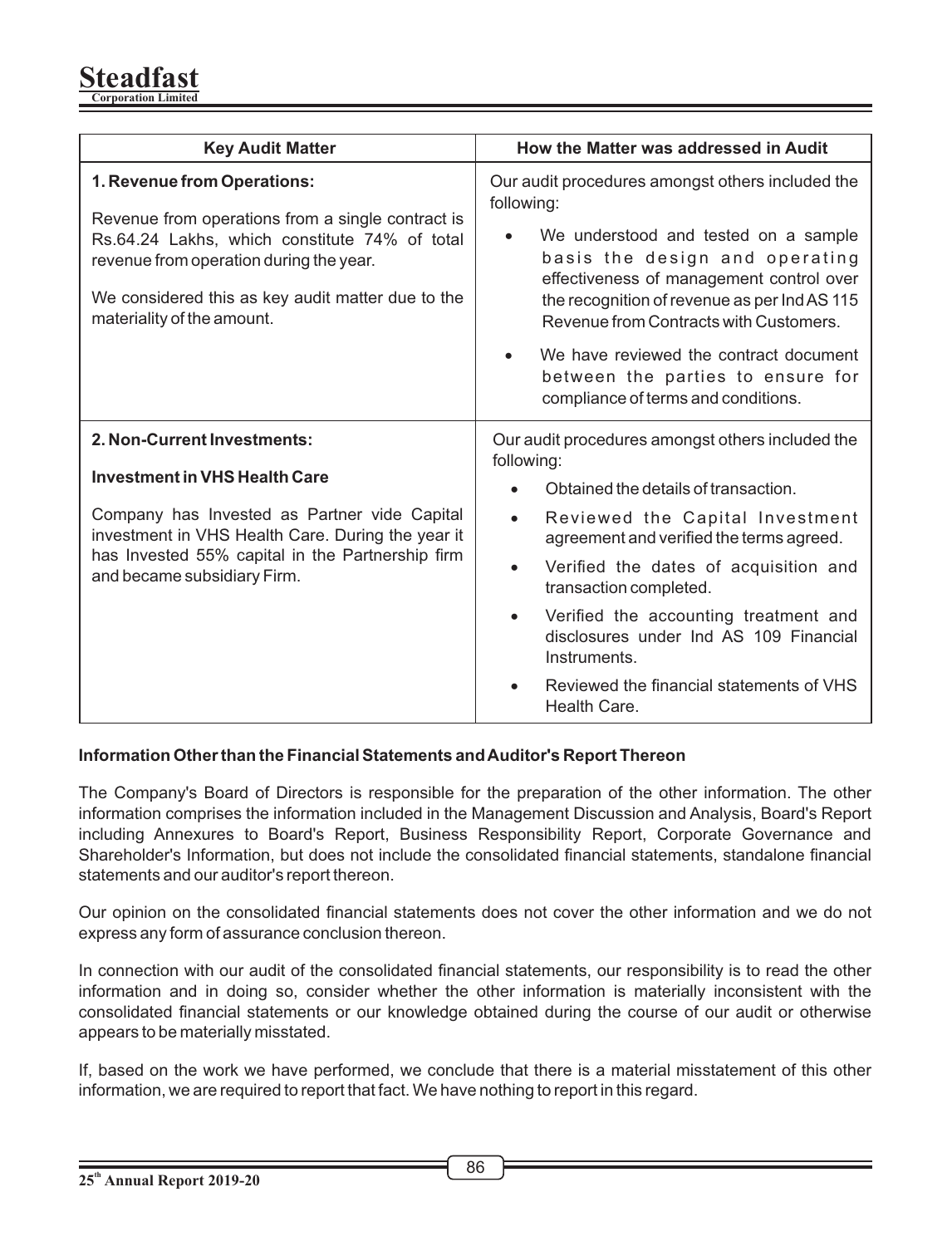## **Management's Responsibilities for the Consolidated Financial Statements**

The Company's Board of Directors is responsible for the matters stated in section 134(5) of the Act with respect to the preparation and presentation of these consolidated financial statements that give a true and fair view of the consolidated financial position, consolidated financial performance including other comprehensive income, consolidated changes in equity and consolidated cash flows of the Group in accordance with the Ind AS and other accounting principles generally accepted in India. The respective Boards of Directors of the companies included in the Group are responsible for maintenance of adequate accounting records in accordance with the provisions of the Act for safeguarding the assets of the Group and for preventing and detecting frauds and other irregularities; selection and application of appropriate accounting policies; making judgments and estimates that are reasonable and prudent; and design, implementation and maintenance of adequate internal financial controls, that were operating effectively for ensuring the accuracy and completeness of the accounting records, relevant to the preparation and presentation of the financial statements that give a true and fair view and are free from material misstatement, whether due to fraud or error, which have been used for the purpose of preparation of the consolidated financial statements by the Directors of the Company, as aforesaid.

In preparing the consolidated financial statements, the respective Boards of Directors of the companies included in the Group are responsible for assessing the ability of the respective entities to continue as a going concern, disclosing, as applicable, matters related to going concern and using the going concern basis of accounting unless the respective Boards of Directors either intend to liquidate their respective entities or to cease operations, or have no realistic alternative but to do so.

The respective Boards of Directors of the companies included in the Group are also responsible for overseeing the financial reporting process of the Group.

#### **Auditor's Responsibilities for the Audit of the Consolidated Financial Statements**

Our objectives are to obtain reasonable assurance about whether the consolidated financial statements as a whole are free from material misstatement, whether due to fraud or error, and to issue an auditor's report that includes our opinion. Reasonable assurance is a high level of assurance, but is not a guarantee that an audit conducted in accordance with SAs will always detect a material misstatement when it exists. Misstatements can arise from fraud or error and are considered material if, individually or in the aggregate, they could reasonably be expected to influence the economic decisions of users taken on the basis of these consolidated financial statements

As part of an audit in accordance with SAs, we exercise professional judgment and maintain professional skepticism throughout the audit. We also:

- Identify and assess the risks of material misstatement of the consolidated financial statements, whether due to fraud or error, design and perform audit procedures responsive to those risks, and obtain audit evidence that is sufficient and appropriate to provide a basis for our opinion. The risk of not detecting a material misstatement resulting from fraud is higher than for one resulting from error, as fraud may involve collusion, forgery, intentional omissions, misrepresentations, or the override of internal control.
- Obtain an understanding of internal financial control relevant to the audit in order to design audit procedures that are appropriate in the circumstances. Under section 143(3)(i) of the Act, we are also responsible for expressing our opinion on whether the Company and its subsidiary Entity which are companies incorporated in India, has adequate internal financial controls system in place and the operating effectiveness of such controls.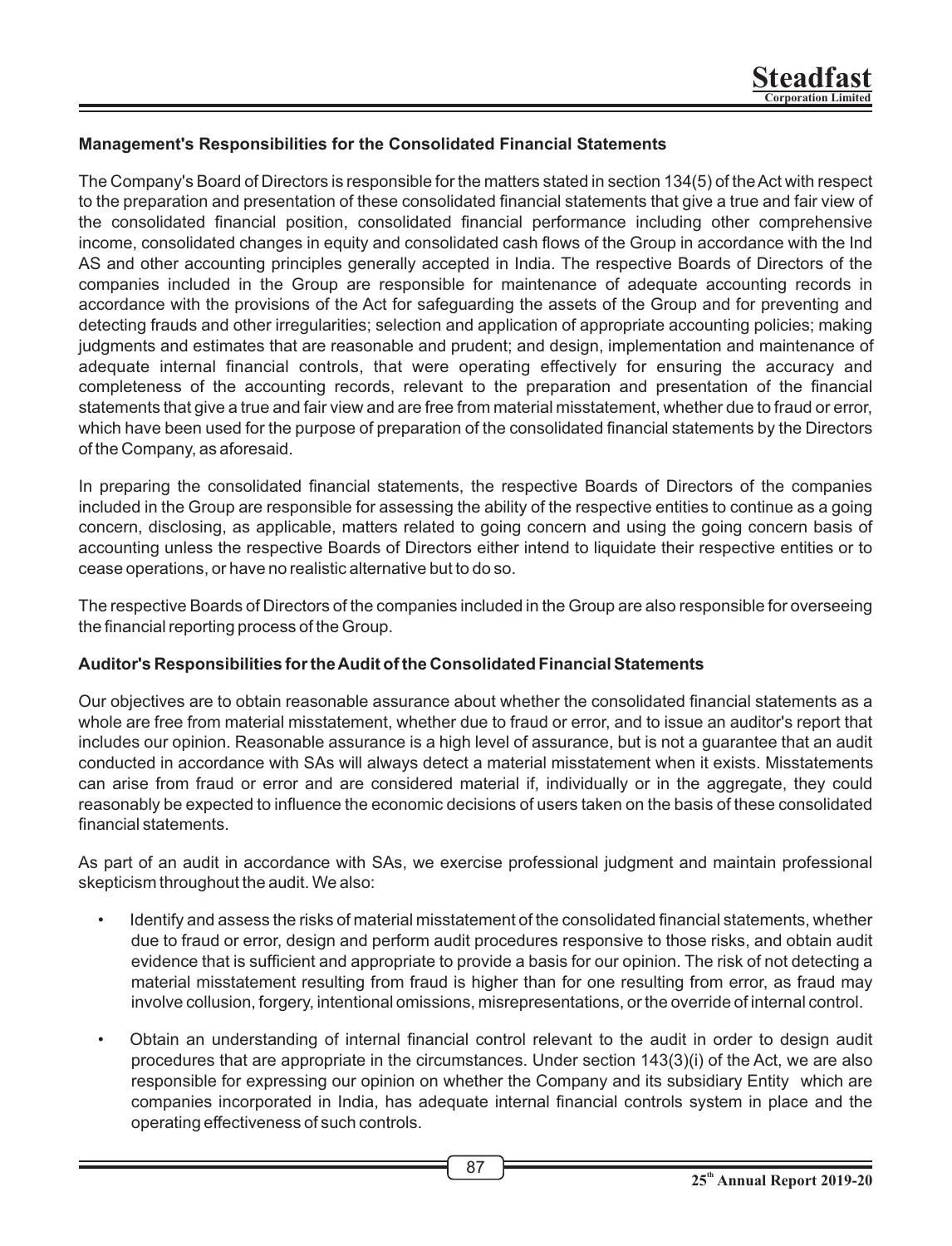- Evaluate the appropriateness of accounting policies used and the reasonableness of accounting estimates and related disclosures made by the management.
- Conclude on the appropriateness of management's use of the going concern basis of accounting and, based on the audit evidence obtained, whether a material uncertainty exists related to events or conditions that may cast significant doubt on the ability of the Group to continue as a going concern. If we conclude that a material uncertainty exists, we are required to draw attention in our auditor's report to the related disclosures in the consolidated financial statements or, if such disclosures are inadequate, to modify our opinion. Our conclusions are based on the audit evidence obtained up to the date of our auditor's report. However, future events or conditions may cause the Group to cease to continue as a going concern.
- Evaluate the overall presentation, structure and content of the consolidated financial statements, including the disclosures, and whether the consolidated financial statements represent the underlying transactions and events in a manner that achieves fair presentation.
- Obtain sufficient appropriate audit evidence regarding the financial information of the entities within the Group to express an opinion on the consolidated financial statements. We are responsible for the direction, supervision and performance of the audit of the financial statements of such entities included in the consolidated financial statements of which we are the independent auditors.

Materiality is the magnitude of misstatements in the consolidated financial statements that, individually or in aggregate, makes it probable that the economic decisions of a reasonably knowledgeable user of the consolidated financial statements may be influenced. We consider quantitative materiality and qualitative factors in (i) planning the scope of our audit work and in evaluating the results of our work; and (ii) to evaluate the effect of any identified misstatements in the consolidated financial statements.

We communicate with those charged with governance of the Company and such other entities included in the consolidated financial statements of which we are the independent auditors regarding, among other matters, the planned scope and timing of the audit and significant audit findings, including any significant deficiencies in internal control that we identify during our audit.

We also provide those charged with governance with a statement that we have complied with relevant ethical requirements regarding independence, and to communicate with them all relationships and other matters that may reasonably be thought to bear on our independence, and where applicable, related safeguards.

From the matters communicated with those charged with governance, we determine those matters that were of most significance in the audit of the consolidated financial statements of the current period and are therefore the key audit matters. We describe these matters in our auditor's report unless law or regulation precludes public disclosure about the matter or when, in extremely rare circumstances, we determine that a matter should not be communicated in our report because the adverse consequences of doing so would reasonably be expected to outweigh the public interest benefits of such communication.

# **Report on Other Legal and Regulatory Requirements**

- 1. As required by Section 143(3) of the Act, based on our audit we report that:
	- a) We have sought and obtained all the information and explanations which to the best of our knowledge and belief were necessary for the purposes of our audit of the aforesaid consolidated financial statements.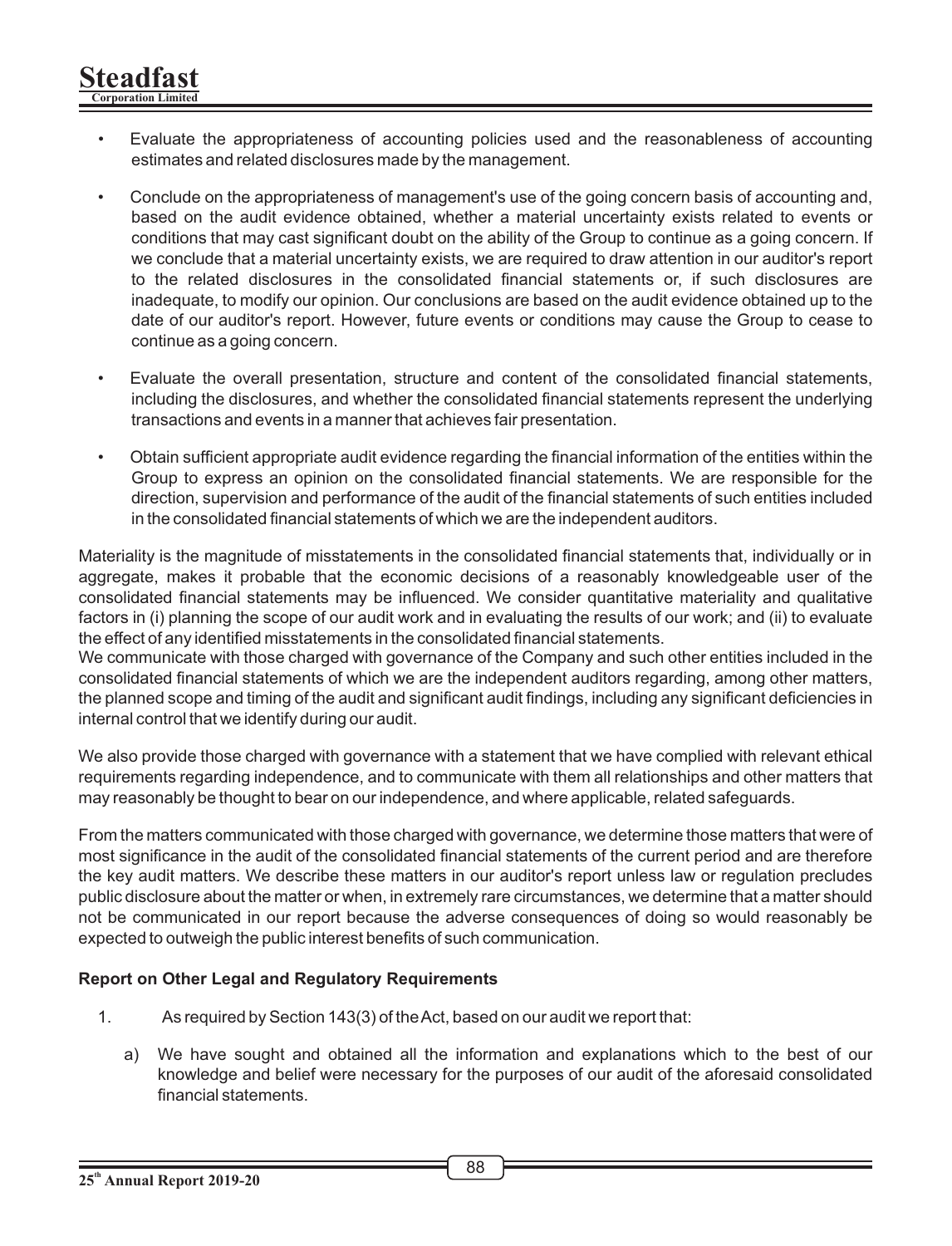- b) In our opinion, proper books of account as required by law relating to preparation of the aforesaid consolidated financial statements have been kept so far as it appears from our examination of those books.
- c) The Consolidated Balance Sheet, the Consolidated Statement of Profit and Loss (including Other Comprehensive Income), Consolidated Statement of Changes in Equity and the Consolidated Statement of Cash Flows dealt with by this Report are in agreement with the relevant books of account maintained for the purpose of preparation of the consolidated financial statements.
- d) In our opinion, the aforesaid consolidated financial statements comply with the Ind AS specified under section 133 of the Act.
- e) On the basis of the written representations received from the directors of the Company as on March 31, 2020 taken on record by the Boards of Directors of the Company and its subsidiaries incorporated in India, none of the directors of the Group companies is disqualified as on March 31, 2020 from being appointed as a director in terms of Section 164 (2) of the Act.
- f) With respect to the adequacy of the internal financial controls over financial reporting and the operating effectiveness of such controls, refer to our separate Report in "Annexure A" which is based on the auditors' reports of the Company and its subsidiary Entity incorporated in India. Our report expresses an unmodified opinion on the adequacy and operating effectiveness of internal financial controls over financial reporting of those companies.
- g) With respect to the other matters to be included in the Auditor's Report in accordance with the requirements of section 197(16) of the Act, as amended:

In our opinion and to the best of our information and according to the explanations given to us, the remuneration paid by the Company to its directors during the year is in accordance with the provisions of section 197 of the Act.

- h) With respect to the other matters to be included in the Auditor's Report in accordance with Rule 11 of the Companies (Audit and Auditors) Rules, 2014, as amended in our opinion and to the best of our information and according to the explanations given to us:
	- I. The Company does not any pending litigations which would impact its financial position.
	- ii. The Company did not have any long-term contracts including derivative contracts for which there were any material foreseeable losses.
	- iii. There were no amounts which were required to be transferred to the Investor Education and Protection Fund by the Company.

# **For Ramasamy Koteswara Rao And Co LLP,** Chartered Accountants

(Firm's Registration No.010396S/S200084)

**Place:** Hyderabad **Date:** June 29, 2020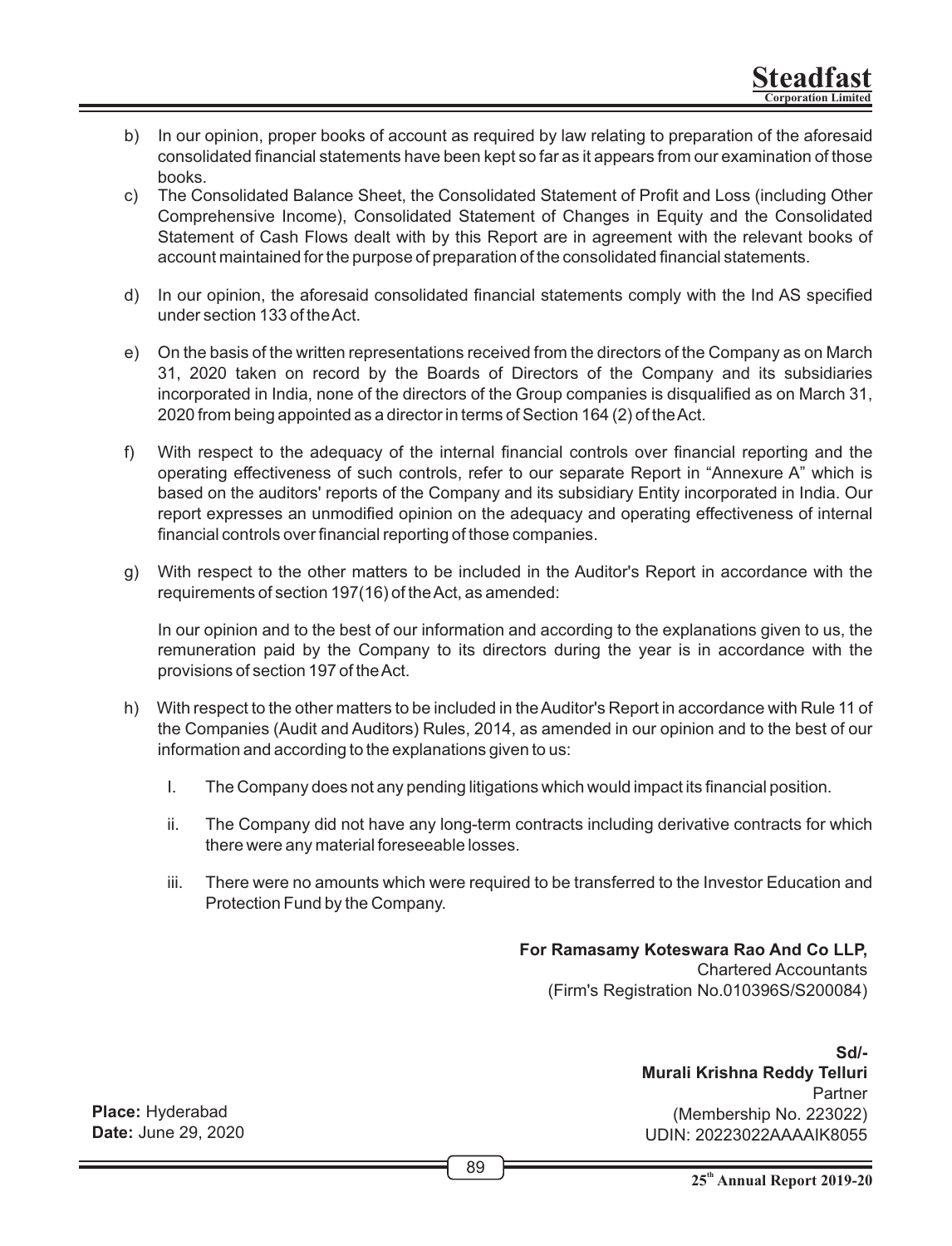# **ANNEXURE "A" TO THE INDEPENDENT AUDITOR'S REPORT**

**(Referred to in paragraph 1 (f) under 'Report on Other Legal and Regulatory Requirements' section of our report to the Members of Steadfast Corporation Limited of even date)**

## **Report on the Internal Financial Controls Over Financial Reporting under Clause (i) of Sub- section 3 of Section 143 of the Companies Act, 2013 ("the Act")**

In conjunction with our audit of the consolidated financial statements of the Company as of and for the year ended March 31, 2020, we have audited the internal financial controls over financial reporting of Steadfast Corporation Limited (hereinafter referred to as the "Company") and its subsidiary Entity, which are companies incorporated in India, as of that date.

## **Management's Responsibility for Internal Financial Controls**

The Boards of Directors of the Company and its subsidiary Entity, which are companies incorporated in India, are responsible for establishing and maintaining internal financial controls based on the internal control over financial reporting criteria established by the respective Companies considering the essential components of internal control stated in the Guidance Note on Audit of Internal Financial Controls Over Financial Reporting issued by the Institute of Chartered Accountants of India (the "ICAI"). These responsibilities include the design, implementation and maintenance of adequate internal financial controls that were operating effectively for ensuring the orderly and efficient conduct of its business, including adherence to the respective company's policies, the safeguarding of its assets, the prevention and detection of frauds and errors, the accuracy and completeness of the accounting records, and the timely preparation of reliable financial information, as required under the Act.

## **Auditor's Responsibility**

Our responsibility is to express an opinion on the internal financial controls over financial reporting of the Company and its subsidiary Entity, which are companies incorporated in India, based on our audit. We conducted our audit in accordance with the Guidance Note on Audit of Internal Financial Controls Over Financial Reporting (the "Guidance Note") issued by the Institute of Chartered Accountants of India ("ICAI") and the Standards on Auditing, prescribed under Section 143(10) of the Companies Act, 2013, to the extent applicable to an audit of internal financial controls. Those Standards and the Guidance Note require that we comply with ethical requirements and plan and perform the audit to obtain reasonable assurance about whether adequate internal financial controls over financial reporting was established and maintained and if such controls operated effectively in all material respects.

Our audit involves performing procedures to obtain audit evidence about the adequacy of the internal financial controls system over financial reporting and their operating effectiveness. Our audit of internal financial controls over financial reporting included obtaining an understanding of internal financial controls over financial reporting, assessing the risk that a material weakness exists, and testing and evaluating the design and operating effectiveness of internal control based on the assessed risk. The procedures selected depend on the auditor's judgement, including the assessment of the risks of material misstatement of the financial statements, whether due to fraud or error.

We believe that the audit evidence we have obtained is sufficient and appropriate to provide a basis for our audit opinion on the internal financial controls system over financial reporting of the Company and its subsidiary Entity, which are companies incorporated in India.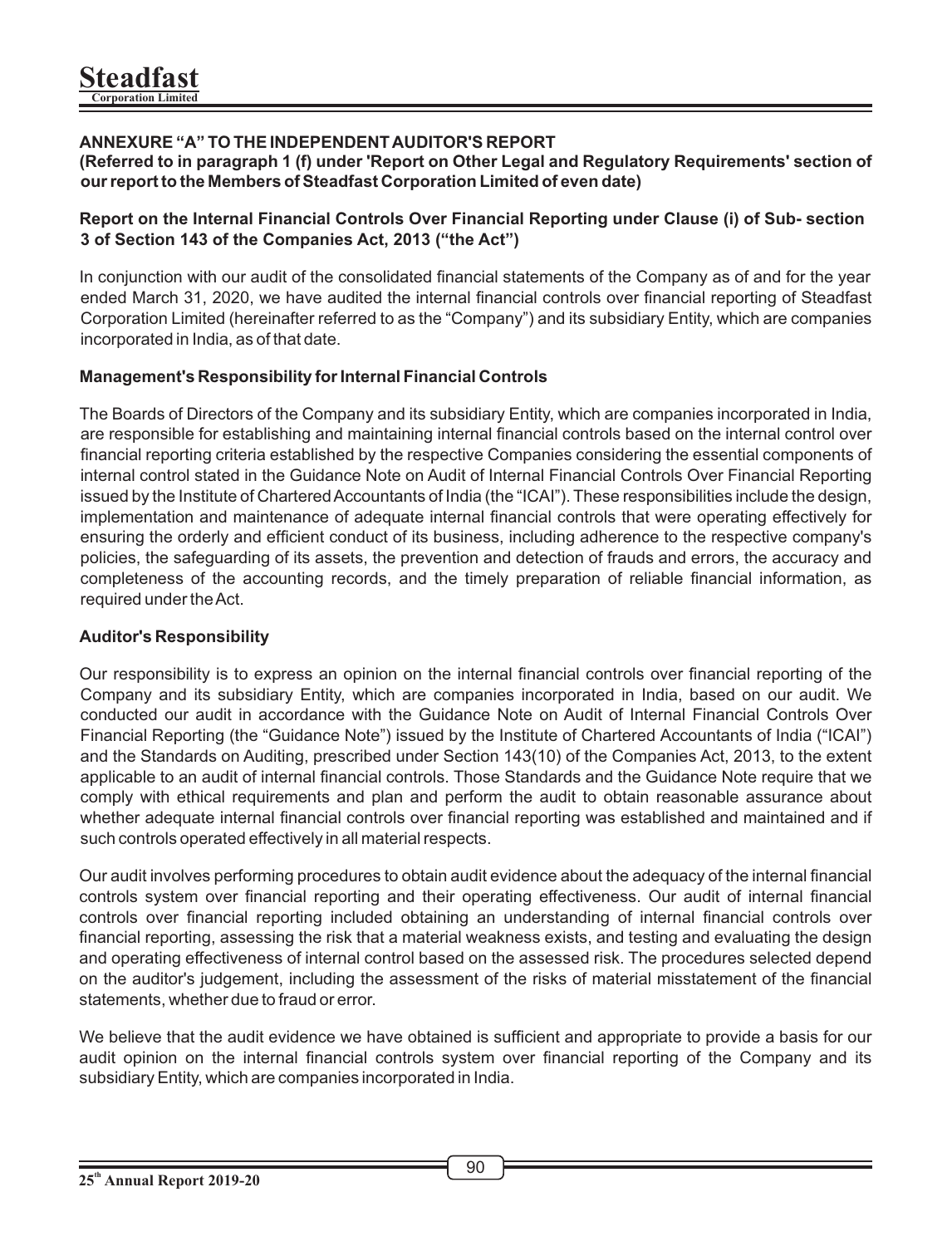# **Meaning of Internal Financial Controls Over Financial Reporting**

A company's internal financial control over financial reporting is a process designed to provide reasonable assurance regarding the reliability of financial reporting and the preparation of financial statements for external purposes in accordance with generally accepted accounting principles. A company's internal financial control over financial reporting includes those policies and procedures that (1) pertain to the maintenance of records that, in reasonable detail, accurately and fairly reflect the transactions and dispositions of the assets of the company; (2) provide reasonable assurance that transactions are recorded as necessary to permit preparation of financial statements in accordance with generally accepted accounting principles, and that receipts and expenditures of the company are being made only in accordance with authorisations of management and directors of the company; and (3) provide reasonable assurance regarding prevention or timely detection of unauthorised acquisition, use, or disposition of the company's assets that could have a material effect on the financial statements.

## **Inherent Limitations of Internal Financial Controls Over Financial Reporting**

Because of the inherent limitations of internal financial controls over financial reporting, including the possibility of collusion or improper management override of controls, material misstatements due to error or fraud may occur and not be detected. Also, projections of any evaluation of the internal financial controls over financial reporting to future periods are subject to the risk that the internal financial control over financial reporting may become inadequate because of changes in conditions, or that the degree of compliance with the policies or procedures may deteriorate.

# **Opinion**

In our opinion and to the best of our information and according to the explanations given to us, the Company and its subsidiary Entity, which are companies incorporated in India, have, in all material respects, an adequate internal financial controls system over financial reporting and such internal financial controls over financial reporting were operating effectively as at March 31, 2020, based on the internal financial control over financial reporting criteria established by the respective companies considering the essential components of internal control stated in the Guidance Note on Audit of Internal Financial Controls Over Financial Reporting issued by the ICAI**.**

# **For Ramasamy Koteswara Rao And Co LLP,**

Chartered Accountants (Firm's Registration No.010396S/S200084)

> **Sd/- Murali Krishna Reddy Telluri** Partner (Membership No. 223022) UDIN: 20223022AAAAIK8055

**Place:** Hyderabad **Date:** June 29, 2020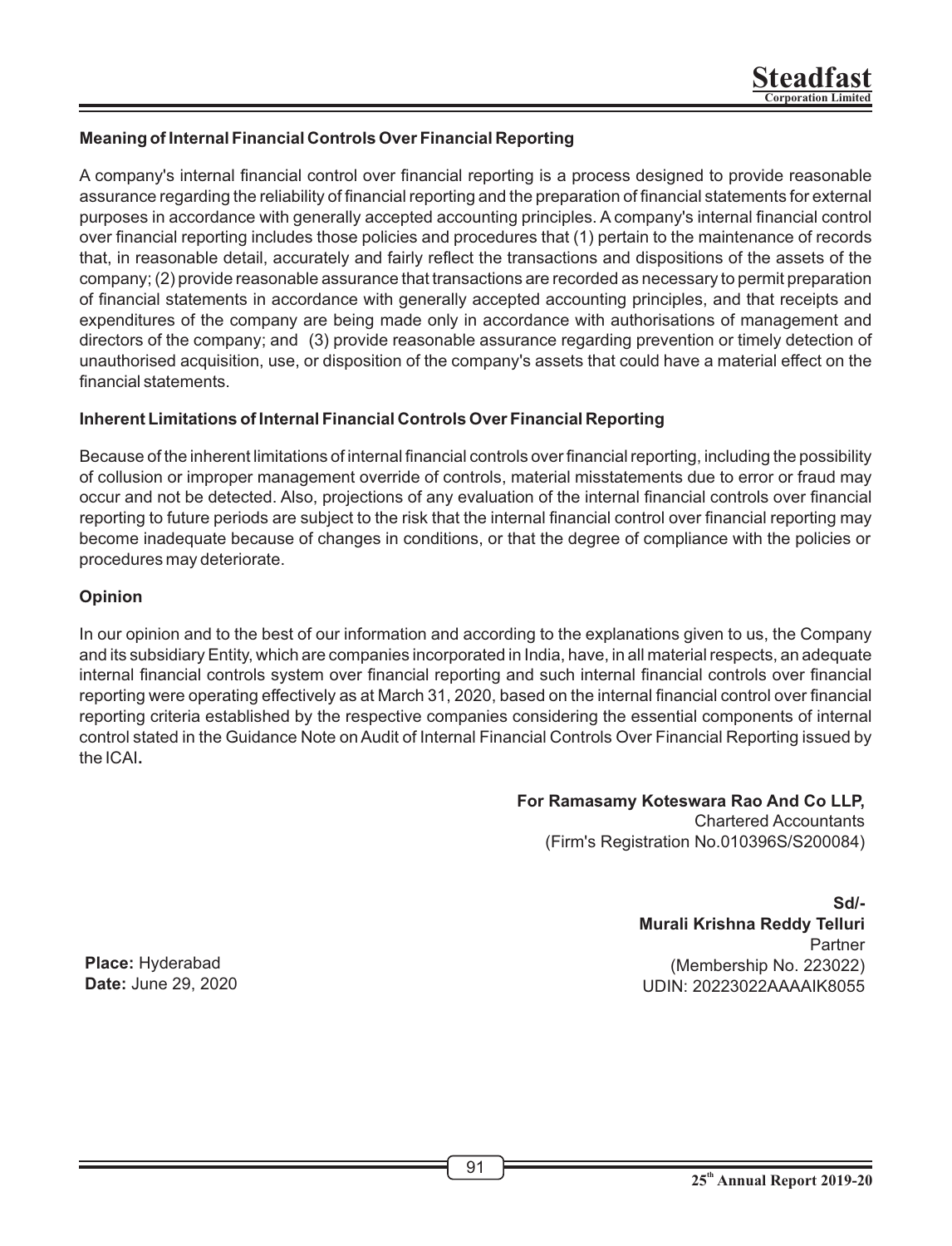| <b>STEADFAST CORPORATION LIMITED</b>                                                                                                                                                                                                                       |                                                                                                                                                                                                 |                                                    |                                                    |  |
|------------------------------------------------------------------------------------------------------------------------------------------------------------------------------------------------------------------------------------------------------------|-------------------------------------------------------------------------------------------------------------------------------------------------------------------------------------------------|----------------------------------------------------|----------------------------------------------------|--|
| <b>Consolidated Balance Sheet As At 31St March 2020</b>                                                                                                                                                                                                    |                                                                                                                                                                                                 |                                                    |                                                    |  |
| All the Amt's in INR Unless Specified                                                                                                                                                                                                                      |                                                                                                                                                                                                 |                                                    |                                                    |  |
| <b>Particulars</b>                                                                                                                                                                                                                                         | <b>Note</b>                                                                                                                                                                                     | March 31, 2020                                     | March 31, 2019                                     |  |
| <b>I. ASSETS</b><br>(1) Non-current assets<br>(a) Property, Plant and Equipment<br>(b) Other assets<br>(c) Financial Assets<br>(i) Investments                                                                                                             | 2<br>3<br>4                                                                                                                                                                                     | 40,818,823<br>28,100,000                           | 8,560,294<br>43,600,000                            |  |
| (d) Deferred tax assets (net)                                                                                                                                                                                                                              |                                                                                                                                                                                                 | 2,797,296<br>658,391                               | 2,682,012<br>555,338                               |  |
| <b>Total non current assets</b>                                                                                                                                                                                                                            |                                                                                                                                                                                                 | 72,374,510                                         | 55,397,644                                         |  |
| (2) Current Assets<br>(a) Financial Assets<br>(i) Trade receivables<br>(ii) Cash and cash equivalents<br>(iii) Loans and advances<br>(b) Other current assets<br><b>Total current assets</b>                                                               | 5<br>6<br>7<br>8                                                                                                                                                                                | 1,133,336<br>43,033,780<br>6,610,498<br>50,777,615 | 9,246,139<br>41,129,877<br>7,187,488<br>57,563,504 |  |
| <b>TOTAL ASSETS</b>                                                                                                                                                                                                                                        |                                                                                                                                                                                                 | 123,152,125                                        | 112,961,148                                        |  |
| <b>II. EQUITY AND LIABILITIES</b><br>(1) Equity<br>(a) Equity share capital<br>(b) Other equity                                                                                                                                                            | 9<br>10                                                                                                                                                                                         | 71,310,000<br>33,397,946                           | 71,310,000<br>34,719,919                           |  |
|                                                                                                                                                                                                                                                            |                                                                                                                                                                                                 | 104,707,946                                        | 106,029,919                                        |  |
| (c) Non Controlling Interest                                                                                                                                                                                                                               |                                                                                                                                                                                                 | 15,406,332                                         |                                                    |  |
| <b>Total equity</b>                                                                                                                                                                                                                                        |                                                                                                                                                                                                 | 120, 114, 278                                      | 106,029,919                                        |  |
| (2) Current liabilities<br>(a) Financial liabilities<br>(i) Trade payables<br>(b) Other current liabilities<br>(c) Short-term provisions<br><b>Total Current liabilities</b>                                                                               | 11<br>12<br>13                                                                                                                                                                                  | 2,415,096<br>251,490<br>371,261<br>3,037,847       | 6,338,614<br>303,878<br>288,737<br>6,931,229       |  |
| <b>TOTAL EQUITY AND LIABILITIES</b>                                                                                                                                                                                                                        |                                                                                                                                                                                                 | 123, 152, 125                                      | 112,961,148                                        |  |
| Notes forming part of the financial statements                                                                                                                                                                                                             | $1 - 19$                                                                                                                                                                                        |                                                    |                                                    |  |
| As per our report of even date attached<br>For Ramasamy Koteswara Rao and Co LLP<br><b>Chartered Accountants</b><br>Firm Regn. No. 010396S/S200084<br>Sd/-<br>Murali Krishna Reddy Telluri<br>Partner<br>Membership No. 223022<br>UDIN: 20223022AAAAIK8055 | For and on behalf of the Board of Directors<br>Sd/-<br>Sd/-<br><b>K Vivek Reddy</b><br>P Satyanarayana<br><b>Director</b><br><b>Managing Director</b><br>DIN: 07907507<br>DIN: 02183914<br>Sd/- |                                                    |                                                    |  |
| Place: Hyderabad<br>Date: June 29, 2020                                                                                                                                                                                                                    | Sd/-<br><b>B. Srinivasarao</b><br>Company Secretary                                                                                                                                             |                                                    | S Yedukondalu<br><b>Chief Financial Officer</b>    |  |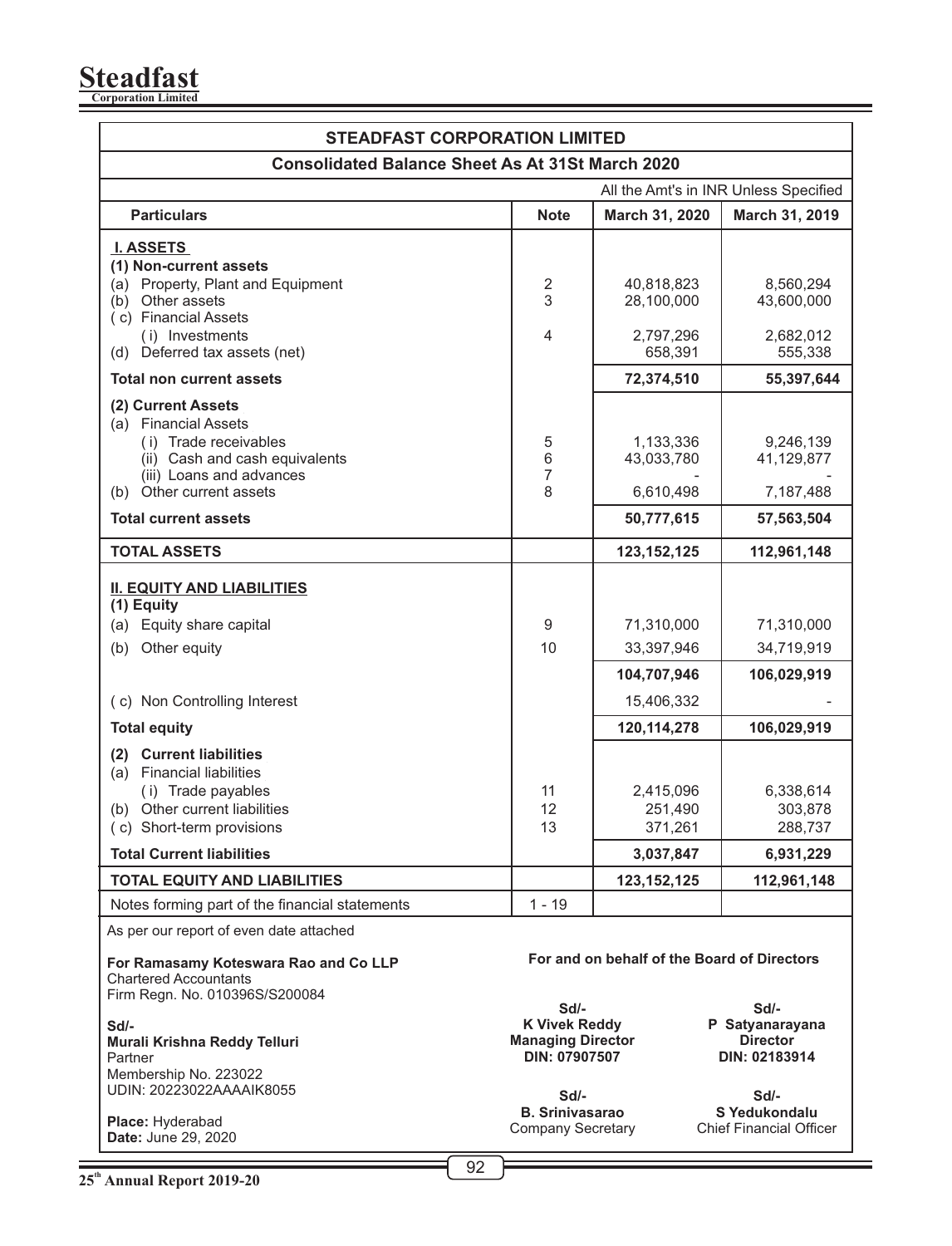| <b>STEADFAST CORPORATION LIMITED</b>                                                                                                                                                                                                                  |                           |                                                                    |                                                           |  |  |
|-------------------------------------------------------------------------------------------------------------------------------------------------------------------------------------------------------------------------------------------------------|---------------------------|--------------------------------------------------------------------|-----------------------------------------------------------|--|--|
| Consolidated Statement of Profit and Loss for the year ended 31st March 2020<br>In INR                                                                                                                                                                |                           |                                                                    |                                                           |  |  |
| <b>Particulars</b>                                                                                                                                                                                                                                    | <b>Note</b>               | Year ended                                                         | Year ended                                                |  |  |
|                                                                                                                                                                                                                                                       |                           | March 31, 2020                                                     | March 31, 2019                                            |  |  |
| <b>Revenue</b><br>Revenue from Operations<br>I.<br>Other income<br>II.                                                                                                                                                                                | 14<br>15                  | 8,659,812<br>5,522,349                                             | 6,933,366<br>5,740,936                                    |  |  |
| Ш.<br>Total Income (I+II)                                                                                                                                                                                                                             |                           | 14,182,161                                                         | 12,674,302                                                |  |  |
| IV. Expenses<br>Cost of Execution<br><b>Employee Benefits Expenses</b><br>Depreciation and Amortization Expenses<br>Finance Cost<br><b>Other Expenses</b>                                                                                             | 16<br>17<br>2<br>18<br>19 | 6,195,314<br>2,653,355<br>4,969,384<br>9,270<br>3,081,711          | 5,715,505<br>2,166,854<br>2,719,321<br>8,798<br>1,944,396 |  |  |
| <b>Total Expenses (IV)</b>                                                                                                                                                                                                                            |                           | 16,909,035                                                         | 12,554,874                                                |  |  |
| Profit/(loss) before Tax (III - IV) before Share of JV<br>V.                                                                                                                                                                                          |                           | (2,726,874)                                                        | 119,428                                                   |  |  |
| Owners share of JV profit                                                                                                                                                                                                                             |                           | 115,284                                                            |                                                           |  |  |
| <b>Profit Before Tax</b>                                                                                                                                                                                                                              |                           | (2,611,590)                                                        | 119,428                                                   |  |  |
| VI. Tax expense:<br>1. Current tax<br>2. Deferred tax<br>3. MAT credit<br>4. Prior period tax                                                                                                                                                         |                           | 194,000<br>$-103,053$                                              | 111,476<br>738,124                                        |  |  |
| VII. Profit/(Loss) for the year                                                                                                                                                                                                                       |                           | (2,702,537)                                                        | 969,028                                                   |  |  |
| VIII. Other comprehensive income<br>A. (i) Items that will not be reclassified to profit or loss<br>Remeasurement of Investments<br>Remeasurements of leave encashment on employee benefits<br>(ii) Items that will be reclassified to profit or loss |                           |                                                                    |                                                           |  |  |
| Foreign currency translation differences<br>(i) Income tax relating to items that will not be<br>B<br>reclassified to profit or loss                                                                                                                  |                           |                                                                    |                                                           |  |  |
| Total other comprehensive income net of taxes                                                                                                                                                                                                         |                           |                                                                    |                                                           |  |  |
| IX. Total comprehensive income for the period                                                                                                                                                                                                         |                           | (2,702,537)                                                        | (730,172)                                                 |  |  |
| Comprehensive income attributable to<br>I. Owners<br>ii. Non controlling Interest<br>X. Earnings per equity share                                                                                                                                     |                           | (1,321,970)<br>(1,380,567)                                         |                                                           |  |  |
| 1. Basic                                                                                                                                                                                                                                              |                           | $-0.38$                                                            | $-0.10$                                                   |  |  |
| 2. Diluted                                                                                                                                                                                                                                            |                           | $-0.38$                                                            | $-0.10$                                                   |  |  |
| Notes forming part of the financial statements                                                                                                                                                                                                        | $1 - 19$                  |                                                                    |                                                           |  |  |
| As per our report of even date attached                                                                                                                                                                                                               |                           | For and on behalf of the Board of Directors                        |                                                           |  |  |
| For Ramasamy Koteswara Rao and Co LLP<br><b>Chartered Accountants</b><br>Firm Regn. No. 010396S/S200084<br>Sd/-<br>Murali Krishna Reddy Telluri                                                                                                       |                           | Sd/-<br>K Vivek Reddy<br><b>Managing Director</b><br>DIN: 07907507 | Sd/-<br>P Satyanarayana<br>Director<br>DIN: 02183914      |  |  |
| Partner<br>Membership No. 223022<br>UDIN: 20223022AAAAIK8055<br>Place: Hyderabad<br>Date: June 29, 2020                                                                                                                                               |                           | Sd/-<br><b>B. Srinivasarao</b><br>Company Secretary                | Sd/-<br>S Yedukondalu<br>Chief Financial Officer          |  |  |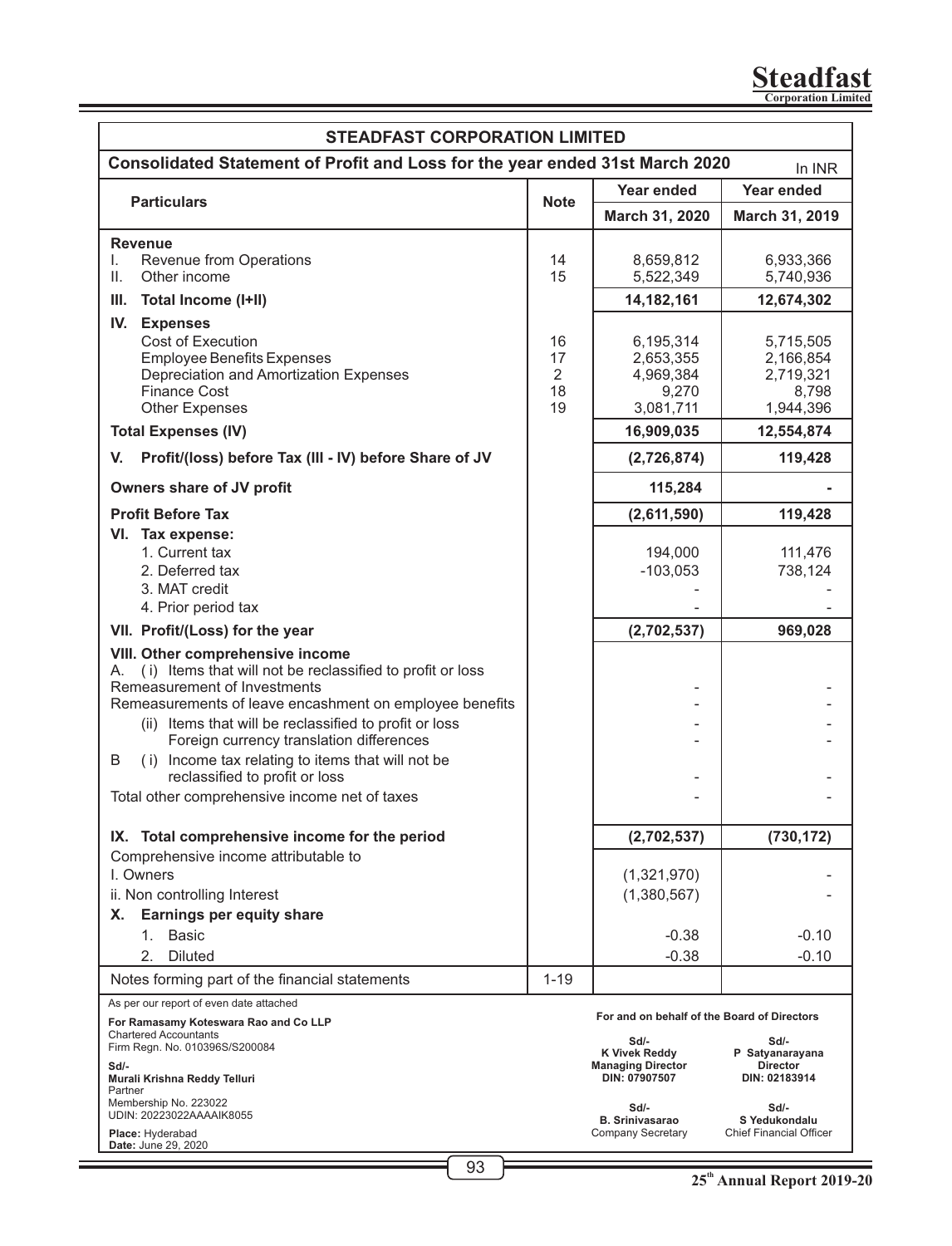| <b>STEADFAST CORPORATION LIMITED</b>                    |                                                                                                                                                                                                                                                                                                                             |                                                                           |                                                                |                                                                   |  |
|---------------------------------------------------------|-----------------------------------------------------------------------------------------------------------------------------------------------------------------------------------------------------------------------------------------------------------------------------------------------------------------------------|---------------------------------------------------------------------------|----------------------------------------------------------------|-------------------------------------------------------------------|--|
| Cash Flow Statement for the year ended March 31st, 2020 |                                                                                                                                                                                                                                                                                                                             |                                                                           |                                                                |                                                                   |  |
|                                                         |                                                                                                                                                                                                                                                                                                                             |                                                                           |                                                                | All the Amt's in INR Unless Specified                             |  |
|                                                         | <b>Particulars</b>                                                                                                                                                                                                                                                                                                          |                                                                           | March 31, 2020                                                 | March 31, 2019                                                    |  |
| A                                                       | <b>CASH FLOWS FROM OPERATING ACTIVITIES:</b><br>Net profit before tax<br>Adjusted for:<br>Depreciation<br>Interest & other income received<br>Provision for doubtful debts                                                                                                                                                  |                                                                           | (2,726,874)<br>4,969,384<br>(5,522,349)                        | 119,428<br>2,719,321<br>(5,740,936)                               |  |
|                                                         | Operating profits before working capital charges                                                                                                                                                                                                                                                                            |                                                                           | (3,279,839)                                                    | 8,579,685                                                         |  |
|                                                         | <b>Changes in current assets and liabilities</b><br>(Increase)/Decrease in Trade Receivables<br>(Increase)/Decrease in financial and non-financial assets<br>Increase/(Decrease) in financial and non-financial liabilities<br>Increase/(Decrease) in Trade payables<br>Cash generated from operations<br>Income taxes paid |                                                                           | 8,112,803<br>576,989<br>(163, 864)<br>(3,923,521)<br>1,322,569 | (4,792,205)<br>(527, 463)<br>(423, 839)<br>2,119,192<br>4,955,370 |  |
| в                                                       | Net cash generated from operating activities<br><b>CASH FLOWS FROM INVESTING ACTIVITIES:</b><br>Purchase of fixed assets<br>Purchase of Investment<br>Changes in loans and advances<br>Interest & other income received                                                                                                     |                                                                           | 1,322,569<br>(37, 227, 914)<br>15,500,000<br>5,522,349         | 4,955,370<br>(3,400,573)<br>(2,240,000)<br>5,003,138<br>5,740,936 |  |
|                                                         | Net cash used in investing activities                                                                                                                                                                                                                                                                                       |                                                                           | (16, 205, 565)                                                 | (6,378,371)                                                       |  |
| C                                                       | <b>CASH FLOWS FROM FINANCING ACTIVITIES:</b><br>Proceeds from issue of share warrants<br>Proceeds from issue of ESOPs<br>Changes in Minority Interest                                                                                                                                                                       |                                                                           | 16,786,899                                                     |                                                                   |  |
|                                                         | Net Cash generated from financing activities                                                                                                                                                                                                                                                                                |                                                                           | 16,786,899                                                     |                                                                   |  |
| D<br>Е                                                  | Net increase / (decrease) in cash and cash equivalents<br>Cash and cash equivalents at the beginning of the year                                                                                                                                                                                                            |                                                                           | 1,903,903<br>41,129,877                                        | (1,423,001)<br>42,552,880                                         |  |
| F                                                       | Cash and cash equivalents at the end of the year                                                                                                                                                                                                                                                                            |                                                                           | 43,033,781                                                     | 41,129,879                                                        |  |
|                                                         | Cash & Cash Equivalents comprise:<br>Cash in Hand<br>Balance with Banks in Current A/c<br>Balance with Banks in Deposit A/c                                                                                                                                                                                                 |                                                                           | 796,230<br>4,135,424<br>38,102,129                             | 35,183<br>175,575<br>40,919,122                                   |  |
|                                                         | Total Cash & Cash Equivalents:                                                                                                                                                                                                                                                                                              |                                                                           | 43,033,782                                                     | 41,129,879                                                        |  |
|                                                         | As per our report of even date attached<br>For Ramasamy Koteswara Rao and Co LLP<br><b>Chartered Accountants</b><br>Firm Regn. No. 010396S/S200084                                                                                                                                                                          |                                                                           | For and on behalf of the Board of Directors                    |                                                                   |  |
| Sd/-<br>Partner                                         | Murali Krishna Reddy Telluri                                                                                                                                                                                                                                                                                                | Sd/-<br><b>K Vivek Reddy</b><br><b>Managing Director</b><br>DIN: 07907507 |                                                                | Sd/-<br>P Satyanarayana<br><b>Director</b><br>DIN: 02183914       |  |
|                                                         | Membership No. 223022<br>UDIN: 20223022AAAAIK8055<br><b>Place: Hyderabad</b><br>Date: June 29, 2020                                                                                                                                                                                                                         | Sd/-<br><b>B. Srinivasarao</b><br>Company Secretary                       |                                                                | Sd/-<br>S Yedukondalu<br><b>Chief Financial Officer</b>           |  |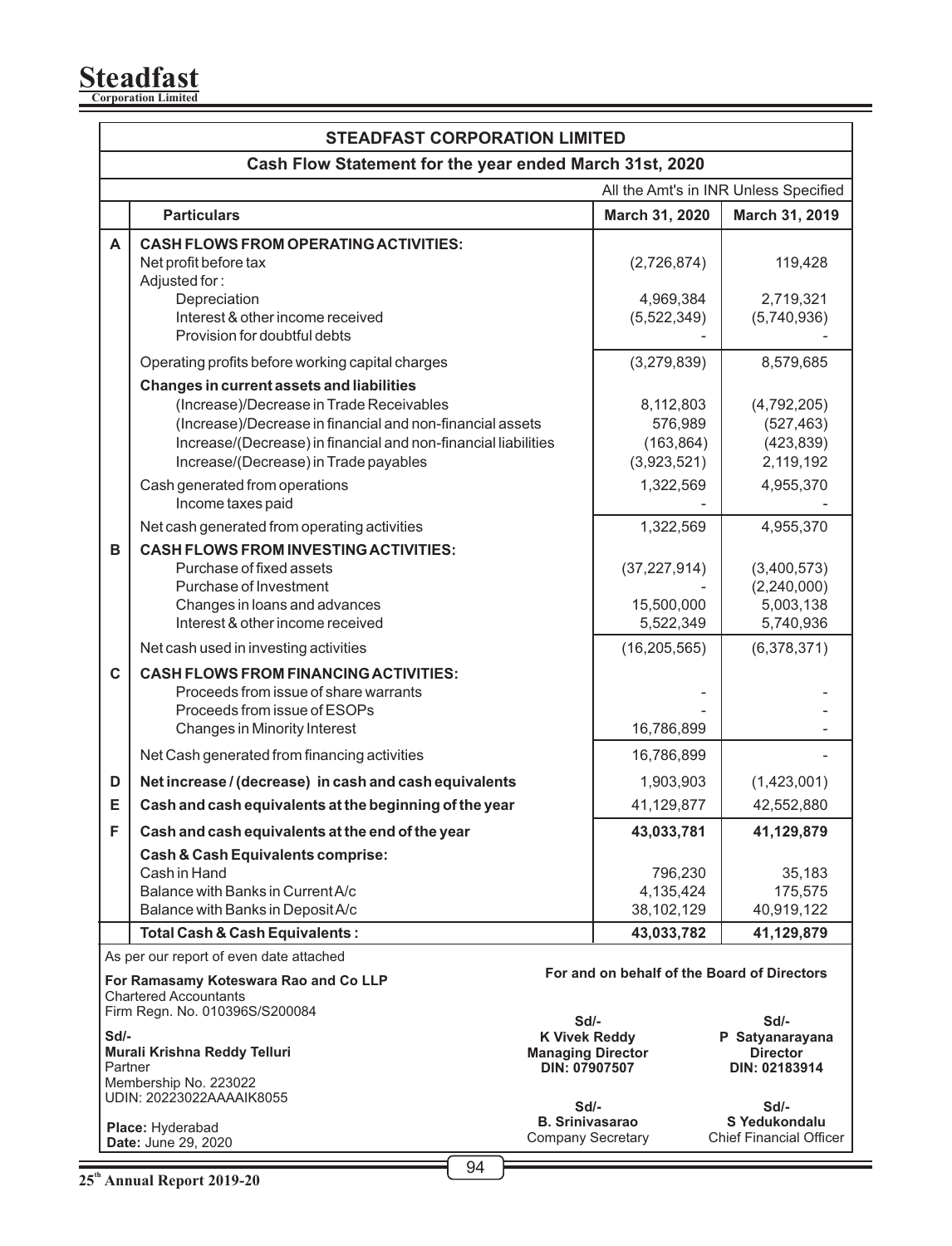## **STEADFAST CORPORATION LIMITED**

#### **Notes forming part of the Consolidated financial statements**

#### **Corporate information**

Streadfast Corporation Limited ('the company') is the business of Construction Activities. The Company was incorporated on 2nd June, 1995 in Hyderabad and listed on MSEI dated 1st March, 2018.

The consolidated financial statements for the year ended March 31, 2020 were approved by the Board of Directors and authorised for issue on 29th June, 2020.

#### **1 Signicant Accounting Policies**

#### 1.1 Basis of preparation of financial statements

These consolidated financial statements have been prepared in accordance Indian Accounting Standards (Ind As) according to the notification issued by the Ministry of Corporate Affairs under section 133 of the Companies Act, 2013 ('the act') read with rule 3 of the Companies (Indian Accounting Standards) Rules, 2015 and Companies (Indian Accounting Standards) Amendment Rules, 2016 with effect from April 1, 2017

The consolidated financial statements are prepared in accordance with the principles and procedures required for the preparation and presentation of consolidated financial statements as laid down under the Ind AS 27 "Consolidated and Separate Financial Statements". The Consolidated financial statements comprise the financial statements of the Company and its subsidiaries. Accounting policies are consistently applied except where a newly issued accounting standard is initially adopted or a revision to an existing accounting standard requires a change in accounting policy either to in use. Where a change in accounting policy is necessiated due to changed circumstances, detailed disclosures to that effect along with the impact of such change is duly diclosed in the consolidated financial statements.

The consolidated financial statements of the Group have been prepared based on a line-by-line consolidation of the financial statements of the Company and its subsidiaries. All material inter-Company balances and transactions are eliminated on consolidation.

#### **1.2 Use of Accounting Estimates**

The preparation of consildated financial statements requires estimates and assumptions to be made that affect the reported amount of assets and liabilities on the date of consolidated financial Statements, the reported amount of revenues and expenses during the reported period and disclosure of contingent liabilites. Management believes that the estimates used in the preparation of consolidated financial statements are prudent and reasonable. Actual results could differ from these estimates. Any revision to accounting estimates is recognised prospectively in the current and future periods.

#### **1.3 Revenue recognition**

#### **Sale of goods and Services:**

Revenue is recognized when the company satisfies a performance obligation by transferring a promised good or service to its customers. The company considers the terms of the contract and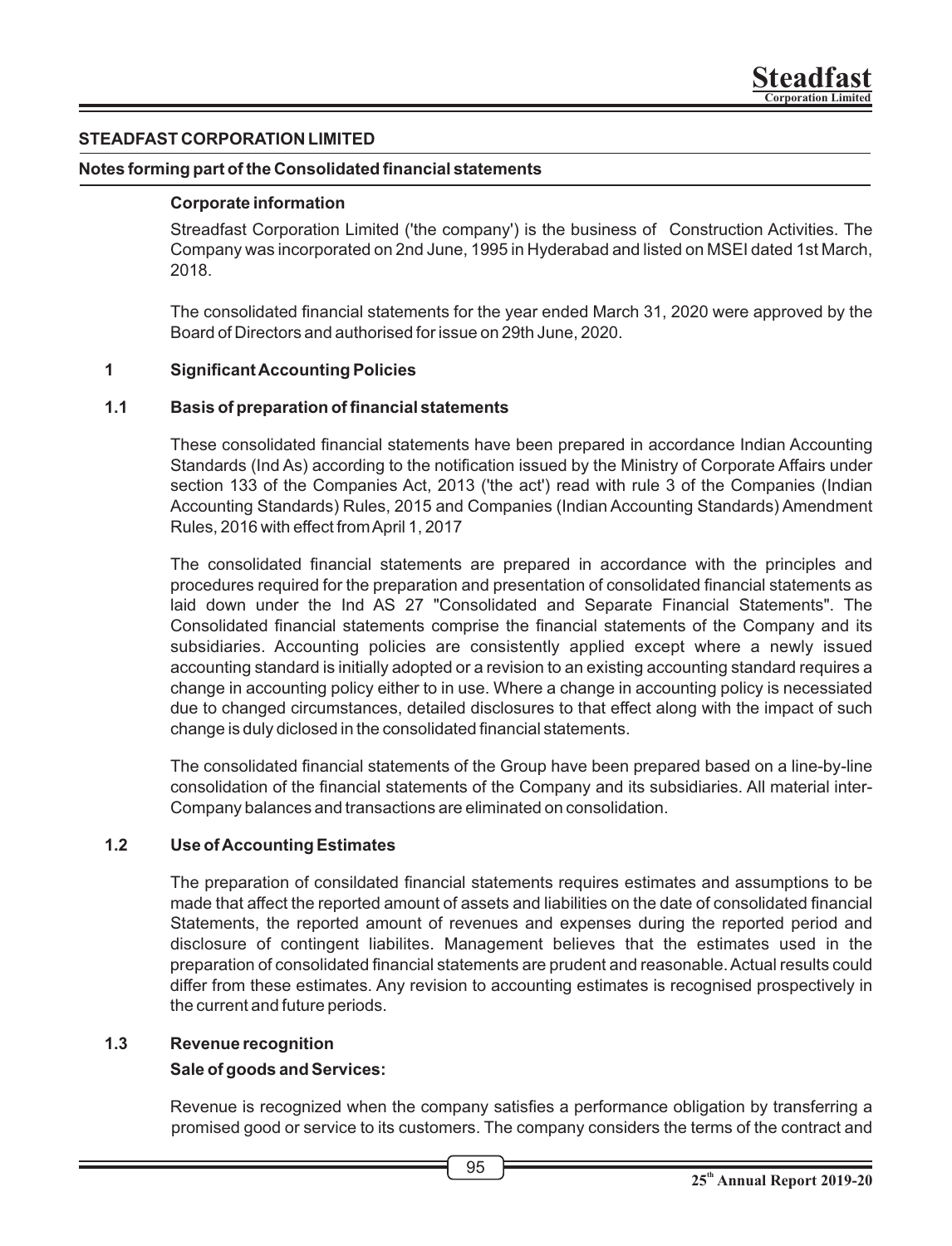its customary business practices to determine the transaction price. Performance obligations are satisfied at the point of time when the customer obtains controls of the asset.

Revenue is measured based on transaction price, which is the fair value of the consideration received or receivable, stated net of discounts, returns and value added tax. Transaction price is recognised based on the price specified in the contract, net of the estimated sales incentives / discounts. Accumulated experience is used to estimate and provide for the discounts/ right of return, using the expected value method.

#### **Interest Income:**

Interest income from a financial asset is recognised when it is probable that the economic benefits will flow to the Company and the amount of income can be measured reliably. Interest income is accrued on a time basis.

## **1.4 Property, plant and equipment**

Property, plant and equipment are measured at cost less accumulated depreciation and impairment losses, if any. Cost includes expenditures directly attributable to the Capital work-inprogress comprises the cost of the fixed assets that are not yet ready for their intended use at the balance sheet date.

#### **1.5 Depreciation and Goodwill**

a) Depreciation is provided on the written down value as per the useful life prescribed in Schedule II to the Companies Act, 2013.

The residual values, useful lives and methods of depreciation of property, plant and equipment and Intangible assets are reviewed at each financial year end and adjusted prospectively, if appropriate.

b) Goodwill has been recognized on consolidation of investment in subsidiaries with the parent company.

#### **1.6 Intangible Assets**

Intangible assets are stated at cost less accumulated amortization and impairment if any. Intangible assets are amortized over their respective estimated useful lives on a written down value, from the date that they are available for use. The estimated useful life of an identifiable intangible asset is based on a number of factors including the effects of obsolescence, demand, competition and other economic factors (such as the stability of the industry and known technological advances) and the level of maintenance expenditures required to obtain the expected future cash flows from the asset.

## **1.7 Inventories**

Inventories are valued at lower of cost and net realisable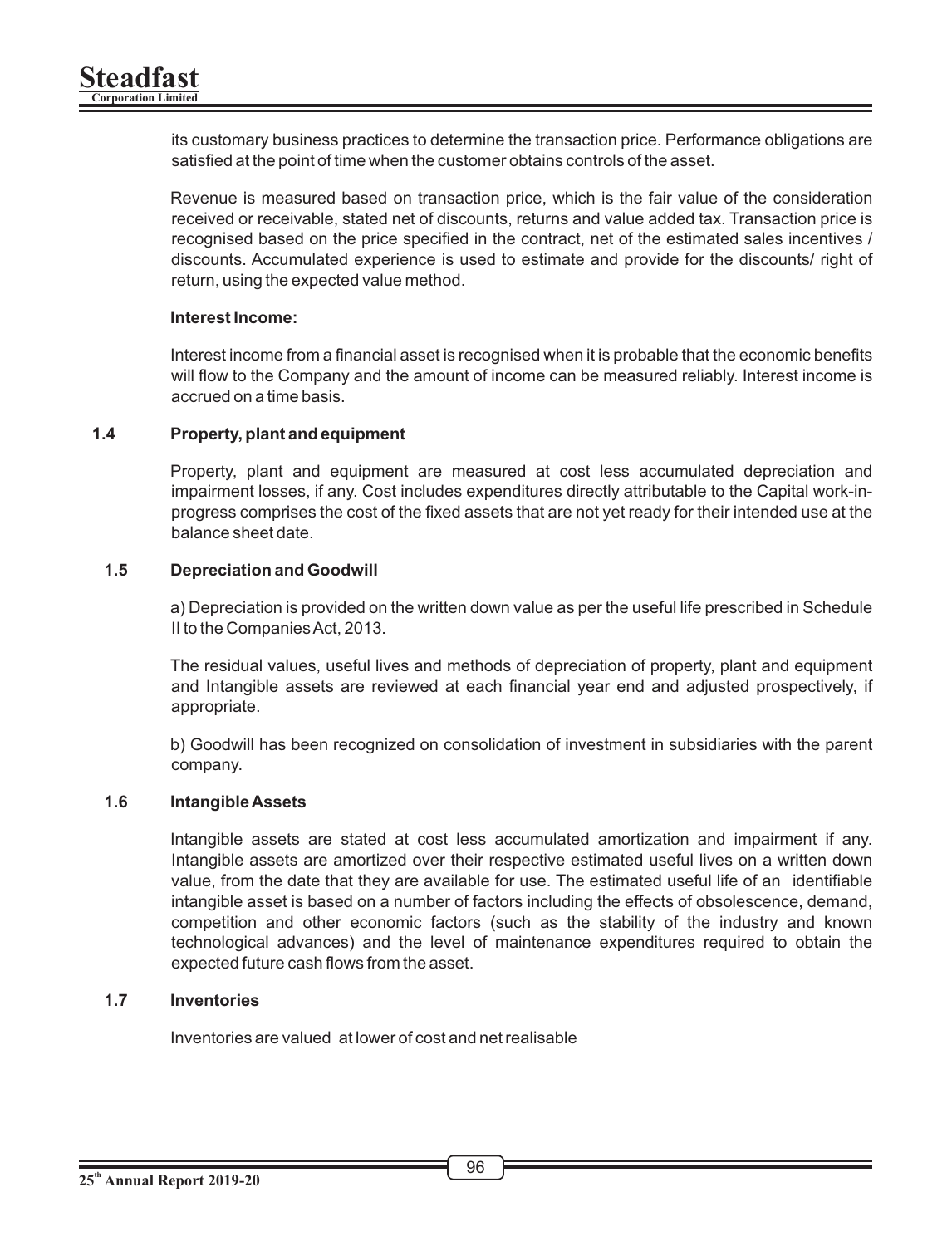# **1.8 Employee Benets Defined Contribution Plans a. Gratuity**

In accordance with the Payment of Gratuity Act, 1972, the group provides for gratuity, a defined retirement plan (the "Gratuity Plan") covering the eligible employees. The Gratuity Plan provides a lump sum payment to vested employees at retirement, death, incapacitation or termination of employment, of an amount based on the respective employee salary and the tenure of employment. Liability with regard to the Gratuity Plan are determined by actuarial valuation as of the balance sheet date, based upon which, the company contributes the ascertained liabilities to the Name of the company.

# **b. Provident fund**

Eligible employees receive benefits from a provident fund, which is a defined contribution plan. Aggregate contributions along with interest thereon is paid at retirement, death, incapacitation or termination of employment. Both the employee and the company make monthly contributions to the Regional Provident Fund Commissioner equal to a specified percentage of the covered employee's salary.

# **c. Employee State Insurance Fund**:

Eligible employees (whose gross salary is less than Rs.15,000 per month) are entitled to receive benefit under employee state insurance fund scheme. The employer makes contribution to the scheme at a predetermined rate (presently 4.75%) of employee's gross salary. The Company has no further obligations under the plan beyond its monthly contributions. These contributions are made to the fund administered and managed by the Government of India. The group monthly contributions are charges to income in the year it is incurred.

# **1.9 Foreign Currency Transactions**

The company translates all foreign currency transactions at Exchange Rates prevailing on the date of transactions. Exchange rate differences resulting from foreign exchange transactions settled during the year are recognized as income or expenses in the period in which they arise.

Monetary current assets and monetary current liabilities that are denominated in foreign currency are translated at the exchange rate prevalent at the date of the balance sheet. The resulting difference is also recorded in the profit and loss account.

## **1.10 Taxes on Income**

Income tax comprises current income tax and deferred tax. Income tax expense is recognized in the statement of profit and loss except to the extent it relates to items directly recognized in equity or in other comprehensive income.

a) Current income tax: Current income tax for the current and prior periods are measured at the amount expected to be recovered from or paid to the taxation authorities based on the taxable income for the period. The tax rates and tax laws used to compute the current tax amount are those that are enacted or substantively enacted by the reporting date and applicable for the period. The Company off sets current tax assets and current tax liabilities, where it has a legally enforceable right to set off the recognized amounts and where it intends either to settle on a net basis or to realize the asset and liability simultaneously.

b) Deferred tax: Deferred tax asset and liabilities are measured at the tax rates that are expected to apply to the period when the asset / liability is realized, based on tax rates (and tax laws) that have been enacted or substantively enacted at the balance sheet date. Deferred Tax assets are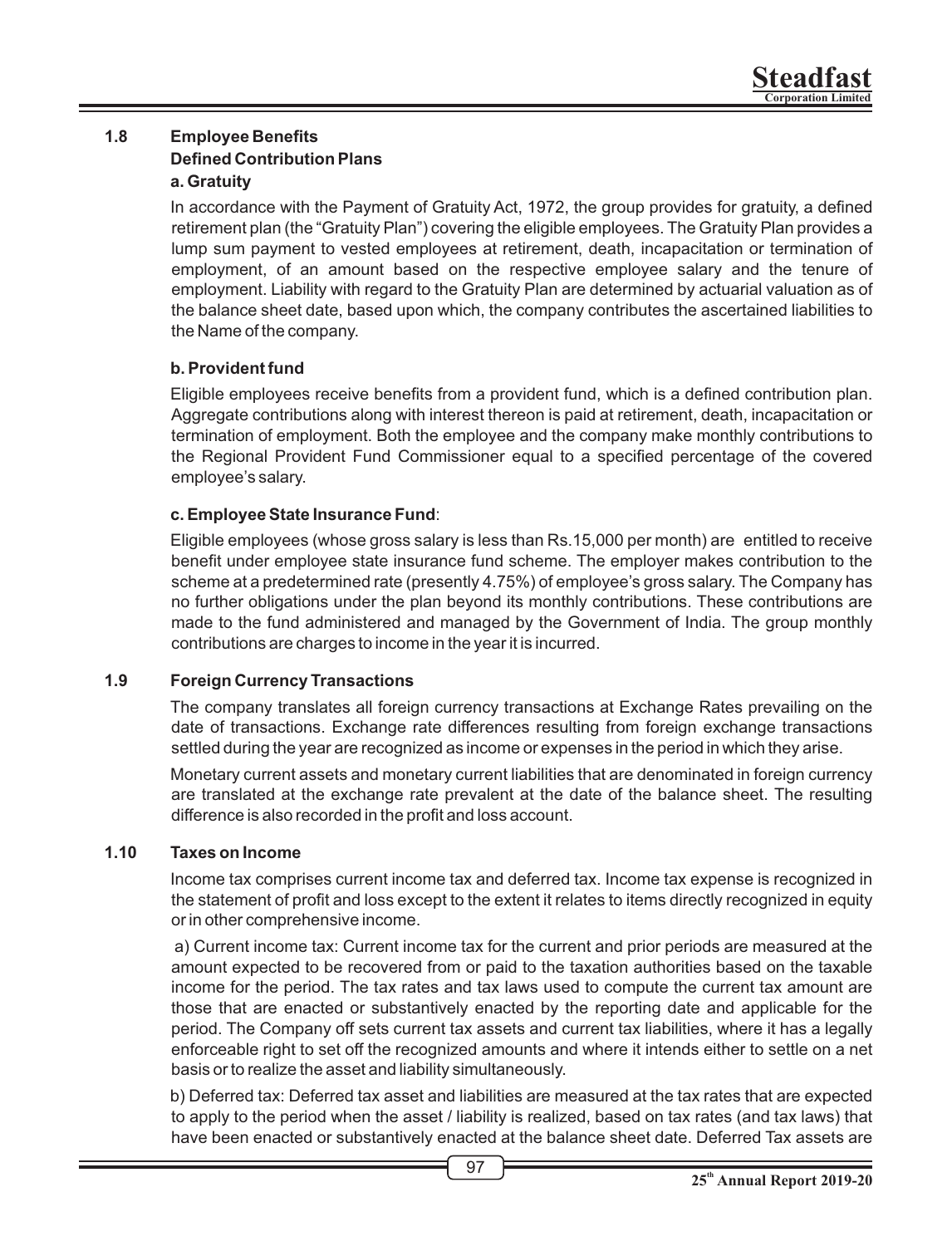recognized and carried forward only to the extent that there is a reasonable certainty that sufficient future taxable income will be available against which such deferred tax assets can be realized. c) MAT credit is recognized as an asset only, and to the extent, there is convincing evidence that the Company will pay normal income tax during the specified period. In the year in which the Mat credit becomes eligible to be recognized as an asset in accordance with the recommendations contained in guidance note issued by the Institute of Chartered Accountants of India, the said asset is created by way of a credit to the Statement of Profit and Loss and shown as MAT Credit entitlement. The Company reviews the same at each balance sheet date and writes down the carrying amount of MAT credit entitlement to the extent there is no longer convincing evidence to the effect that company will pay normal income tax during the specified period.

# **1.11 Earning Per Share (EPS)**

In determining earnings per share, the company considers the net profit after tax expense. The number of shares used in computing basic earnings per is the weighted average shares used in outstanding during the period.

## **1.12 Investments**

Long term unquoted investments are stated at cost & all other investments are carried at lower of cost or fair value.

# 1.13 Impairment of non-financial assets

The Company assess at each reporting date whether there is any indication that the carrying amount may not be recoverable. If any such indication exists, then the asset's recoverable amount is estimated and an impairment loss is recognised if the carrying amount of an asset or Cash generating unit (CGU) exceeds its estimated recoverable amount in the statement of profit and loss.

Goodwill is tested annually for impairment. For the purpose of impairment testing, goodwill arising from a business combination is allocated to CGUs or groups of CGUs that are expected to benefit from the synergies of the combination.

## **1.14 Provisions and Contingent Liabilities**

AProvision is recognized if, as a result of past event, the Company has a present legal obligation that is reasonbly estimable, and it is probable that an outflow of economic benefits will be required to settle the present obligation. Provisions are determined by the best estimate of the outflow of economic benefits required to settle the obligation at the reporting date.

Where no reliable estimate can be made, a disclosure is made as contingent liability. Adisclosure for a contingent liability is also made when there is a possible obligation or a present obligation that may, but probably will not, require an outflow of resources. Where there is a possible obligation or a present obligation in respect of which the likelihood of outflow of resources is remote, no provision or disclosure is made.

## **1.15 Financial Instruments**

A financial instrument is any contract that give rise to a financial asset of one entity and a financial liability or equity of another entity.

## **Initial Recognition**

Financial assets and liabilities are recognised when the Company becomes a party to the contractual provisions of the instrument. Financial assets and liabilities are initially measured at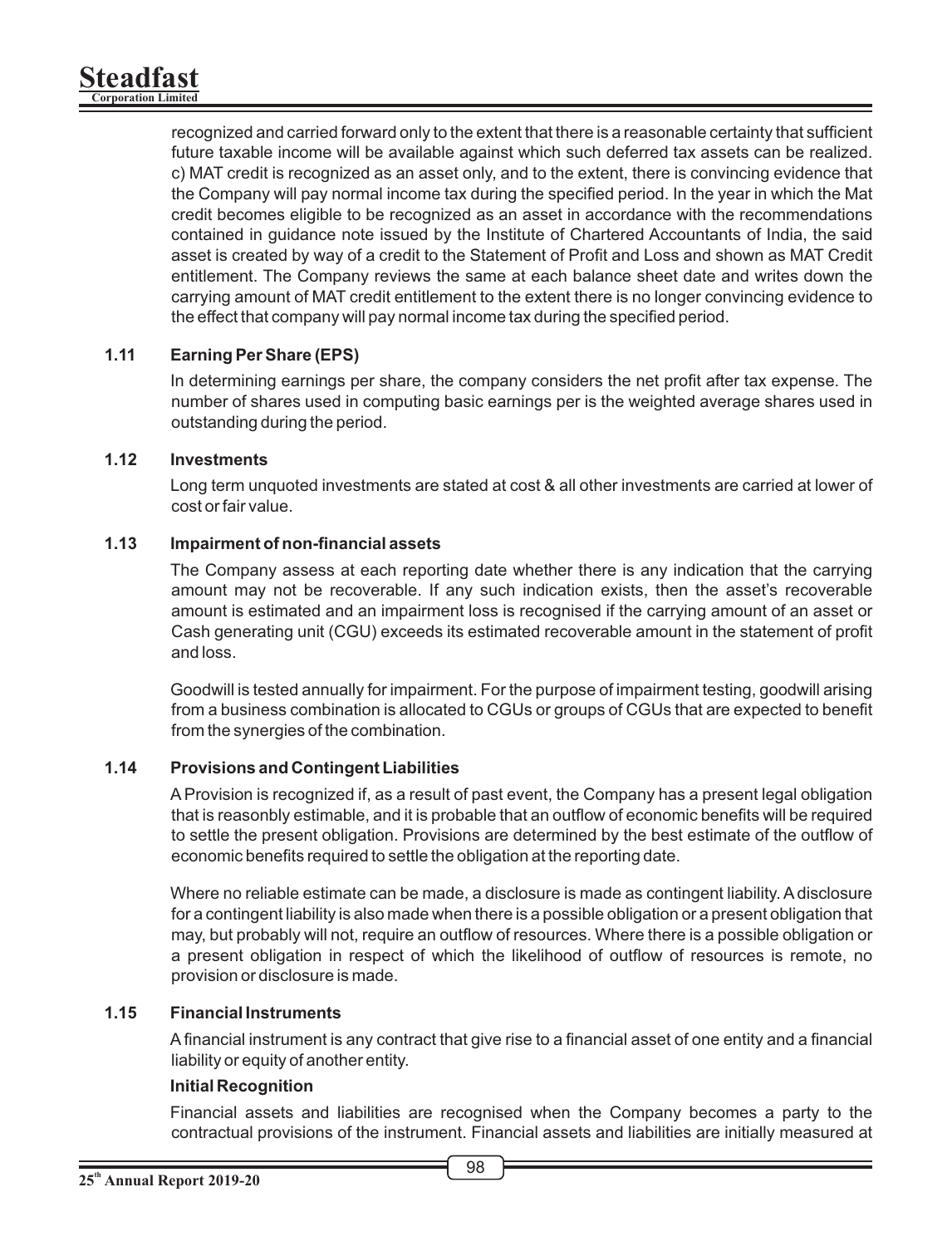fair value. Transaction costs that are directly attributable to the acquisition or issue of financial assets and financial liabilities (other than financial assets and financial liabilities at fair value through profit and loss) are added to or deducted from the fair value measured on initial recognition of financial asset or financial liability.

#### **Subsequent Measurement**

#### **Financial assets at amortised cost**

Financial assets are subsequently measured at amortised cost if these financial assets are held within a business whose objective is to hold these assets in order to collect contractual cash flows and the contractual terms of the financial asset give rise on specified dates to cash flows that are solely payments of principal and interest on the amount outstanding if any.

## **Financial assets at fair value through other comprehensive income**

Financial assets are measured at fair value through other comprehensive income if these financial assets are held within a business whose objective is achieved both by collectiong contractual cash flows on specified dates to cash flows that are solely payments of principal and interest on the amount outstanding and selling financial assets.

#### **Financial assets at fair value through Profit and Loss**

Financial assets are measured at fair value through profit and loss unless it is measured at amortised cost or at fair value through other comprehensive income on initial recognition. The transaction costs that are directly attributable to the acquisition of financial assets and liabilities at fair value through profit and loss are immediately recognised in statement of profit and loss.

#### **Financial liabilities**

Financial liabilities are classified as measured at amortised cost or Fair Value Through Profit and Loss Account (FVTPL). A financial liability is classified as at FVTPL if it is classified as heldfortrading, or it is a derivative or it is designated as such on initial recognition. Financial liabilities at FVTPL are measured at fair value and net gains and losses, including any interest expense, are recognised in statement of profit and loss. Other financial liabilities are subsequently measured at amortised cost using the effective interest method. Interest expense and foreign exchange gains and losses are recognised in statement of profit and loss. Any gain or loss on derecognition is also recognised in statement of profit and loss.

#### **Impairment of financial assets**

Intangible assets and Property, Plant and Equipment are evaluated for recoverability whenver events or changes in circumstances indicate that their carrying amounts may not be recoverable.

## **Cash and cash equivalents**

Cash and cash equivalent in the balance sheet comprise cash at banks and on hand and shortterm deposits with an original maturity of three months or less, which are subject to an insignificant risk of changes in value. For the purpose of the statement of cash flows, cash and cash equivalents consist of cash and short-term deposits, as defined above are considered an integral part of the Company's cash management.

## **Cash dividend to equity holders**

The Company recognises a liability to make cash to equity holders when the distribution is authorised and the distribution is no longer at the discretion of the Company. As per the corporate laws in India, a distribution is authorised when it is approved by the shareholders. Acorresponding amount is recognised directly in equity. Interim dividends are recorded as a liability on the date of declaration by the Company's Board of Directors.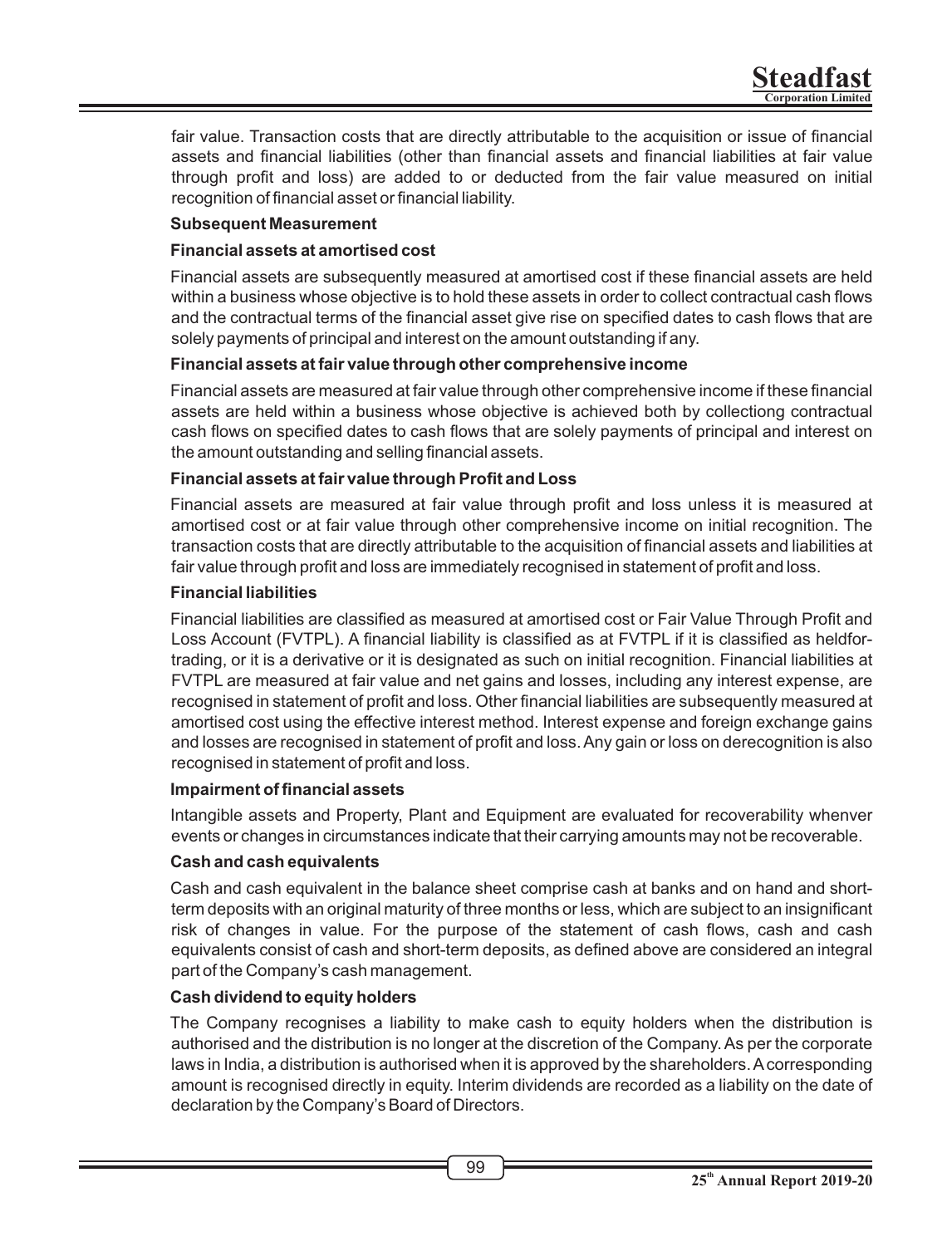# **1.16** Cash flow statement

Cash flows are reported using the indirect method, whereby net profit before tax is adjusted for the effects of transactions of a non-cash nature and any deferrals or accruals of past or future cash receipts or payments. The cash flows from regular revenue generating, investing and financing activities of the company and the group are segregated.

# **1.17 Related Party transactions**

# **A . Related Parties**

| S.No          | <b>Name of the Party</b> | <b>Relationship</b>                                                    |
|---------------|--------------------------|------------------------------------------------------------------------|
| 1             | Keesara Vivek Reddy      | Managing Director (Key Managerial Person)                              |
| $\mathcal{P}$ | Potluri Satyanarayana    | Non Executive Director                                                 |
| 3             | Velagala Anjana Devi     | Independent Director                                                   |
| 4             | Rithwik Reddy Musku      | Independent Director                                                   |
| 5             | S. Yedukondalu           | Chief Financial Officer (Key Managerial Person)                        |
| 6             | B. Sriniyasa Rao         | Company Secretary (Key Managerial Person)-Appointed<br>Wef 14.11.2019  |
| 7             | M.V.S.A. Murali Krishna  | Company Secretary (Key Managerial Person)-Resigned<br>w.e.f 25.05.2019 |
| 8             | RAUS-SCL (JV)            | Joint Venture Partner                                                  |
| 9             | VHS Healthcare (Firm)    | Subsidiary - Partnership Firm                                          |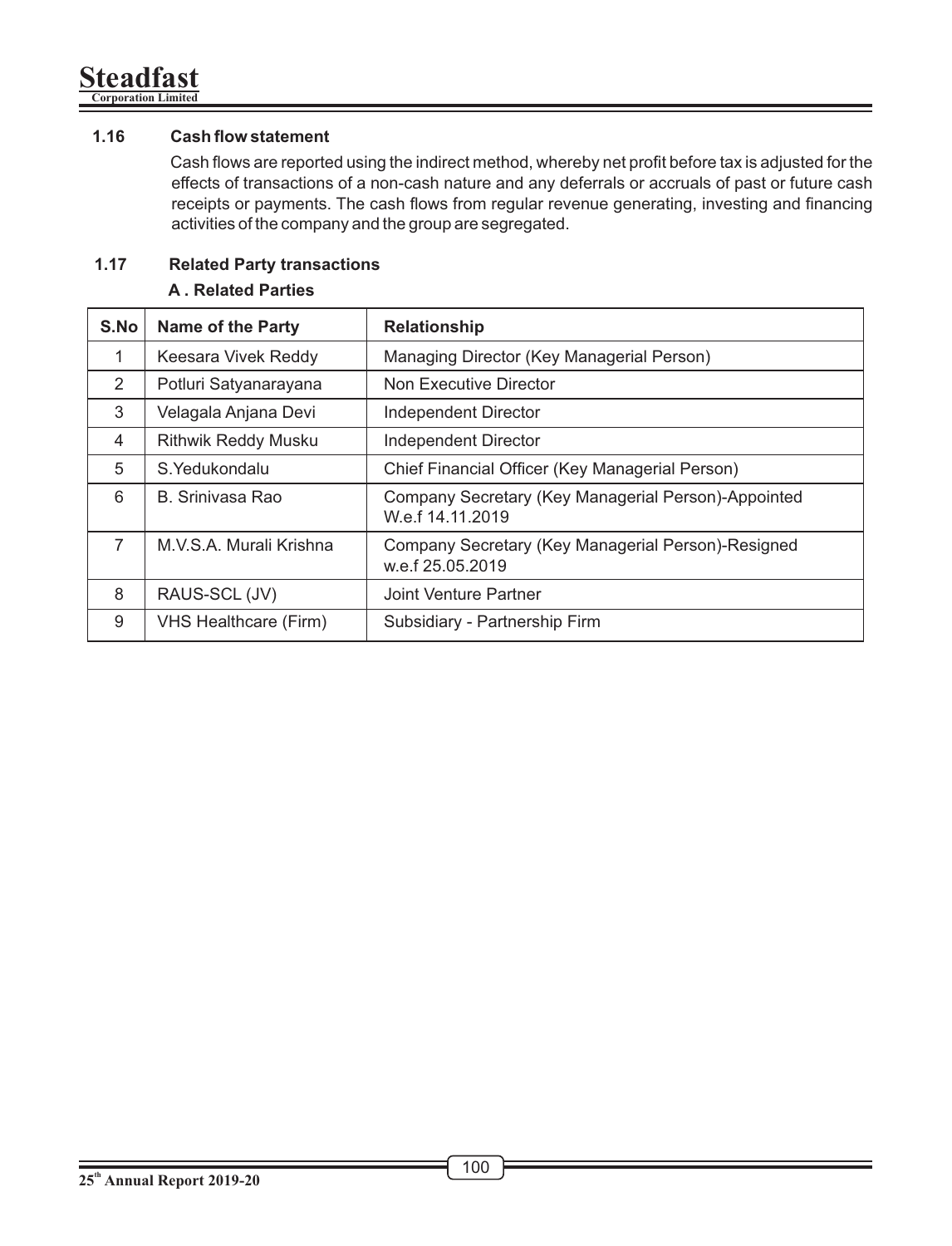#### **B. Related party Transactions for the year ended March 31, 2020 Receipts/(Payments) (Amount in Rupees)**

|               | IMIIUUIII III INUUCCOJ |                                                        |                     |             |                            |                           |  |
|---------------|------------------------|--------------------------------------------------------|---------------------|-------------|----------------------------|---------------------------|--|
| S.No          | <b>Party Name</b>      | Nature of transaction/<br>relationship/ major          | <b>Transactions</b> |             | <b>Balance Outstanding</b> |                           |  |
|               |                        | parties Particulars                                    | F.Y 2019-20         | F.Y 2018-19 |                            | F.Y 2019-20   F.Y 2018-19 |  |
|               | RAUS -SCL (JV)         | Trade receivables                                      | 4,098,948           |             |                            | 4,098,948                 |  |
| $\mathcal{P}$ | RAUS -SCL (JV)         | Investment including<br>Current                        |                     |             | 438.872                    | 179.309                   |  |
| 3             | <b>VHS Healthcare</b>  | Year profit/(Loss)<br>Investment in<br>subsidiary firm | (20,950,000)        |             | 19.262.641                 |                           |  |

# **(Amount in Rupees) C. List of Transactions with directors and key management personnel:**

**S.No Party Name Nature of Transaction F.Y 2019-20 F.Y 2018-19** 1 | KeesaraVivek Reddy | Remuneration | 1,200,000 | 1,200,000 2 S. Yedukondalu Remuneration 448,880 388,800 3 | M.V.S.A. Murali Krishna | Remuneration | 27,096 | 180,000 4 B.Srinivasa Rao Remuneration 251,666 - 251,666 - 251,666 - 251,666 - 251,666 - 251,666 - 251,666 - 251,666 - 251,666 - 251,666 - 251,666 - 251,666 - 251,666 - 251,666 - 251,666 - 251,666 - 251,666 - 251,666 - 251,666 - 2

#### **Remuneration to non-executive directors and independent directors**

| S.No                     | <b>Party Name</b> | <b>Nature of Transaction</b> | F.Y 2019-20              | F.Y 2018-19 |
|--------------------------|-------------------|------------------------------|--------------------------|-------------|
| $\overline{\phantom{0}}$ |                   | $\overline{\phantom{0}}$     | $\overline{\phantom{a}}$ |             |

#### **1.18 Earning per share**

| <b>Particulars</b>                   | F.Y 2019-20 | F.Y 2018-19 |
|--------------------------------------|-------------|-------------|
| Profit (Loss) for the year           | (2,702,537) | (730, 172)  |
| Weighted average no.of Equity shares | 7,131,000   | 7,131,000   |
| Basic earning per share              | (0.38)      | (0.10)      |
| Diluted earning per share            | (0.38)      | (0.10)      |

# **For Ramasamy Koteswara Rao and Co LLP**

Chartered Accountants Firm Regn. No. 010396S/S200084

**Sd/- Murali Krishna Reddy Telluri** Partner Membership No. 223022 UDIN: 20223022AAAAIK8055

**Place:** Hyderabad **Date:** June 29, 2020

#### **For and on behalf of the Board of Directors**

**Sd/- K Vivek Reddy Managing Director DIN: 07907507**

**Sd/- B. Srinivasarao** Company Secretary

**Sd/- P Satyanarayana Director DIN: 02183914**

**Sd/- S Yedukondalu** Chief Financial Officer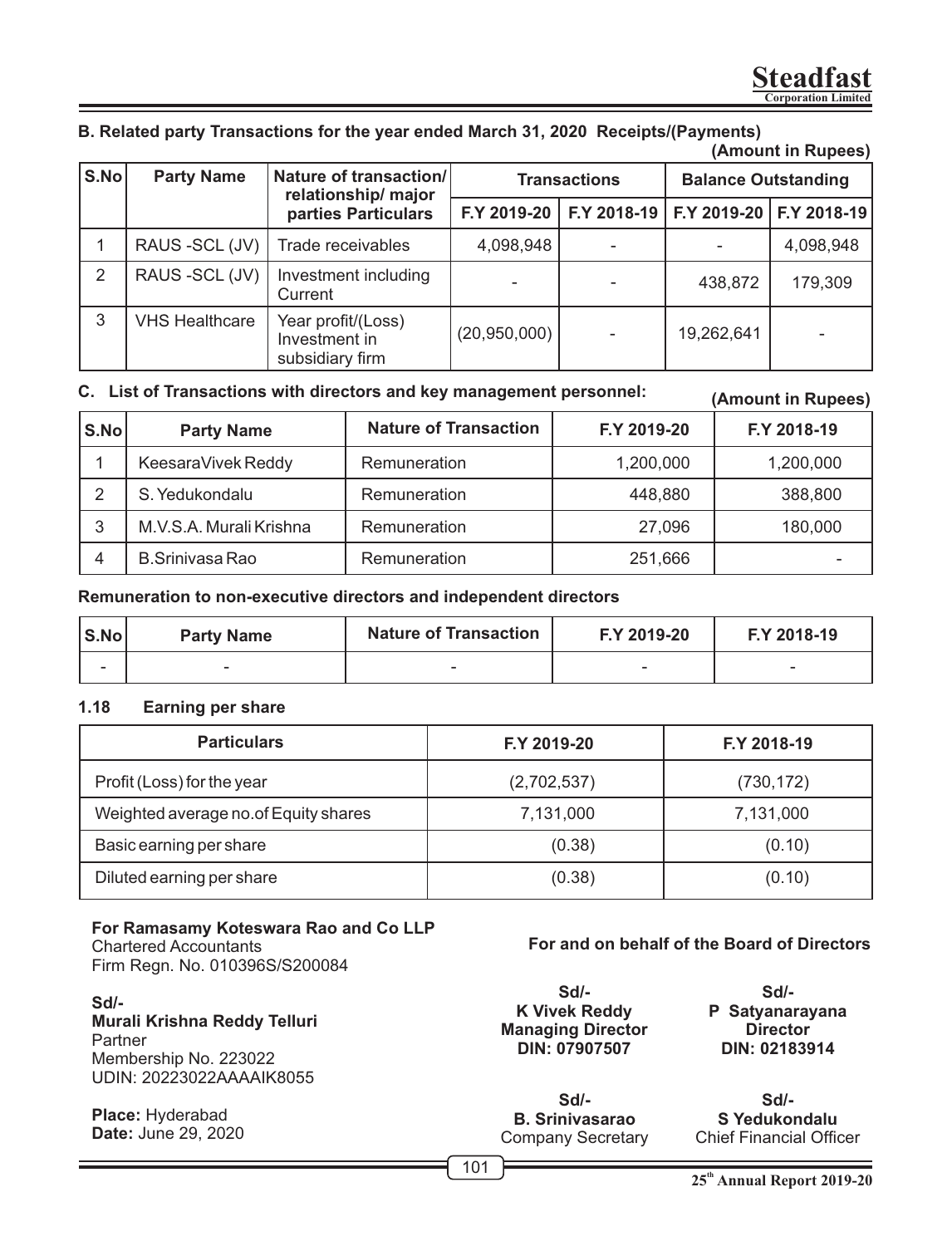# **STEADFAST CORPORATION LIMITED**

Notes forming part of consolidated financials statements

All the Amt's in INR Unless Specified

# **Notes to the Financial Statements for the year ended March 31, 2020**

# **2. Property, plant and equipment**

| <b>Particulars</b>   | <b>Computers</b> | <b>Vehicles</b> | Plant &<br><b>Machinery</b> | <b>Office</b><br><b>Equipment</b> | <b>Furniture and</b><br><b>Fixtures</b> | <b>Total</b> |
|----------------------|------------------|-----------------|-----------------------------|-----------------------------------|-----------------------------------------|--------------|
| <b>Deemed Cost</b>   |                  |                 |                             |                                   |                                         |              |
| As at April 01, 2018 | 103,150          | 2,636,444       | 9,495,849                   |                                   |                                         | 12,235,443   |
| Additions            |                  | 3,400,573       |                             |                                   |                                         | 3,400,573    |
| Disposals            |                  |                 |                             |                                   |                                         |              |
| As at March 31, 2019 | 103,150          | 6,037,017       | 9,495,849                   |                                   |                                         | 15,636,016   |
| Additions            | 551,062          |                 | 30,917,212                  | 1,020,922                         | 4,738,721                               | 37,227,917   |
| <b>Disposals</b>     |                  |                 |                             |                                   |                                         |              |
| As at March 31, 2020 | 654,212          | 6,037,017       | 40,413,061                  | 1,020,922                         | 4,738,721                               | 52,863,933   |
| <b>Depreciation</b>  |                  |                 |                             |                                   |                                         |              |
| As at April 01, 2018 | 92,076           | 1,769,226       | 2,495,099                   |                                   |                                         | 4,356,402    |
| Charge for the year  | 5,918            | 1,208,158       | 1,505,245                   |                                   |                                         | 2,719,321    |
| <b>Disposals</b>     |                  |                 |                             |                                   |                                         |              |
| As at March 31, 2019 | 97,994           | 2,977,384       | 4,000,344                   |                                   |                                         | 7,075,722    |
| Charge for the year  | 110,212          | 849,332         | 3,472,184                   | 76,569                            | 461,091                                 | 4,969,387    |
| <b>Disposals</b>     |                  |                 |                             |                                   |                                         |              |
| As at March 31, 2020 | 208,206          | 3,826,716       | 7,472,528                   | 76,569                            | 461,091                                 | 12,045,110   |
| <b>Net block</b>     |                  |                 |                             |                                   |                                         |              |
| As at March 31, 2020 | 446,006          | 2,210,301       | 32,940,533                  | 944,353                           | 4,277,630                               | 40,818,823   |
| As at March 31, 2019 | 5,156            | 3,059,633       | 5,495,505                   |                                   |                                         | 8,560,294    |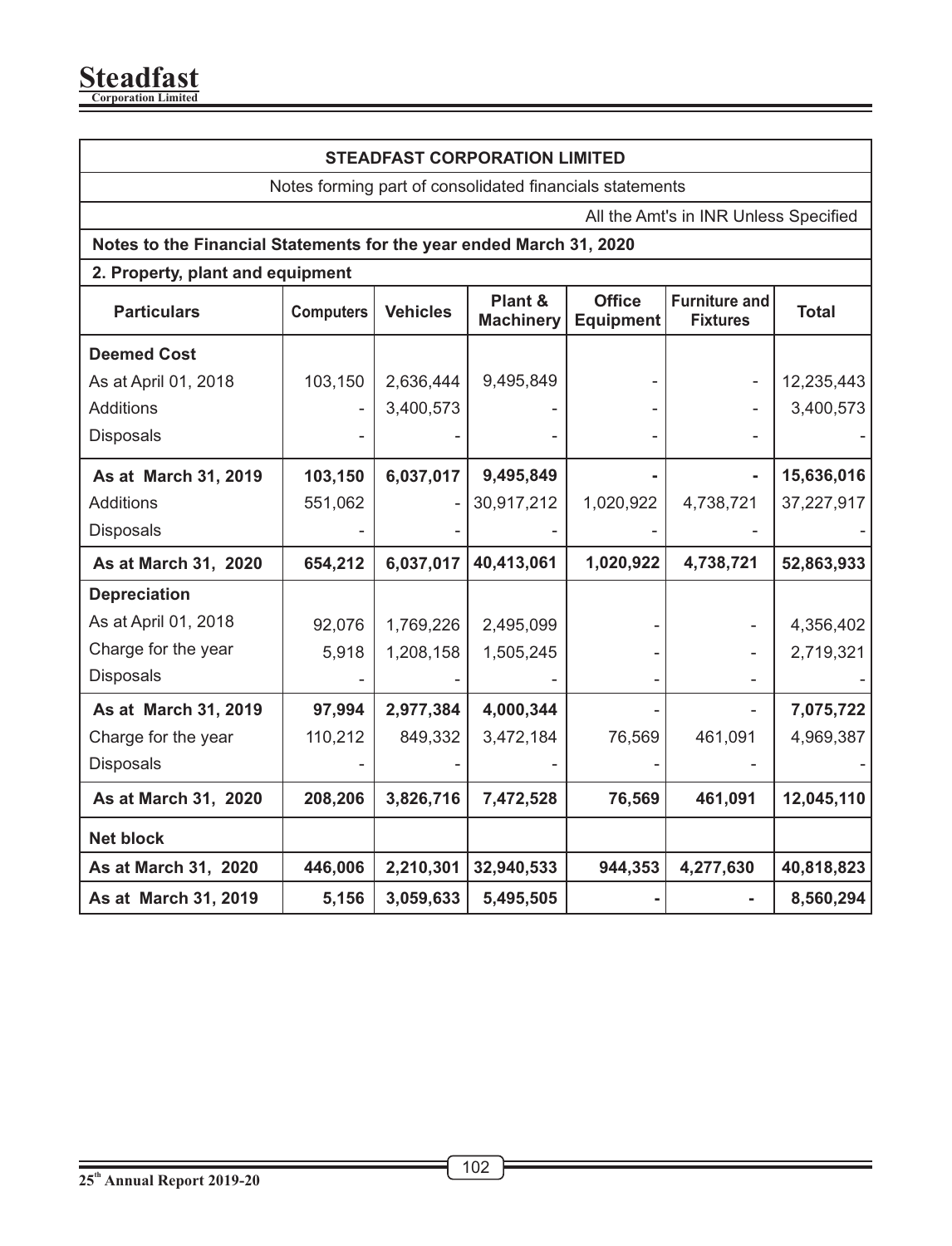| <b>STEADFAST CORPORATION LIMITED</b>                                                              |                         |                         |  |  |  |
|---------------------------------------------------------------------------------------------------|-------------------------|-------------------------|--|--|--|
| Notes forming part of consolidated financials statements<br>All the Amt's in INR Unless Specified |                         |                         |  |  |  |
| <b>Particulars</b>                                                                                | As at<br>March 31, 2020 | As at<br>March 31, 2019 |  |  |  |
| Note <sub>3</sub>                                                                                 |                         |                         |  |  |  |
| <b>Other Assets</b>                                                                               |                         |                         |  |  |  |
| Unsecured, considered good;                                                                       |                         |                         |  |  |  |
| ICD to Tracks & Towers Infratech Pyt. Ltd                                                         | 28,100,000              | 43,600,000              |  |  |  |
| Total                                                                                             | 28,100,000              | 43,600,000              |  |  |  |
| Note 4                                                                                            |                         |                         |  |  |  |
| <b>Investments</b>                                                                                |                         |                         |  |  |  |
| <b>In Unquoted Shares</b>                                                                         |                         |                         |  |  |  |
| Investment in Panch Vaiidh Healthcare Services Private Limited                                    | 2,240,000               | 2,240,000               |  |  |  |
| (1,00,000 equity shares of Face Value Rs.10/-)                                                    |                         |                         |  |  |  |
| <b>RAUS JV</b>                                                                                    | 442,012                 | 179,309                 |  |  |  |
| <b>Add Profit</b>                                                                                 | 115,284                 | 262,703                 |  |  |  |
|                                                                                                   | 557,296                 | 442,012                 |  |  |  |
| <b>Investment in VHS Healh Care</b>                                                               |                         |                         |  |  |  |
| 55% share of Capital and profit/ (Loss)                                                           |                         |                         |  |  |  |
| <b>Total</b>                                                                                      | 2,797,296               | 2,682,012               |  |  |  |
| Note 5                                                                                            |                         |                         |  |  |  |
| <b>Trade Receivables</b>                                                                          |                         |                         |  |  |  |
| <b>Unsecured</b>                                                                                  |                         |                         |  |  |  |
| Considered good                                                                                   | 1,133,336               | 9,246,139               |  |  |  |
| Considered doubtful                                                                               |                         |                         |  |  |  |
|                                                                                                   | 1,133,336               | 9,246,139               |  |  |  |
| Less:                                                                                             |                         |                         |  |  |  |
| Allowances for doubtful debts                                                                     |                         |                         |  |  |  |
| <b>Total</b>                                                                                      | 1,133,336               | 9,246,139               |  |  |  |
| Note 6                                                                                            |                         |                         |  |  |  |
| <b>Cash and cash equivalents</b>                                                                  |                         |                         |  |  |  |
| (a) Balances with Banks                                                                           |                         |                         |  |  |  |
| - Current Accounts                                                                                | 4,135,424               | 175,575                 |  |  |  |
| - Deposit Accounts                                                                                | 38,102,129              | 40,919,122              |  |  |  |
| - Cash on Hand                                                                                    | 796,230                 | 35,183                  |  |  |  |
|                                                                                                   | 43,033,782              | 41,129,879              |  |  |  |
| (b) Other bank balances                                                                           |                         |                         |  |  |  |
| (i) Unclaimed Dividends<br>(ii) Balances under deposits *                                         |                         |                         |  |  |  |
|                                                                                                   |                         |                         |  |  |  |
| <b>Total</b>                                                                                      | 43,033,782              | 41,129,879              |  |  |  |
|                                                                                                   |                         |                         |  |  |  |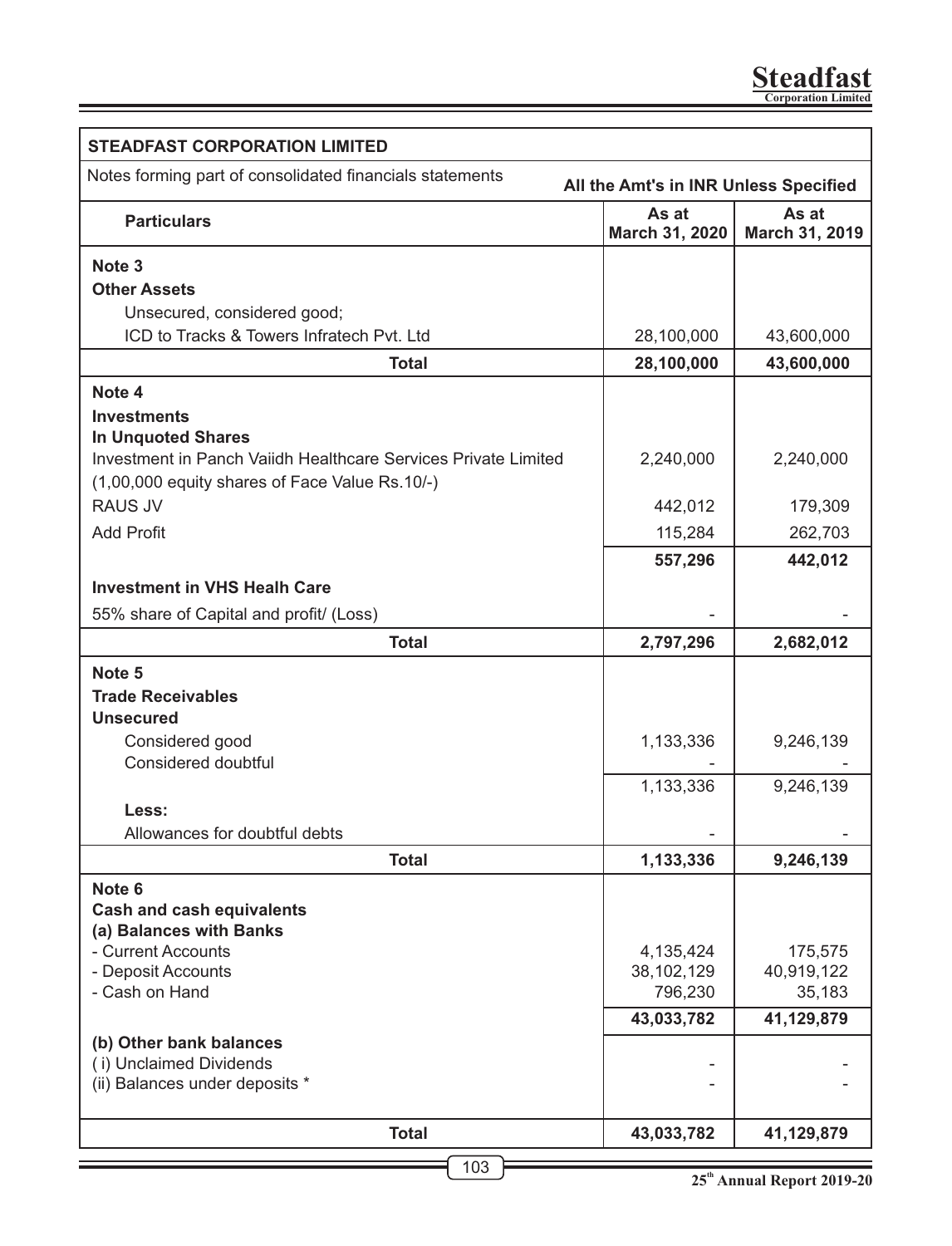# **Steadfast Corporation Limited**

| <b>STEADFAST CORPORATION LIMITED</b>                                                              |                         |                         |  |  |
|---------------------------------------------------------------------------------------------------|-------------------------|-------------------------|--|--|
| Notes forming part of consolidated financials statements<br>All the Amt's in INR Unless Specified |                         |                         |  |  |
| <b>Particulars</b>                                                                                | As at<br>March 31, 2020 | As at<br>March 31, 2019 |  |  |
| Note <sub>7</sub>                                                                                 |                         |                         |  |  |
| Short term loans and advances                                                                     |                         |                         |  |  |
| <b>Unsecured, Considered Good</b>                                                                 |                         |                         |  |  |
| Other Advances receivable in cash or kind                                                         |                         |                         |  |  |
| <b>Total</b>                                                                                      | ۰                       |                         |  |  |
| Note 8                                                                                            |                         |                         |  |  |
| Other current assets                                                                              |                         |                         |  |  |
| Advance tax & TDS                                                                                 | 681,747                 | 1,762,394               |  |  |
| Deposits and other advances                                                                       | 107,999                 |                         |  |  |
| <b>GST Receivables</b>                                                                            | 29,523                  | 282,647                 |  |  |
| <b>Prepaid Expenses</b>                                                                           | 18.332                  | 8.999                   |  |  |
| Other receivable                                                                                  | 5,772,897               | 5,133,447               |  |  |
| <b>Total</b>                                                                                      | 6,610,498               | 7,187,487               |  |  |
| Note 09                                                                                           |                         |                         |  |  |
| <b>Equity Share Capital</b>                                                                       |                         |                         |  |  |
| Authorised<br>(1)                                                                                 | 90,000,000              | 90,000,000              |  |  |
| 90,00,000 Equity shares of Rs 10 each                                                             |                         |                         |  |  |
| Issued Subscribed and fully paid up:<br>(ii)                                                      | 71,310,000              | 71,310,000              |  |  |
| 71,31,000 Equity Shares of Rs 10 each fully paid-up                                               |                         |                         |  |  |
| <b>Total</b>                                                                                      | 71,310,000              | 71,310,000              |  |  |

## **ii) Reconciliation of the shares outstanding at the beginning and at the end of the reporting period:**

| <b>Particulars</b>                                                                                                                                                                   | As at March 31, 2020        |                          | As at March 31, 2019   |                          |
|--------------------------------------------------------------------------------------------------------------------------------------------------------------------------------------|-----------------------------|--------------------------|------------------------|--------------------------|
| Equity Shares:                                                                                                                                                                       | No. of Shares               | in Rs                    | No. of Shares          | in Rs                    |
| Shares outstanding at the beginning of the year<br>Add: Issued and allotted during the year<br>Less: Shares bought back during the year<br>Shares outstanding at the end of the year | 7,131,000<br>-<br>7,131,000 | 71,310,000<br>71.310.000 | 7,131,000<br>7,131,000 | 71,310,000<br>71,310,000 |

ii) Terms/Rights and restrictions attached to the equity shares:

The Company has only one class of equity shares having a face value of Rs. 10/-. Each share holder is eligible for one vote per share held.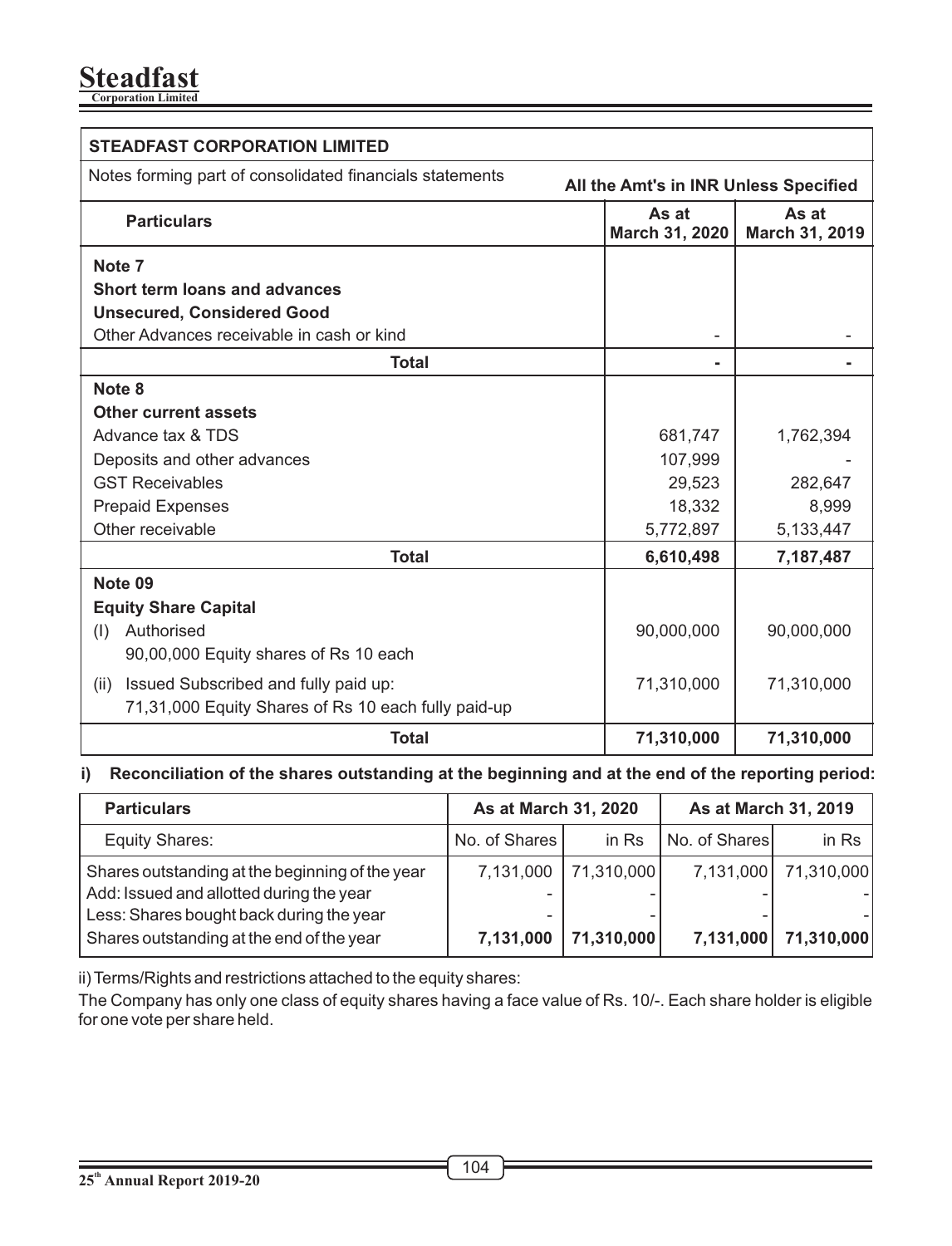| <b>Particulars</b>   | As at March 31, 2020 |        | As at March 31, 2019 |        |  |
|----------------------|----------------------|--------|----------------------|--------|--|
|                      | No. of Shares        | in $%$ | No. of Shares        | in $%$ |  |
| Steadfast Foundation | 500,000              | 7.01%  | 500,000              | 7.01%  |  |
| C Akhilesh Reddy     | 496,500              | 6.96%  | 496,500              | 6.96%  |  |
| K Jayalata           | 485,785              | 6.81%  | 485.785              | 6.81%  |  |
| A Sheshagiri Rao     | 476,000              | 6.68%  | 476,000              | 6.68%  |  |

# **iii) The details of shareholder holding more than 5% shares in the Company:**

| <b>STEADFAST CORPORATION LIMITED</b>                                                              |                |                |  |  |  |
|---------------------------------------------------------------------------------------------------|----------------|----------------|--|--|--|
| Notes forming part of consolidated financials statements<br>All the Amt's in INR Unless Specified |                |                |  |  |  |
| <b>Particulars</b>                                                                                | March 31, 2020 | March 31, 2019 |  |  |  |
| Note 10                                                                                           |                |                |  |  |  |
| <b>Other Equity</b>                                                                               |                |                |  |  |  |
| (i) Capital Reserve                                                                               |                |                |  |  |  |
| (ii) General Reserve                                                                              |                |                |  |  |  |
| Opening balance                                                                                   |                |                |  |  |  |
| Transferred from retained earnings                                                                |                |                |  |  |  |
| <b>Total General Reserve</b>                                                                      |                |                |  |  |  |
| (iii) Investment subsidy                                                                          |                |                |  |  |  |
| (iv) Securities Premium Reserve                                                                   | 7,661,985      | 7,661,985      |  |  |  |
| (v) Share Application Money Pending Allotment                                                     |                |                |  |  |  |
| (vi) Employee Stock Options Outstanding Account                                                   |                |                |  |  |  |
| (vii) Retained Earnings                                                                           |                |                |  |  |  |
| Opening                                                                                           | 27,057,931     | 27,525,402     |  |  |  |
| Profit for the year/quarter                                                                       | $-1,321,970$   | (730, 171)     |  |  |  |
| Profit and Loss excess                                                                            |                |                |  |  |  |
| Less: Dividend for the year                                                                       |                |                |  |  |  |
| Dividend tax                                                                                      |                |                |  |  |  |
| Profit from Subidairy                                                                             |                | 259,563        |  |  |  |
| Add: Current year profit                                                                          |                | 3,137          |  |  |  |
|                                                                                                   | 25,735,961     | 26,795,231     |  |  |  |
| (viii) Currency translation reserve                                                               |                |                |  |  |  |
| Opening                                                                                           |                |                |  |  |  |
| Addition/deduction during the year                                                                |                |                |  |  |  |
| <b>Total</b>                                                                                      | 33,397,946     | 34,719,916     |  |  |  |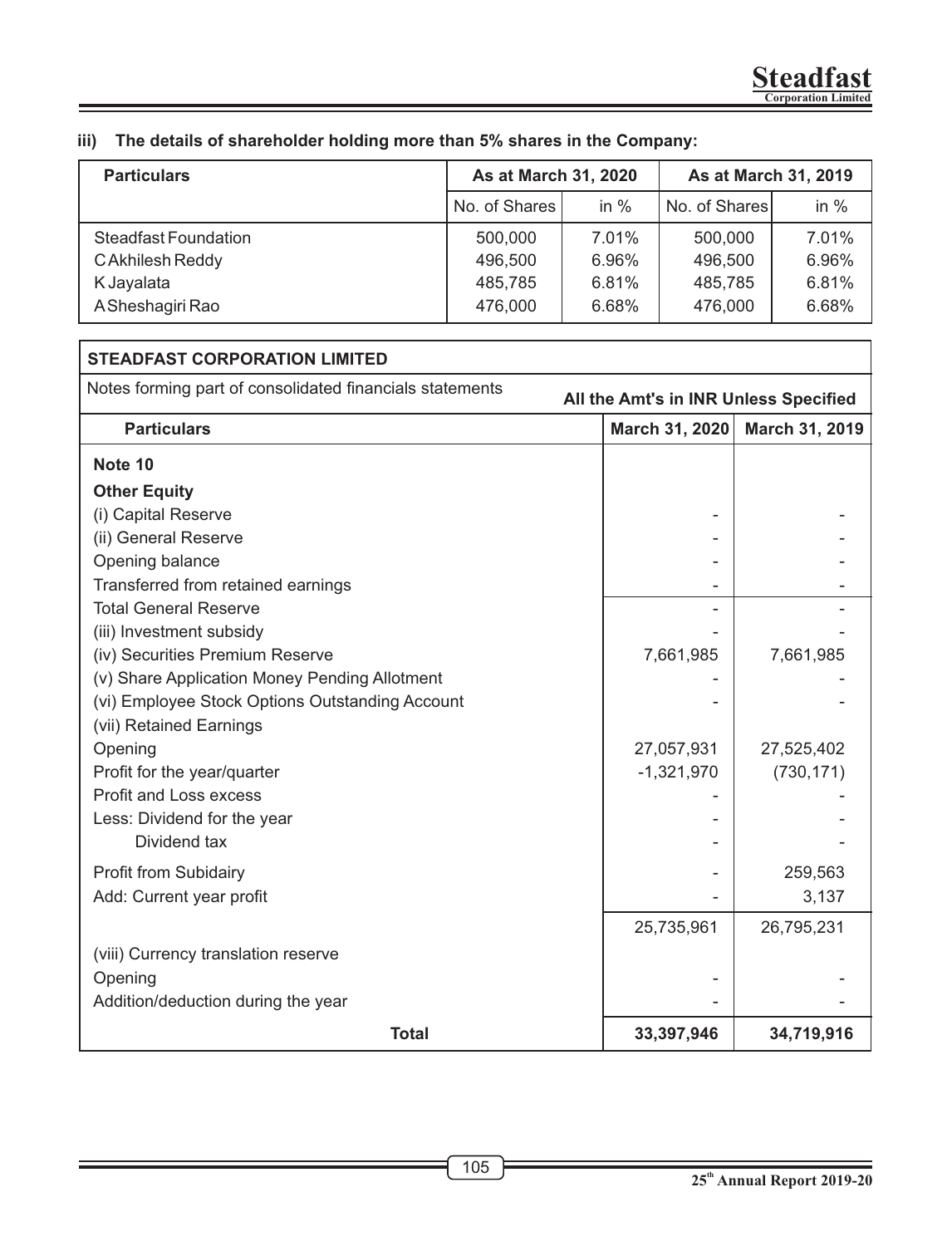| <b>STEADFAST CORPORATION LIMITED</b>                                                              |                                  |           |  |  |  |
|---------------------------------------------------------------------------------------------------|----------------------------------|-----------|--|--|--|
| Notes forming part of consolidated financials statements<br>All the Amt's in INR Unless Specified |                                  |           |  |  |  |
| <b>Particulars</b>                                                                                | March 31, 2020<br>March 31, 2019 |           |  |  |  |
| Note 11                                                                                           |                                  |           |  |  |  |
| Trade and other payables                                                                          |                                  |           |  |  |  |
| <b>Trade Payables</b>                                                                             | 1,593,951                        | 6,126,494 |  |  |  |
| Outstanding expenses                                                                              | 821,145                          | 212,120   |  |  |  |
| <b>Total</b>                                                                                      | 2,415,096                        | 6,338,614 |  |  |  |
| Note 12                                                                                           |                                  |           |  |  |  |
| <b>Other current liabilities</b>                                                                  |                                  |           |  |  |  |
| <b>Statutory Liabilities</b>                                                                      | 68,694                           | 249,427   |  |  |  |
| Other advances                                                                                    |                                  |           |  |  |  |
| <b>Other Liabilities</b>                                                                          | 182,796                          | 54,451    |  |  |  |
| <b>Total</b>                                                                                      | 251,490                          | 303,878   |  |  |  |
| Note 13                                                                                           |                                  |           |  |  |  |
| Short term provisions                                                                             |                                  |           |  |  |  |
| Provision for Leave Encashment - Short Term                                                       | 177,261                          | 177,261   |  |  |  |
| Provision for tax                                                                                 | 194,000                          | 111,476   |  |  |  |
| <b>Total</b>                                                                                      | 371,261                          | 288,737   |  |  |  |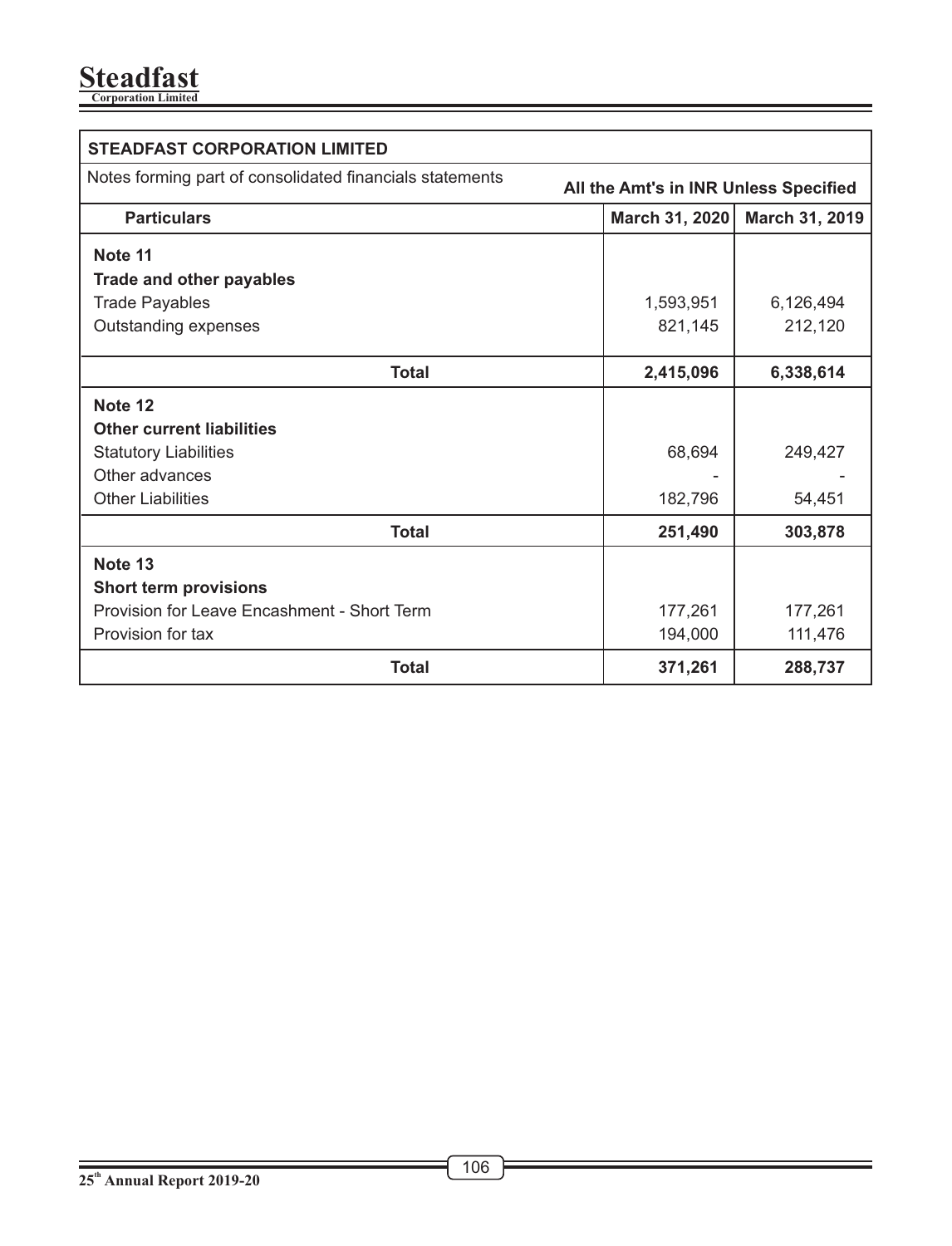| <b>STEADFAST CORPORATION LIMITED</b>                                                              |                                      |                                      |  |  |  |
|---------------------------------------------------------------------------------------------------|--------------------------------------|--------------------------------------|--|--|--|
| Notes forming part of consolidated financials statements<br>All the Amt's in INR Unless Specified |                                      |                                      |  |  |  |
| <b>Particulars</b>                                                                                | For the Year ended<br>March 31, 2020 | For the Year ended<br>March 31, 2019 |  |  |  |
| Note 14                                                                                           |                                      |                                      |  |  |  |
| <b>Revenue from Operations</b>                                                                    |                                      |                                      |  |  |  |
| Income from Hire charges                                                                          | 1,342,950                            | 964,826                              |  |  |  |
| <b>Contract Receipts</b>                                                                          | 6,424,425                            | 5,968,540                            |  |  |  |
| Sale of Services                                                                                  | 892,437                              |                                      |  |  |  |
| <b>Total</b>                                                                                      | 8,659,812                            | 6,933,366                            |  |  |  |
| Note 15                                                                                           |                                      |                                      |  |  |  |
| <b>Other Income</b>                                                                               |                                      |                                      |  |  |  |
| Interest income on Loans                                                                          | 2,955,399                            | 3,583,223                            |  |  |  |
| Interest income on deposits with bank                                                             | 2,464,471                            | 2,157,713                            |  |  |  |
| Interest received on IT Refund                                                                    | 102,479                              |                                      |  |  |  |
| <b>Total</b>                                                                                      | 5,522,349                            | 5,740,936                            |  |  |  |
| Note 16                                                                                           |                                      |                                      |  |  |  |
| <b>Cost of execution</b>                                                                          |                                      |                                      |  |  |  |
| Cost of execution                                                                                 | 6,137,426                            | 5,715,505                            |  |  |  |
| Purchases                                                                                         | 57,888                               |                                      |  |  |  |
| <b>Total</b>                                                                                      | 6,195,314                            | 5,715,505                            |  |  |  |
| Note 17                                                                                           |                                      |                                      |  |  |  |
| <b>Employee benefit expense</b>                                                                   |                                      |                                      |  |  |  |
| Salaries & Wages                                                                                  | 1,403,907                            | 920,689                              |  |  |  |
| Contribution to Provident and Other Funds                                                         | 49,448                               | 46,165                               |  |  |  |
| Managerial Remuneration                                                                           | 1,200,000                            | 1,200,000                            |  |  |  |
| <b>Staff Welfare</b>                                                                              |                                      |                                      |  |  |  |
| <b>Total</b>                                                                                      | 2,653,355                            | 2,166,854                            |  |  |  |
| Note 18                                                                                           |                                      |                                      |  |  |  |
| <b>Finance Cost</b>                                                                               |                                      |                                      |  |  |  |
| <b>Bank Charges</b>                                                                               | 9,270                                | 8,798                                |  |  |  |
| <b>Total</b>                                                                                      | 9,270                                | 8,798                                |  |  |  |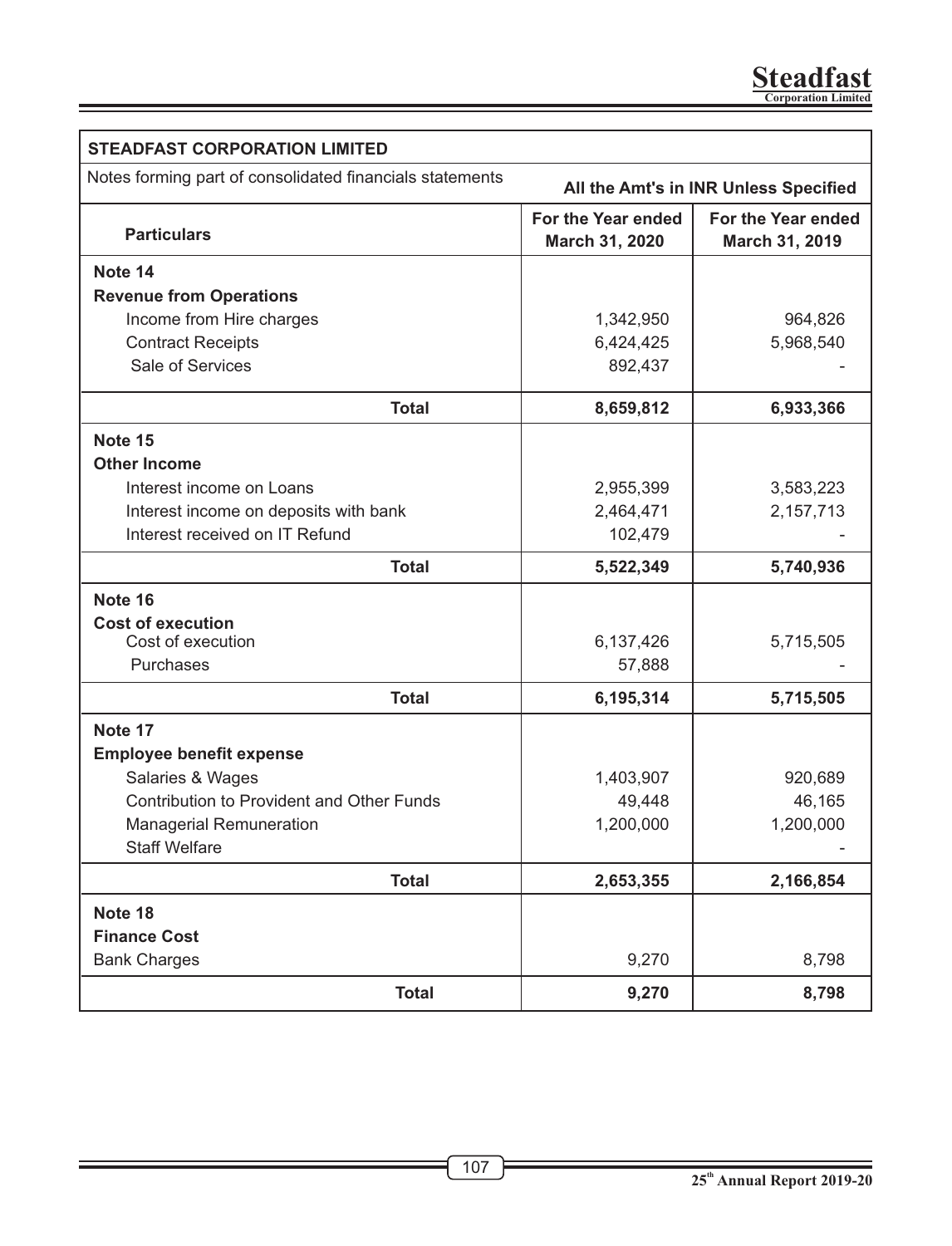# **Steadfast Corporation Limited**

| <b>STEADFAST CORPORATION LIMITED</b>                                                              |                                      |                                      |  |  |
|---------------------------------------------------------------------------------------------------|--------------------------------------|--------------------------------------|--|--|
| Notes forming part of consolidated financials statements<br>All the Amt's in INR Unless Specified |                                      |                                      |  |  |
| <b>Particulars</b>                                                                                | For the Year ended<br>March 31, 2020 | For the Year ended<br>March 31, 2019 |  |  |
| Note 19                                                                                           |                                      |                                      |  |  |
| <b>Other Expenses</b>                                                                             |                                      |                                      |  |  |
| Repairs & Maintenance                                                                             |                                      |                                      |  |  |
| Repairs & Maintenance: Others                                                                     | 15,920                               |                                      |  |  |
| Repairs & Maintenance: Vehicles                                                                   | 24,299                               |                                      |  |  |
| Advertisement & Publication Charges                                                               | 45,367                               | 42,887                               |  |  |
| <b>AGM Expenses</b>                                                                               | 5,312                                | 21,375                               |  |  |
| <b>Annual Charges: Depository Services</b>                                                        | 71,185                               | 76,573                               |  |  |
| Annual Charges: Share Transfer Fees                                                               | 36,184                               | 30,000                               |  |  |
| <b>Audit Fees</b>                                                                                 | 65,000                               | 65,000                               |  |  |
| Conveyance                                                                                        | 8,443                                | 5,642                                |  |  |
| Internet Charges                                                                                  | 10,000                               | 999                                  |  |  |
| Legal, Consultancy & Professional Fees                                                            | 707,000                              | 157,000                              |  |  |
| <b>Listing Fees</b>                                                                               | 55,000                               | 55,000                               |  |  |
| Office & General Expenses                                                                         | 207,021                              | 36,100                               |  |  |
| Office Maintenance                                                                                | 145,068                              | 201,004                              |  |  |
| Postage & Telegram                                                                                | 89,290                               | 90,025                               |  |  |
| Printing & Stationary                                                                             | 89,271                               | 5,000                                |  |  |
| Rates & Taxes                                                                                     | 75,161                               | 1,850                                |  |  |
| Regd Office Rent                                                                                  | 169,586                              | 144,000                              |  |  |
| <b>ROC Filing Fees</b>                                                                            | 16,800                               | 6,600                                |  |  |
| <b>Security Charges</b>                                                                           | 346,645                              | 313,006                              |  |  |
| Telephone Chagres & Internet charges                                                              | 4,426                                | 8,013                                |  |  |
| Vehicle Insurance                                                                                 | 95,546                               | 60,570                               |  |  |
| Vehicle Maintenance                                                                               | 786,124                              | 557,584                              |  |  |
| Web Designing and Maintenance                                                                     | 20.500                               | 20,100                               |  |  |
| Interest on Late Payment of IT TDS                                                                | 16,863                               | 21,769                               |  |  |
| <b>Total</b>                                                                                      | 3,081,711                            | 1,944,396                            |  |  |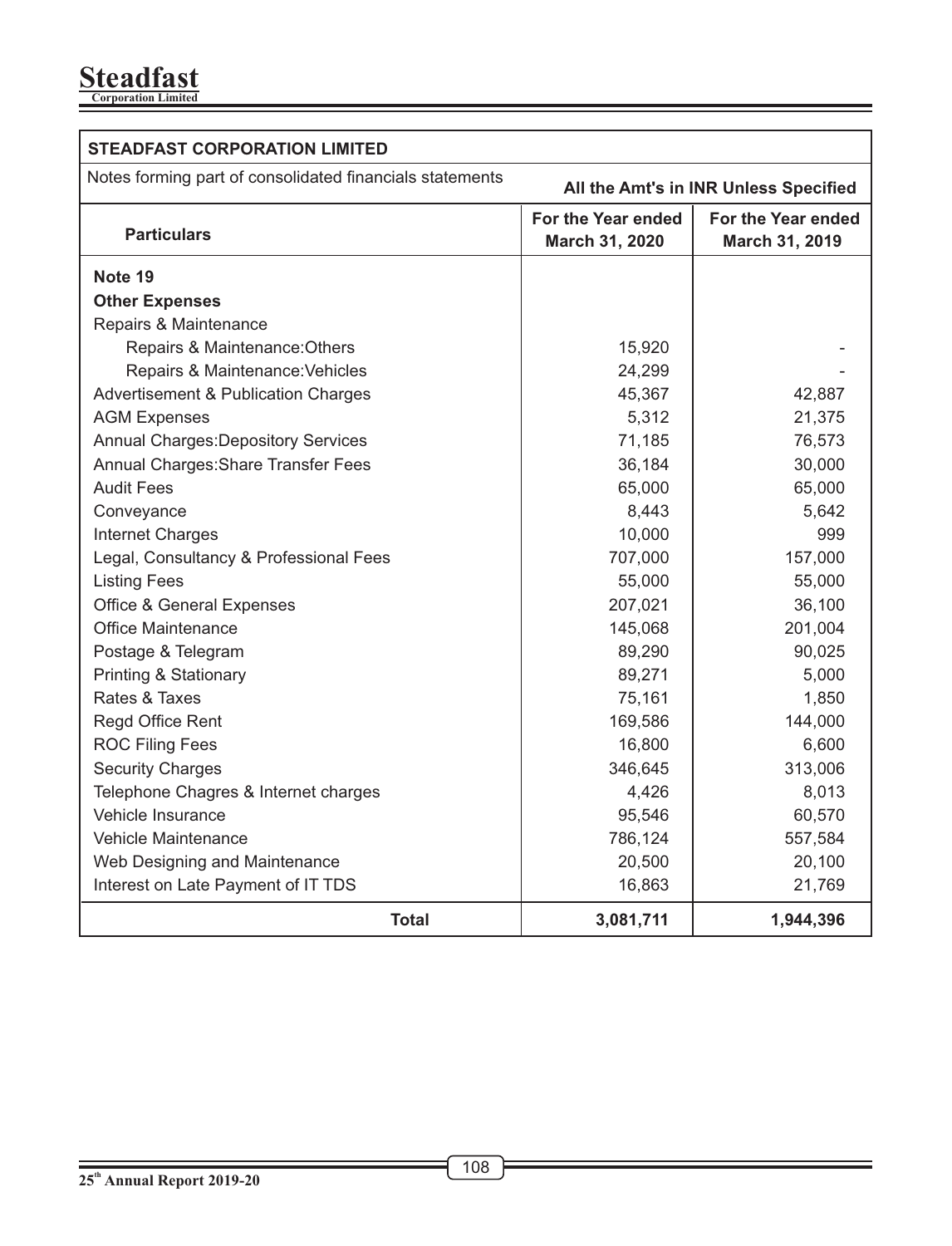## **STEADFAST CORPORATION LIMITED**

### **All the Amt's in INR Unless Specified**

#### **A. Equity share capital**

| <b>Particulars</b>                              | <b>Number</b> | in Rs.     |
|-------------------------------------------------|---------------|------------|
| Balance as on 1 April 2018                      | 7,131,000     | 71,310,000 |
| Changes in equity share capital during the year |               |            |
| Balance as on 31 March 2019                     | 7,131,000     | 71,310,000 |
| Changes in equity share capital during the year |               |            |
| Balance as on 31 March 2020                     | 7,131,000     | 71,310,000 |

### **B. Other Equity**

| <b>Particulars</b>                  | <b>Securities</b><br>Premium<br><b>Reserve</b> | <b>Retained</b><br><b>Earnings</b> | <b>Total Equity</b><br>attributable to<br><b>Equity holders</b> |
|-------------------------------------|------------------------------------------------|------------------------------------|-----------------------------------------------------------------|
| Opening Balance as at 1 April 2018  | 7,661,985                                      | 27,784,968                         | 35,446,953                                                      |
| Profit for the Year                 |                                                | (730, 172)                         | (730, 172)                                                      |
| Profit of Subsidiary                |                                                | 3,138                              | 3,138                                                           |
| Dividend tax and Interim Dividend   |                                                |                                    |                                                                 |
| Other Comprehensive income          |                                                |                                    |                                                                 |
| Closing Balance as at 31 March 2019 | 7,661,985                                      | 27,057,934                         | 34,719,919                                                      |
| Balance as at 1 April 2019          | 7,661,985                                      | 27,057,934                         | 34,719,919                                                      |
| Profit for the Year                 |                                                | (1,321,973)                        | (1,321,973)                                                     |
| Profit of Subsidiary                |                                                |                                    |                                                                 |
| Dividend tax and Interim Dividend   |                                                |                                    |                                                                 |
| Other Comprehensive income          |                                                |                                    |                                                                 |
| Closing Balance as at 31 March 2020 | 7,661,985                                      | 25,735,961                         | 33,397,946                                                      |

#### **For Ramasamy Koteswara Rao and Co LLP** Chartered Accountants

Firm Regn. No. 010396S/S200084

# **Sd/-**

**Murali Krishna Reddy Telluri** Partner Membership No. 223022 UDIN: 20223022AAAAIK8055

**Place:** Hyderabad **Date:** June 29, 2020 **For and on behalf of the Board of Directors**

**Sd/- K Vivek Reddy Managing Director DIN: 07907507**

**Sd/- B. Srinivasarao** Company Secretary

**Sd/- P Satyanarayana Director DIN: 02183914**

**Sd/- S Yedukondalu** Chief Financial Officer